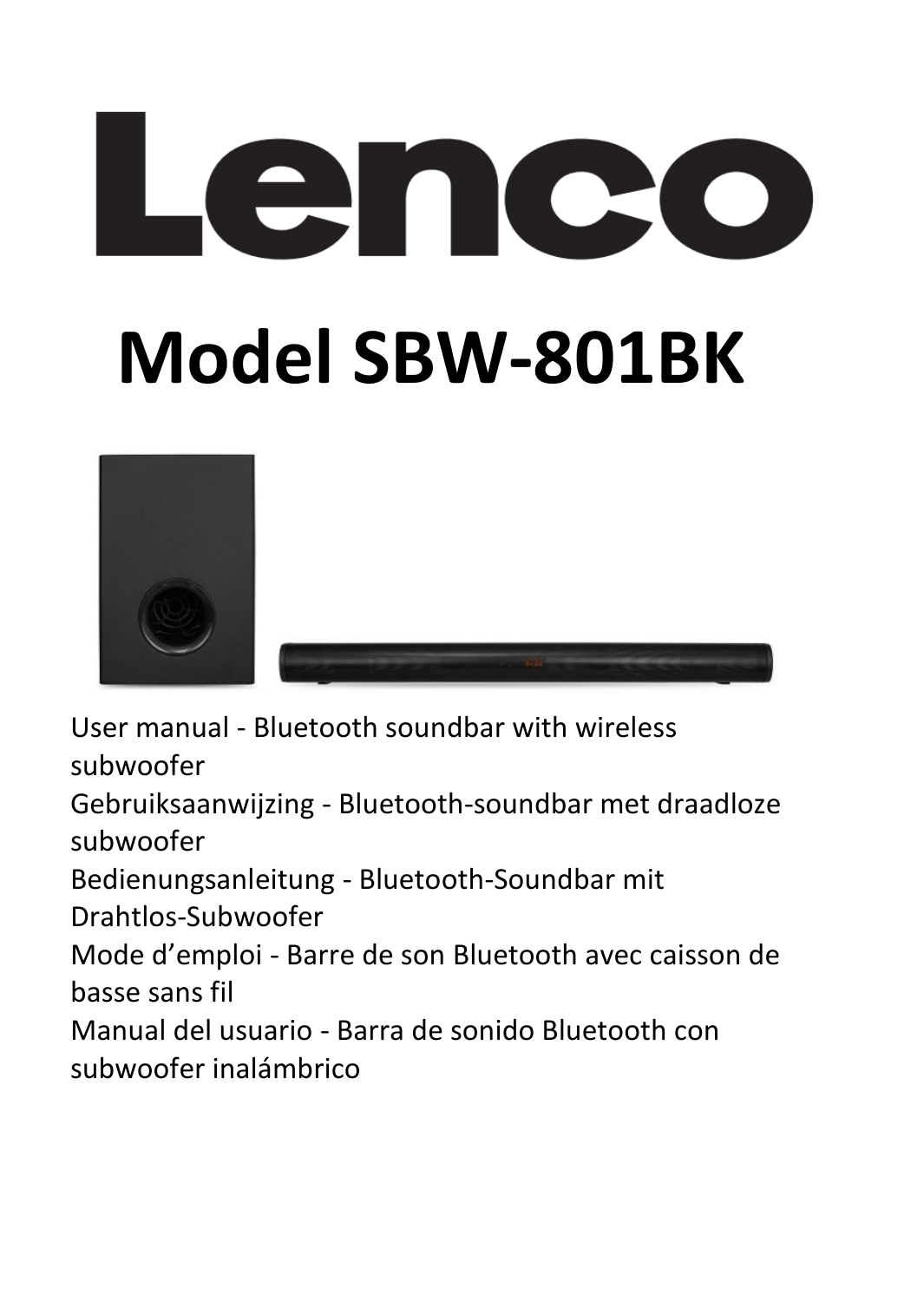# *Index*

| <b>English</b>    | 2  |
|-------------------|----|
| <b>Nederlands</b> | 20 |
| Deutsch           | 41 |
| <b>Français</b>   | 63 |
| Español           | 84 |

**Version: 1.0**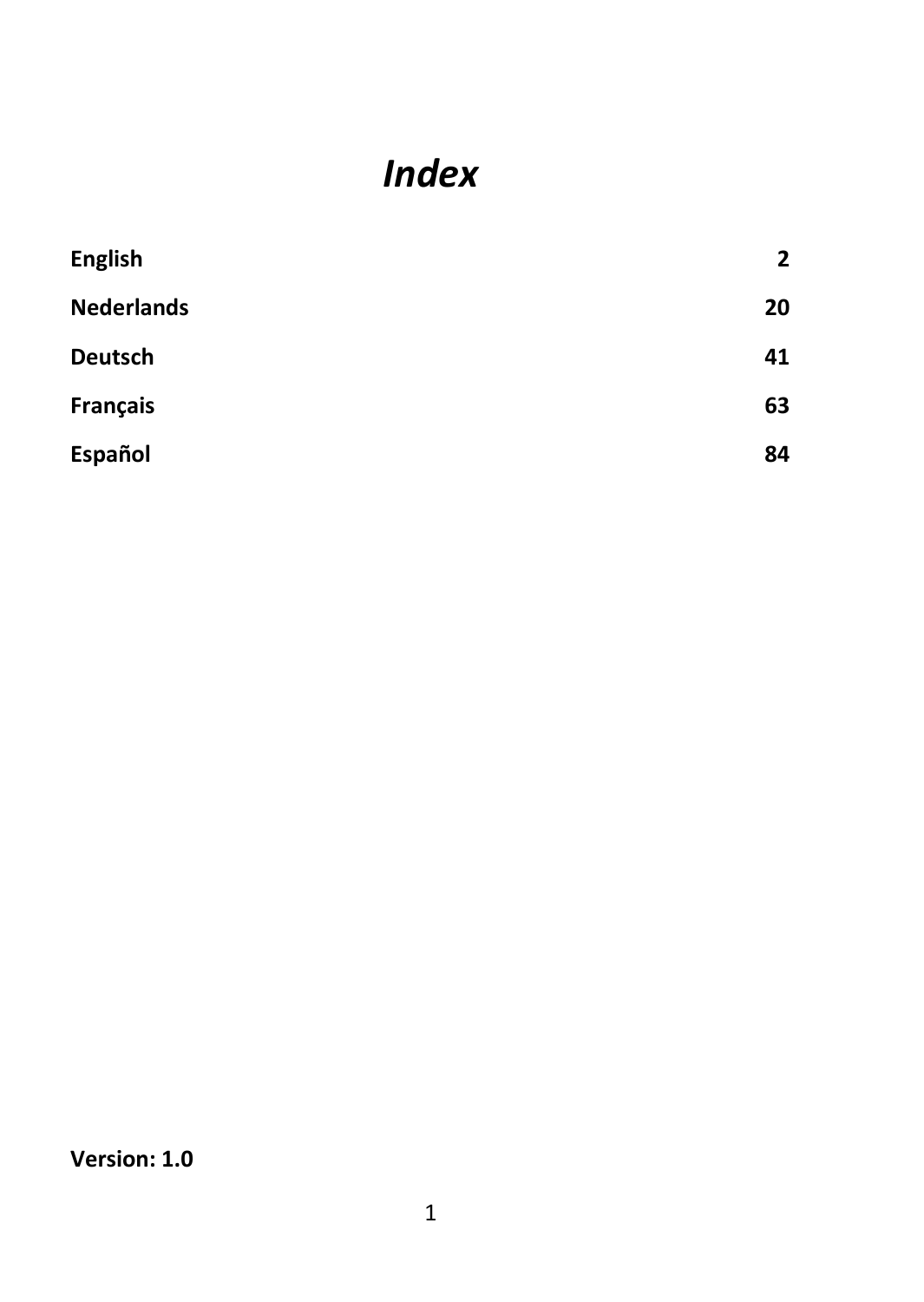# <span id="page-2-0"></span>**English**

## **CAUTION:**

Usage of controls or adjustments or performance of procedures other than those specified herein may result in hazardous radiation exposure.

## **PRECAUTIONS BEFORE USE**

## **KEEP THESE INSTRUCTIONS IN MIND:**

- 1. Do not cover or block any ventilation openings. When placing the device on a shelf, leave 5 cm (2") free space around the whole device.
- 2. Install in accordance with the supplied user manual.
- 3. Keep the device away from heat sources such as radiators, heaters, stoves, candles and other heat-generating products or naked flame. The device can only be used in moderate climates. Extremely cold or warm environments should be avoided. Working temperature between 0° and  $35^{\circ}$ C.
- 4. Avoid using the device near strong magnetic fields.
- 5. Electrostatic discharge can disturb normal usage of this device. If so, simply reset and restart the device following the instruction manual. During file transmission, please handle with care and operate in a static-free environment.
- 6. Warning! Never insert an object into the product through the vents or openings. High voltage flows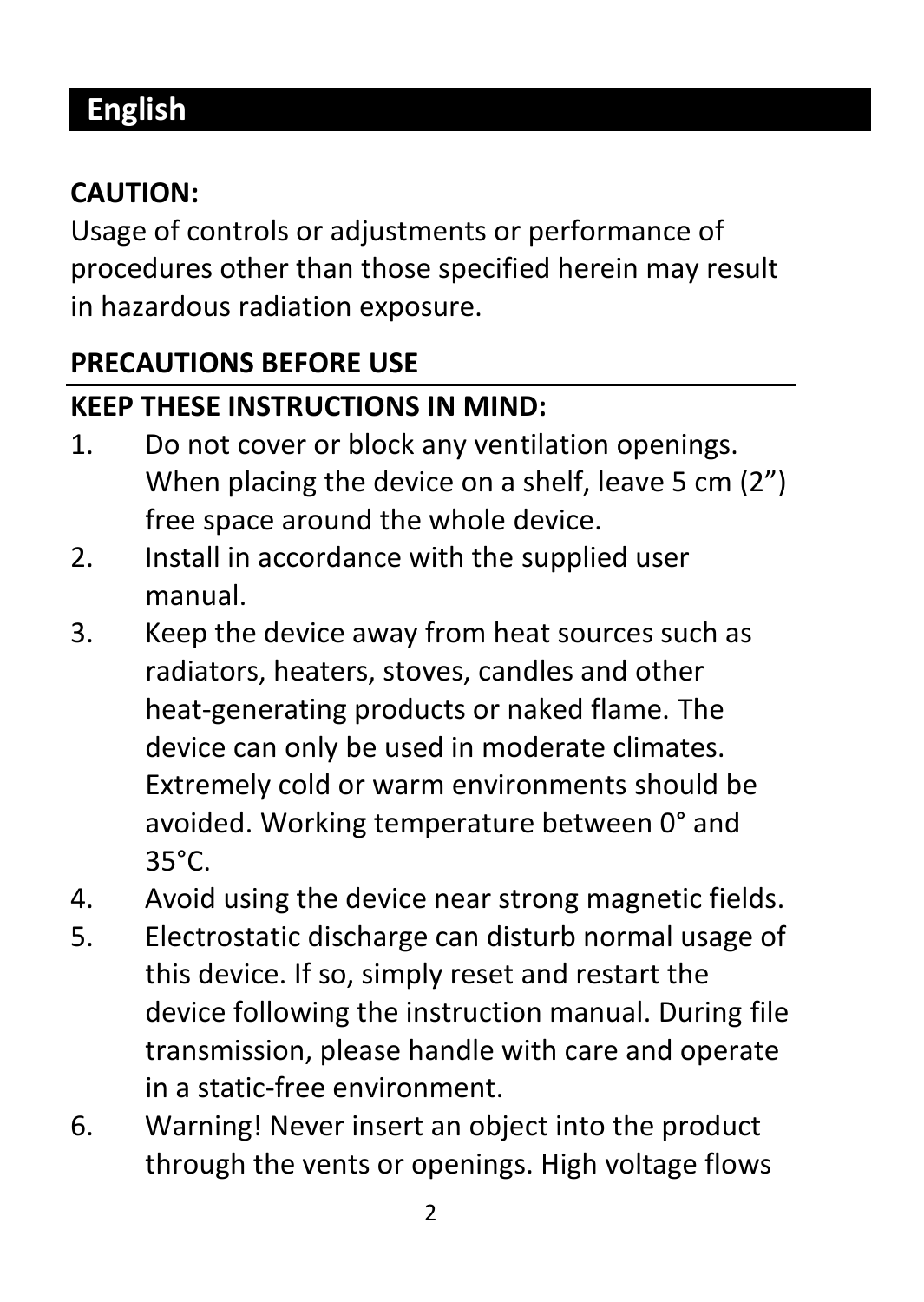through the product and inserting an object can cause electric shock and/or short circuit internal parts. For the same reason, do not spill water or liquid on the product.

- 7. Do not use in wet or moist areas such as bathrooms, steamy kitchens or near swimming pools.
- 8. The device shall not be exposed to dripping or splashing and make sure that no objects filled with liquids, such as vases, are placed on or near the apparatus.
- 9. Do not use this device when condensation may occur. When the unit is used in a warm wet room with damp, water droplets or condensation may occur inside the unit and the unit may not function properly; let the unit stand in power OFF for 1 or 2 hours before turning on the power: the unit should be dry before getting any power.
- 10. Although this device is manufactured with the utmost care and checked several times before leaving the factory, it is still possible that problems may occur, as with all electrical appliances. If you notice smoke, an excessive build-up of heat or any other unexpected phenomena, you should disconnect the plug from the main power socket immediately.
- 11. This device must operate on a power source as specified on the specification label. If you are not sure of the type of power supply used in your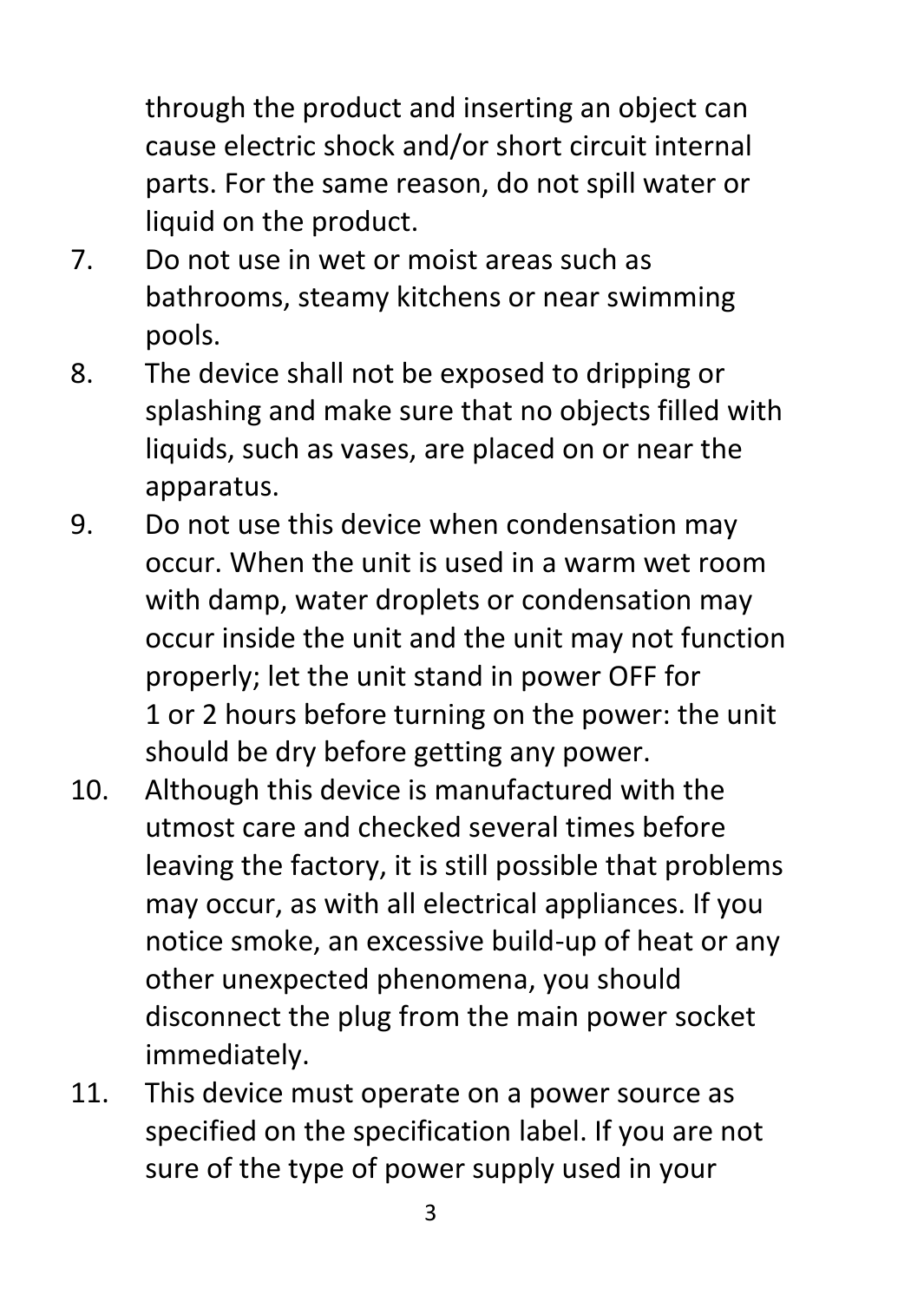home, consult your dealer or local power company.

- 12. Keep away from animals. Some animals enjoy biting on power cords.
- 13. To clean the device, use a soft dry cloth. Do not use solvents or petrol based fluids. To remove severe stains, you may use a damp cloth with dilute detergent.
- 14. The supplier is not responsible for damage or lost data caused by malfunction, misuse, modification of the device or battery replacement.
- 15. Do not interrupt the connection when the device is formatting or transferring files. Otherwise, data may be corrupted or lost.
- 16. If the unit has USB playback function, the USB memory stick should be plugged into the unit directly. Don't use an USB extension cable because it can cause interference resulting in failing of data.
- 17. The rating label has been marked on the bottom or back panel of the device.
- 18. This device is not intended for use by people (including children) with physical, sensory or mental disabilities, or a lack of experience and knowledge, unless they're under supervision or have received instructions about the correct use of the device by the person who is responsible for their safety.
- 19. This product is intended for nonprofessional use only and not for commercial or industrial use.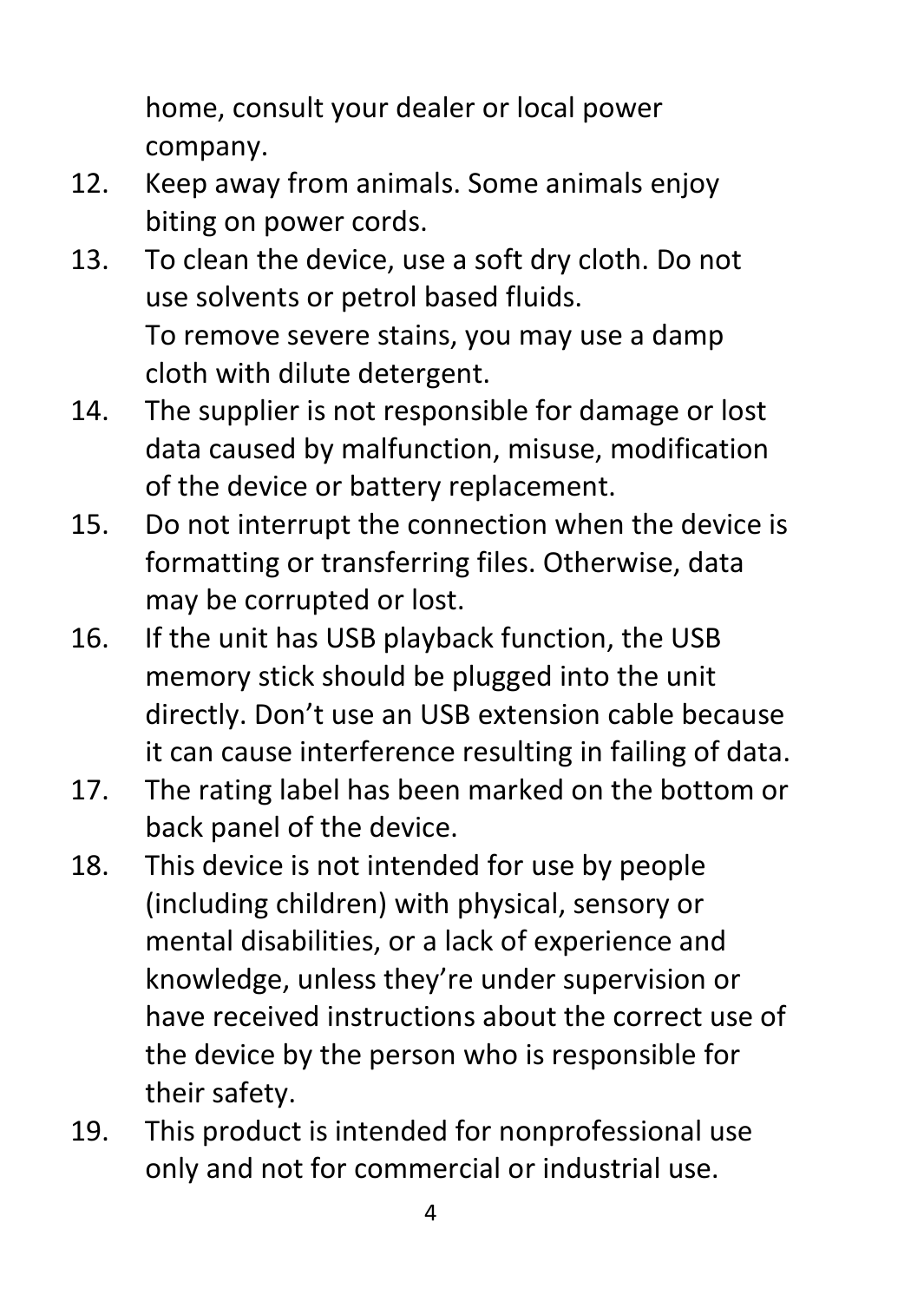- 20. Make sure the unit is adjusted to a stable position. Damage caused by using this product in an unstable position vibrations or shocks or by failure to follow any other warning or precaution contained within this user manual will not be covered by warranty.
- 21. Never remove the casing of this device.
- 22. Never place this device on other electrical equipment.
- 23. Do not allow children access to plastic bags.
- 24. Only use attachments/accessories specified by the manufacturer.
- 25. Refer all servicing to qualified service personnel. Servicing is required when the device has been damaged in any way, such as the power supply cord or the plug, when liquid has been spilled or objects have fallen into the device, when the device has been exposed to rain or moisture, does not operate normally, or has been dropped.
- 26. Long exposure to loud sounds from personal music players may lead to temporary or permanent hearing loss.
- 27. If the product is delivered with power cable or AC power adaptor:
	- ⚫ If any trouble occur, disconnect the AC power cord and refer servicing to qualified personnel.
	- ⚫ Don't step on or pinch the power adaptor. Be very careful, particularly near the plugs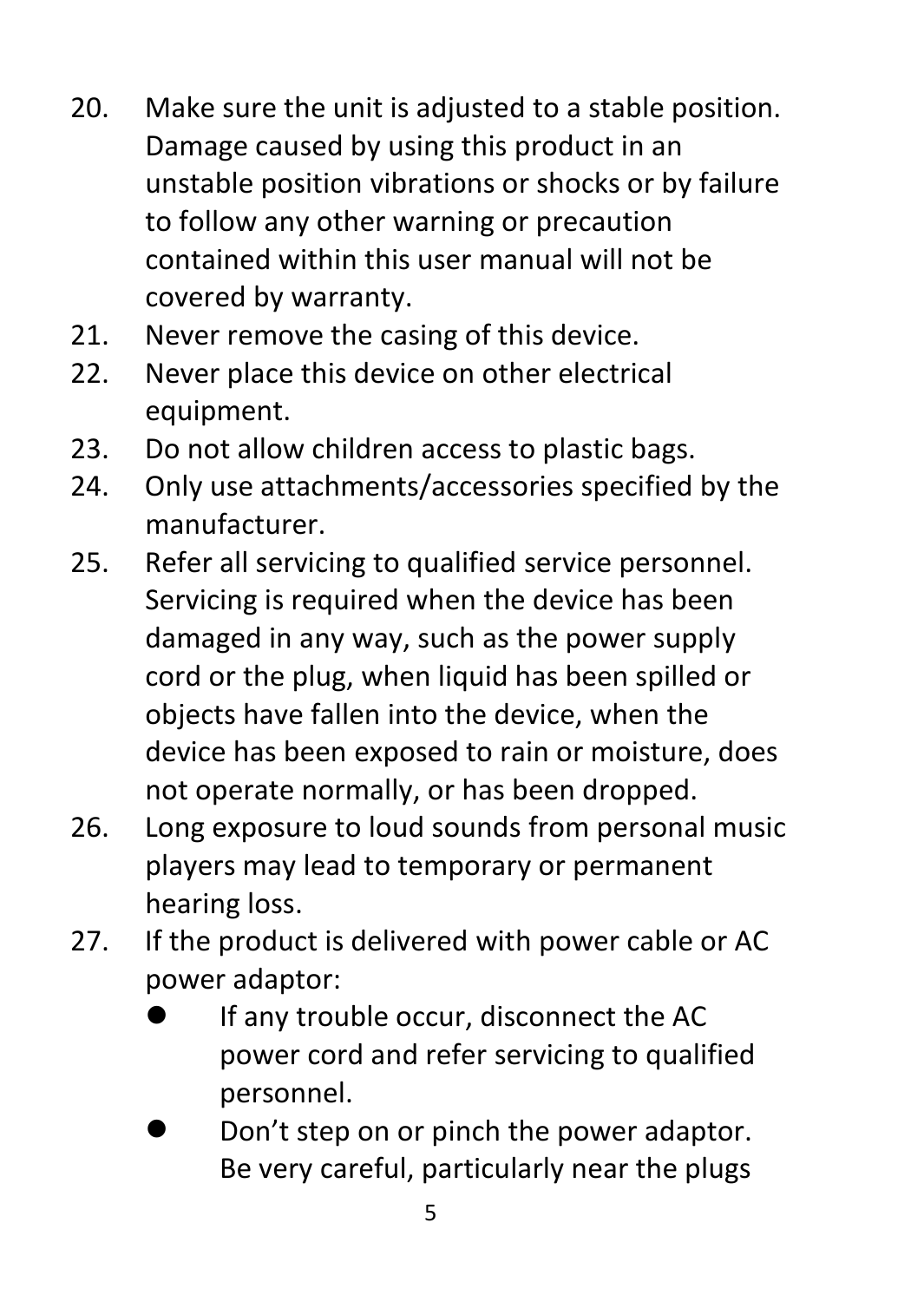and the cable's exit point. Do not place heavy items on the power adaptor, which may damage it. Keep the entire device out of children's reach! When playing with the power cable, they can seriously injure themselves.

- ⚫ Unplug this device during lightning storms or when unused for a long period.
- ⚫ The socket outlet must be installed near the equipment and must be easily accessible.
- ⚫ Do not overload ac outlets or extension cords. Overloading can cause fire or electric shock.
- ⚫ Devices with class 1 construction should be connected to a main socket outlet with a protective earthed connection.
- ⚫ Devices with class 2 construction do not require an earthed connection.
- ⚫ Always hold the plug when pulling it out of the main supply socket. Do not pull the power cord. This can cause a short circuit.
- ⚫ Do not use a damaged power cord or plug or a loose outlet. Doing so may result in fire or electric shock.
- 28. If the product contains or is delivered with a remote control containing coin/cell batteries: Warning:
	- ⚫ "Do not ingest battery, Chemical Burn Hazard" or equivalent working.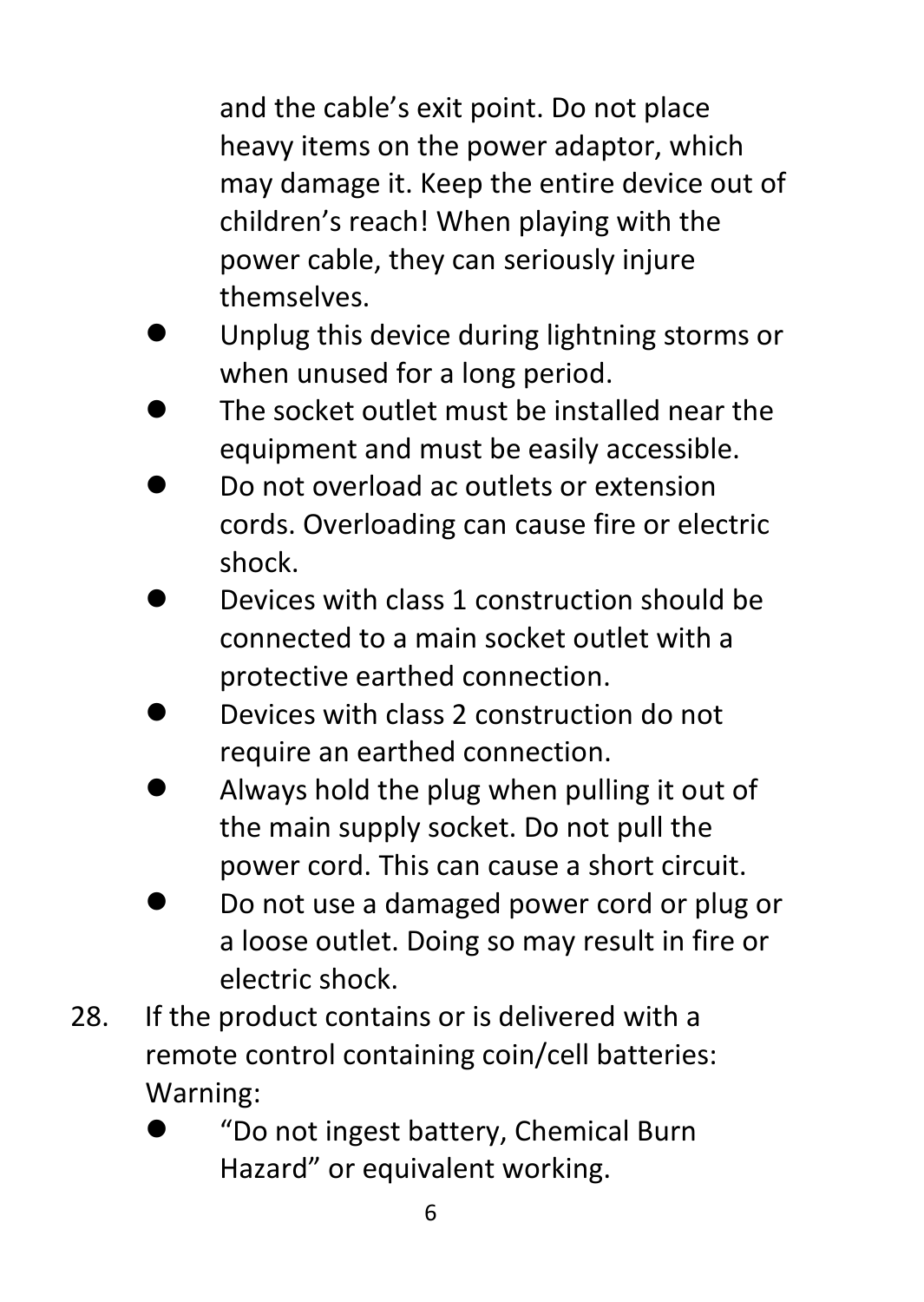- ⚫ [The remote control supplied with] This product contains a coin/button cell battery. If the battery is swallowed, it can cause severe internal burns in just 2 hours and can lead to death.
- ⚫ Keep new and used batteries away from children.
- ⚫ If the battery compartment does not close securely, stop using the product and keep it away from children.
- ⚫ If you think batteries might have been swallowed or placed inside any part of the body, seek immediate medical attention.
- 29. Caution about the use of Batteries:
	- ⚫ Danger of explosion if battery is incorrectly replaced. Replace only with the same or equivalent type.
	- ⚫ Battery cannot be subjected to high or low extreme temperatures, low air pressure at high altitude during use, storage or transportation.
	- ⚫ Replacement of a battery with an incorrect type that can result in an explosion or the leakage of flammable liquid or gas.
	- ⚫ Disposal of a battery into fire or a hot oven, or mechanically crushing or cutting of a battery, that can result in an explosion.
	- ⚫ Leaving a battery in an extremely high temperature surrounding environment that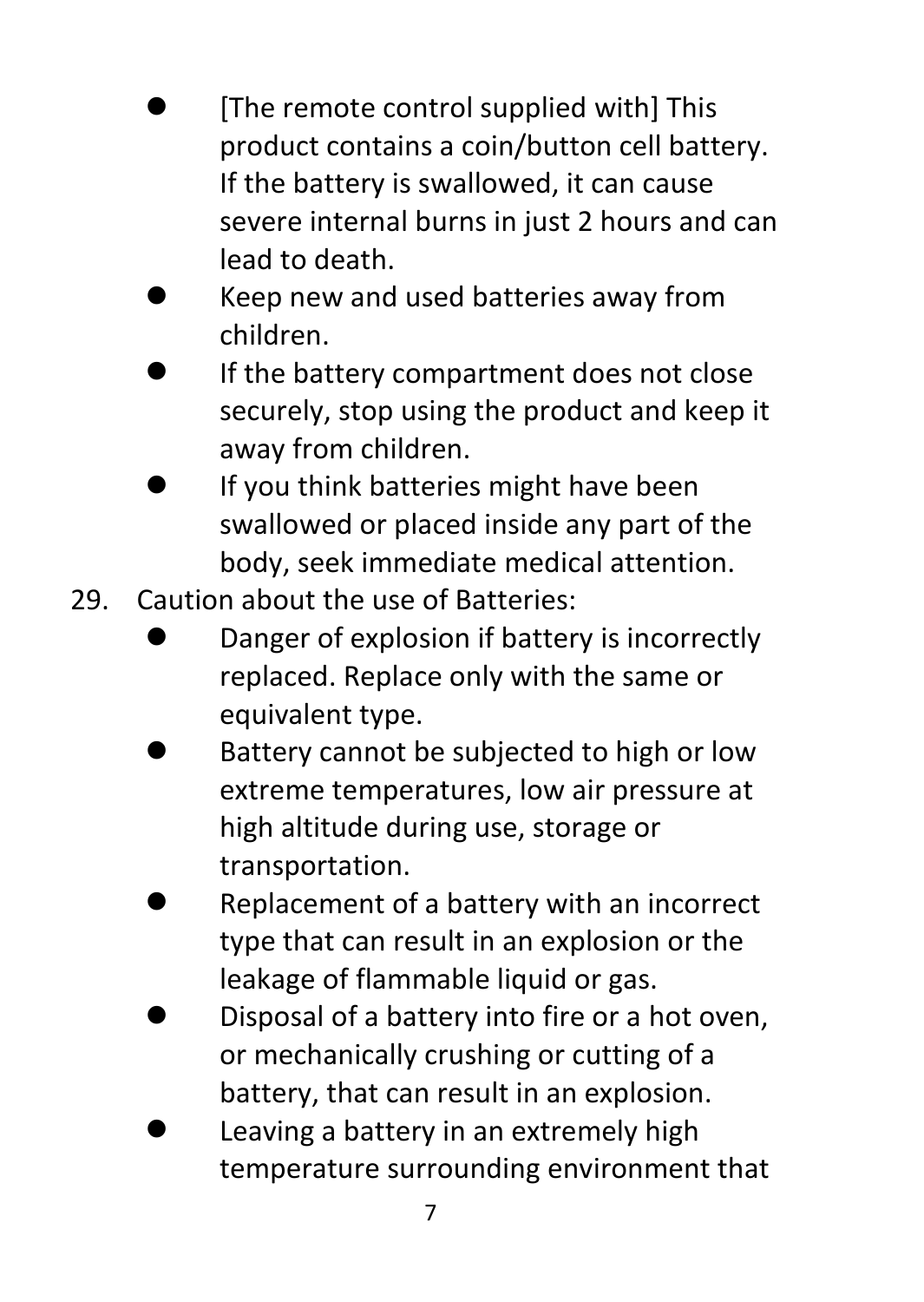can result in an explosion or that leakage of flammable liquid or gas.

- ⚫ A battery subjected to extremely low air pressure that may result in an explosion or the leakage of flammable liquid or gas.
- ⚫ Attention should be drawn to the environmental aspects of battery disposal.

## **INSTALLATION**

- Unpack all parts and remove protective material.
- Do not connect the unit to the mains before checking the mains voltage and before all other connections have been made.

## **Overview**



## **Product**

- 1: (<sup>I</sup>)/SOURCE: Short press to power on when off, after power on short press for function change, long press to turn off;
- 2: VOL-: Short or long press for volume down;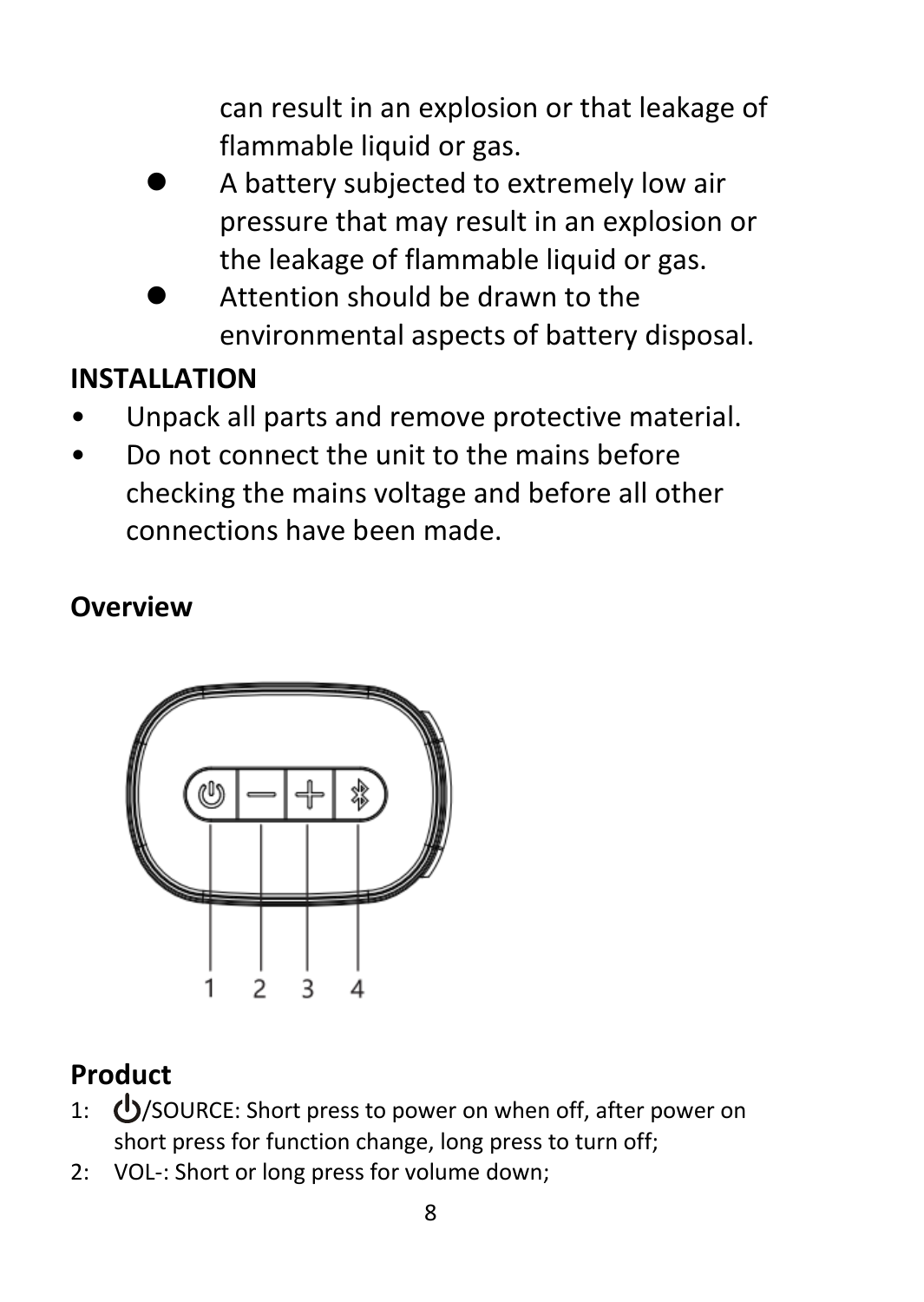- 3: VOL+: Short or long press for volume up;
- 4: PAIR: Short or long press Bluetooth pair;
- 5: HDMI (ARC) IN
- 6: OPTICAL IN
- 7: USB Playing
- 8: AUX IN (R)
- 9: DC IN



## **LED Display: to show different mode.**

## **What's in box:**

- 1\*Soundbar
- · 1\*Subwoofer
- 2\*Adaptor
- 1\*User manual
- 1\*Remote control
- 1\*Wall mount brackets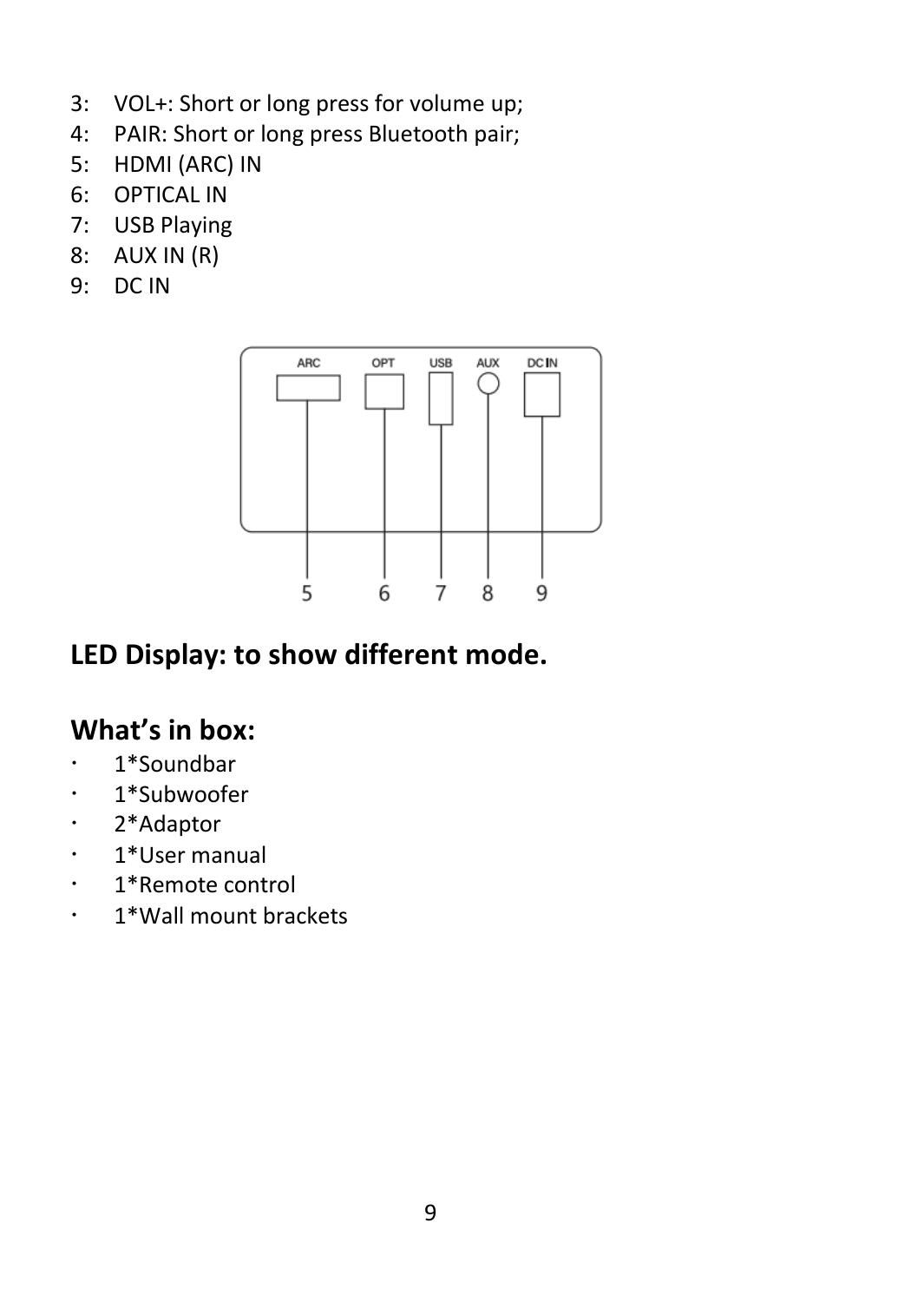

## **Remote**

- 1:  $\bigcirc$ : Short press to switch the unit on or off (standby)
- 2: TREBLE–: Press to decrease the treble effect.
- 3: TREBLE+: Press to increase the treble effect.
- 4: VOL+: Short or long press to turn the volume up and Short press to switch mute off if mute function is on.
- 5: VOL-: Short or long press to turn the volume down and Short press to switch mute off, if mute function is on.
- 6: : Press to jump to previous song in Bluetooth/USB mode.
- 7: PH: Press to jump next song in Bluetooth/USB mode.
- 8: MUSIC: Press to select Music sound effect settings
- 9: MOVIE: Press to select cinema sound effect settings Note: In Movie mode, Bass and Treble adjustments are not working.
- 10: DIALOGUE: Press to select Speech sound effect setting
- 11: BASS–: Press to decrease the bass effect and Short press to switch mute off if mute function is on.
- 12: BASS+: Press to increase the bass effect and Short press to switch mute off, if mute function is on.
- 13: M: Press to switch mute function on or off/long press to change Input source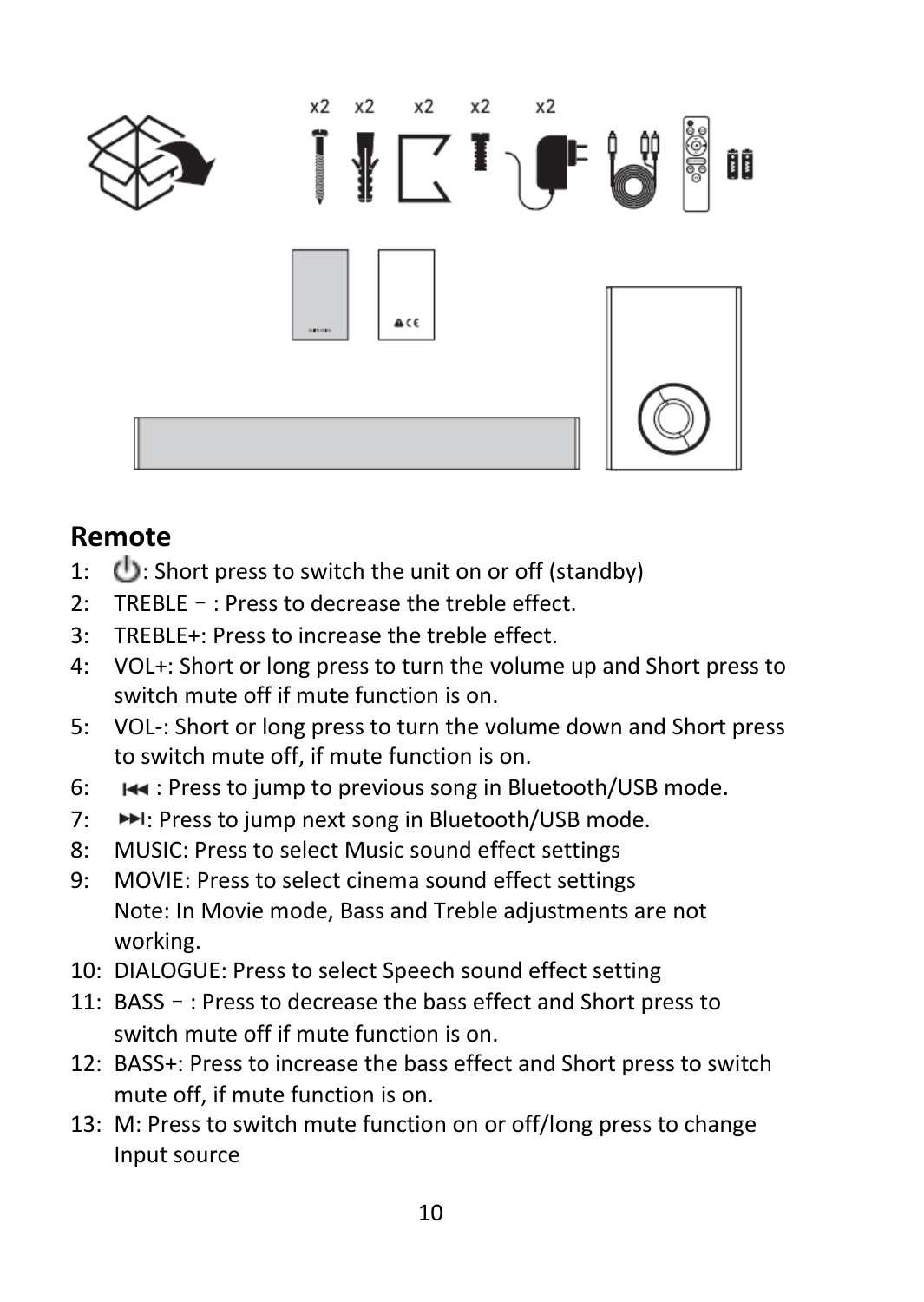

## **Operation**

## **Install the Remote Control:**

Insert AAA battery to the remote control to activate the Remote Control.

Note: The Remote Control works within a range of 6 meter.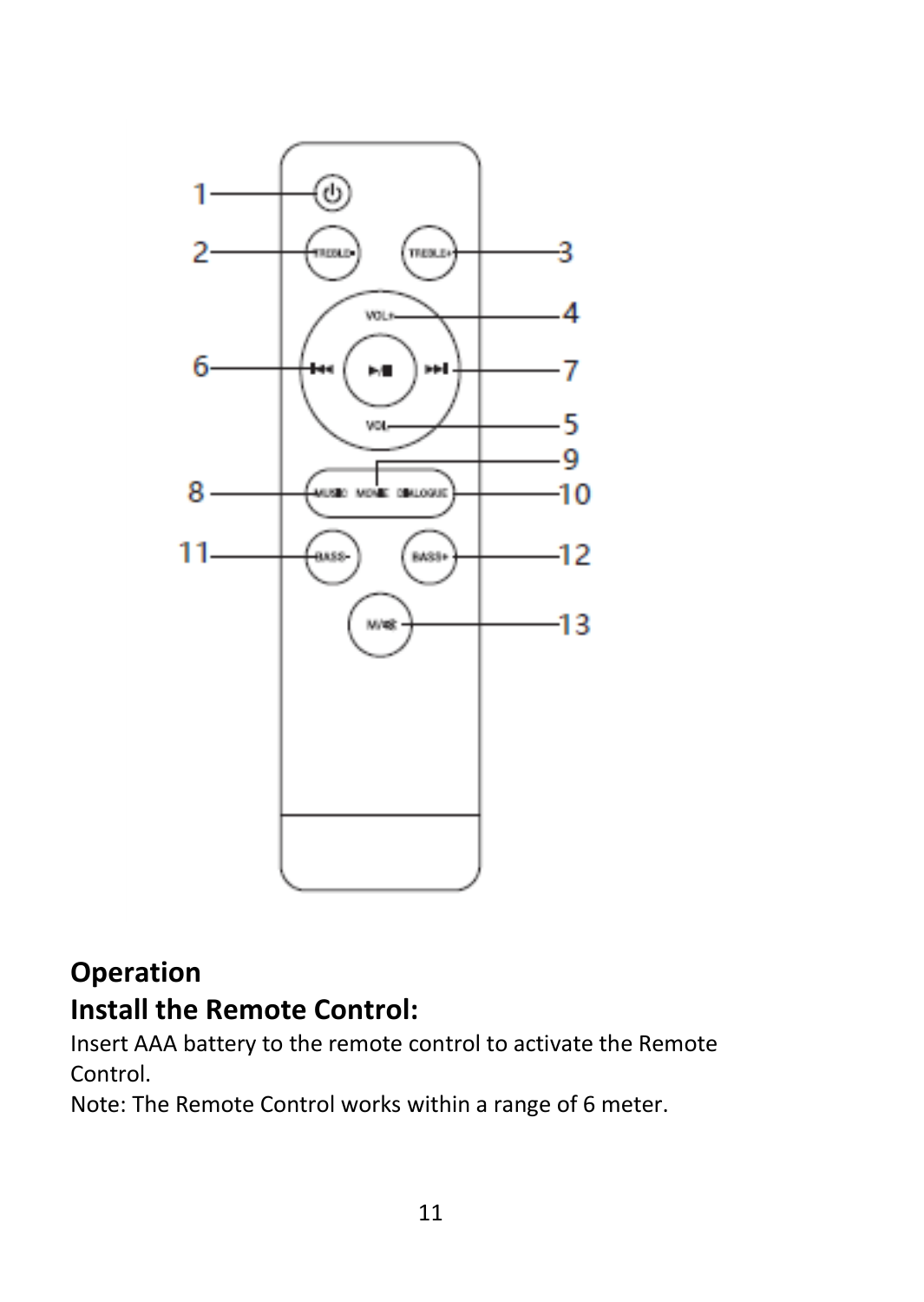## **Get Started:**

- 1: Make sure you have made all the necessary cable connections before connecting the Soundbar to a wall outlet, the soundbar will enter to standby mode, the indicator will light up in red.
- 2: Make sure the subwoofer is connected to the power, and turn the button to "ON"
- 3: Short press **(b**/SOURCE on unit or (b) on remote control to turn on the soundbar. The LED display will light up.
- 4: Press the source button on unit or Remote Control to choose various sources.

Note: The Soundbar will re-enter the Standby Mode again if there is no operation for 15 minutes.

## **Bluetooth Pairing:**

- 1: Short press the Source button on the Soundbar to choose the Bluetooth Source.
- 2: The LED display will light up
- 3: Press the Pair button on the side of the unit. The pairing indicator will flash quickly.
- 4: Turn on the Bluetooth function on your devices and the device will start to search for the Soundbar.
- 5: Select "SBW-801BK" from the list of found devices.
- 6: If asked, enter the password "0000" and press OK.
- 7: When successfully paired with your device, the indicator light will be lit steadily.

Note: The Bluetooth playback is controlled by your device and the buttons on the remote control.

Note: The operation range for the Bluetooth connection is 10 meters.

Note: If a mobile phone on which you are playing music receives a call, the music will be interrupted and not played. After call end, the devices are connected to each other again and playback continues.

8: Press and hold the Bluetooth button on the Remote Control for 3 seconds to disconnect the Bluetooth pairing.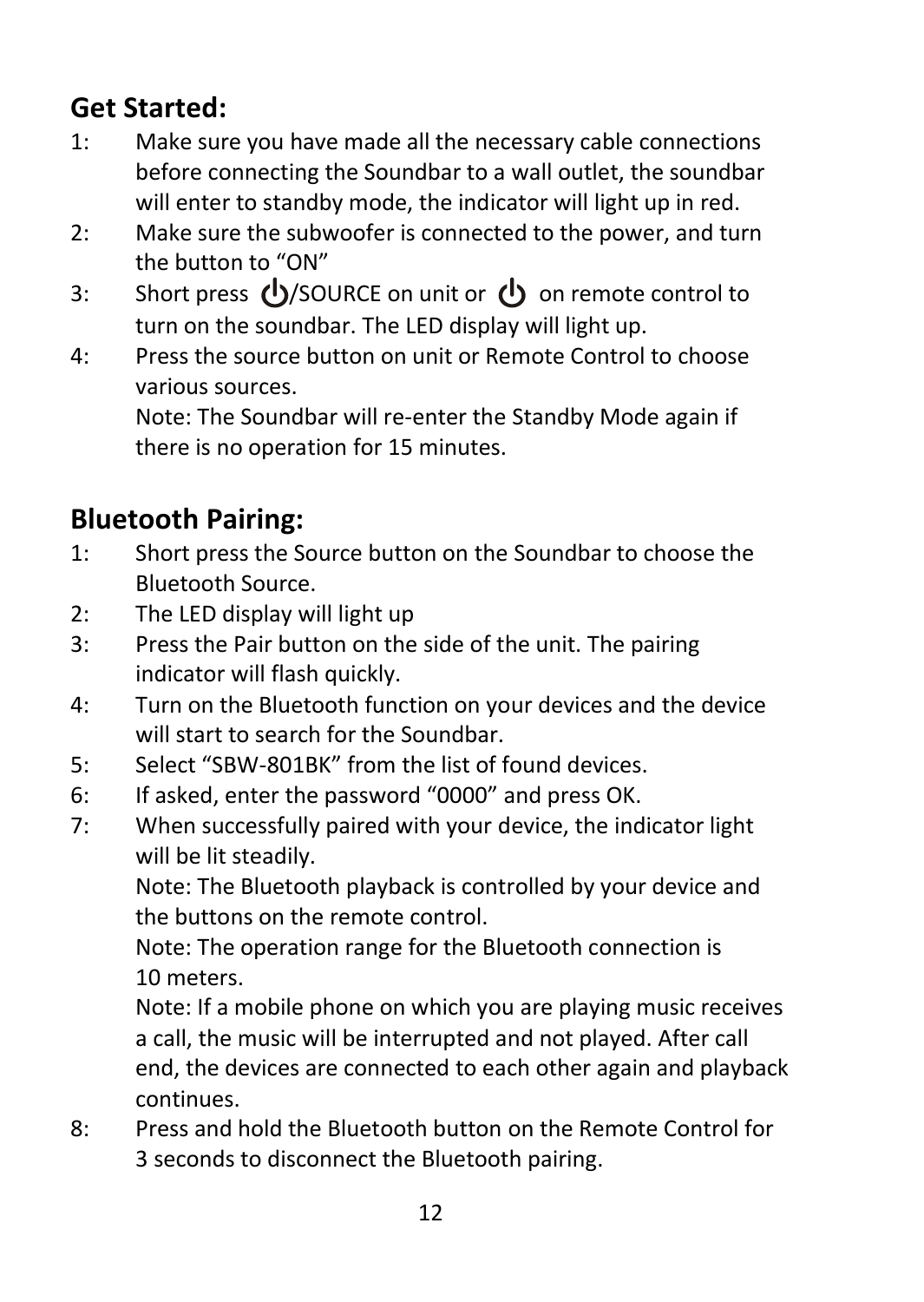

## **OPTICAL IN Source:**

- 1. Ensure that the soundbar is connected to the TV or other audio device via an Optical cable.
- 2. Press the Optical button on the remote control to enter the mode by pressing the "M" button on the remote control. Or you can also short press the source button on the soundbar to choose the Optical source.

Note: The playback is controlled by your device and by the button on the remote control.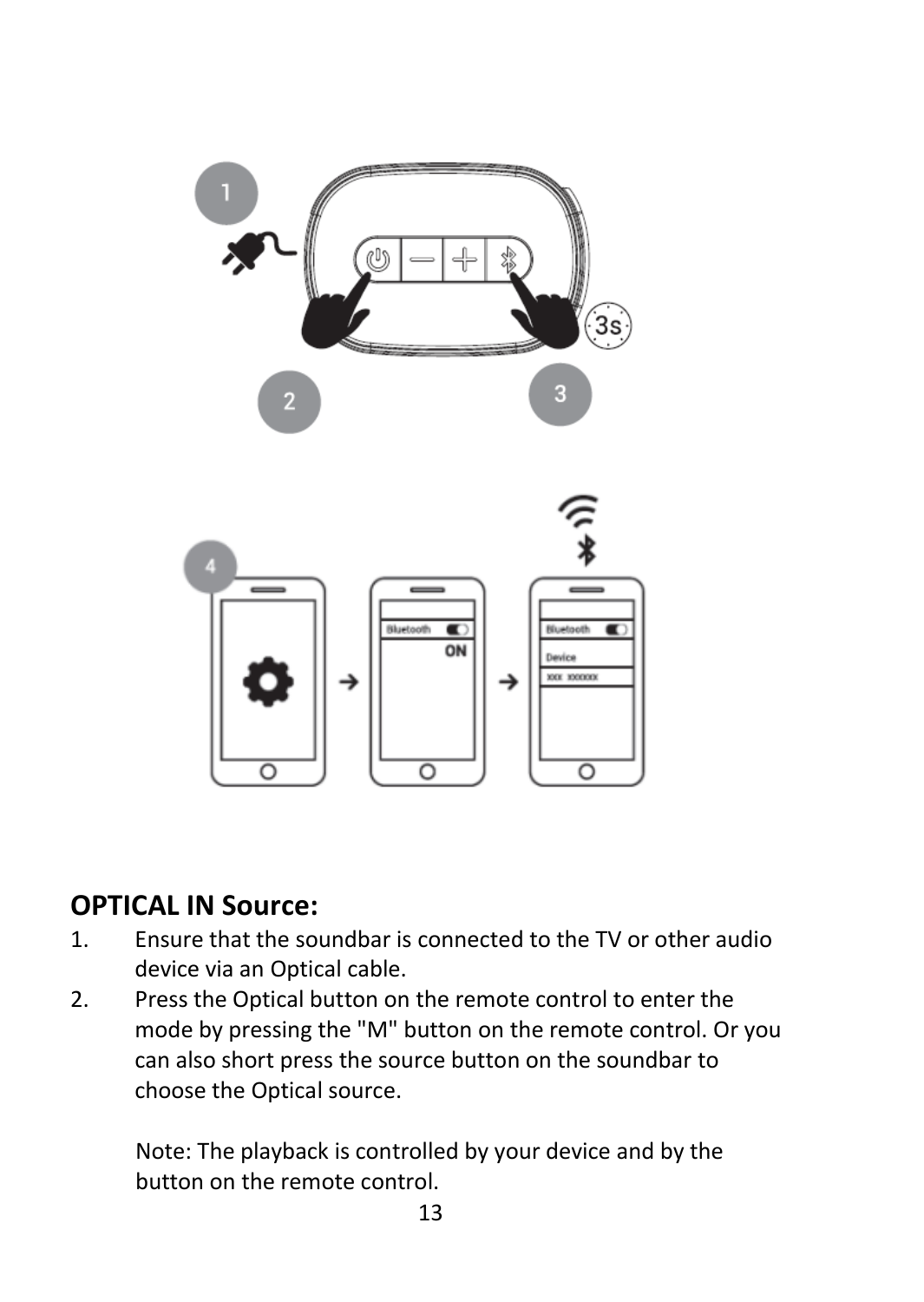## TV OPTICAL



## **LINE IN Source:**

- 1: Ensure that the soundbar is connected to the TV or other audio device via an audio cable.
- 2: Press the LINE IN button on the remote control to enter the mode. You can also short press the source button on the soundbar to choose the LINE IN source.

Note: The playback is controlled by your device and by the buttons on the remote control.

## **HDMI Source**

Ensure that the soundbar is connected to the TV or other audio device via HDMI cables.

Press the HDMI button on the remote.

Note: The device can synchronize the volume with the TV, and also with the switch.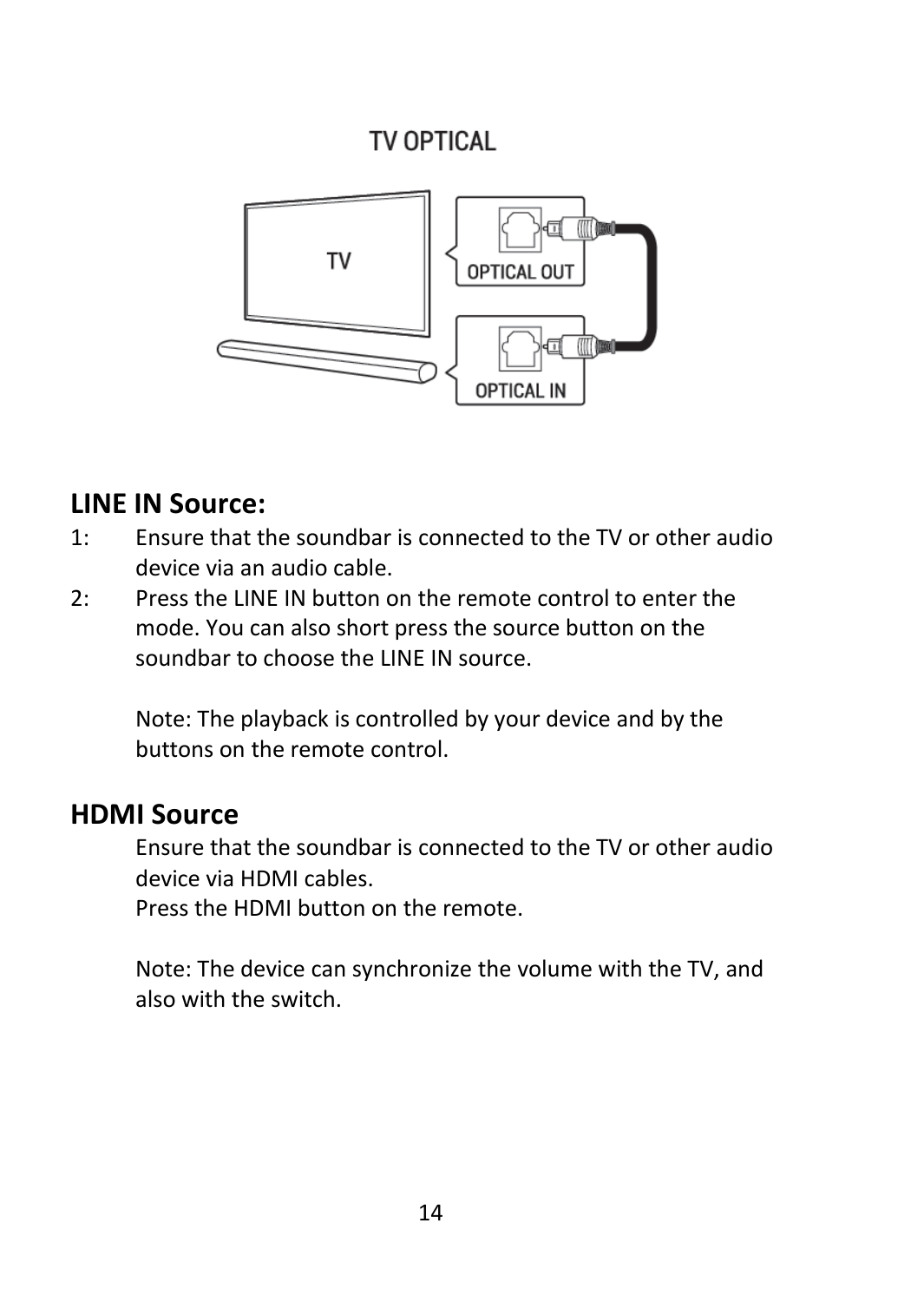# TV HDMI (ARC)



## **USB Playing**

1. Short press the  $\circledcirc$  Button to turn on the soundbar, insert the USB to the USB card slot, and the soundbar will play the music in the USB drive, short press  $\blacktriangleright$  to play/pause the music. Short press  $\blacktriangleright$  or  $\blacktriangleright$  to play the previous/next music.

| <b>Trouble shooting</b> |  |  |  |
|-------------------------|--|--|--|
|-------------------------|--|--|--|

| <b>Troubles</b>                                               | <b>Solutions</b>                                                                                                                                                                                                                                                                                                                                                                      |
|---------------------------------------------------------------|---------------------------------------------------------------------------------------------------------------------------------------------------------------------------------------------------------------------------------------------------------------------------------------------------------------------------------------------------------------------------------------|
| Pairing connection<br>via Bluetooth<br>cannot be<br>completed | Other mobile device has connected before use and<br>the mobile device has not left as well as its Bluetooth<br>is not off. When it connects, Bluetooth of this device<br>will automatically find the Bluetooth device and<br>connect. First, turn off Bluetooth of the connected<br>Bluetooth devices, then the next Bluetooth device<br>can be found and normally paired to connect. |
| Volume of playback<br>via Bluetooth is<br>small               | After connections with mobile devices, volume of<br>Bluetooth device is not up but at the default output<br>level. Turn on the mobile device output.<br>Output volume of Bluetooth device is low itself.                                                                                                                                                                              |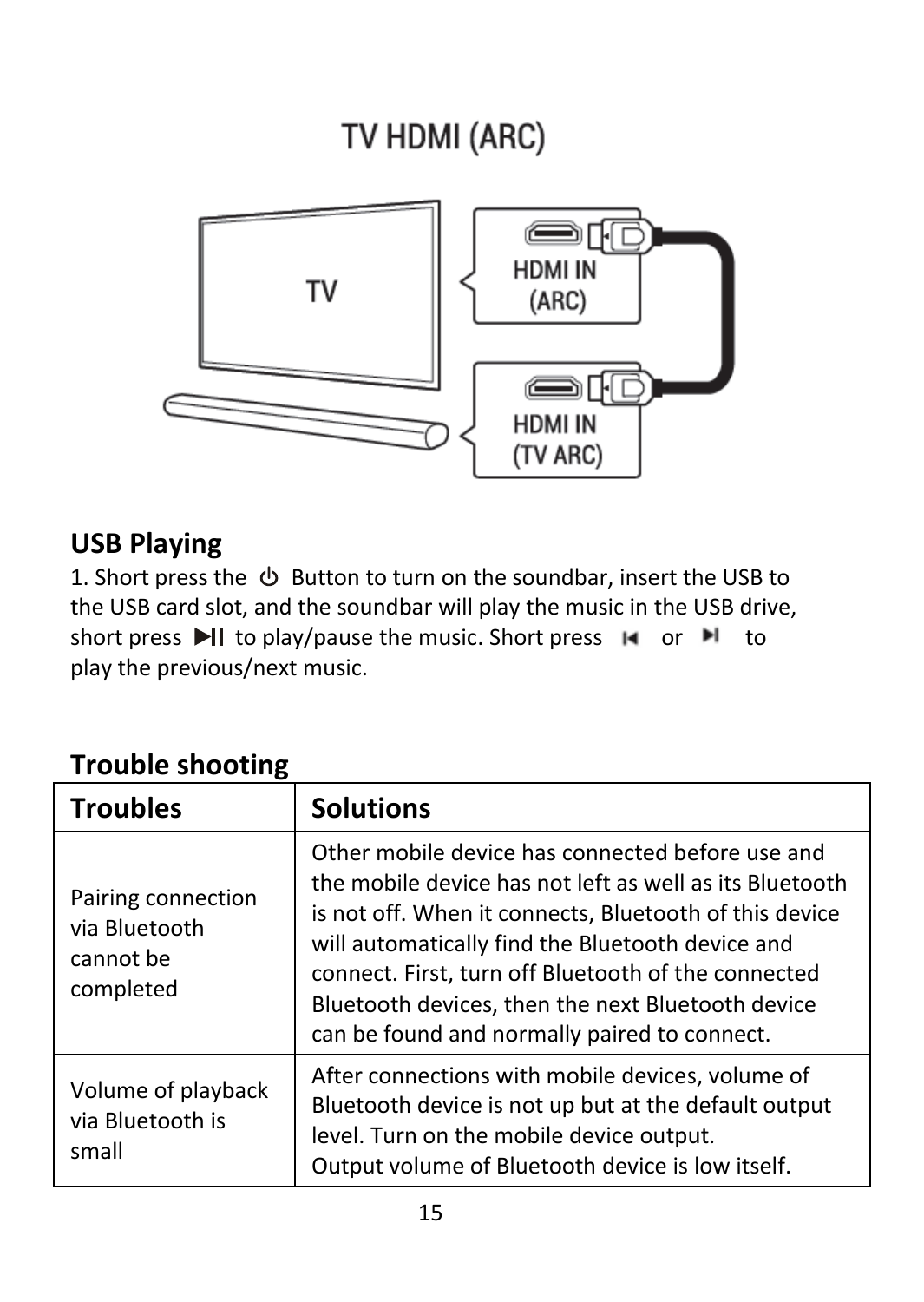| Connection distance<br>via Bluetooth is<br>short | Obstruction exists between mobile devices and<br>Bluetooth device. Remove obstructions.                                                                                                                                                                                                              |
|--------------------------------------------------|------------------------------------------------------------------------------------------------------------------------------------------------------------------------------------------------------------------------------------------------------------------------------------------------------|
| Connection via<br>Bluetooth right,<br>sometimes  | Obstruction exists between mobile devices and<br>Bluetooth device. Remove obstructions.<br>Too far away from Bluetooth device to connected<br>mobile devices, beyond the connection range.<br>Shorten the distance between the Bluetooth device<br>and mobile devices.                               |
| Silent play after<br>connection via<br>Bluetooth | After connections with mobile devices, Bluetooth<br>device audio is off. Turn on the mobile's output<br>volume.                                                                                                                                                                                      |
| Subwoofer not<br>working                         | Turn on only the soundbar first and press the "Pair"<br>button on the side of the soundbar for about<br>5 seconds. Then turn on the subwoofer. The<br>subwoofer light will flash. Now turn off the<br>soundbar & subwoofer. Restart the soundbar and<br>subwoofer to complete the pairing procedure. |

## **Specifications**

| Product name              | SBW-801BK                                                                      |
|---------------------------|--------------------------------------------------------------------------------|
| Output power              | $20W*2+30w$                                                                    |
| AC/DC adaptor             | 100-240V~50/60Hz                                                               |
| Speaker frequency         | 50Hz-15KHz                                                                     |
| <b>Bluetooth version</b>  | 5.0, A2DP, AVRCP                                                               |
| Bluetooth range           | Up to 10m                                                                      |
| Included in the packaging | Soundbar, Remote control,<br>AC/DC adapter, 3.5mm to RCA cable,<br>User manual |
| Dimensions                | 810*60*60mm                                                                    |
| Weight                    | 1,32 kgs soundbar/<br>2,01 kgs Subwoofer                                       |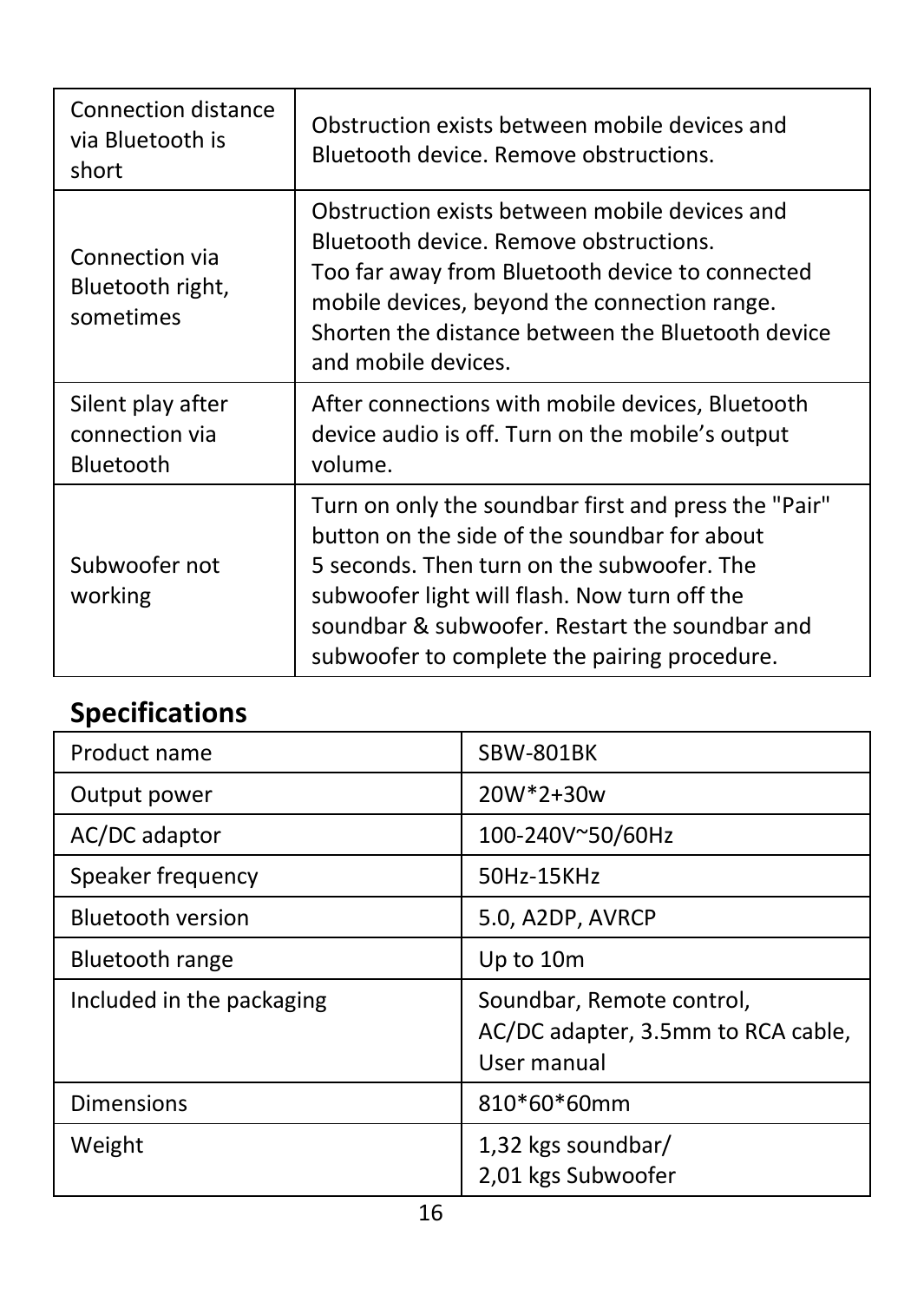Power supply adaptor (For EU only) Manufacturer: Dongguan Yingna Electronic Technology Co., Ltd Model number: YN-24WA180130EU Use only the power supply listed in the user instructions.

| Information                                                                       | Value and precision                               |
|-----------------------------------------------------------------------------------|---------------------------------------------------|
| Manufacturers name<br>or trade mark,<br>commercial<br>registration and<br>address | Dongguan Yingna Electronic<br>Technology Co., Ltd |
| Model Identifier                                                                  | YN-24WA180130EU                                   |
| Input voltage                                                                     | 100-240V                                          |
| Input AC frequency                                                                | 50/60Hz                                           |
| Output voltage                                                                    | 18.0V                                             |
| Output current                                                                    | 1.3A                                              |
| Output power                                                                      | 23,4W                                             |
| Average active<br>efficiency                                                      | 86,5%                                             |
| Efficiency at low load<br>(10%)                                                   | 80%                                               |
| No load Power<br>consumption                                                      | 0,09%                                             |

## **This product specifications and design are subject to change without notice!**

#### **Guarantee**

Lenco offers service and warranty in accordance to European law, which means that in case of repairs (both during and after the warranty period) you should contact your local dealer.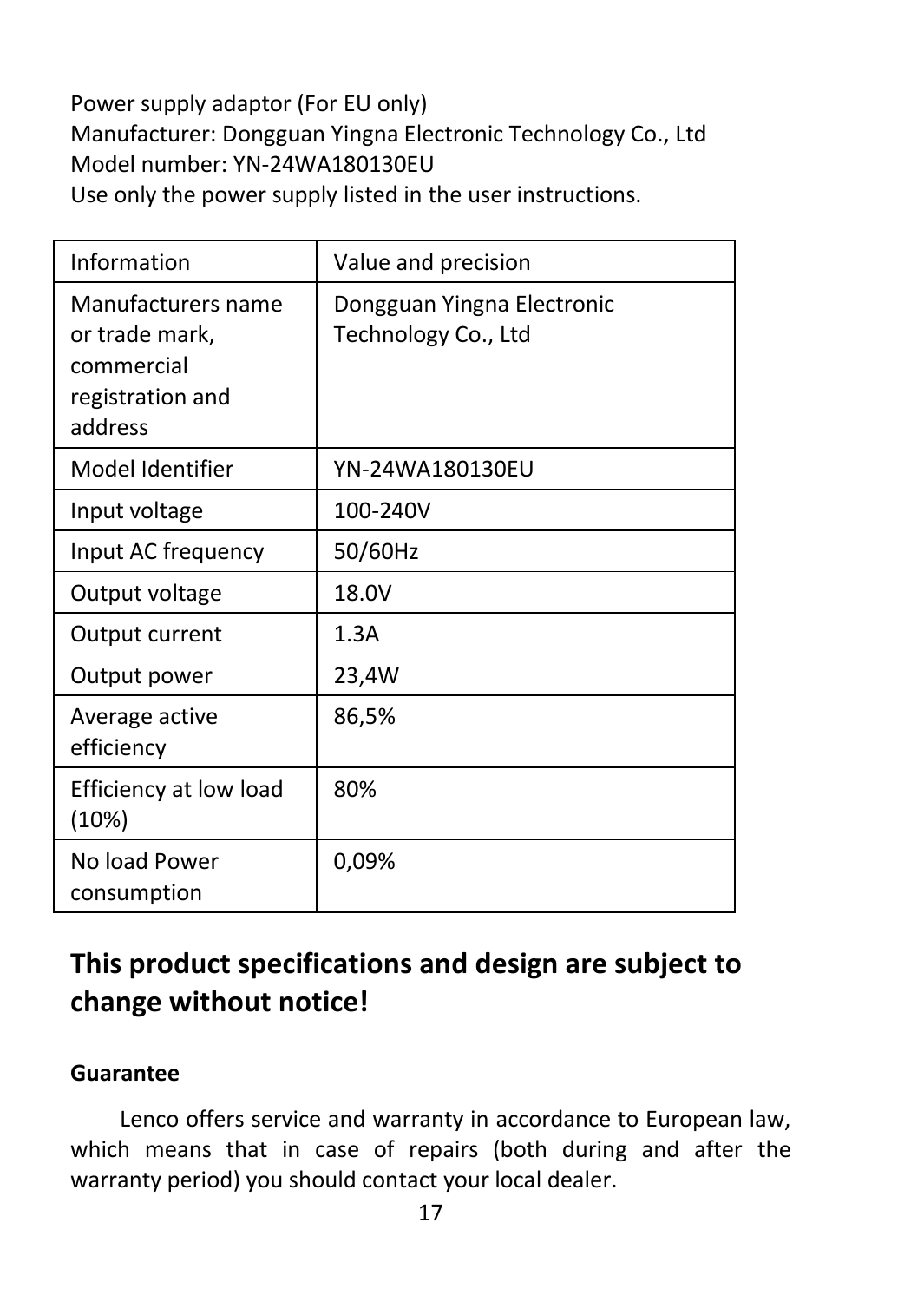Important note: It is not possible to send products that need repairs to Lenco directly.

Important note: If this unit is opened or accessed by a non-official service center in any way, the warranty expires.

This device is not suitable for professional use. In case of professional use, all warranty obligations of the manufacturer will be voided.

#### **Disclaimer**

Updates to Firmware and/or hardware components are made regularly. Therefore some of the instruction, specifications and pictures in this documentation may differ slightly from your particular situation. All items described in this guide for illustration purposes only and may not apply to particular situation. No legal right or entitlements may be obtained from the description made in this manual.

#### **Disposal of the Old Device**

This symbol indicates that the relevant electrical product or battery



should not be disposed of as general household waste in Europe. To ensure the correct waste treatment of the product and battery, please dispose them in accordance to any applicable local laws of requirement for disposal of electrical equipment or batteries. In so doing, you will help to conserve natural resources and improve standards of environmental protection in treatment and disposal of electrical waste (Waste Electrical and Electronic Equipment Directive).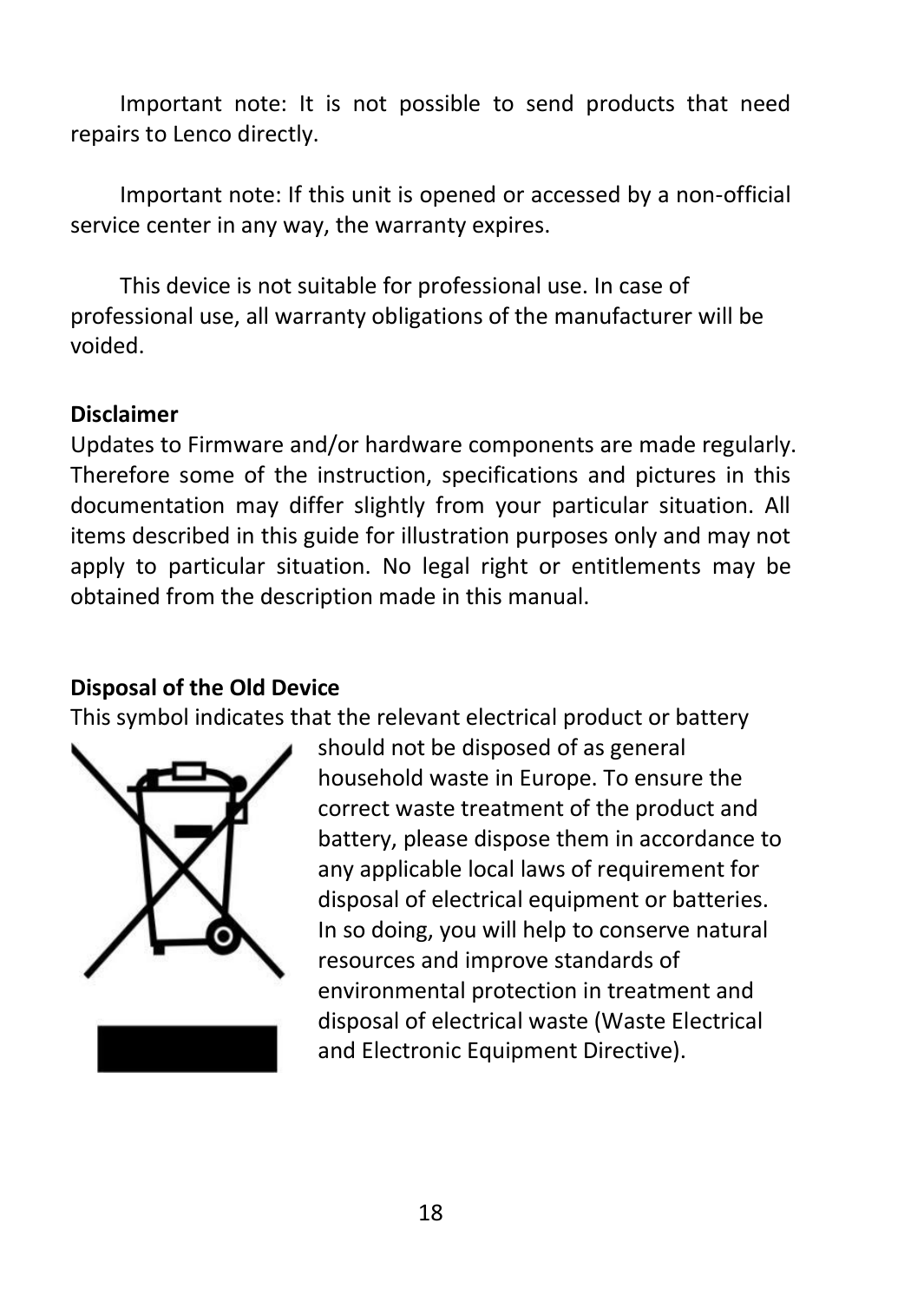#### **CE Marking**

Hereby, Lenco Benelux B.V., Thermiekstraat 1a, 6361 HB Nuth, The Netherlands, declares that this product is in compliance with the essential EU directive requirements.

The declaration of conformity may be consulted via [techdoc@commaxxgroup.com](mailto:techdoc@commaxxgroup.com)



#### **Service**

For more information and helpdesk support, please visit [www.lenco.com](http://www.lenco.com/) Lenco Benelux BV, Thermiekstraat 1a, 6361 HB, The Netherlands.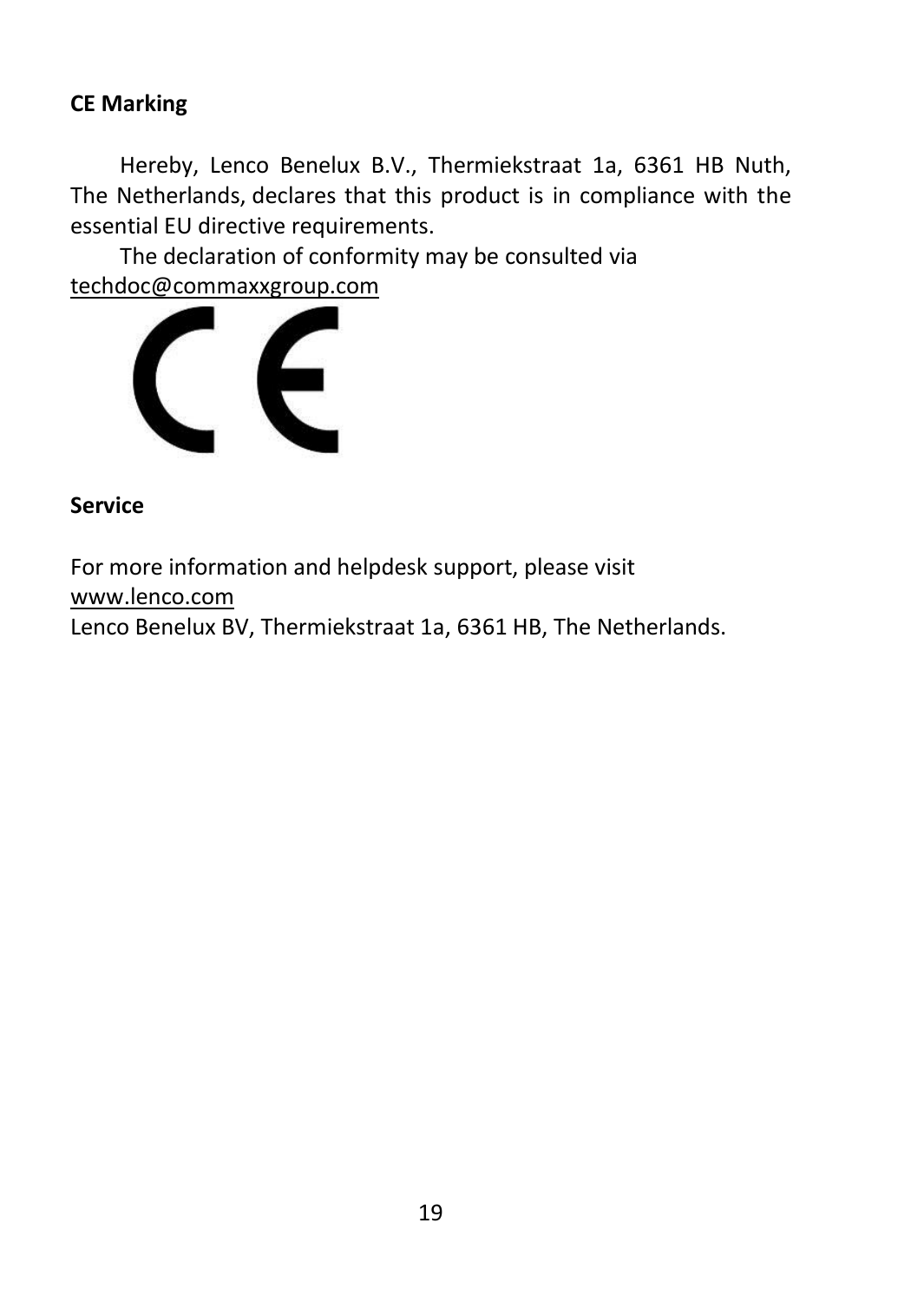# <span id="page-20-0"></span>**Nederlands**

## **LET OP:**

Gebruik van bedieningen of afstellingen of uitvoer van procedures anders dan gespecificeerd in deze documentatie kan leiden tot blootstelling aan schadelijke straling.

## **VOORZORGSMAATREGELEN VOOR GEBRUIK ONTHOUD DE VOLGENDE INSTRUCTIES:**

- 1. Bedek of blokkeer de ventilatieopeningen niet. Wanneer u het apparaat op een schap plaatst, dient u 5 cm (2") vrije ruimte rondom het gehele apparaat te behouden.
- 2. Installeer het product volgens de meegeleverde gebruikershandleiding.
- 3. Houd het apparaat uit de buurt van hittebronnen, zoals radiatoren, verwarmingen, kachels, kaarsen en andere hittegenererende producten of open vuur. Het apparaat kan alleen worden gebruikt in een gematigd klimaat. Extreem koude of warme omgevingen dienen te worden vermeden. Bedrijfstemperatuur tussen 0 °C en 35 °C.
- 4. Gebruik dit apparaat niet in de buurt van krachtige magnetische velden.
- 5. Elektrostatische ontlading kan normaal gebruik van dit apparaat verstoren. U hoeft het apparaat in dit geval slechts te resetten en opnieuw op te starten volgens de gebruikershandleiding. Wees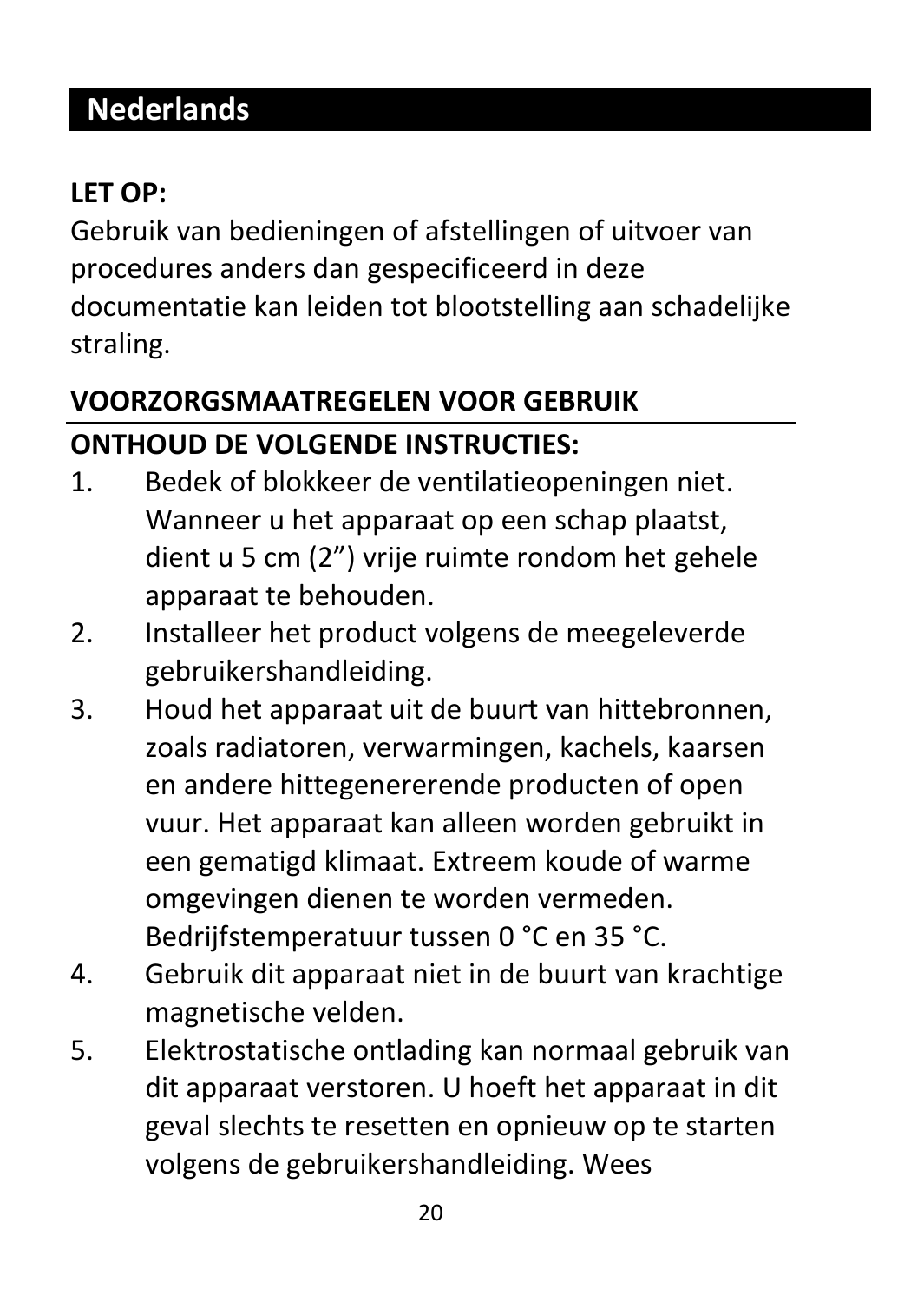voorzichtig tijdens bestandsoverdracht en gebruik het product in een omgeving zonder statische interferentie.

- 6. Waarschuwing! Steek nooit een voorwerp via de ventilatie- of andere openingen in het product. Er is hoogspanning in het product aanwezig en als u er een object insteekt, kan dat een elektrische schok veroorzaken en/of kortsluiting in de interne onderdelen. Mors om dezelfde reden geen water of vloeistof op het product.
- 7. Gebruik het toestel niet in vochtige ruimtes, zoals badkamers, stomende keukens of in de buurt van zwembaden.
- 8. Het apparaat mag niet worden blootgesteld aan druppels en spetters en zorg ervoor dat er geen met vloeistof gevulde voorwerpen, zoals vazen, op of in de buurt van het apparaat worden geplaatst.
- 9. Gebruik dit apparaat niet wanneer condensatie kan optreden. Wanneer het apparaat in een warme en vochtige kamer wordt gebruikt, dan kunnen er waterdruppeltjes of condensatie binnenin het apparaat worden gevormd waardoor het apparaat mogelijk niet meer goed werkt; houd en apparaat 1 of 2 uur op UIT staan voordat u de voeding weer inschakelt: het apparaat dient droog te zijn voordat deze stroom ontvangt.
- 10. Alhoewel dit apparaat met grote zorg gefabriceerd en verschillende keren geïnspecteerd is voordat het de fabriek verlaat, is het nog steeds mogelijk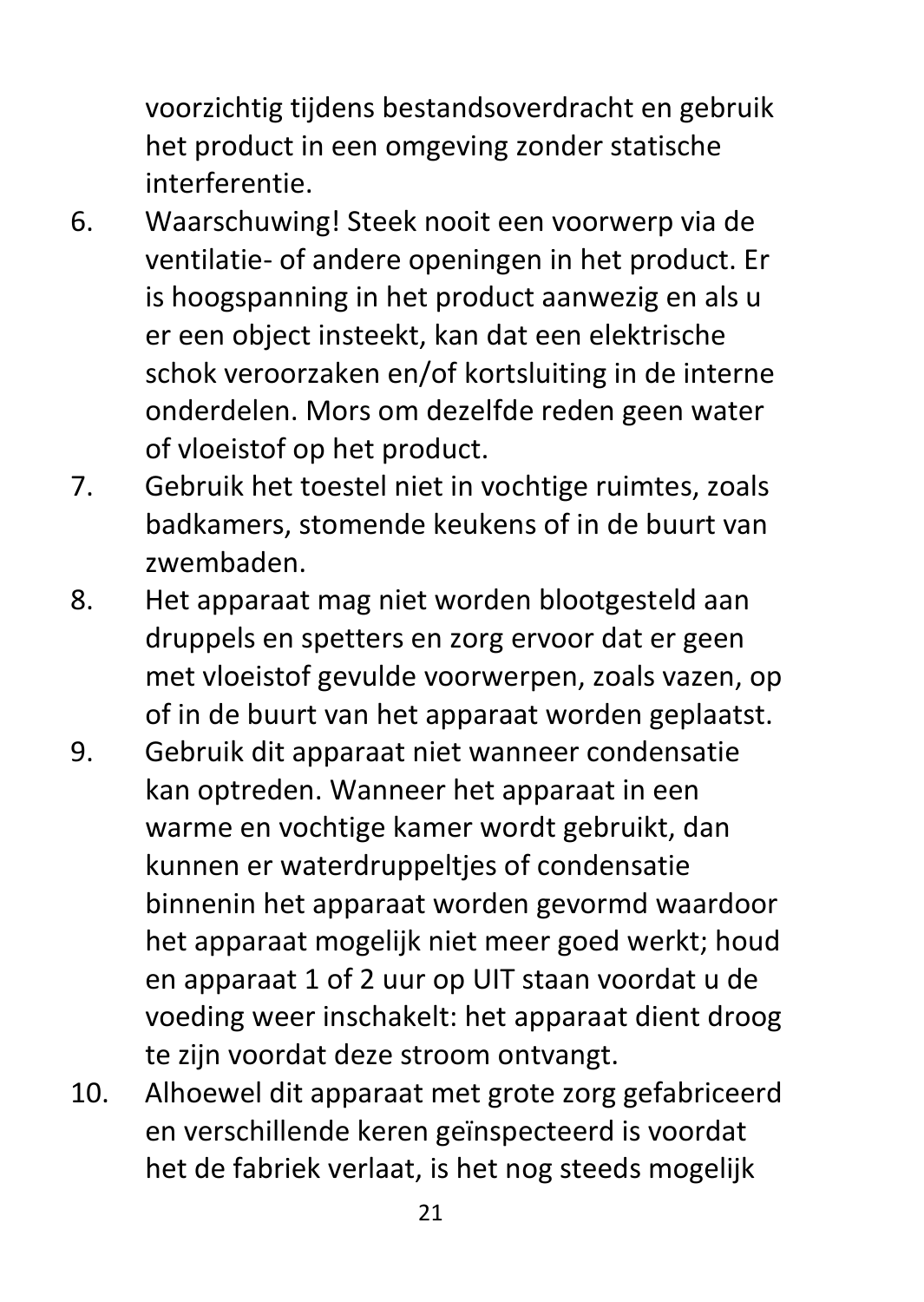dat er problemen optreden, zoals met alle elektrische apparaten. Als u rook, een overmatige hitteontwikkeling of enig ander onverwacht verschijnsel, moet u onmiddellijk de stekker van het netsnoer uit het stopcontact halen.

- 11. Dit apparaat moet werken op een voedingsbron, zoals aangegeven op het specificatieplaatje. Als u twijfelt over het type voeding dat gebruikt wordt in uw huis, raadpleeg dan uw dealer of plaatselijk energiebedrijf.
- 12. Buiten bereik van dieren houden. Sommige dieren bijten graag op voedingskabels.
- 13. Gebruik een zacht, droog doekje om het apparaat te reinigen. Gebruik geen oplosmiddelen of op benzine gebaseerde vloeistoffen. U kunt een vochtig doekje met verdund schoonmaakmiddel gebruiken om hardnekkige vlekken te verwijderen.
- 14. De leverancier is niet verantwoordelijk voor schade of verloren gegevens veroorzaakt door storing, misbruik, modificatie van het apparaat of batterijvervanging.
- 15. Onderbreek nooit de verbinding wanneer het apparaat formatteert of bestanden overdraagt. De gegevens kunnen anders corrupt of verloren raken.
- 16. Indien het apparaat een USB-afspeelfunctie heeft, moet de USB-geheugenstick rechtstreeks op het apparaat worden aangesloten. Gebruik geen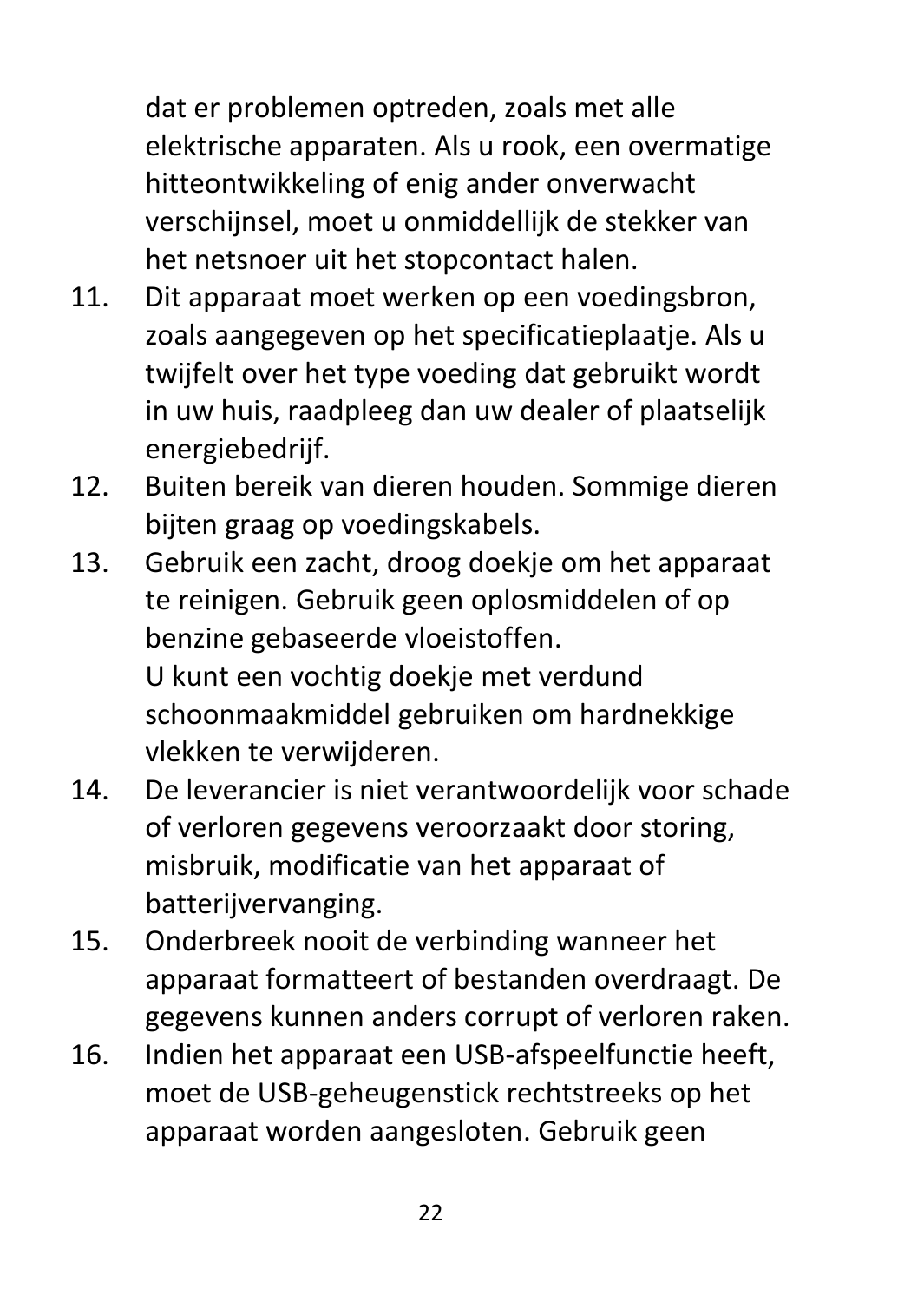USB-verlengkabel, omdat die kan leiden tot storingen met foutieve gegevens als gevolg.

- 17. Het nominale specificatielabel is te vinden op het paneel aan de onder- of achterkant van het apparaat.
- 18. Dit apparaat is niet bestemd voor gebruik door mensen (inclusief kinderen) met fysieke, zintuiglijke of geestelijke gebreken of gebrek aan kennis en ervaring, tenzij zij onder toezicht staan of instructies hebben over het juiste gebruik van het apparaat hebben gekregen van de persoon die verantwoordelijk is voor hun veiligheid.
- 19. Dit product is alleen voor niet-professioneel gebruik bedoeld en niet voor commercieel of industrieel gebruik.
- 20. Verzeker u ervan dat het apparaat in een stabiele positie staat opgesteld. Beschadigingen veroorzaakt door het gebruik van dit apparaat in een onstabiele positie, trillingen of schokken of door het niet opvolgen van andere waarschuwingen of voorzorgsmaatregelen beschreven in deze gebruikshandleiding worden niet gedekt door de garantie.
- 21. Verwijder nooit de behuizing van dit apparaat.
- 22. Plaats dit apparaat nooit op andere elektrische apparatuur.
- 23. Geef kinderen geen gelegenheid in aanraking met plastic zakken te komen.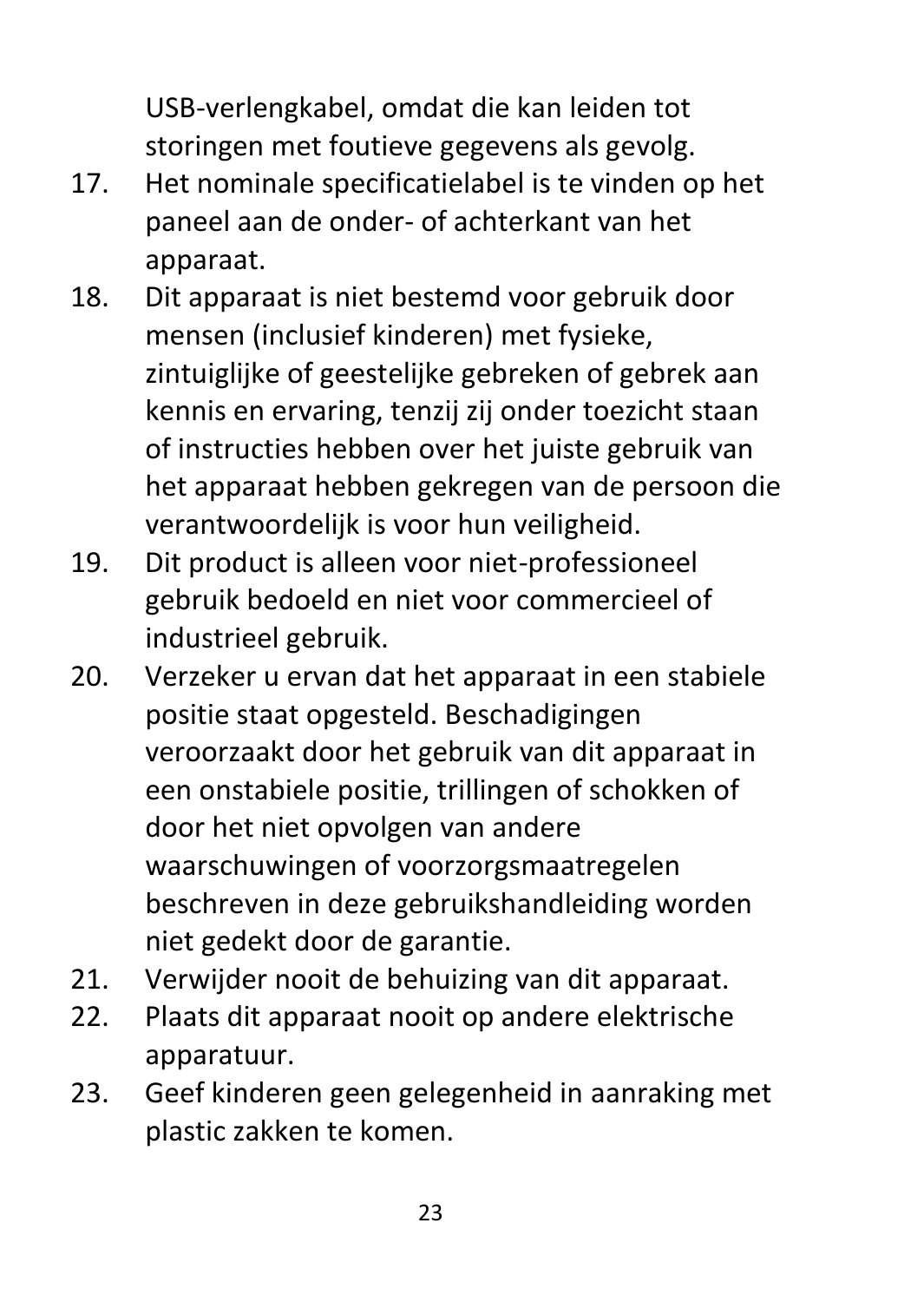- 24. Gebruik uitsluitend uitbreidingen/accessoires gespecificeerd door de fabrikant.
- 25. Laat alle reparaties over aan gekwalificeerd onderhoudspersoneel. Onderhoud is vereist als het toestel hoe dan ook is beschadigd, zoals bijvoorbeeld het netsnoer of de stekker, wanneer er vloeistof of een voorwerp in het apparaat is terechtgekomen, wanneer het apparaat is blootgesteld aan regen of vocht, als het niet normaal werkt of is gevallen.
- 26. Langdurige blootstelling aan harde geluiden van persoonlijke muziekspelers kan leiden tot tijdelijk of permanent gehoorverlies.
- 27. Als het product wordt geleverd met voedingskabel of AC-stroomadapter:
	- ⚫ Als er problemen optreden, koppel de wisselstroomvoedingskaart dan los en laat reparaties over aan bevoegd personeel.
	- ⚫ Nooit op de stroomadapter stappen of deze indrukken. Wees voornamelijk voorzichtig in de buurt van de stekkers en het punt waar de kabel uit het apparaat komt. Plaats geen zware voorwerpen op de stroomadapter, om beschadiging ervan te voorkomen. Houd het gehele apparaat buiten bereik van kinderen! Wanneer kinderen met de voedingskabel spelen, kunnen zij ernstig letsel oplopen.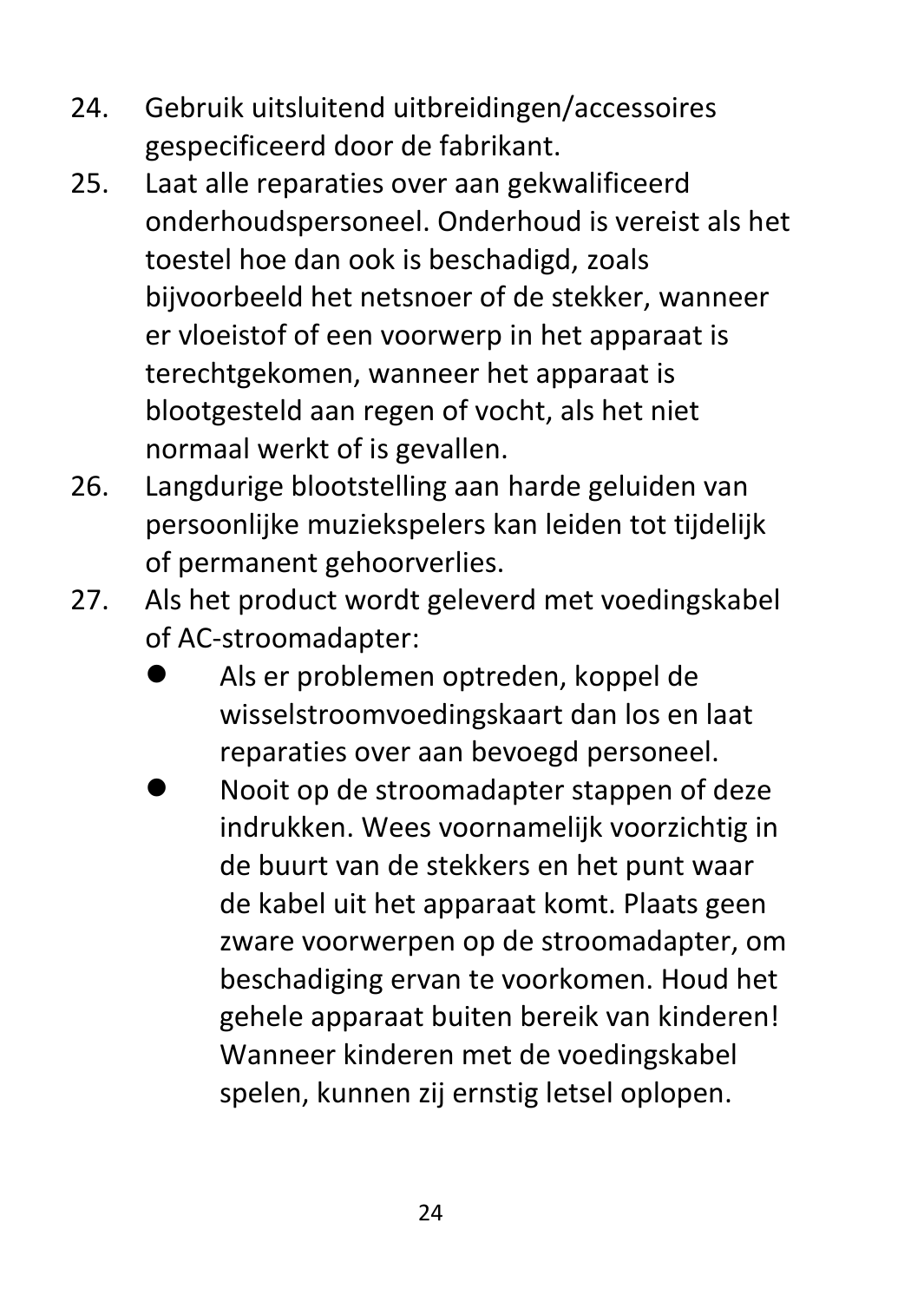- ⚫ Haal de stekker uit het stopcontact tijdens onweer of wanneer u deze langere tijd niet gebruikt.
- ⚫ Het stopcontact moet in de buurt van de apparatuur zijn geïnstalleerd en eenvoudig te bereiken zijn.
- ⚫ Overbelast stopcontacten of verlengsnoeren niet. Overbelasting kan brand of een elektrische schok veroorzaken.
- ⚫ Apparaten met een Klasse 1 structuur dienen te worden aangesloten op een stopcontact met een beschermende aardverbinding.
- ⚫ \*Apparaten met een Klasse 2 structuur vereisen geen aardverbinding.
- ⚫ Houd altijd de stekker vast wanneer u deze uit het stopcontact trekt. Trek nooit aan de voedingskabel. Dit kan tot een kortsluiting leiden.
- ⚫ Gebruik nooit een beschadigde voedingskabel of stekker of een los stopcontact. Dit vormt namelijk een risico op brand of elektrische schokken.
- 28. Indien het product knoopcelbatterijen bevat of wordt geleverd met een afstandsbediening die knoopcelbatterijen bevat: Waarschuwing:
	- ⚫ "Batterij niet inslikken, chemisch brandgevaar" of gelijkwaardige werking.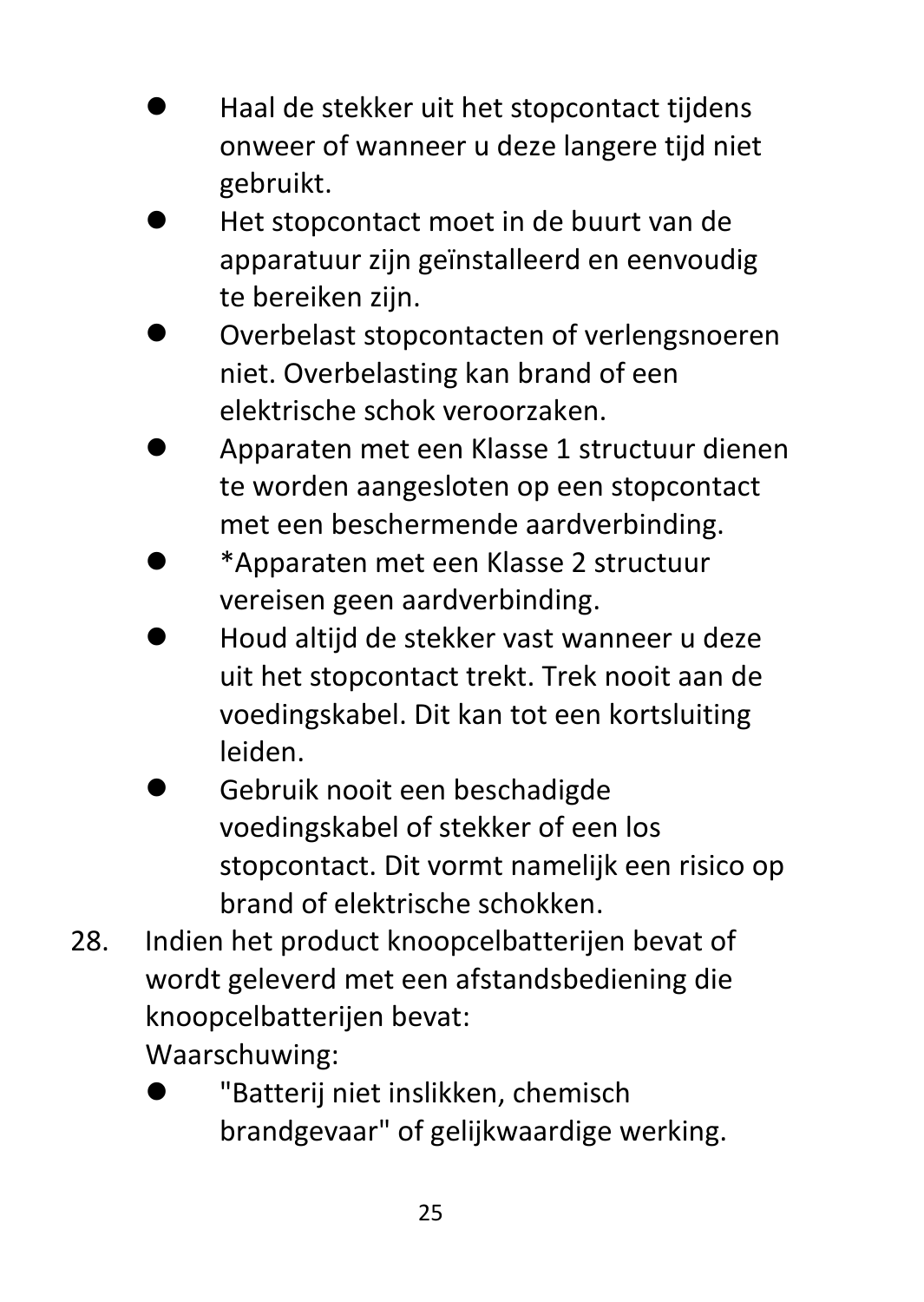- ⚫ [De afstandsbediening meegeleverd met] Dit product bevat een munt-/knoopcelbatterij. Als de batterij wordt ingeslikt, kan deze in slechts 2 uur ernstige interne brandwonden veroorzaken en tot de dood leiden.
- ⚫ Houd nieuwe en gebruikte batterijen buiten bereik van kinderen.
- ⚫ Als de batterijhouder niet goed kan worden gesloten, dient u het product niet meer te gebruiken en buiten bereik van kinderen te houden.
- ⚫ Als u denkt dat batterijen zijn ingeslikt of binnenin een willekeurig lichaamsdeel terecht zijn gekomen, dient u onmiddellijk medische hulp te zoeken.
- 29. Waarschuwing m.b.t. het gebruik van batterijen:
	- ⚫ Als de batterij onjuist wordt geplaatst, bestaat er explosiegevaar. Vervang de batterij alleen door een zelfde of vergelijkbare soort batterij.
	- ⚫ Stel de batterij niet bloot aan extreem hoge of lage temperaturen of een lage luchtdruk op grote hoogte tijdens gebruik, opslag of transport.
	- ⚫ Vervanging van een batterij door een incorrect type kan leiden tot een ontploffing of de lekkage van ontvlambare vloeistoffen of gas.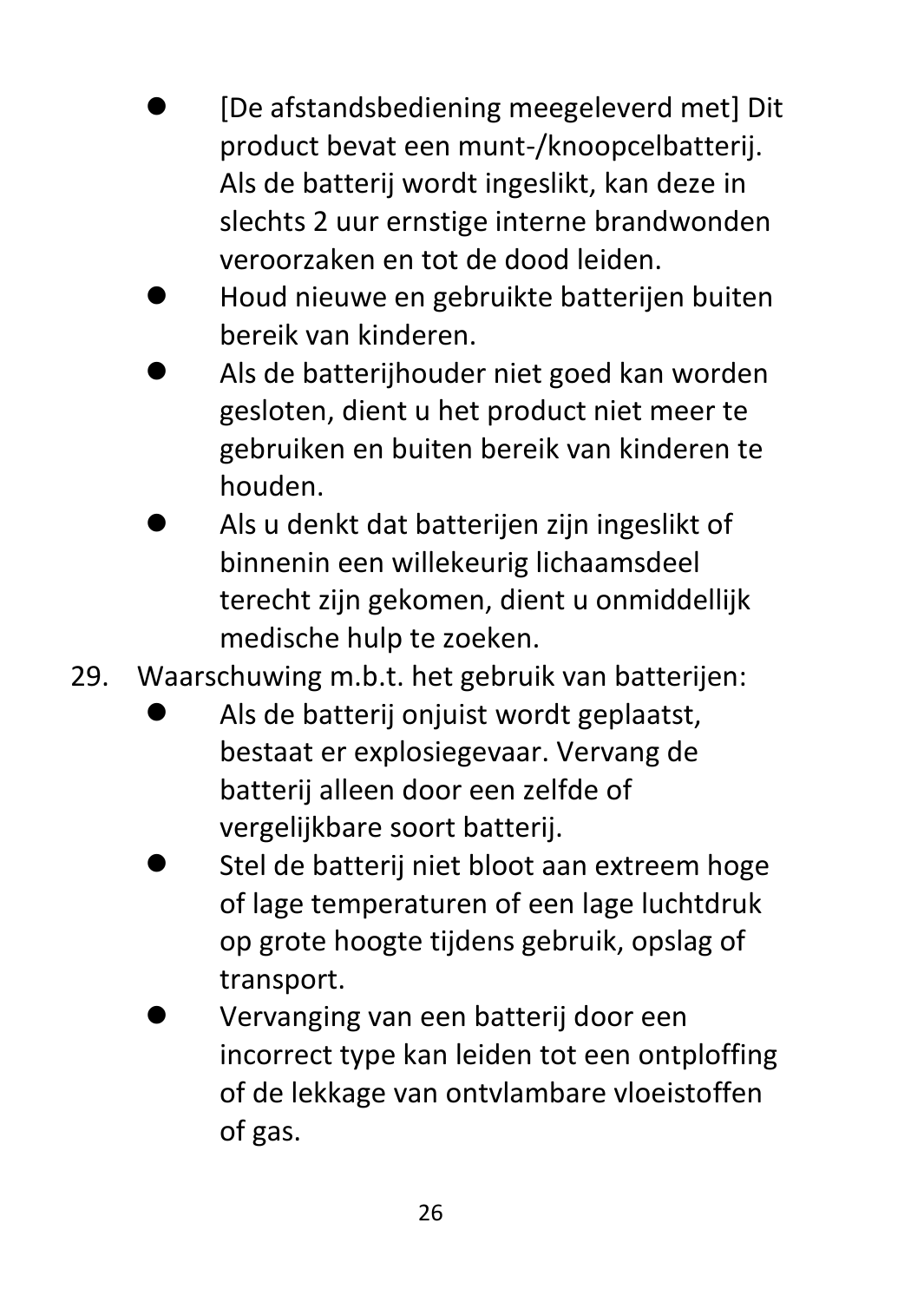- ⚫ Verwijdering van een batterij in vuur of een hete oven of het mechanisch verpletteren of snijden van een batterij kan leiden tot een ontploffing.
- ⚫ Laat een batterij nooit achter in omgevingen met extreem hoge temperaturen, anders kan dit leiden tot een ontploffing of de lekkage van ontvlambare vloeistoffen of gas.
- ⚫ Stel een batterij nooit bloot aan een extreem lage luchtdruk, anders kan dit leiden tot een ontploffing of de lekkage van ontvlambare vloeistoffen of gas.
- ⚫ Aandacht voor het milieu is nodig bij het verwijderen van de batterijen.

## **INSTALLATIE**

- Pak alle onderdelen uit en verwijder de beschermende materialen.
- Sluit het apparaat niet aan op het stopcontact, voordat u de netspanning hebt gecontroleerd en voordat alle andere aansluitingen zijn gemaakt.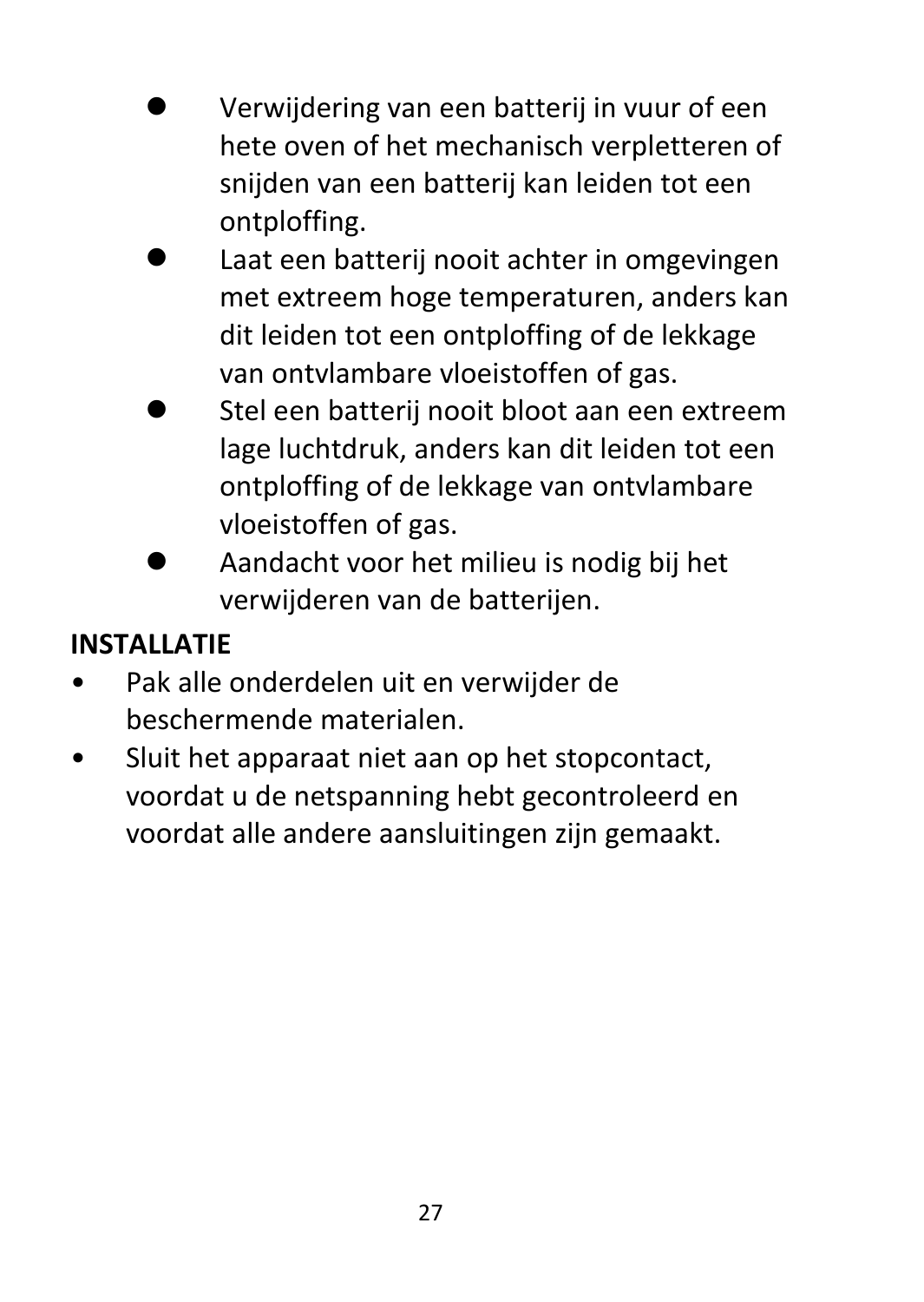## **Overzicht**



## **Product**

- 1: (<sup>1</sup>)/BRON: Kort indrukken om in te schakelen wanneer uitgeschakeld, na inschakelen kort indrukken voor functiewijziging, lang indrukken om uit te schakelen;
- 2: VOL-: Kort of lang indrukken om het volume te verlagen;
- 3: VOL+: Kort of lang indrukken om het volume te verhogen;
- 4: KOPPELEN: Kort of lang indrukken om via Bluetooth te paren;
- 5: HDMI (ARC) IN
- 6: OPTISCH IN
- 7: USB afspelen
- 8: AUX IN (R)
- 9: DC IN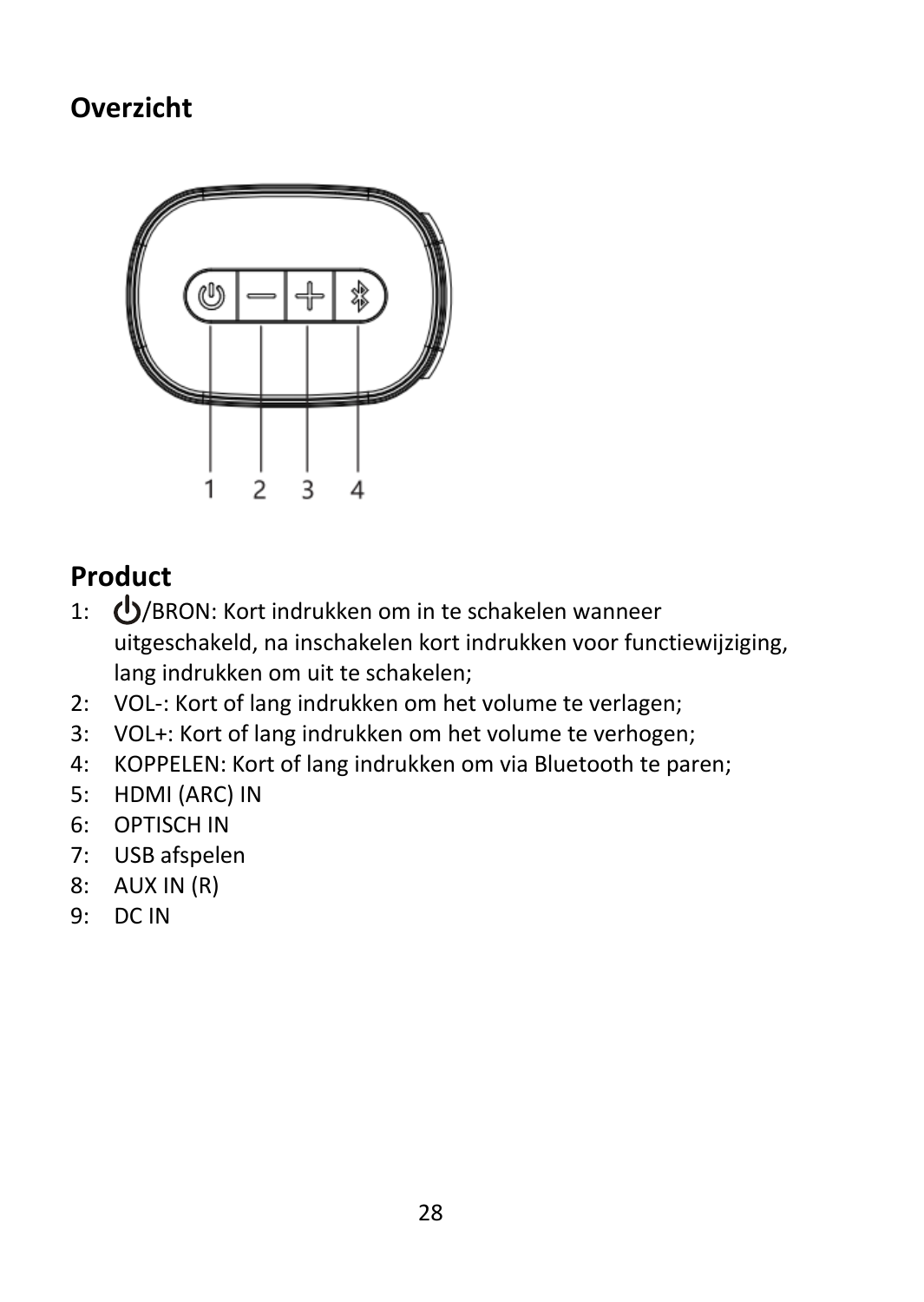

## **Ledscherm: om verschillende modus weer te geven.**

## **Wat zit er in de verpakking:**

- $\cdot$  1\* soundbar
- $\cdot$  1\* subwoofer
- 2\* Adapter
- 1\* Gebruikshandleiding
- 1\* Afstandsbediening
- 1\* Beugels voor muurmontage

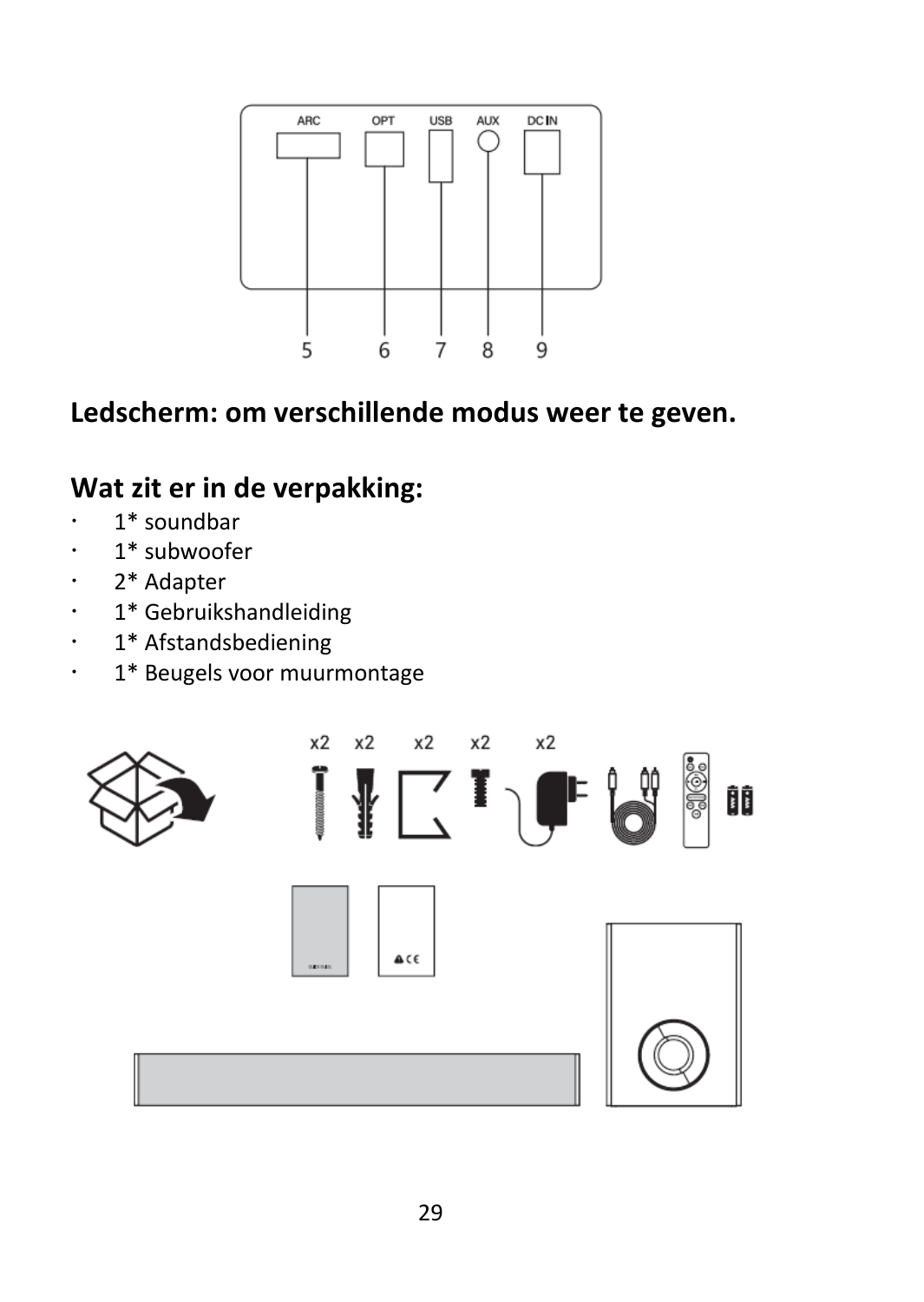## **Afstandsbediening**

- 1:  $\bigoplus$ : Kort indrukken om het apparaat in of uit (op stand-by) te schakelen.
- 2: HOGE TONEN–: Indrukken om het effect van de hoge tonen te verlagen.
- 3: HOGE TONEN+: Indrukken om het effect van de hoge tonen te versterken.
- 4: VOL+: Kort of lang indrukken om het volume te verhogen, kort indrukken wanneer de dempfunctie is ingeschakeld om de dempfunctie te annuleren.
- 5: VOL-: Kort of lang indrukken om het volume te verlagen, kort indrukken wanneer de dempfunctie is ingeschakeld om de dempfunctie te annuleren.
- 6: **I+** : Indrukken om de vorige track te selecteren in de modus Bluetooth/USB.
- 7:  $\rightarrow$  i: Indrukken om de volgende track te selecteren in de modus Bluetooth/USB.
- 8: MUZIEK: Indrukken om de instellingen te openen voor de geluidseffecten voor muziek.
- 9: FILM: Indrukken om de instellingen te openen voor de geluidseffecten voor films.

Opmerking: De instellingen voor de hoge en lage tonen kunnen niet worden aangepast in Filmmodus.

- 10: DIALOOG: Indrukken om de instellingen te openen voor de geluidseffecten voor gesproken woord.
- 11: BAS–: Indrukken om het baseffect te verlagen en kort indrukken wanneer de dempfunctie is ingeschakeld om de dempfunctie te annuleren.
- 12: BAS+: Indrukken om het baseffect te verhogen en kort indrukken wanneer de dempfunctie is ingeschakeld om de dempfunctie te annuleren.
- 13: M: Indrukken om de dempfunctie in of uit te schakelen/lang indrukken om van ingangsbron te wisselen.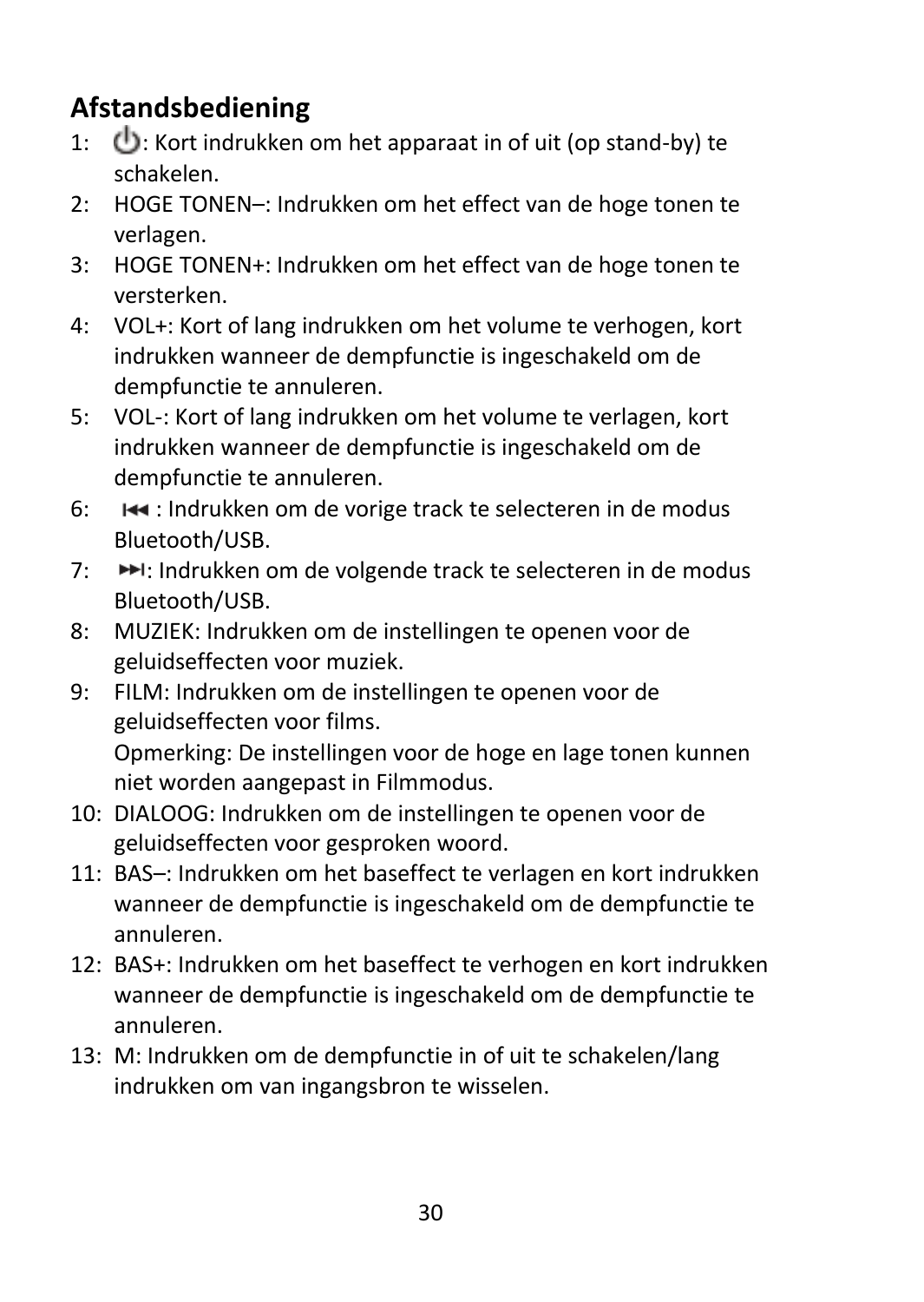

## **Bediening De afstandsbediening installeren:**

Plaats een type AAA batterij in te afstandsbediening om de afstandsbediening te activeren.

Opmerking: De afstandsbediening werkt binnen een bereik van 6 meter.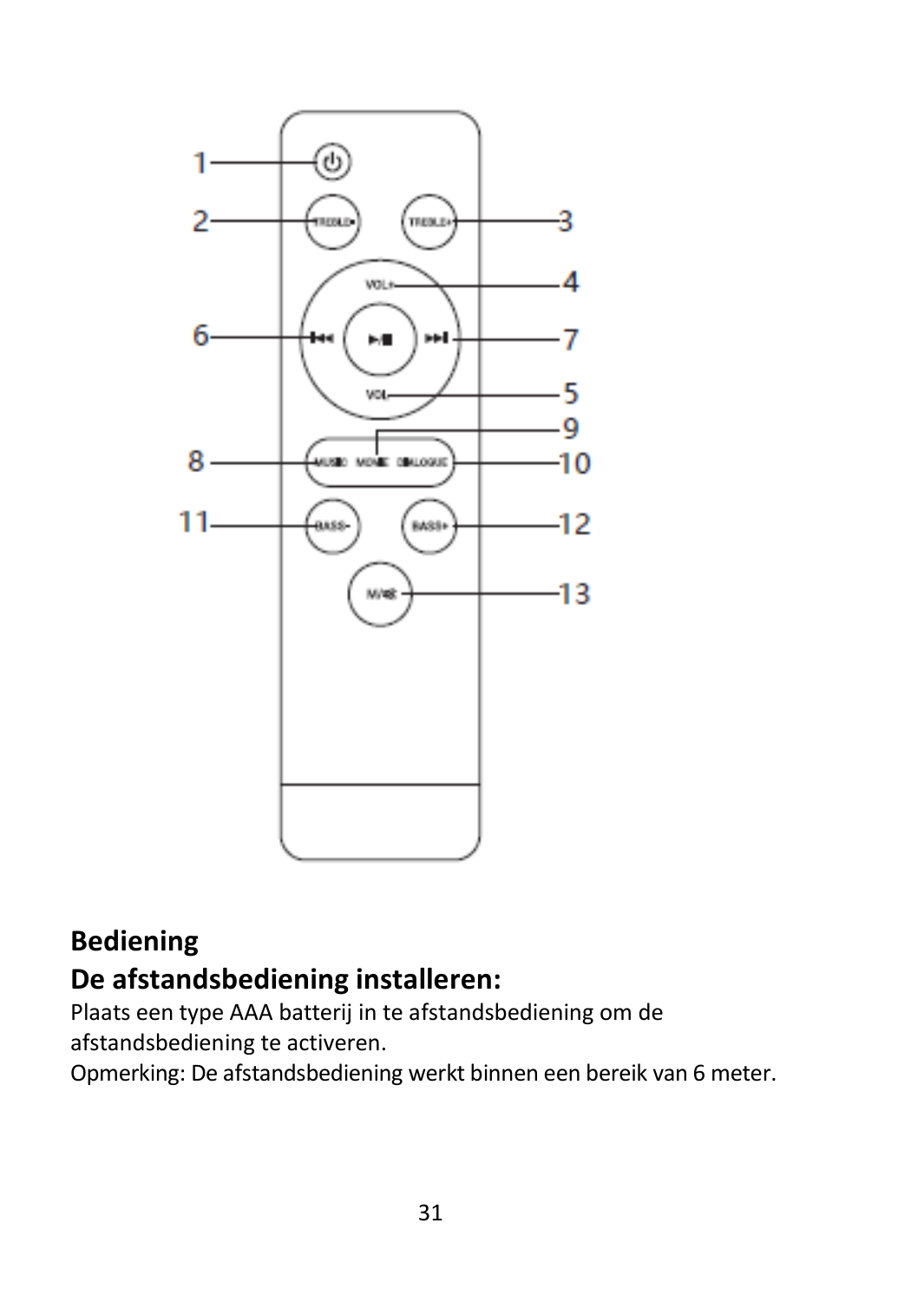## **Aan de slag:**

- 1: Zorg ervoor dat alle vereiste kabelverbindingen tot stand zijn gebracht voordat u de soundbar aansluit op het stopcontact; de soundbar zal op stand-by schakelen terwijl de rode indicator oplicht.
- 2: Zorg ervoor dat de subwoofer is aangesloten op de voeding en draai de knop naar "ON".
- 3: Druk kort op  $\bigcup$ /SOURCE op het apparaat of op  $\bigcup$  op de afstandsbediening om de soundbar in te schakelen. Het led-display gaat branden.
- 4: Druk op de toets SOURCE op het apparaat of op de afstandsbediening om van bron te wisselen. Opmerking: De soundbar zal weer op stand-by schakelen als er 15 minuten lang geen actie wordt uitgevoerd.

## **Bluetooth Koppeling:**

- 1: Druk kort op de knop Bron op de Soundbar om de Bluetooth-bron te kiezen.
- 2: Het led-display gaat branden
- 3: Druk op de Koppelingstoets aan de zijkant van het apparaat. De koppelingsindicator zal snel knipperen.
- 4: Schakel de Bluetooth-functie in op uw apparaat om deze te laten zoeken naar de soundbar.
- 5: Selecteer "SBW-801BK" in de lijst met gevonden apparatuur.
- 6: Voer het wachtwoord "0000" in als hier om wordt gevraagd en druk op OK.
- 7: Als de koppeling met het apparaat succesvol is, zal het lampje continu branden.

Opmerking: De Bluetooth-weergave wordt bediend door uw apparaat en via de knoppen op de afstandsbediening.

Opmerking: Het effectieve bereik van de Bluetooth-verbinding is 10 meter.

Opmerking: Als u een inkomende oproep ontvangt op een mobiele telefoon waarmee u muziek afspeelt, dan zal de muziek worden onderbroken en niet worden afgespeeld. Nadat u het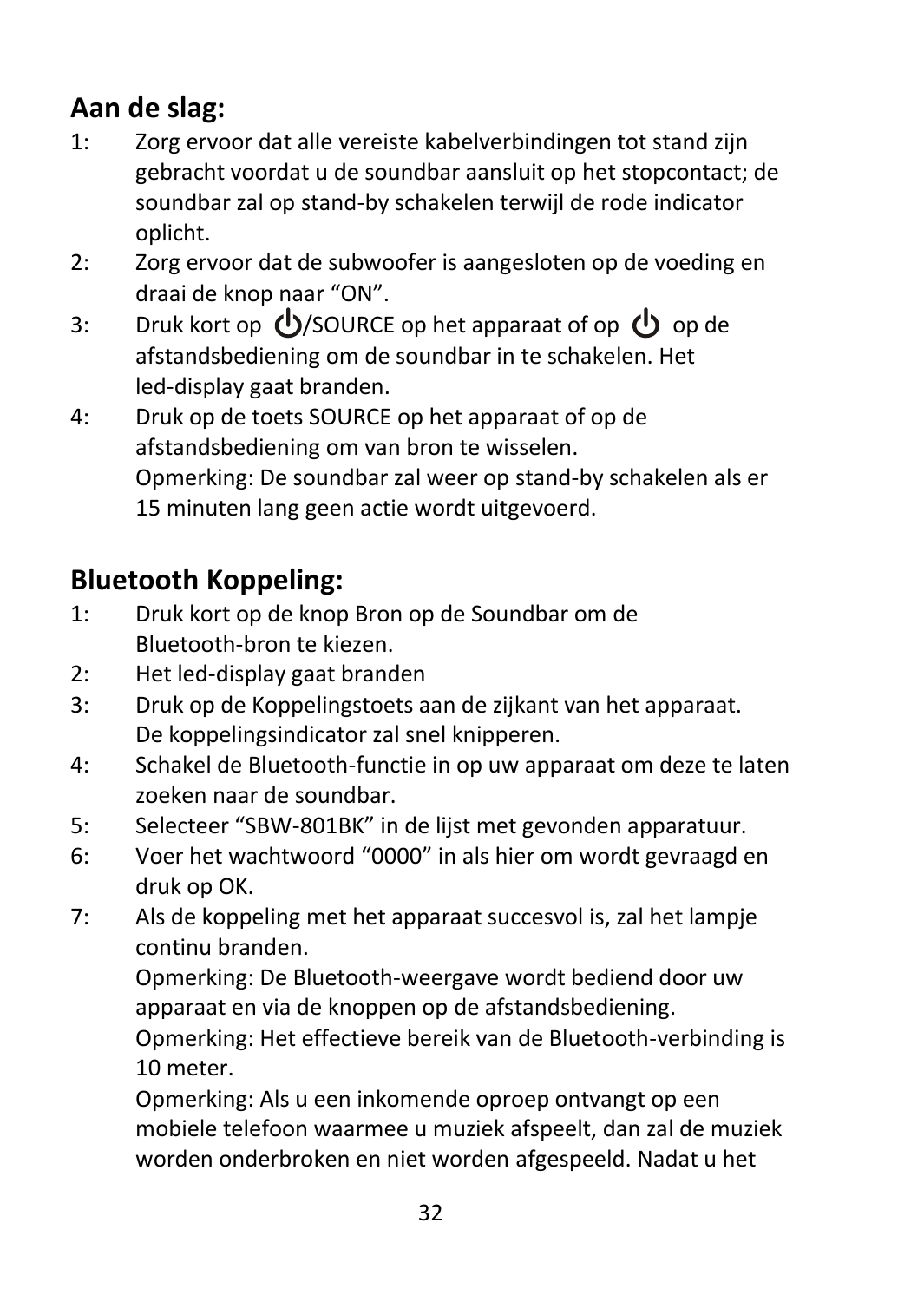gesprek beëindigd, worden de apparaten weer met elkaar verbonden en wordt het afspelen vervolgd.

8: Houd de Bluetooth-toets op de afstandsbediening 3 seconden ingedrukt om de Bluetooth-koppeling te verbreken.



## **OPTISCHE IN-bron:**

- 1. Zorg ervoor dat de soundbar is aangesloten op een tv of ander audioapparaat via een Optische kabel.
- 2. Druk op de optische toets op de afstandsbediening om de modus te openen door te drukken op de toets "M" op de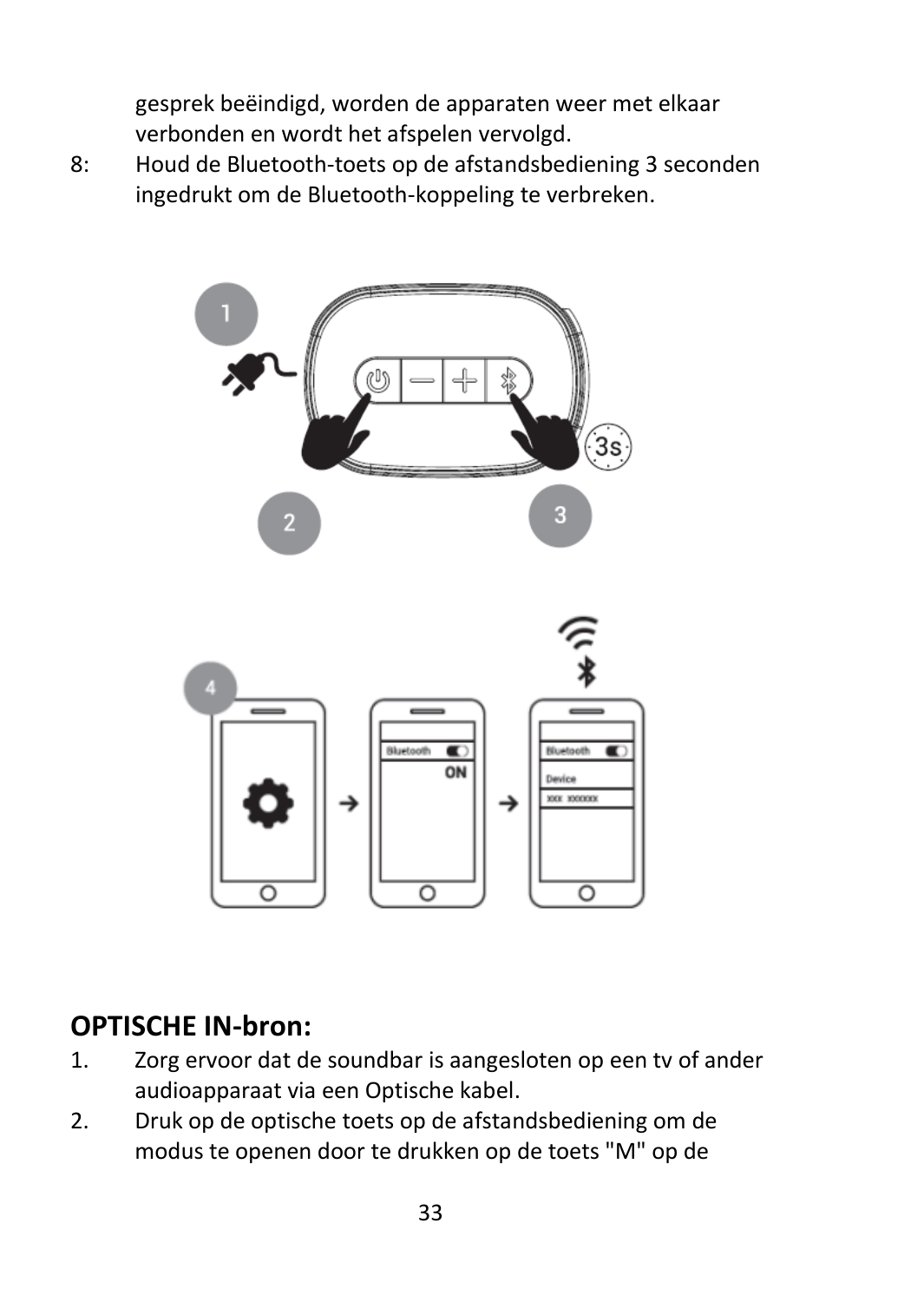afstandsbediening. Of u kunt ook kort op de brontoets op de soundbar drukken om de optische bron te kiezen.

Opmerking: Het afspelen wordt bediend door uw apparaat en door de toets op de afstandsbediening.

TV OPTICAL



| EN                | <b>NL</b>          |
|-------------------|--------------------|
| TV OPTICAL        | TV OPTISCH         |
| тv                | Televisie          |
| OPTICAL OUT       | <b>OPTISCH UIT</b> |
| <b>OPTICAL IN</b> | OPTISCH IN         |

## **LIJNINGANG-bron:**

- 1: Zorg ervoor dat de soundbar via een audiokabel is aangesloten op een tv of andere audiobron.
- 2: Druk op de toets LINE IN op de afstandsbediening om de modus te openen. U kunt ook kort op de toets BRON op de soundbar drukken om de LIJNINGANG-bron te selecteren.

Opmerking: Het afspelen wordt bediend door uw apparaat en door de toetsen op de afstandsbediening.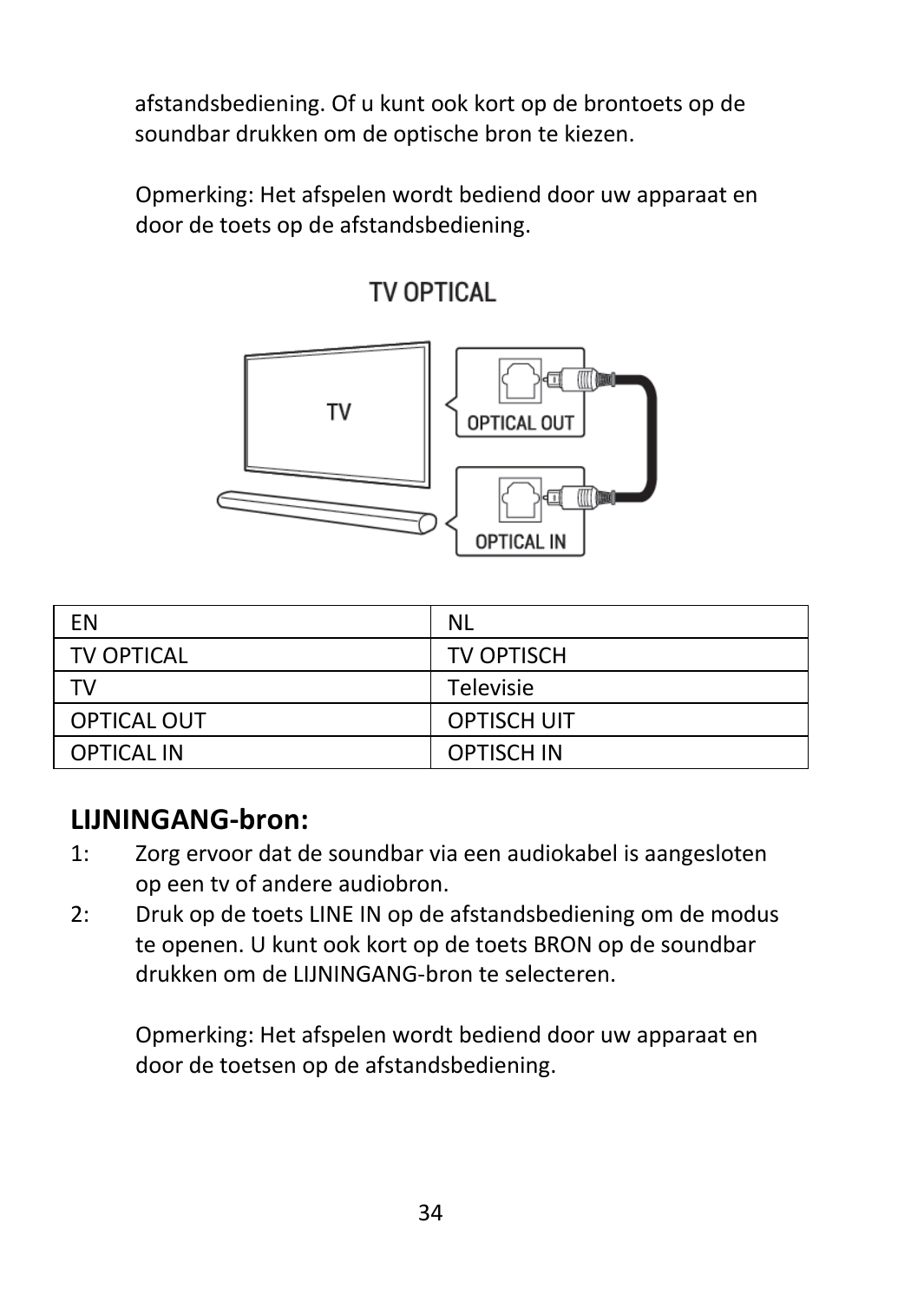## **HDMI-bron**

Zorg ervoor dat de soundbar via HDMI-kabels is aangesloten op een tv of andere audiobron.

Druk op de HDMI-toets op de afstandsbediening.

Opmerking: Het apparaat kan het volume synchroniseren met de tv, en ook met de schakelaar.



# TV HDMI (ARC)

## **USB afspelen**

1. Druk kort op de toets  $\Phi$  om de soundbar aan te zetten, steek de USB in de USB-kaartsleuf, en de soundbar zal de muziek op de USB-stick afspelen, druk kort op ▶ om de muziek af te spelen/te pauzeren. Druk kort op  $\blacksquare$  of  $\blacksquare$  om de vorige/volgende muziek af te spelen.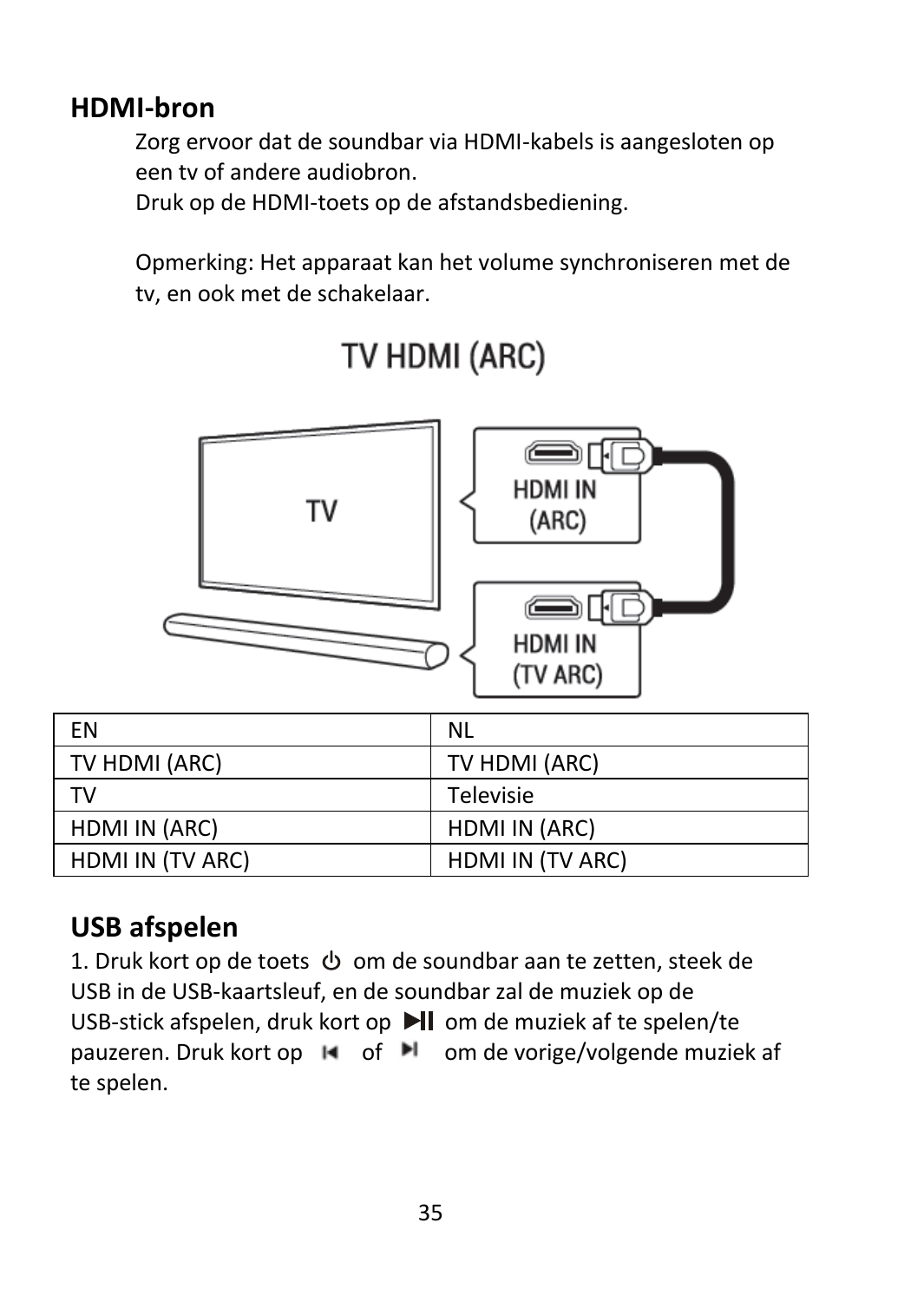# **Probleemoplossing**

| Problemen                                                | Oplossingen                                                                                                                                                                                                                                                                                                                                                                                                                                                                                                                                       |
|----------------------------------------------------------|---------------------------------------------------------------------------------------------------------------------------------------------------------------------------------------------------------------------------------------------------------------------------------------------------------------------------------------------------------------------------------------------------------------------------------------------------------------------------------------------------------------------------------------------------|
| De paring via<br><b>Bluetooth mislukt</b>                | Een ander mobiel apparaat was vóór gebruik<br>verbonden en dit mobiele apparaat is nog binnen<br>bereik en de Bluetooth-functie ervan is niet<br>uitgeschakeld. Wanneer u verbinding probeert te<br>maken, dan zal de Bluetooth-functie van dit apparaat<br>automatisch het Bluetooth-apparaat herkennen en<br>verbinding maken. Verbreek eerst de<br>Bluetooth-verbinding met het verbonden<br>Bluetooth-apparaat en u kunt vervolgens zoeken<br>naar het andere Bluetooth-apparaat en de paring op<br>de gebruikelijke wijze tot stand brengen. |
| Het afspeelvolume<br>via Bluetooth is laag               | Na de verbinding met een mobiel apparaat staat het<br>volume van het Bluetooth-apparaat op het standaard<br>uitgangsniveau en niet op een hoger niveau. Schakel<br>de uitgang in van het mobiele apparaat.<br>Het uitgangsvolume van het Bluetooth-apparaat zelf<br>is laag.                                                                                                                                                                                                                                                                      |
| <b>De</b><br>verbindingsafstand<br>via Bluetooth is kort | Obstructies aanwezig tussen het mobiele apparaat en<br>Bluetooth-apparaat. Verwijder de obstructies.                                                                                                                                                                                                                                                                                                                                                                                                                                              |
| Verbinding via<br>Bluetooth correct,<br>soms             | Obstructies aanwezig tussen het mobiele apparaat en<br>Bluetooth-apparaat. Verwijder de obstructies.<br>Het Bluetooth-apparaat en het verbonden mobiele<br>apparaat zijn te ver van elkaar verwijderd, buiten het<br>verbindingsbereik.<br>Verkort de afstand tussen het Bluetooth-apparaat en<br>mobiele apparaat.                                                                                                                                                                                                                               |
| Geen geluid na de<br>verbinding via<br>Bluetooth         | De audio van het Bluetooth-apparaat staat uit na de<br>verbinding met het mobiele apparaat. Schakel het<br>uitgangsvolume in van het mobiele apparaat.                                                                                                                                                                                                                                                                                                                                                                                            |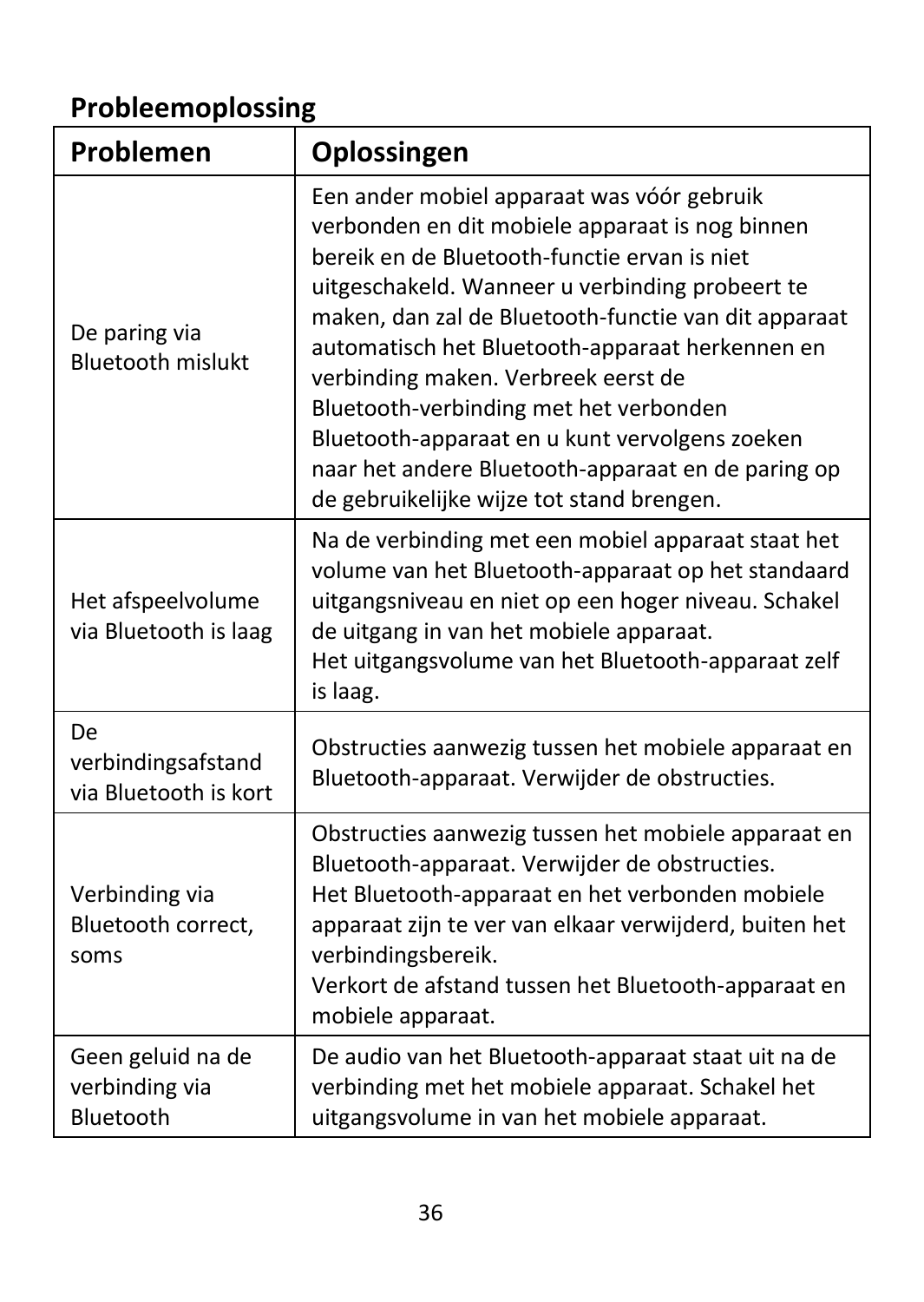| De subwoofer werkt<br>niet | Zet eerst alleen de soundbar aan en druk ongeveer<br>5 seconden op de toets "Koppelen" aan de zijkant<br>van de soundbar. Zet vervolgens de subwoofer aan.<br>Het lampje van de subwoofer gaat knipperen. Zet nu<br>de soundbar en subwoofer uit. Start de soundbar en<br>subwoofer opnieuw om de koppelingsprocedure te<br>voltooien. |
|----------------------------|----------------------------------------------------------------------------------------------------------------------------------------------------------------------------------------------------------------------------------------------------------------------------------------------------------------------------------------|
|----------------------------|----------------------------------------------------------------------------------------------------------------------------------------------------------------------------------------------------------------------------------------------------------------------------------------------------------------------------------------|

### **Specificaties**

| Productnaam           | SBW-801BK                                                                                      |
|-----------------------|------------------------------------------------------------------------------------------------|
| Totaal vermogen       | 20 W*2+30 W                                                                                    |
| AC/DC-adapter         | 100-240 V AC, 50/60 Hz                                                                         |
| Luidsprekerfrequentie | 50 Hz-15 KHz                                                                                   |
| Bluetooth-versie      | 5.0, A2DP, AVRCP                                                                               |
| Bereik Bluetooth      | Tot $10m$                                                                                      |
| Leveringsomvang       | Soundbar, afstandsbediening,<br>AC/DC-adapter, 3,5 mm naar<br>RCA-kabel, gebruikershandleiding |
| Afmetingen            | 810 x 60 x 60 mm                                                                               |
| Gewicht               | 1,32 kg soundbar/2,01 kg subwoofer                                                             |

Voedingsadapter (alleen voor EU) Fabrikant: Dongguan Yingna Electronic Technology Co., Ltd Modelnummer: YN-24WA180130EU Gebruik uitsluitend het voedingsapparaat dat in de gebruiksaanwijzingen staat vermeld.

| Informatie                                                        | Waarde en precisie                                |
|-------------------------------------------------------------------|---------------------------------------------------|
| Naam of handelsmerk<br>van de fabrikant,<br>handelsregistratie en | Dongguan Yingna Electronic<br>Technology Co., Ltd |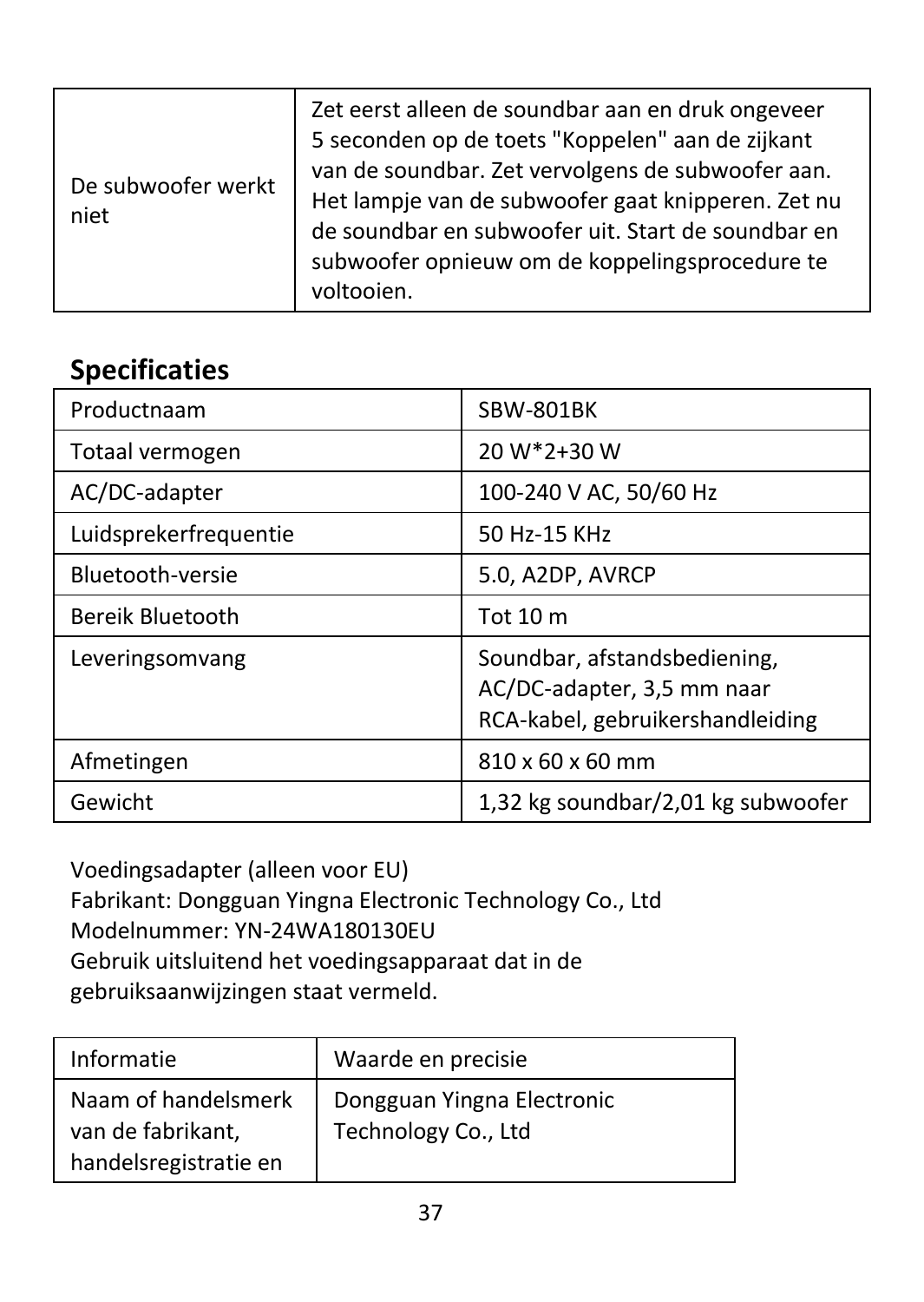| adres                                   |                 |
|-----------------------------------------|-----------------|
| Modelaanduiding                         | YN-24WA180130EU |
| Ingangsspanning                         | 100-240 V       |
| Ingangsfrequentie<br>wisselstroom       | 50/60 Hz        |
| Uitgangsspanning                        | 18,0 V          |
| Uitgangsstroom                          | 1,3A            |
| Totaal vermogen                         | 23,4 W          |
| Gemiddelde actieve<br>efficiëntie       | 86,5%           |
| Efficiëntie bij lage<br>belasting (10%) | 80%             |
| Verbruik onbelast<br>vermogen           | 0,09%           |

### **De specificaties en het ontwerp van dit product kunnen zonder voorafgaande kennisgeving worden veranderd!**

#### **Garantie**

Lenco biedt service en garantie aan overeenkomstig met de Europese wetgeving. Dit houdt in dat u, in het geval van reparaties (zowel tijdens als na de garantieperiode), uw lokale handelaar moet contacteren.

Belangrijke opmerking: Het is niet mogelijk om producten die moeten worden gerepareerd rechtstreeks naar Lenco te sturen.

Belangrijke opmerking: de garantie verloopt als een onofficieel servicecenter het apparaat op wat voor manier dan ook heeft geopend, of er toegang toe heeft gekregen.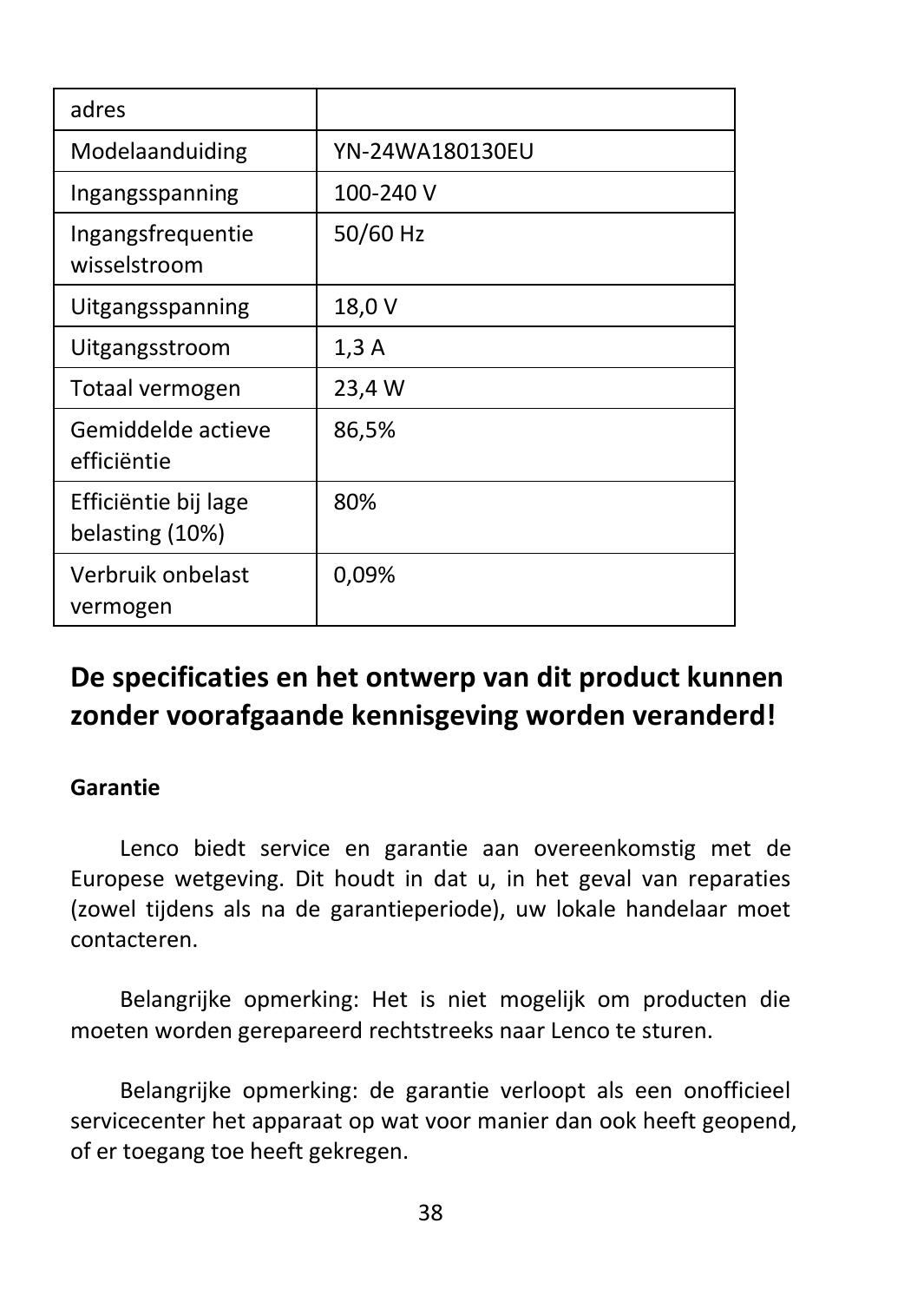Het apparaat is niet geschikt voor professioneel gebruik. In het geval van professioneel gebruik worden alle garantieverplichtingen van de fabrikant nietig verklaard.

#### **Disclaimer**

Er worden regelmatig updates in de firmware en/of hardwarecomponenten gemaakt. Daardoor kunnen gedeelten van de instructie, de specificaties en afbeeldingen in deze documentatie enigszins verschillen van uw eigen situatie. Alle onderwerpen die staan beschreven in deze handleiding zijn bedoeld als illustratie en zijn niet van toepassing op specifieke situaties. Aan de beschrijving in dit document kunnen geen rechten worden ontleend.

#### **Afvoer van het oude apparaat**

Dit symbool geeft aan dat het betreffende elektrische product of de



accu/batterij niet mag worden verwijderd als algemeen huishoudelijk afval in Europa. Zorg voor een juiste afvalverwerking door het product en de accu/batterij in overeenstemming met alle van toepassing zijnde lokale wetten voor het verwijderen van elektrische apparatuur of accu's/batterijen te verwijderen. Als u dit doet, helpt u de natuurlijke bronnen te behouden en de standaard van milieubescherming te verbeteren bij de behandeling en verwijdering van elektrisch afval (Afgedankte Elektrische en

Elektronische Apparatuur).

#### **CE-markering**

Lenco Benelux B.V., Thermiekstraat 1a, 6361 HB Nuth, Nederland, verklaart hierbij dat dit product voldoet aan de vereisten van de essentiële EU-richtlijnen.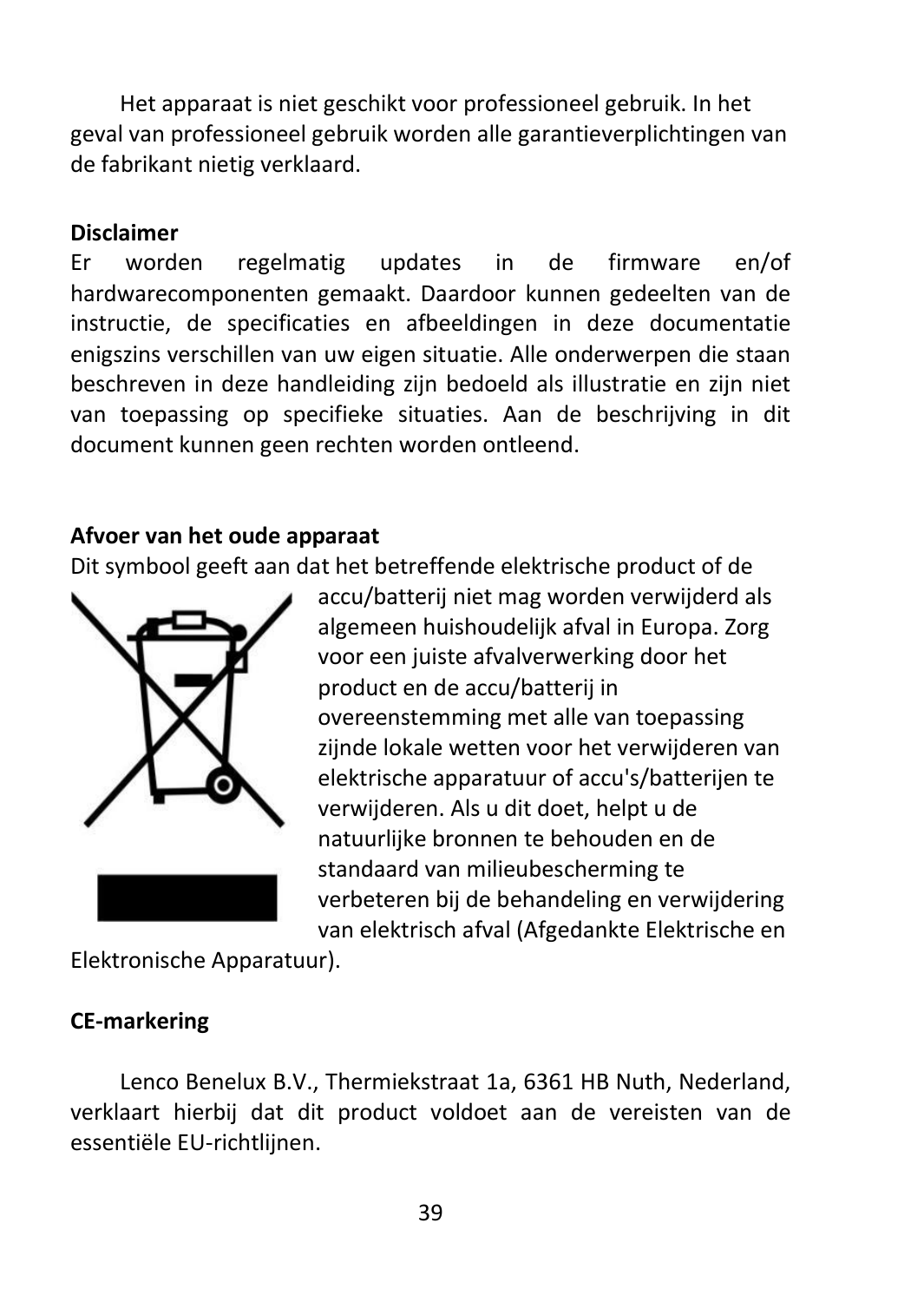De verklaring van conformiteit kan worden aangevraagd via [techdoc@commaxxgroup.com](mailto:techdoc@commaxxgroup.com)



**Service**

Bezoek voor meer informatie en helpdeskondersteuning [www.lenco.com](http://www.lenco.com/) Lenco Benelux BV, Thermiekstraat 1a, 6361 HB, Nederland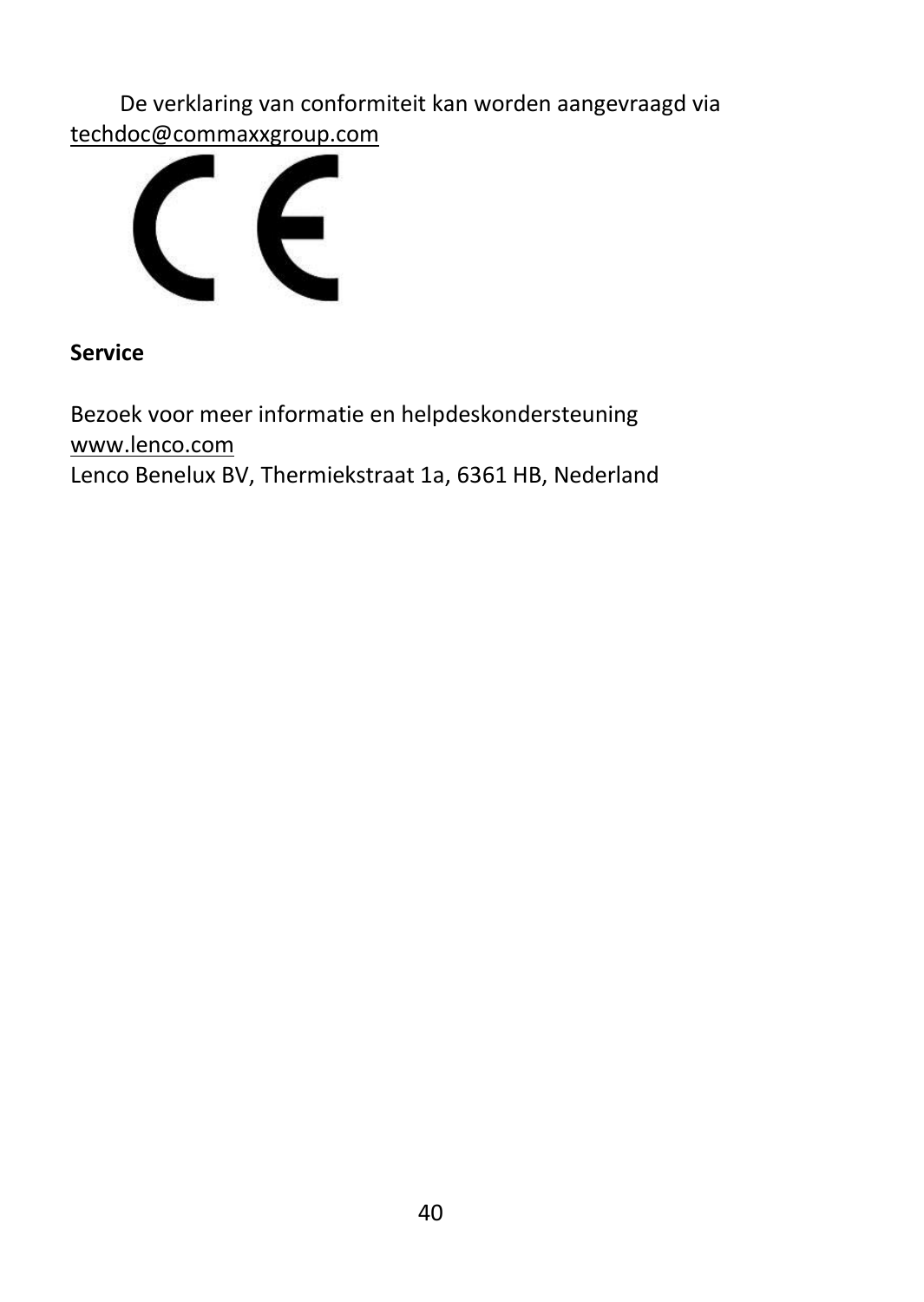# **Deutsch**

#### **ACHTUNG:**

Eine andere als die hier beschriebene Benutzung der Bedienelemente oder Einstellung oder Durchführung von Abläufen kann zu einem gefährlicher Strahlung ausgesetzt werden führen.

# **VORSICHTSMASSNAHMEN VOR DER BENUTZUNG BEFOLGEN SIE IMMER FOLGENDE ANWEISUNGEN:**

- 1. Blockieren oder bedecken Sie keine Lüftungsöffnungen. Wenn Sie das Gerät auf ein Regal stellen, lassen Sie um das gesamte Gerät 5 cm (2") freien Platz.
- 2. Stellen Sie das Gerät entsprechend den Anweisungen der mitgelieferten Bedienungsanleitung auf.
- 3. Halten Sie das Gerät von Hitzequellen wie Radiatoren, Heizern, Öfen, Kerzen oder anderen hitzeerzeugenden Produkten oder offenen Flammen fern. Das Gerät darf nur bei gemäßigtem Klima verwendet werden. Sehr kalte oder heiße Umgebungen sind zu vermeiden. Die Betriebstemperatur liegt zwischen 0 °C und 35 °C.
- 4. Meiden Sie bei der Benutzung des Produkts die Nähe starker Magnetfelder.
- 5. Elektrostatische Entladungen können die normale Benutzung dieses Geräts stören. Sollte dies geschehen, führen Sie einfach einen Reset aus und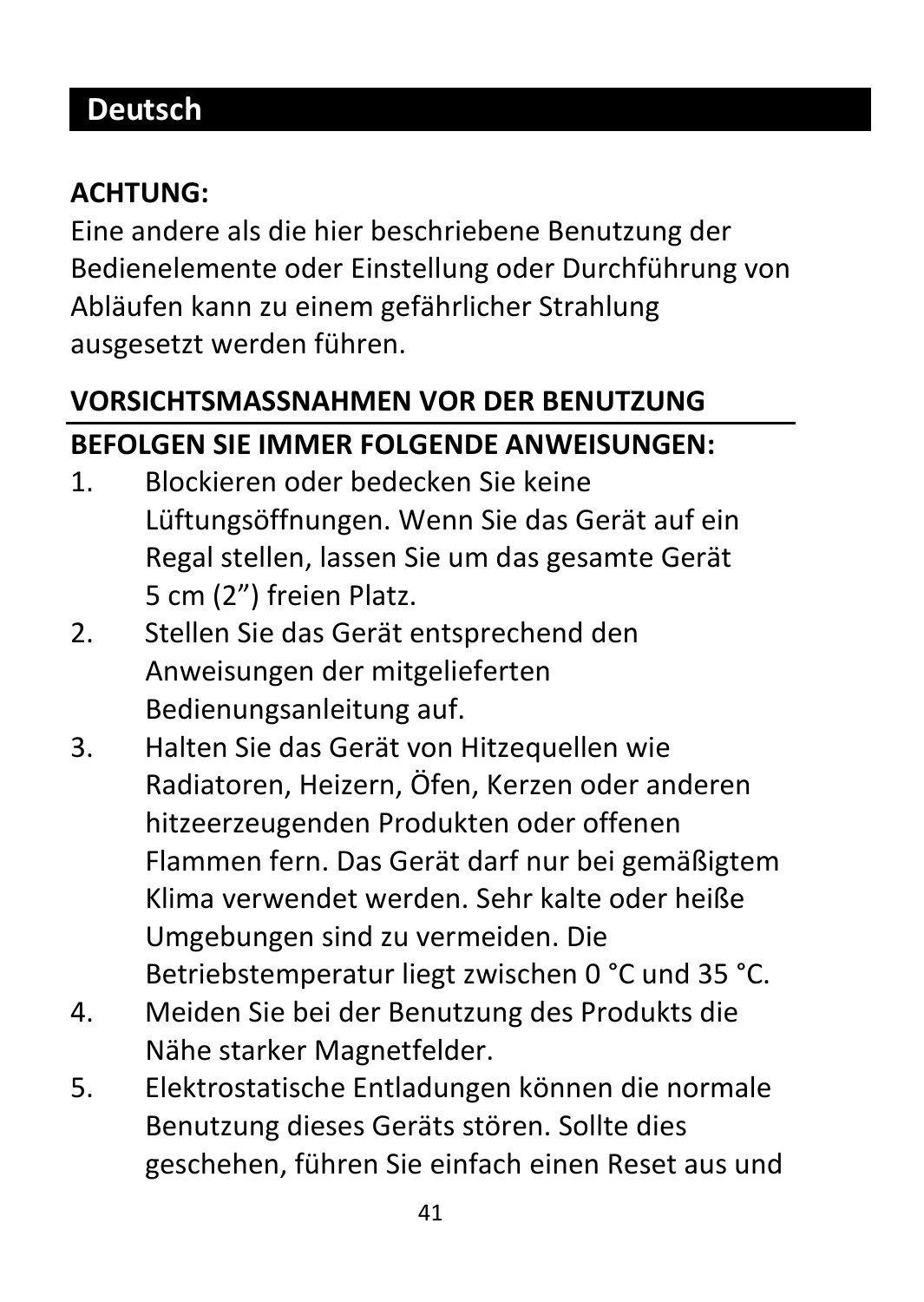starten Sie dann das Gerät entsprechend den Anweisungen dieser Bedienungsanleitung neu. Gehen Sie besonders bei Datenübertragungen mit dem Gerät vorsichtig um und führen Sie diese nur in einer antielektrostatischen Umgebung aus.

- 6. Warnung! Niemals Gegenstände durch die Lüftungsschlitze oder Öffnungen in das Gerät stecken. In diesem Gerät fließt Hochspannung und das Hineinstecken von Gegenständen kann zu elektrischem Schock und/oder Kurzschluss interner elektrischer Bauteile führen. Spritzen/Gießen Sie aus dem gleichen Grund kein Wasser oder Flüssigkeiten auf das Gerät.
- 7. Benutzen Sie das Gerät nicht in nasser oder feuchter Umgebung wie Bad, Dampfküche oder in der Nähe von Schwimmbecken.
- 8. Das Gerät darf weder Tropf- noch Spritzwasser ausgesetzt werden und es dürfen keine mit Flüssigkeit gefüllten Behälter wie z. B. Vasen auf das Gerät oder in der Nähe des Gerätes gestellt werden.
- 9. Benutzen Sie das Gerät nicht, wenn Kondensation entstehen kann. Wenn Sie das Gerät in einem warmen feuchten Raum mit Dampf benutzen, dann können Wassertropfen oder Kondensation in das Gerät eindringen und u. U. zu Fehlfunktionen des Geräts führen. Schalten Sie in diesem Fall das Gerät für 1 – 2 Stunden aus, bevor Sie es erneut einschalten, wobei Sie darauf achten sollten, dass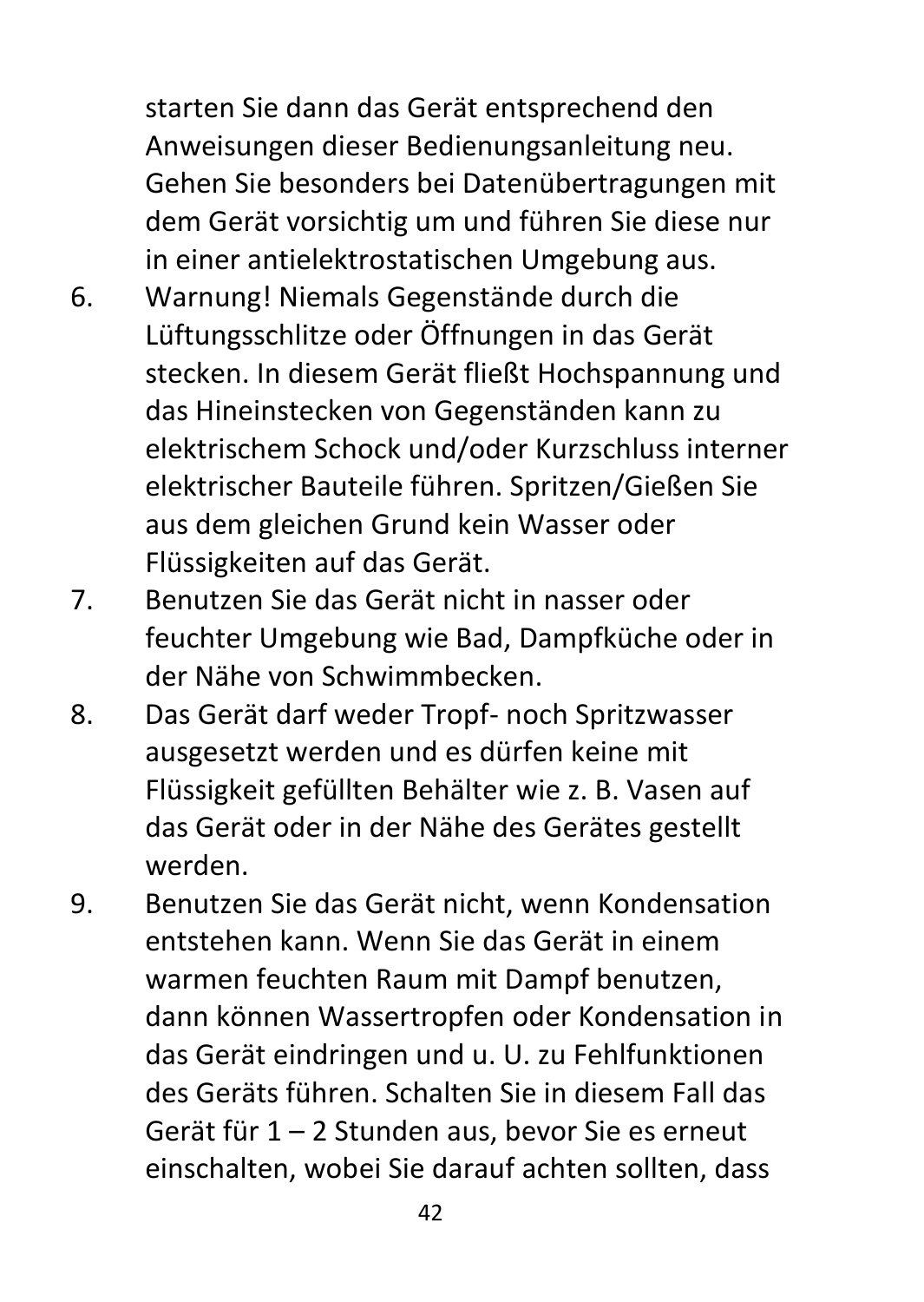das Gerät vollständig getrocknet ist, bevor Sie es wieder einschalten.

- 10. Obwohl dieses Gerät unter größter Sorgfalt hergestellt und vor Auslieferung mehrmals überprüft wurde, können trotzdem wie bei jedem anderen elektrischen Gerät auch Probleme auftauchen. Trennen Sie das Gerät bei Rauchentwicklung, starker Hitzeentwicklung oder jeder anderen unnatürlichen Erscheinung sofort vom Stromnetz.
- 11. Dieses Gerät ist durch eine Stromquelle wie auf dem Typenschild angegeben zu betreiben. Halten Sie bei Unsicherheiten über die Art Ihrer Stromversorgung in Ihrer Wohnung Rücksprache mit Ihrem Händler oder Ihrer Stromzuliefererfirma.
- 12. Halten Sie das Gerät von Haustieren fern. Einige Nagetiere lieben es, an Netzkabeln zu nagen.
- 13. Benutzen Sie für die Reinigung ein weiches und trockenes Tuch. Benutzen Sie niemals Lösungsmittel oder Flüssigkeiten auf Ölbasis. Benutzen Sie zum Entfernen hartnäckiger Flecken ein feuchtes Tuch mit mildem Reinigungsmittel.
- 14. Der Hersteller haftet nicht für Beschädigungen oder Datenverluste durch Fehlfunktion, Zweckentfremdung oder Modifikation des Geräts oder durch das Wechseln der Batterie.
- 15. Unterbrechen Sie die Verbindung nicht während einer Formatierung oder einer Datenübertragung.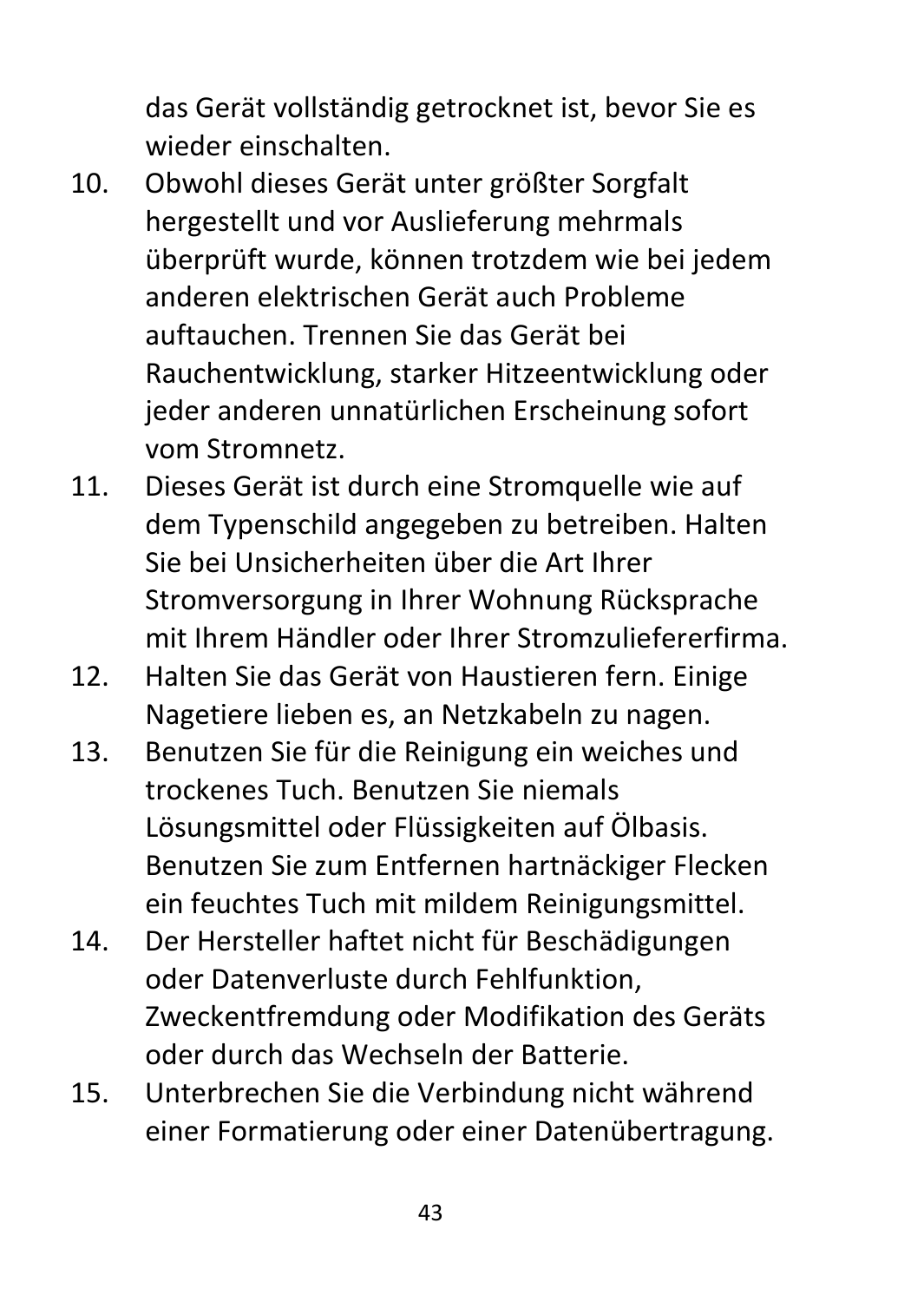Bei Unterbrechung drohen Datenverlust und Datenbeschädigung.

- 16. Wenn das Gerät eine USB-Wiedergabefunktion besitzt, dann stecken Sie den USB-Stick direkt in das Gerät. Verwenden Sie kein USB-Verlängerungskabel, weil die erhöhte Störungsanfälligkeit zu Datenverlust führen kann.
- 17. Das Typenschild befindet sich an der Unter- oder Rückseite des Gerätes.
- 18. Dieses Gerät ist nicht zur Benutzung durch Personen (einschließlich Kinder) mit physischen, sensorischen oder mentalen Beeinträchtigungen oder ohne ausreichender Erfahrung vorgesehen, es sei denn, sie werden durch eine verantwortliche Person beaufsichtigt oder wurden in die ordnungsgemäße Bedienung des Gerätes durch eine für ihre Sicherheit verantwortlichen Person eingewiesen.
- 19. Dieses Produkt ist nur für den nicht-professionellen Gebrauch und nicht für gewerbliche oder industrielle Zwecke bestimmt.
- 20. Stellen Sie sicher, dass das Gerät in einer stabilen Position aufgestellt ist. Schäden, die durch Verwendung dieses Produkts in einer instabilen Position, durch Vibrationen, Stöße oder Nichtbeachtung der anderen in diesem Handbuch enthaltenen Warnungen und Sicherheitsmaßnahmen entstehen, werden nicht durch die Garantie abgedeckt.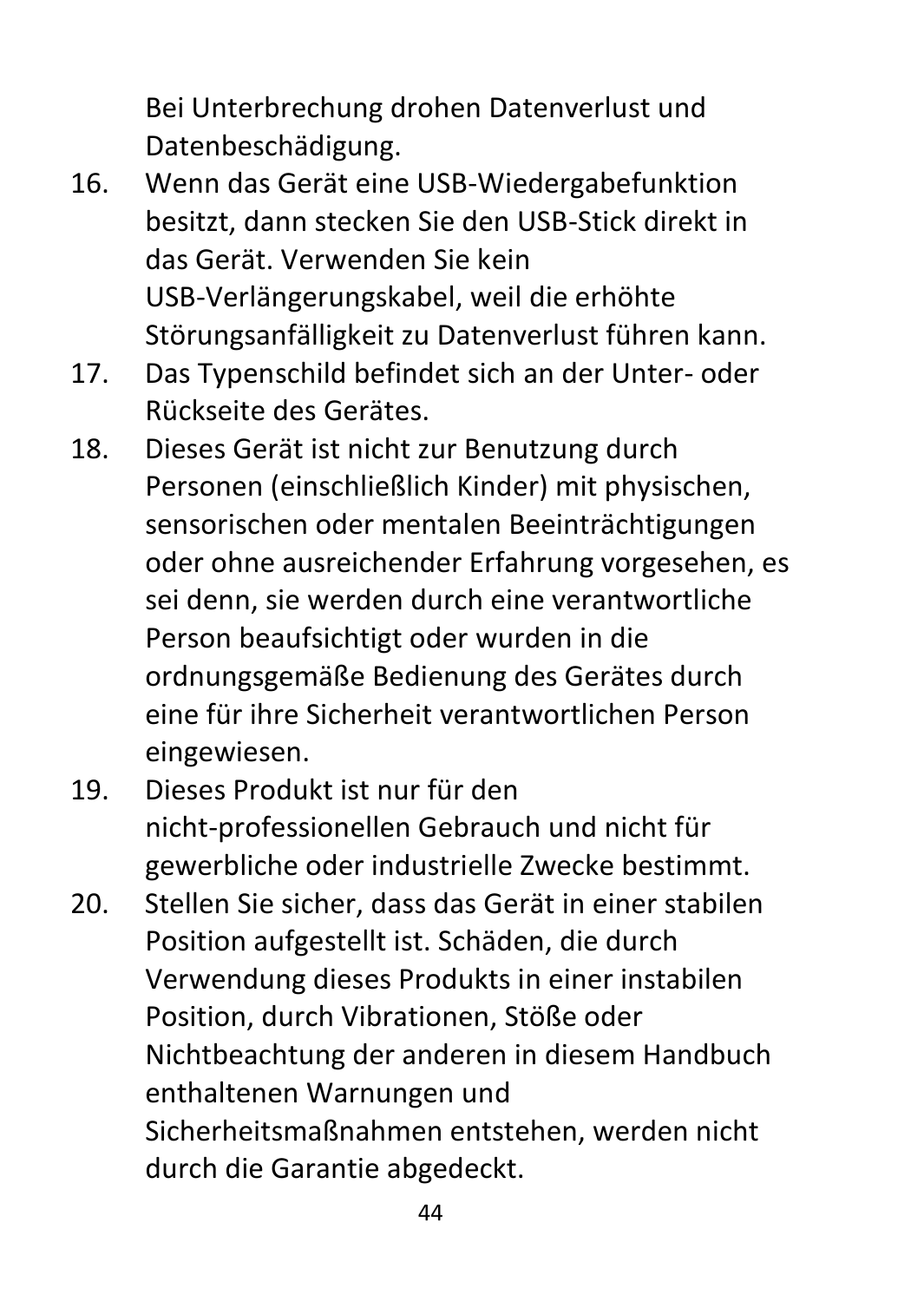- 21. Entfernen Sie niemals das Gehäuse dieses Geräts.
- 22. Stellen Sie dieses Gerät niemals auf andere elektrische Geräte.
- 23. Halten Sie Kinder von den Plastiktüten fern.
- 24. Benutzen Sie nur vom Hersteller spezifizierte Erweiterungen/Zubehörteile.
- 25. Lassen Sie alle Wartungs-/Reparaturarbeiten von qualifiziertem Servicepersonal ausführen. Reparatur/Wartung wird notwendig, wenn das Gerät in irgendeiner Weise wie beispielsweise am Netzkabel oder am Netzstecker beschädigt wurde oder wenn Flüssigkeit in das Gerät gelangt ist bzw. Gegenstände in das Gerät gefallen sind, das Gerät Regen oder Feuchtigkeit ausgesetzt war, es heruntergefallen ist oder nicht ordnungsgemäß funktioniert.
- 26. Langes Hören lauter Töne aus einem Musikgerät kann zum zeitweiligen oder permanenten Hörverlust führen.
- 27. Wenn zum Lieferumfang des Produkts ein Netzkabel oder ein Netzadapter gehört:
	- ⚫ Wenn irgendwelche Probleme auftreten, dann trennen Sie das Gerät vom Stromnetz und setzen Sie sich anschließend mit einer qualifizierten Fachkraft in Verbindung.
	- ⚫ Treten Sie nicht auf den Netzadapter und klemmen Sie ihn auch nicht ein. Seien Sie besonders im näheren Bereich des Netzsteckers und an der Stelle vorsichtig, an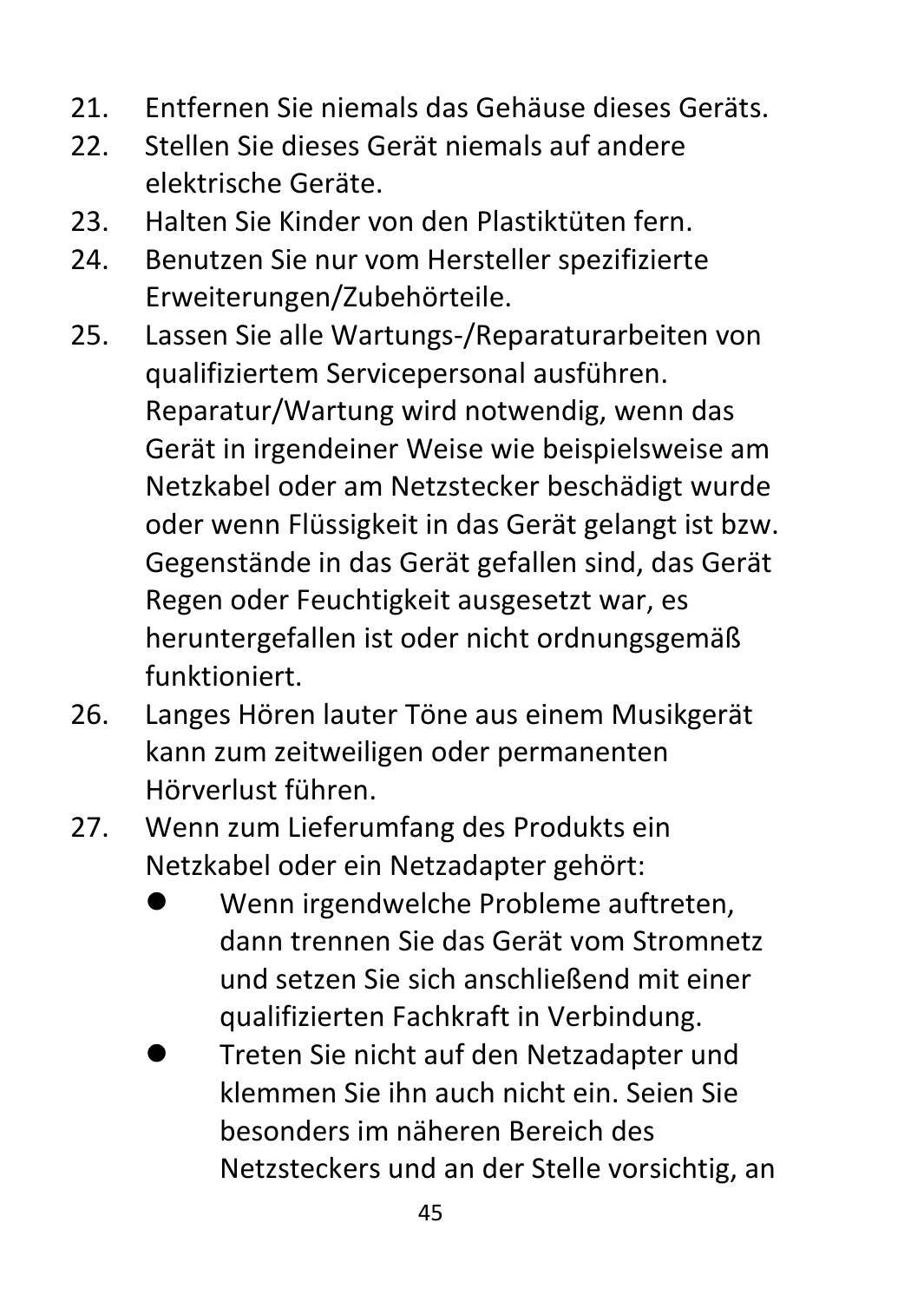der das Netzkabel aus dem Gerät herausgeführt wird. Stellen Sie keine schweren Gegenstände auf den Netzadapter, weil er dadurch beschädigt werden kann. Halten Sie das gesamte Gerät außerhalb der Reichweite von Kindern! Durch Spielen mit dem Netzkabel können sie sich ernsthafte Verletzungen zuziehen.

- ⚫ Trennen Sie das Gerät während eines Gewitters oder bei längerer Nichtbenutzung vom Netz.
- ⚫ Die Netzsteckdose muss sich in der Nähe des Geräts befinden und einfach zu erreichen sein.
- ⚫ Überlasten Sie Steckdosen und Verlängerungsleitungen nicht. Eine Überlastung kann zu Brandgefahr bzw. Stromschlag führen.
- ⚫ Geräte der Schutzklasse 1 müssen Sie an eine Netzsteckdose mit Schutzleiter anschließen.
- ⚫ Geräte der Schutzklasse 2 benötigen keinen Schutzleiteranschluss.
- ⚫ Halten Sie den Netzstecker in der Hand, wenn Sie ihn aus der Netzsteckdose ziehen. Ziehen Sie ihn nicht durch Zerren am Kabel heraus. Das kann zu einem Kurzschluss führen.
- ⚫ Verwenden Sie weder ein beschädigtes Netzkabel noch einen beschädigten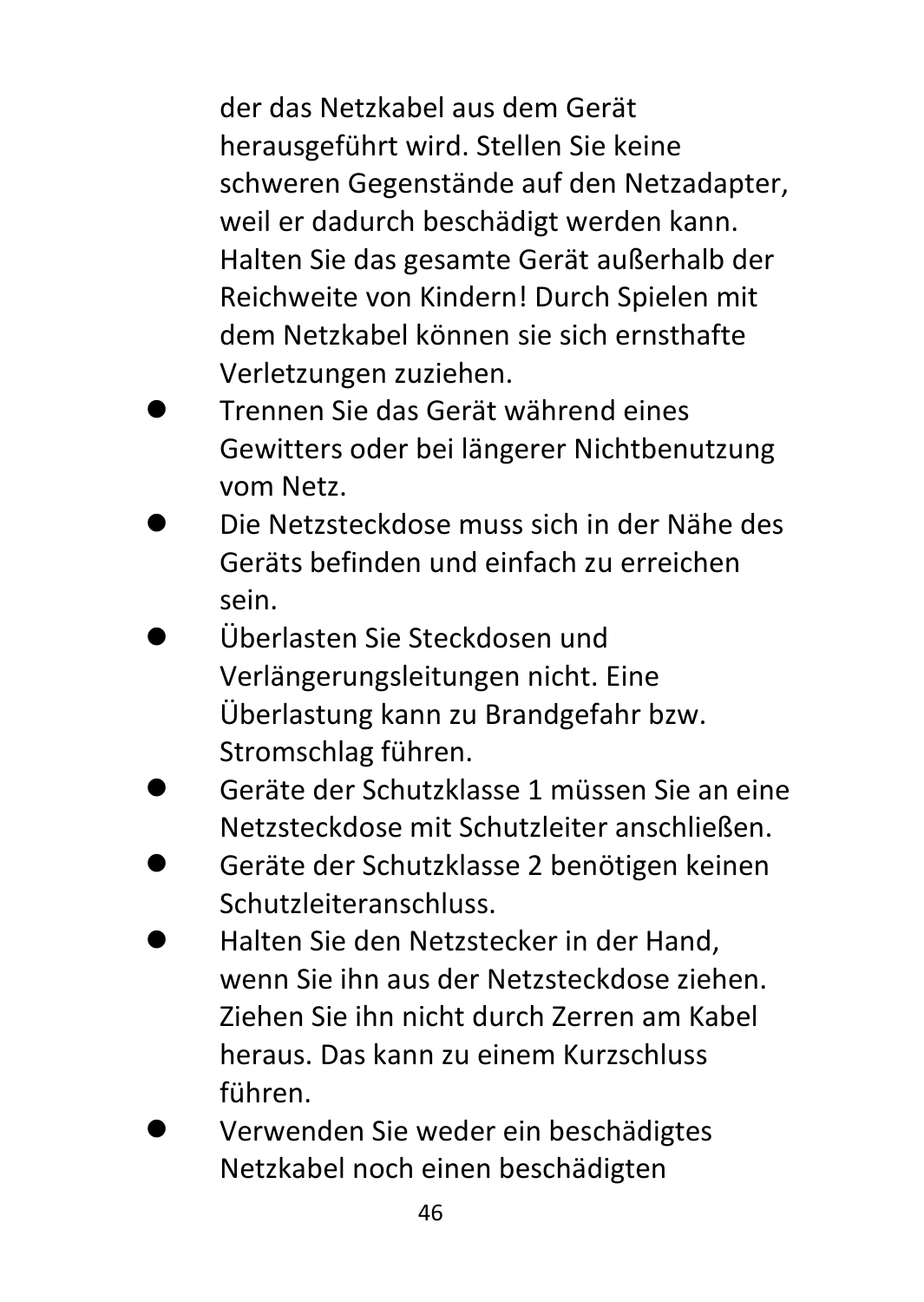Netzstecker oder eine lockere Steckdose. Missachtung kann zu Brand oder Stromschlag führen.

- 28. Wenn das Produkt mit einer Fernbedienung mit Batterien/Knopfzellen geliefert wird oder das Produkt eine derartige Fernbedienung umfasst: Warnung:
	- ⚫ Die Batterie nicht einnehmen Verätzungsgefahr!
	- ⚫ Die mit diesem Produkt mitgelieferte Fernbedienung enthält eine Knopfzelle. Das Verschlucken der Batterie kann innerhalb von nur 2 Stunden zu schwersten inneren Verbrennungen mit Todesfolge führen.
	- ⚫ Halten Sie neue und gebrauchte Batterien von Kindern fern.
	- ⚫ Falls sich das Batteriefach nicht richtig schließen lässt, dann benutzen Sie das Gerät nicht mehr und halten Sie es von Kindern fern.
	- ⚫ Wenn Sie vermuten, dass Batterien verschluckt oder in eine Körperöffnung eingeführt worden sind, dann suchen Sie umgehend eine/-n Ärztin/Arzt auf.
- 29. Warnhinweise bzgl. der Verwendung von Batterien:
	- ⚫ Es besteht Explosionsgefahr, wenn die Batterien nicht ordnungsgemäß ersetzt werden. Tauschen Sie die Batterie nur gegen eine Batterie des gleichen Typs aus.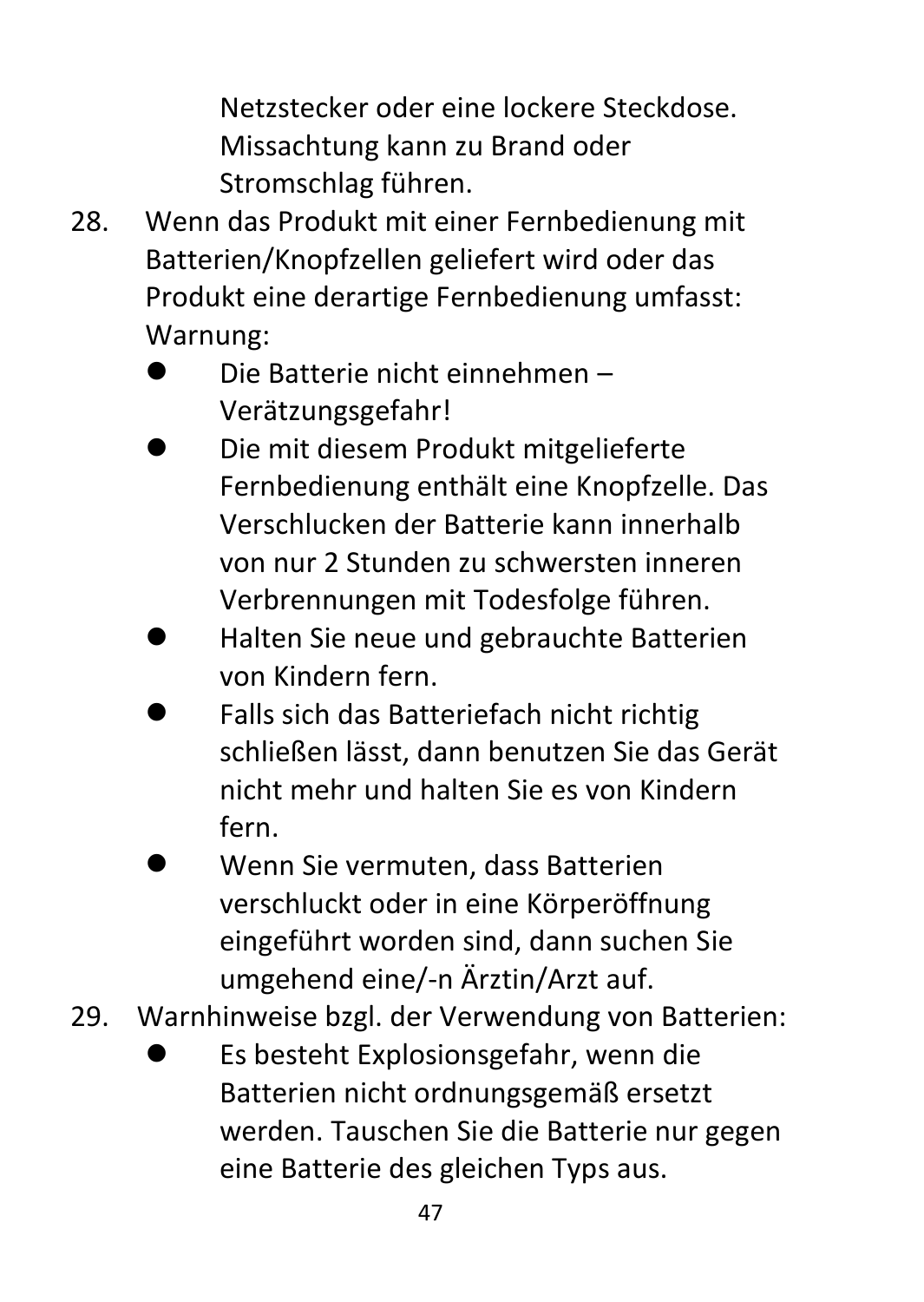- ⚫ Die Batterie darf während der Benutzung, Aufbewahrung oder des Transports weder sehr hohen oder sehr niedrigen Temperaturen noch niedrigem Luftdruck in großen Höhenlagen ausgesetzt werden.
- ⚫ Die Ersetzung der Batterie mit einem falschen Batterietyp kann zum Explodieren der Batterie oder zum Entweichen von entflammbarem Gas oder Auslaufen von entflammbarer Flüssigkeit aus der Batterie führen.
- ⚫ Die Entsorgung der Batterie in Feuer oder einem heißen Ofen oder das mechanische Zerkleinern oder Zerteilen der Batterie kann zu Explosionen führen.
- ⚫ Das Verbleiben der Batterie in einer Umgebung mit sehr hohen Temperaturen kann zum Explodieren der Batterie oder zum Entweichen von entflammbarem Gas oder Auslaufen von entflammbarer Flüssigkeit aus der Batterie führen.
- ⚫ Eine einem sehr niedrigen Luftdruck ausgesetzte Batterie kann explodieren oder es kann aus einer einem sehr niedrigen Luftdruck ausgesetzten Batterie entflammbares Gas entweichen oder entflammbare Flüssigkeit auslaufen.
- ⚫ Legen Sie besonderes Augenmerk auf den ökologischen Aspekt der Batterieentsorgung.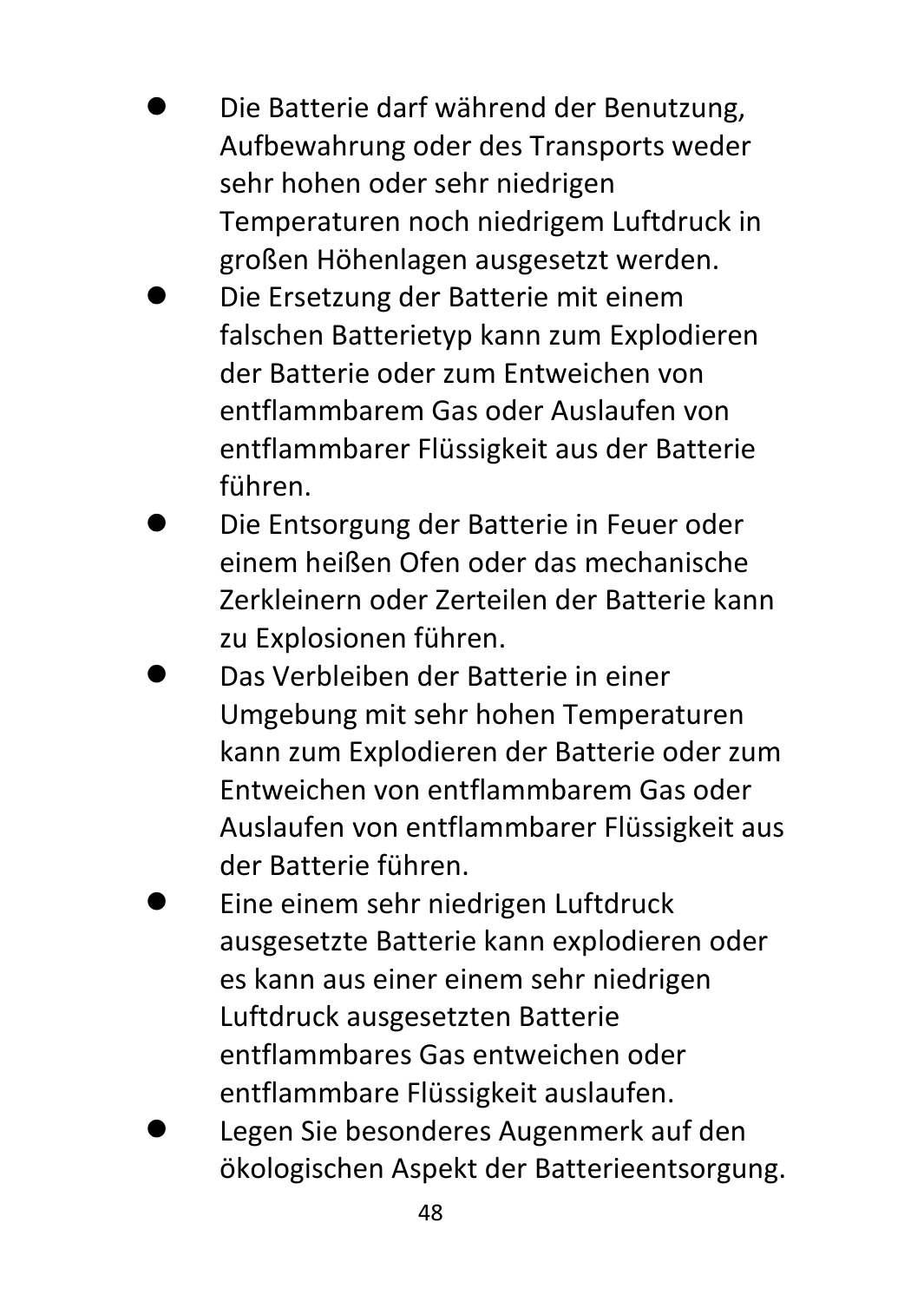## **AUFSTELLEN**

- Packen Sie alle Teile aus und entfernen Sie danach die Schutzmaterialien.
- Schließen Sie das Gerät nicht eher an das Stromnetz an, bevor Sie die Netzspannung überprüft haben und alle anderen notwendigen Verbindungen hergestellt sind.

# **Überblick**



## **Produkt**

- 1:  $\bigcirc$ /QUELLE: Durch kurzes Drücken schalten Sie das ausgeschaltete Gerät ein; beim eingeschalteten Gerät kurz drücken, um die Funktion zu ändern; durch kurzes Drücken schalten Sie das eingeschaltete Gerät aus;
- 2: VOL -: Durch kurzes oder langes Drücken verringern Sie die Lautstärke;
- 3: VOL +: Durch kurzes oder langes Drücken erhöhen Sie die Lautstärke;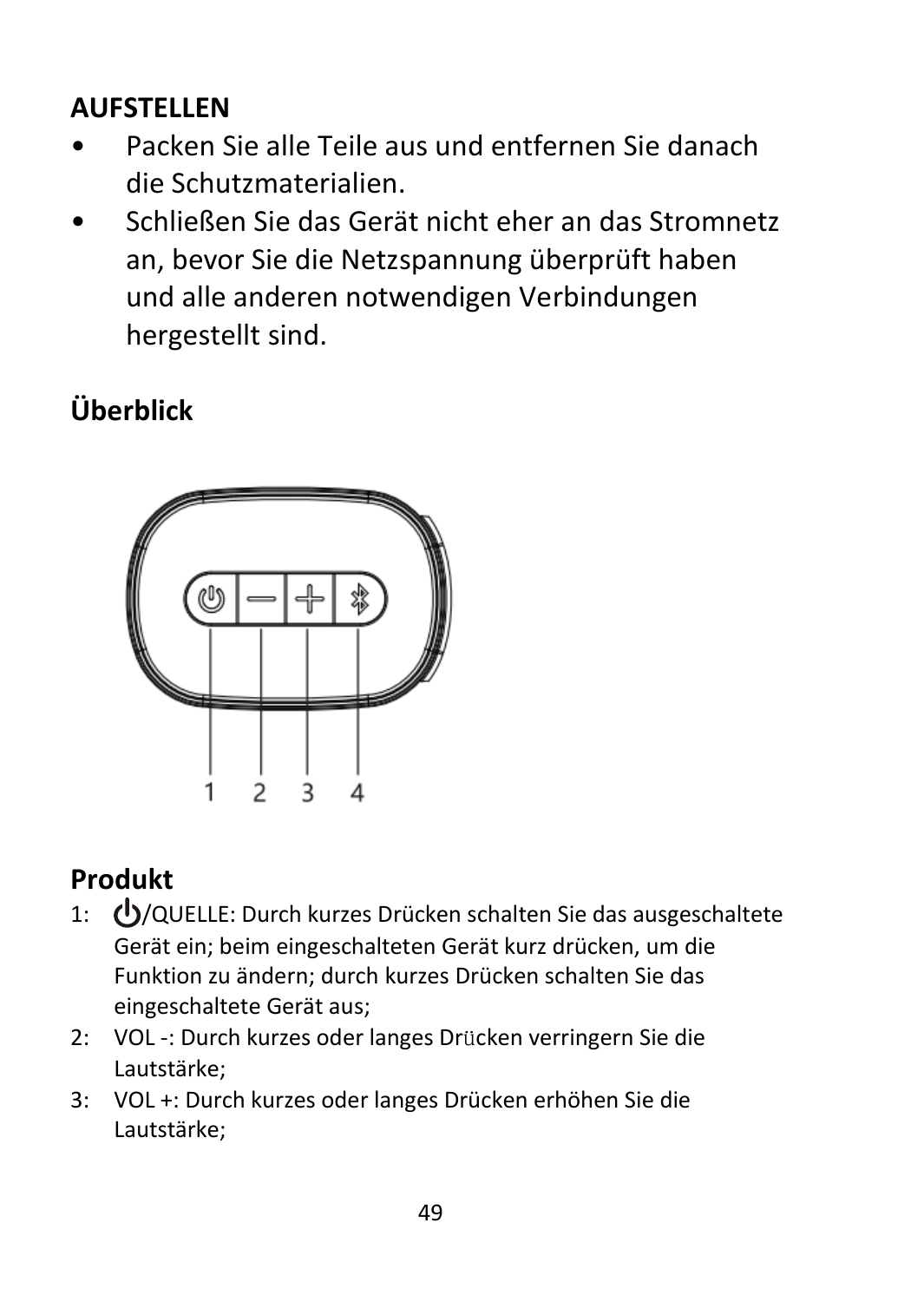- 4: KOPPELN: Drücken Sie kurz oder lang, um über Bluetooth zu koppeln;
- 5: HDMI-(ARC)-EINGANG
- 6: OPTISCHER EINGANG
- 7: USB-Wiedergabe
- 8: AUX-EINGANG (R)
- 9: DC IN



#### **LED-Display: Für die Anzeige verschiedener Modi.**

#### **Was sich in der Verpackung befindet:**

- $\cdot$  1 x Soundbar
- $\cdot$  1 x Subwoofer
- 2 x Netzadapter
- 1 x Bedienungsanleitung
- · 1 x Fernbedienung
- · 1 x Wandhalterung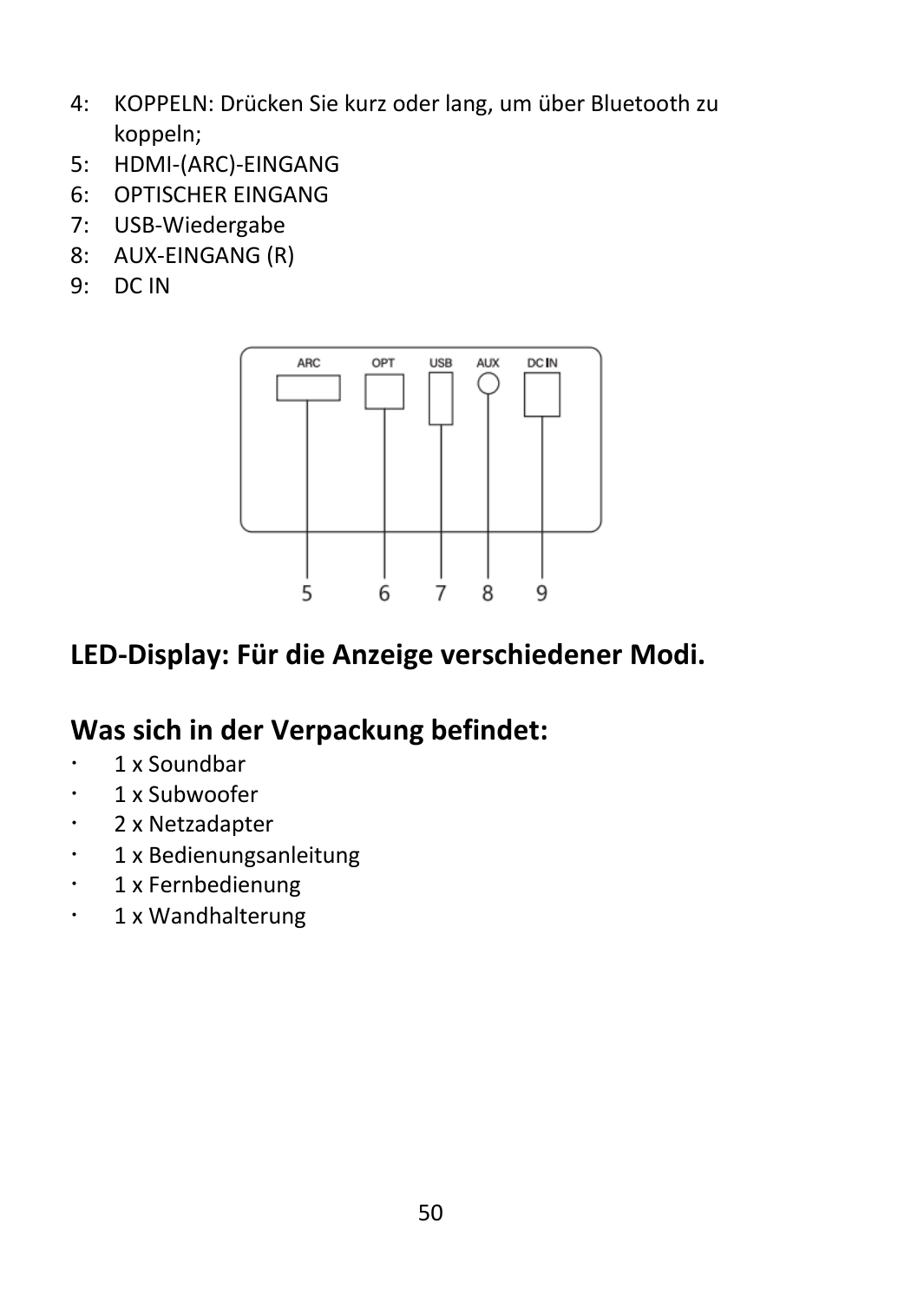

### **Fernbedienung**

- 1:  $\bigoplus$ : Durch kurzes Drücken schalten Sie das Gerät ein oder aus (Standby)
- 2: HÖHEN–: Durch Drücken verringern Sie die Höhen der Klangwiedergabe.
- 3: HÖHEN +: Durch Drücken erhöhen Sie die Höhen der Klangwiedergabe.
- 4: VOL +: Durch kurzes oder langes Drücken erhöhen Sie die Lautstärke; durch kurzes Drücken heben Sie die Stummschaltung des Geräts auf, wenn es stummgeschaltet ist.
- 5: VOL -: Durch kurzes oder langes Drücken verringern Sie die Lautstärke; durch kurzes Drücken heben Sie die Stummschaltung des Geräts auf, wenn es stummgeschaltet ist.
- 6:  $\leftarrow$  : Durch Drücken im Bluetooth-/USB-Modus springen Sie zum vorherigen Titel;
- 7: **IFM:** Durch Drücken im Bluetooth-/USB-Modus springen Sie zum nächsten Titel;
- 8: MUSIK: Durch Drücken wählen Sie die Einstellungen für den Klangeffekt für die Musik aus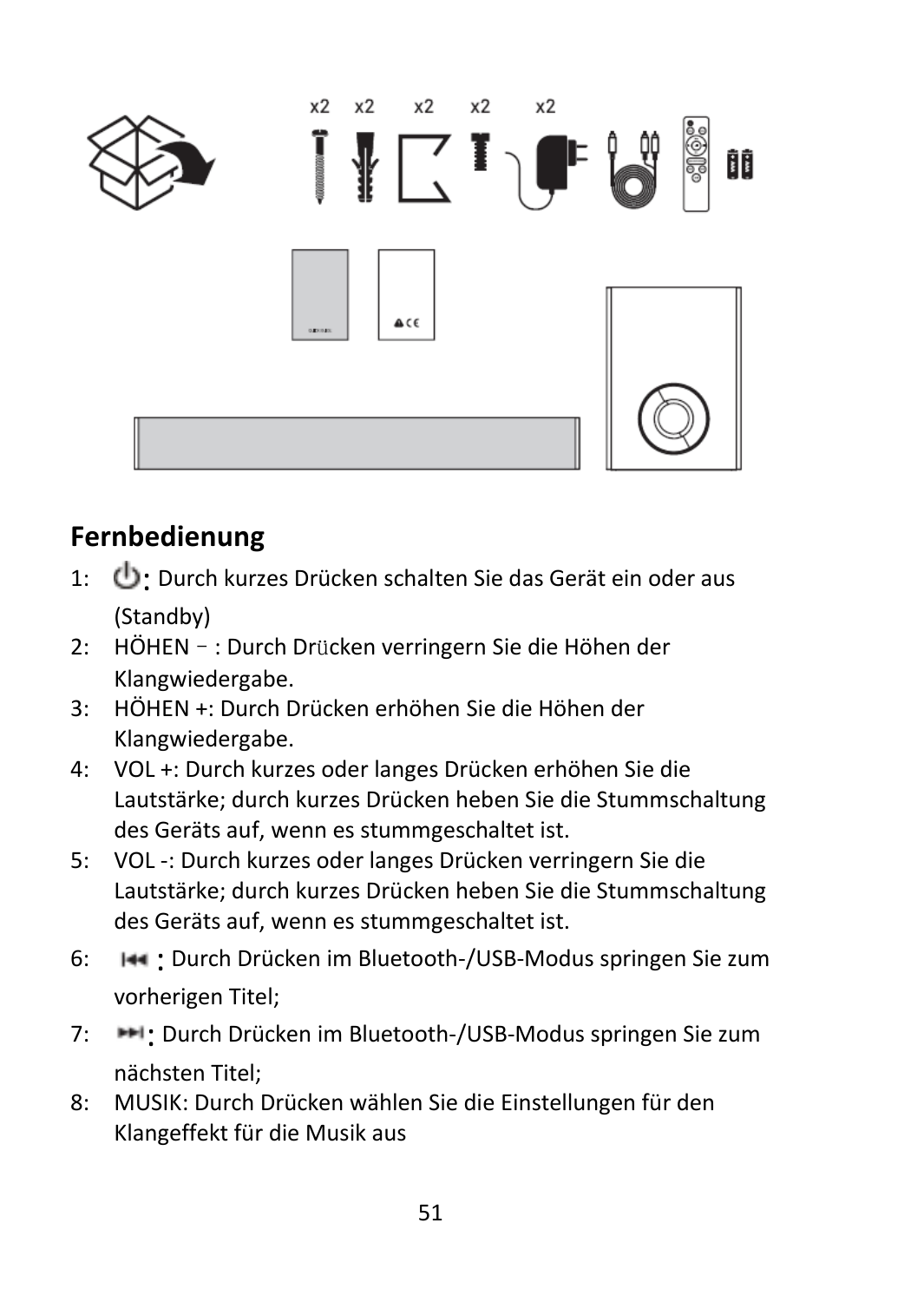- 9: FILM: Durch Drücken wählen Sie die Einstellungen für den Klangeffekt für das Video aus Hinweis: Im Filmmodus können Bässe und Höhen nicht eingestellt werden.
- 10: GESPRÄCH: Durch Drücken wählen Sie die Einstellungen für den Klangeffekt für die Sprache aus
- 11: BÄSSE–: Durch Drücken verringern Sie die Bässe des wiedergegebenen Klangs; durch kurzes Drücken heben Sie die Stummschaltung des Geräts auf, wenn es stummgeschaltet ist.
- 12: BASS +: Durch Drücken heben Sie die Bässe des wiedergegebenen Klangs an; durch kurzes Drücken heben Sie die Stummschaltung des Geräts auf, wenn es stummgeschaltet ist.
- 13: M: Durch Drücken schalten Sie die Stummschaltungsfunktion ein oder aus und durch langes Drücken ändern Sie die Eingangsquelle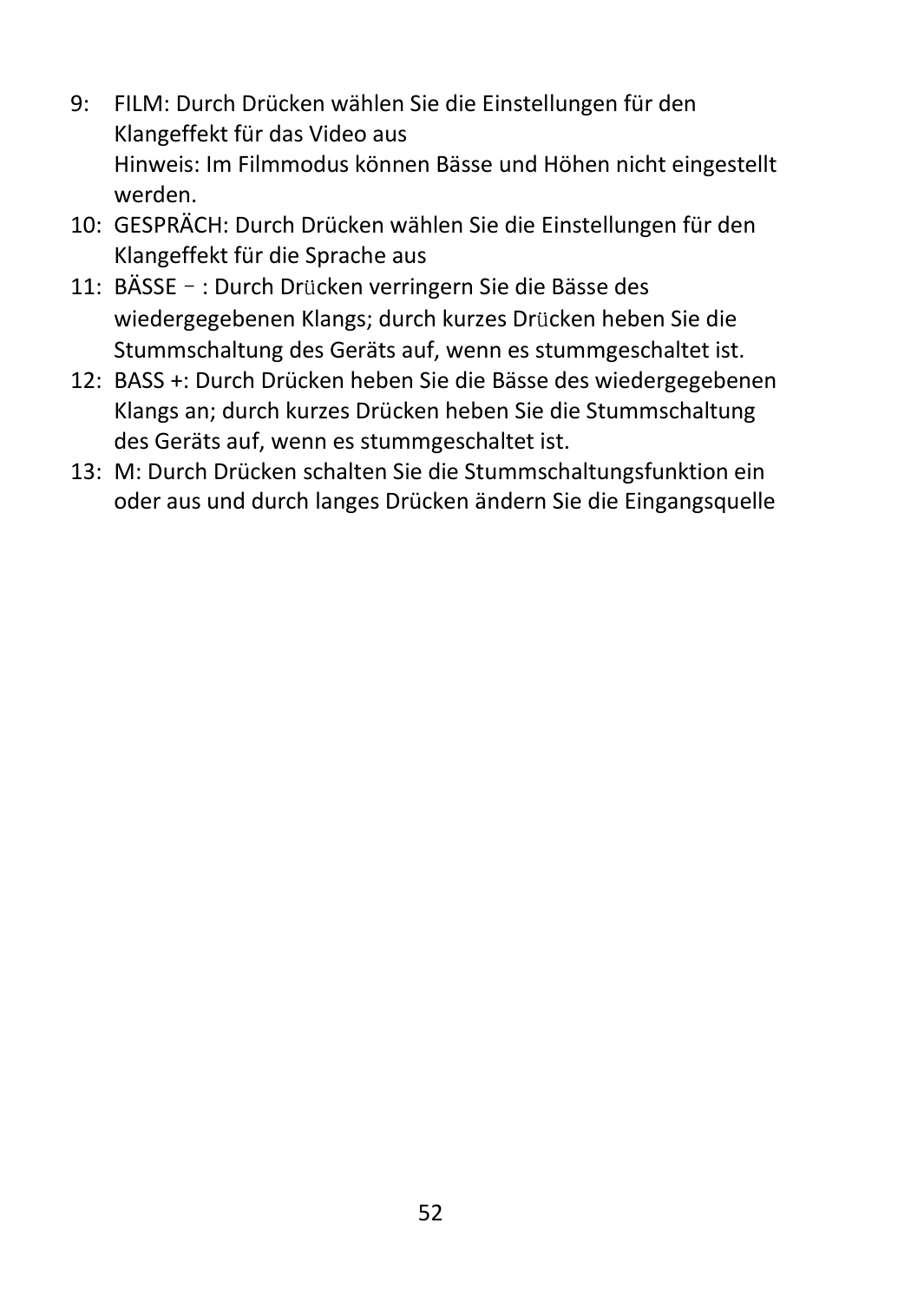

### **Bedienung: Einlegen der Batterie in die Fernbedienung:**

Legen Sie Batterien vom Typ AAA in der Fernbedienung ein, um die Fernbedienung zu aktivieren.

Hinweis: Die Fernbedienung besitzt eine Reichweite von 6 Metern.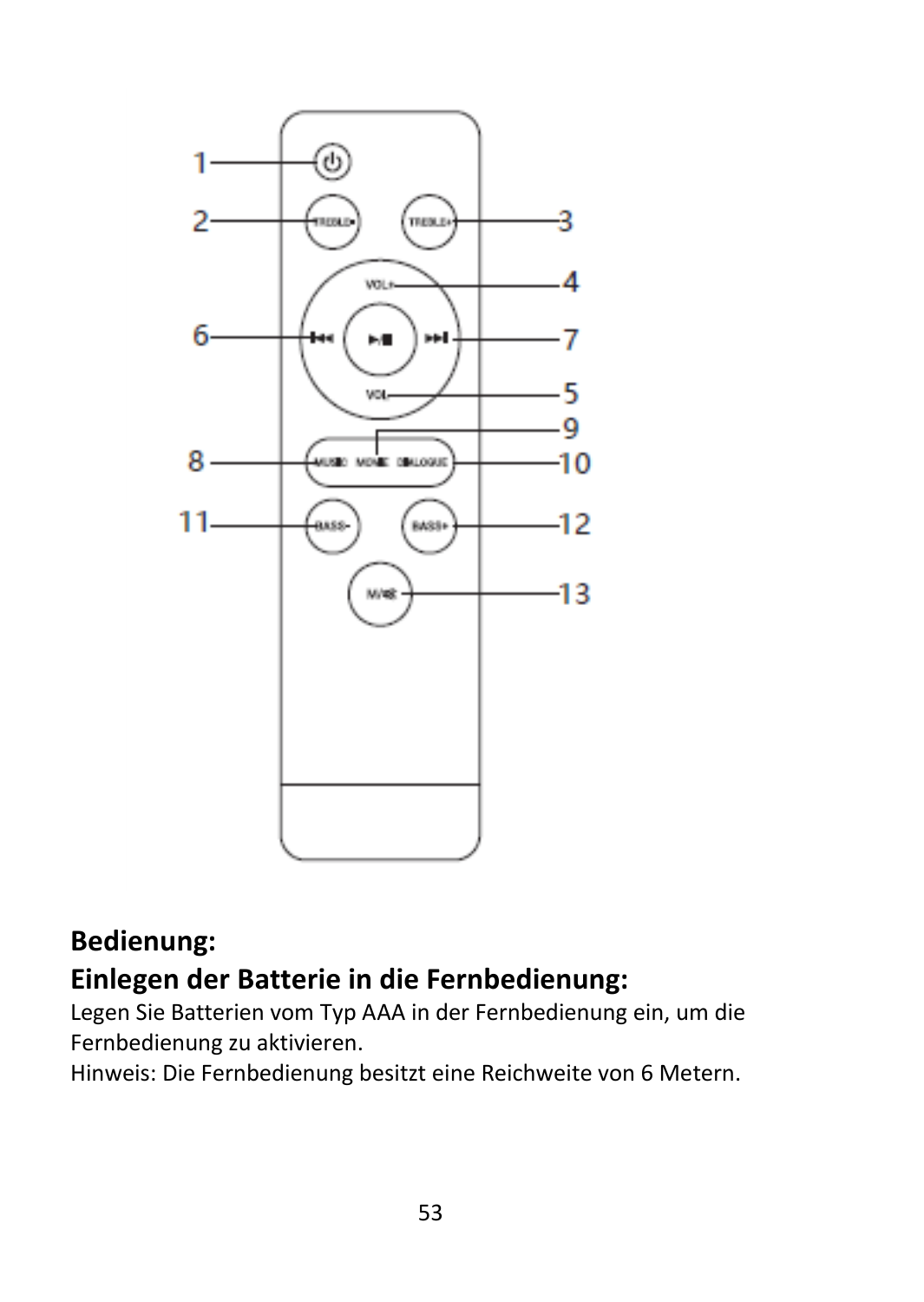### **Erste Schritte:**

- 1: Stellen Sie sicher, dass Sie alle notwendigen Kabel verbunden haben, bevor Sie die Soundbar an das Stromnetz anschließen; die Soundbar wechselt daraufhin in den Standby-Modus und die Anzeige-LED leuchtet Rot.
- 2: Vergewissern Sie sich, dass der Subwoofer am Stromnetz angeschlossen ist und schalten Sie dann den Netzschalter auf "ON"
- 3: Drücken Sie kurz am Gerät (U)/SOURCE oder auf der Fernbedienung (b), um die Soundbar einzuschalten. Das LED-Display leuchtet auf.
- 4: Drücken Sie die Source-Taste am Gerät oder der Fernbedienung, um eine der verschiedenen Eingangsquellen auszuwählen. Hinweis: Erfolgt für 15 Minuten keine Bedienung oder kein Signaleingang, wechselt die Soundbar wieder in den Standby-Modus.

### **Bluetooth-Kopplung:**

- 1: Drücken Sie an der Soundbar kurz die Source-Taste, um die Signalquelle Bluetooth auszuwählen.
- 2: Das LED-Display leuchtet auf
- 3: Drücken Sie die PAIR-Taste an der Seite des Geräts. Die Koppeln-LED blinkt daraufhin schnell.
- 4: Aktivieren Sie nun die Bluetooth-Funktion Ihres Wiedergabegeräts, das daraufhin beginnt, nach der Soundbar zu suchen.
- 5: Wählen Sie "SBW-801BK" aus der Liste gefundener Geräte aus.
- 6: Falls Sie nach einem Passwort gefragt werden, dann geben Sie "0000" ein und drücken Sie dann OK.
- 7: Wurde die Verbindung erfolgreich aufgebaut, dann leuchtet die Anzeige konstant Blau.

Hinweis: Die Bluetooth-Wiedergabe können Sie sowohl über Ihr Wiedergabegerät als auch über die Tasten der Fernbedienung steuern.

Hinweis: Die Bluetooth-Verbindungsreichweite beträgt 10 Meter.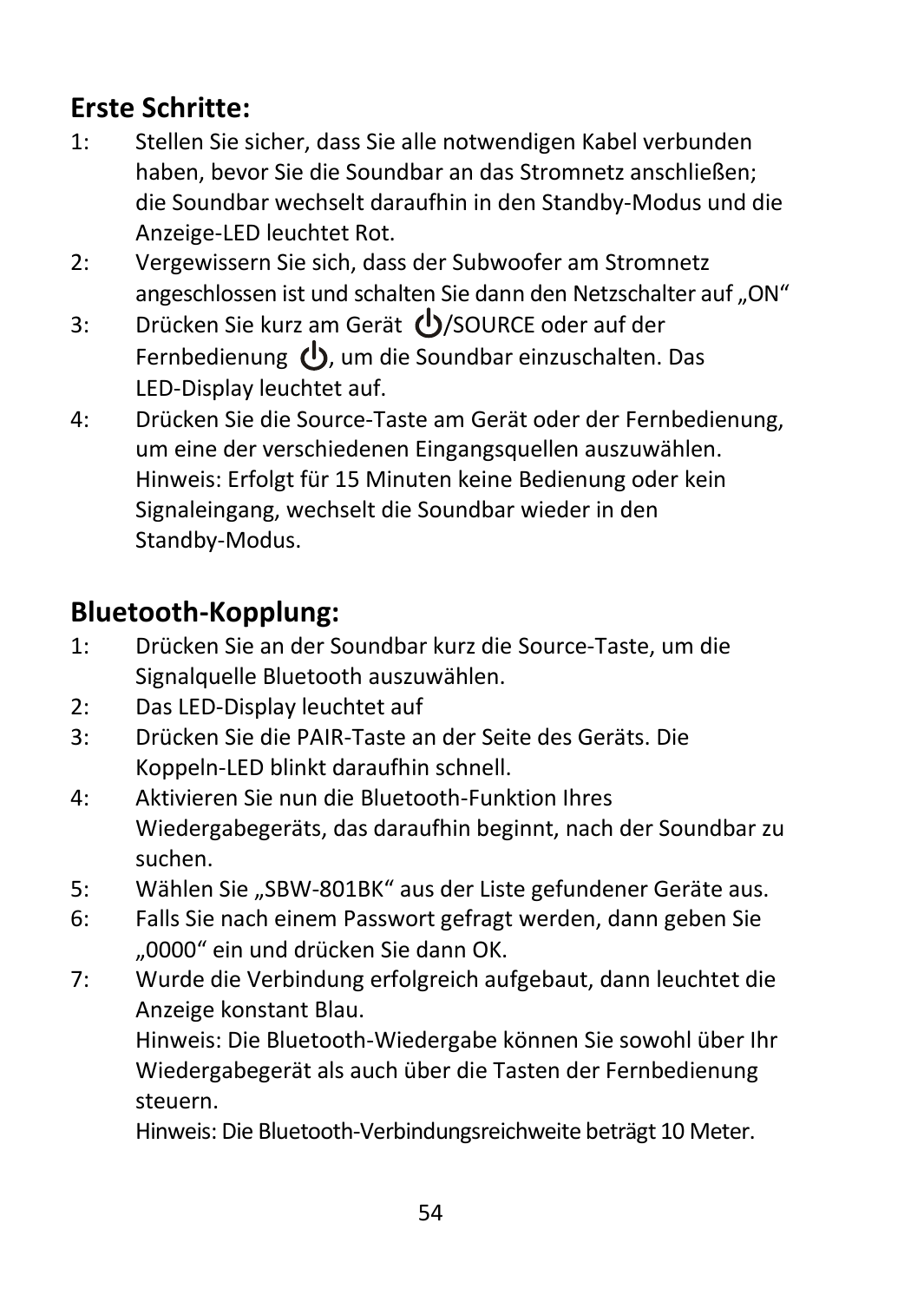Hinweis: Wenn ein Mobiltelefon während der Wiedergabe einen Anruf erhält, dann wird die Musikwiedergabe unterbrochen und das Gespräch nicht wiedergegeben. Nach der Beendigung des Gesprächs verbinden sich beide Geräte erneut und die Wiedergabe wird fortgesetzt.

8: Halten Sie die Bluetooth-Taste auf der Fernbedienung 3 Sekunden lang gedrückt, um die Bluetooth-Kopplung zu trennen.



### **Quelle Optischer Eingang:**

1. Versichern Sie sich, dass die Soundbar über ein optisches Kabel an das Fernsehgerät oder ein anderes Audiogerät angeschlossen ist.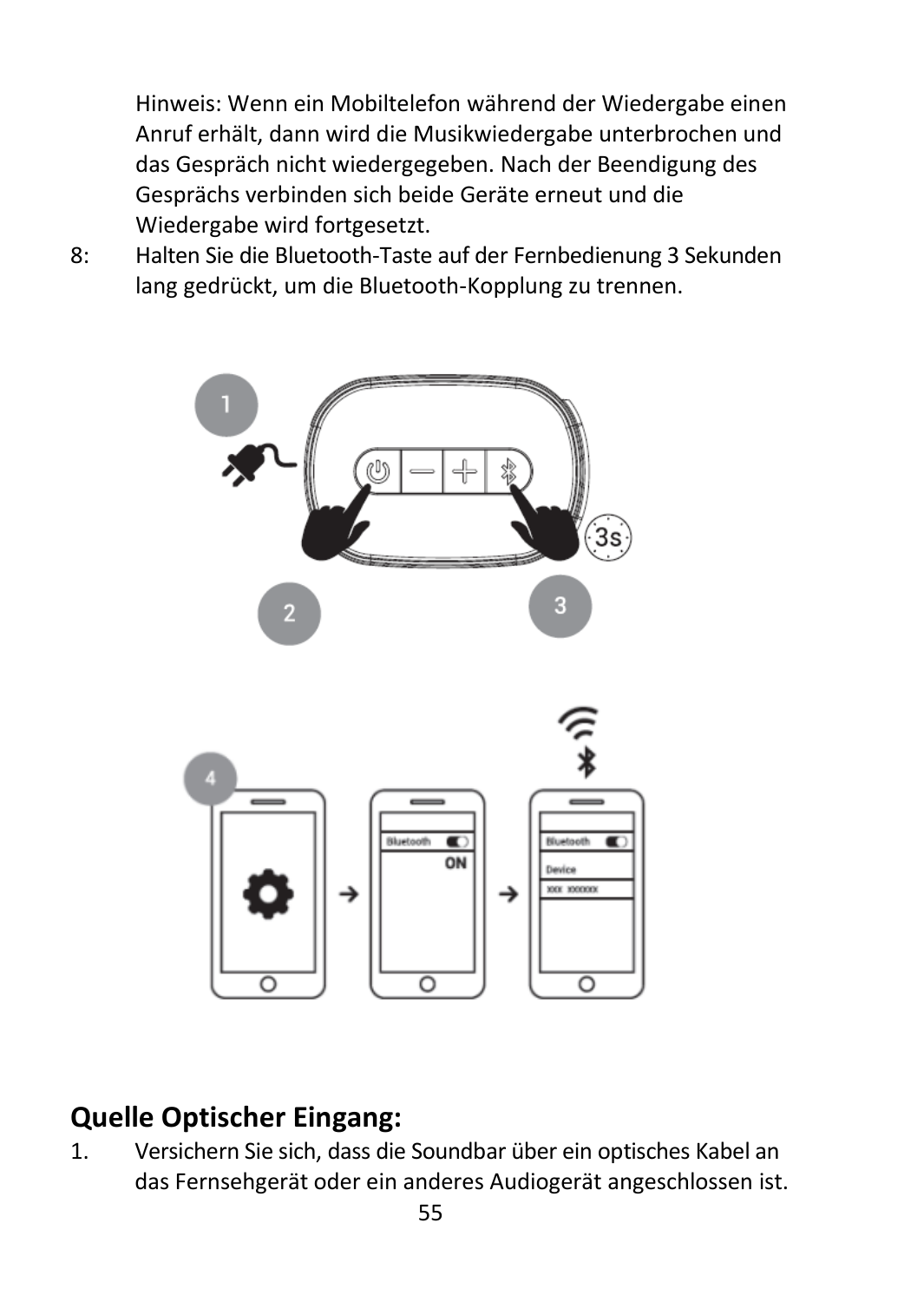2. Drücken Sie die Optical-Taste auf der Fernbedienung, um durch Drücken der M-Taste auf der Fernbedienung in den Modus für die optische Signalquelle zu wechseln. Sie können aber auch kurz die Source-Taste der Soundbar drücken, um die optische Signalquelle auszuwählen.

Hinweis: Die Wiedergabe wird über Ihr Gerät und durch die Tasten der Fernbedienung gesteuert.



#### TV OPTICAL

| FN          | DE                            |
|-------------|-------------------------------|
| TV OPTICAL  | <b>OPTISCHER TV-ANSCHLUSS</b> |
| тv          | тv                            |
| OPTICAL OUT | OPTISCHER AUSGANG             |
| OPTICAL IN  | <b>OPTISCHER EINGANG</b>      |

#### **Quelle LINE IN:**

- 1: Versichern Sie sich, dass die Soundbar über ein Audiokabel an den Fernseher oder ein anderes Audiogerät angeschlossen ist.
- 2: Drücken Sie auf der Fernbedienung die LINE IN-Taste, um in den LINE-Eingangsmodus zu wechseln. Sie können ebenfalls an der Soundbar die Source-Taste kurz drücken, um die Signalquelle LINE IN auszuwählen.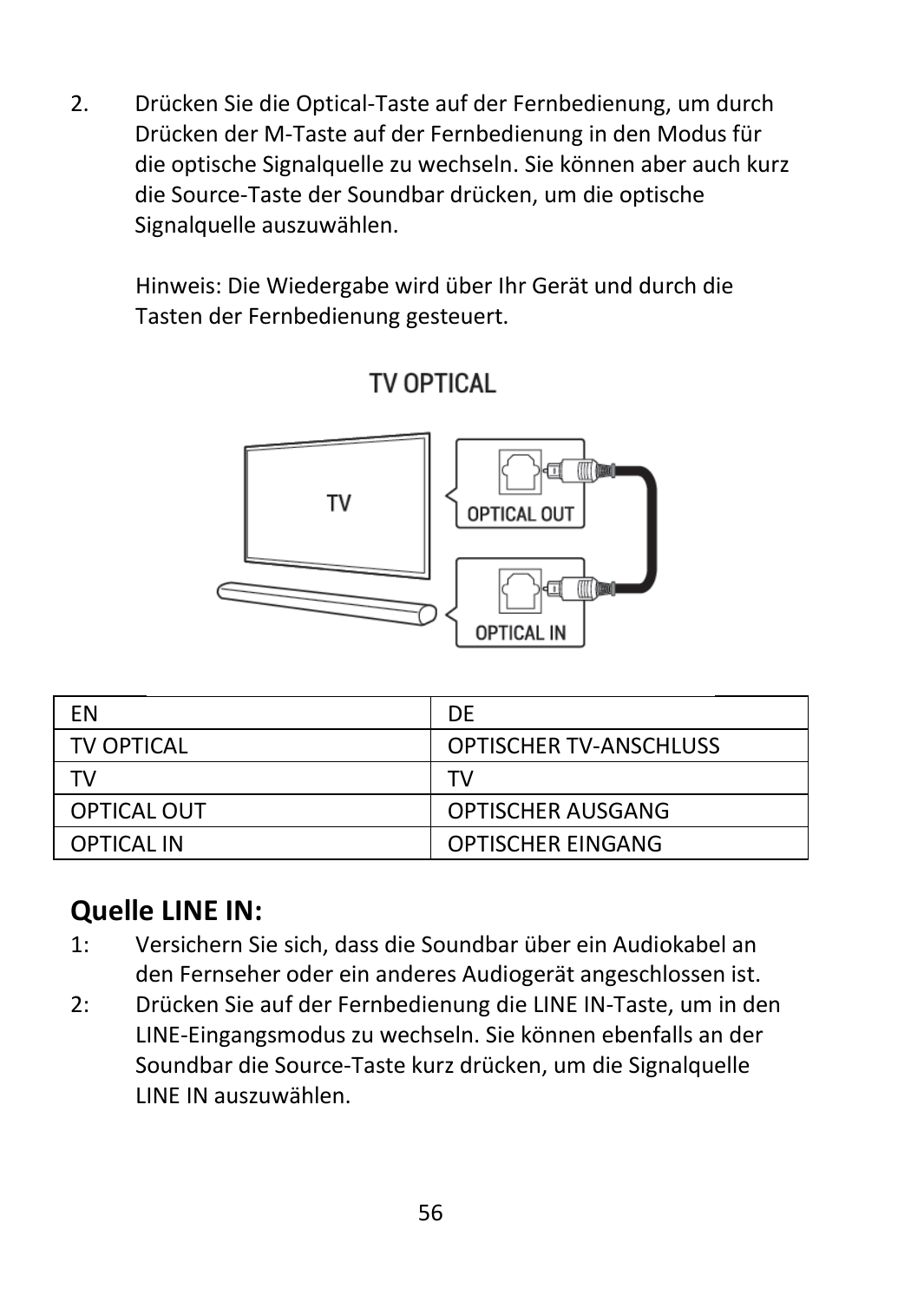Hinweis: Die Wiedergabe wird über Ihr Gerät und durch die Tasten der Fernbedienung gesteuert.

#### **Quelle HDMI**

Versichern Sie sich, dass die Soundbar über ein HDMI-Kabel an den Fernseher oder ein anderes Audiogerät angeschlossen ist. Drücken Sie die HDMI-Taste der Fernbedienung.

Hinweis: Das Gerät kann die Lautstärke sowohl über den Fernseher als auch die Schalter synchronisieren.



# TV HDMI (ARC)

#### **USB-Wiedergabe**

1. Drücken Sie die  $\Phi$ -Taste kurz, um die Soundbar einzuschalten. Stecken Sie ein USB-Gerät in den USB-Kartenschacht, woraufhin die Soundbar die Musik auf dem USB-Laufwerk wiedergibt. Drücken Sie die -Taste kurz, um die Wiedergabe zu pausieren oder fortzusetzen.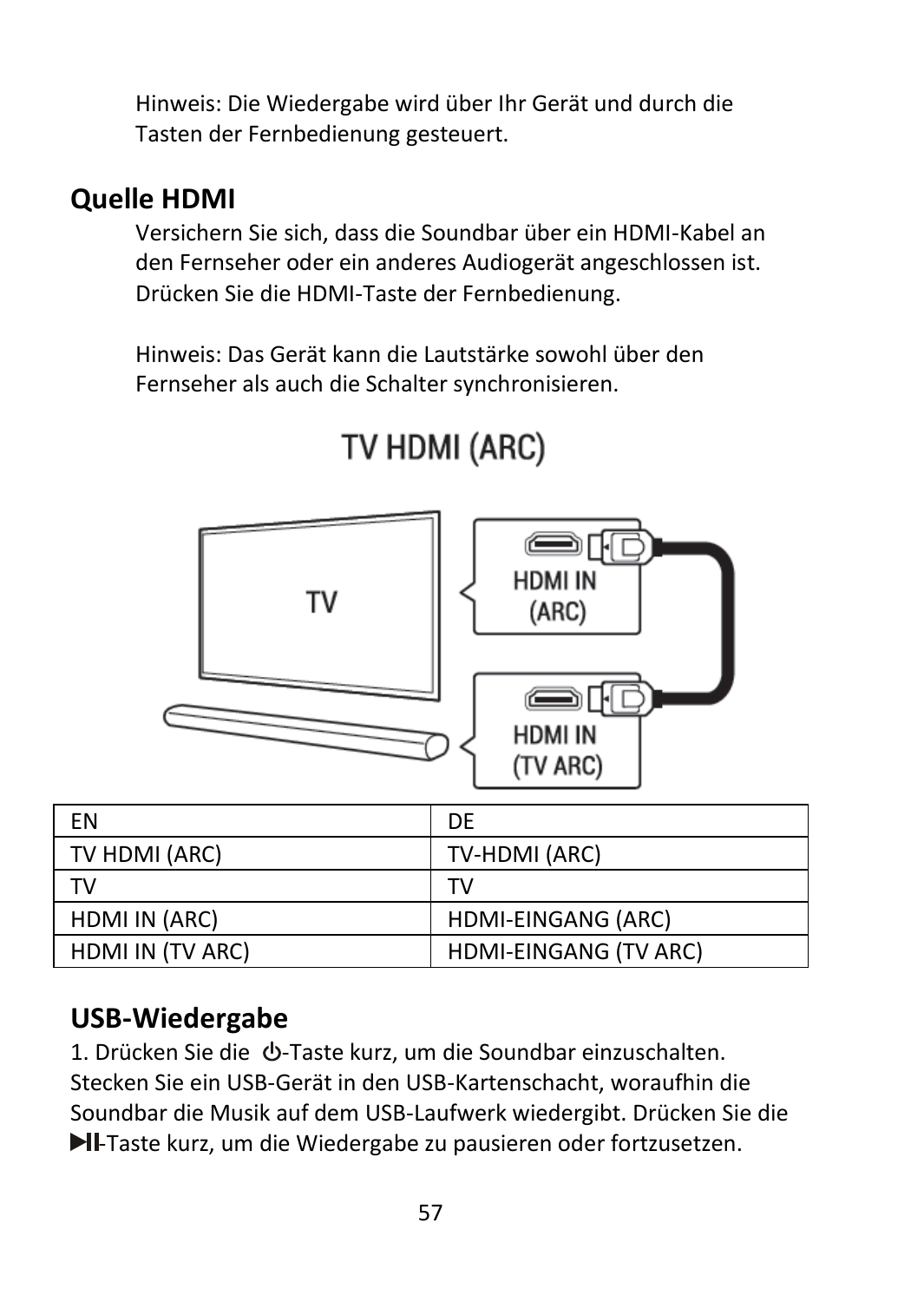Drücken Sie die I< - oder ▶ -Taste kurz, um den vorherigen/nächsten Titel wiedergeben zu lassen.

| Problem                                                               | Lösung(en)                                                                                                                                                                                                                                                                                                                                                                                                                  |
|-----------------------------------------------------------------------|-----------------------------------------------------------------------------------------------------------------------------------------------------------------------------------------------------------------------------------------------------------------------------------------------------------------------------------------------------------------------------------------------------------------------------|
| Gekoppeltes Gerät<br>kann über<br>Bluetooth nicht<br>verbunden werden | Andere Mobilgeräte wurden zuvor verbunden und<br>das Mobilgerät wurde nicht getrennt bzw. sein<br>Bluetooth nicht deaktiviert. Bei der Verbindung wird<br>das Bluetooth des Geräts Ihr Gerät automatisch<br>finden und sich mit ihm verbinden. Schalten Sie<br>zuerst das Bluetooth des verbundenen<br>Bluetooth-Geräts aus. Danach können weitere<br>Bluetooth-Geräte gefunden und für die Verbindung<br>gekoppelt werden. |
| Die Lautstärke der<br>Wiedergabe über<br>Bluetooth ist gering         | Nach der Verbindung mit Mobilgeräten wird die<br>Lautstärke nicht angehoben, befindet sich jedoch auf<br>einem Standardpegel. Schalten Sie die Wiedergabe<br>des Mobilgeräts ein.<br>Die Wiedergabelautstärke des Bluetooth-Geräts<br>selbst ist gering.                                                                                                                                                                    |
| Der mögliche<br>Verbindungsabstan<br>d über Bluetooth ist<br>gering   | Zwischen Mobilgerät und Bluetooth-Gerät befinden<br>sich Hindernisse. Beseitigen Sie die Hindernisse.                                                                                                                                                                                                                                                                                                                       |
| Die Verbindung<br>über Bluetooth hat<br>manchmal<br>Aussetzer         | Zwischen Mobilgerät und Bluetooth-Gerät befinden<br>sich Hindernisse. Beseitigen Sie die Hindernisse.<br>Bluetooth-Gerät und Mobilgerät sind voneinander zu<br>weit entfernt.<br>Verkürzen Sie den Abstand zwischen Bluetooth-Gerät<br>und Mobilgerät.                                                                                                                                                                      |
| Leise Wiedergabe<br>nach der                                          | Nach der Verbindung mit dem Mobilgerät ist das<br>Audio des Bluetooth-Geräts heruntergeregelt.                                                                                                                                                                                                                                                                                                                              |

# **Problembehebung**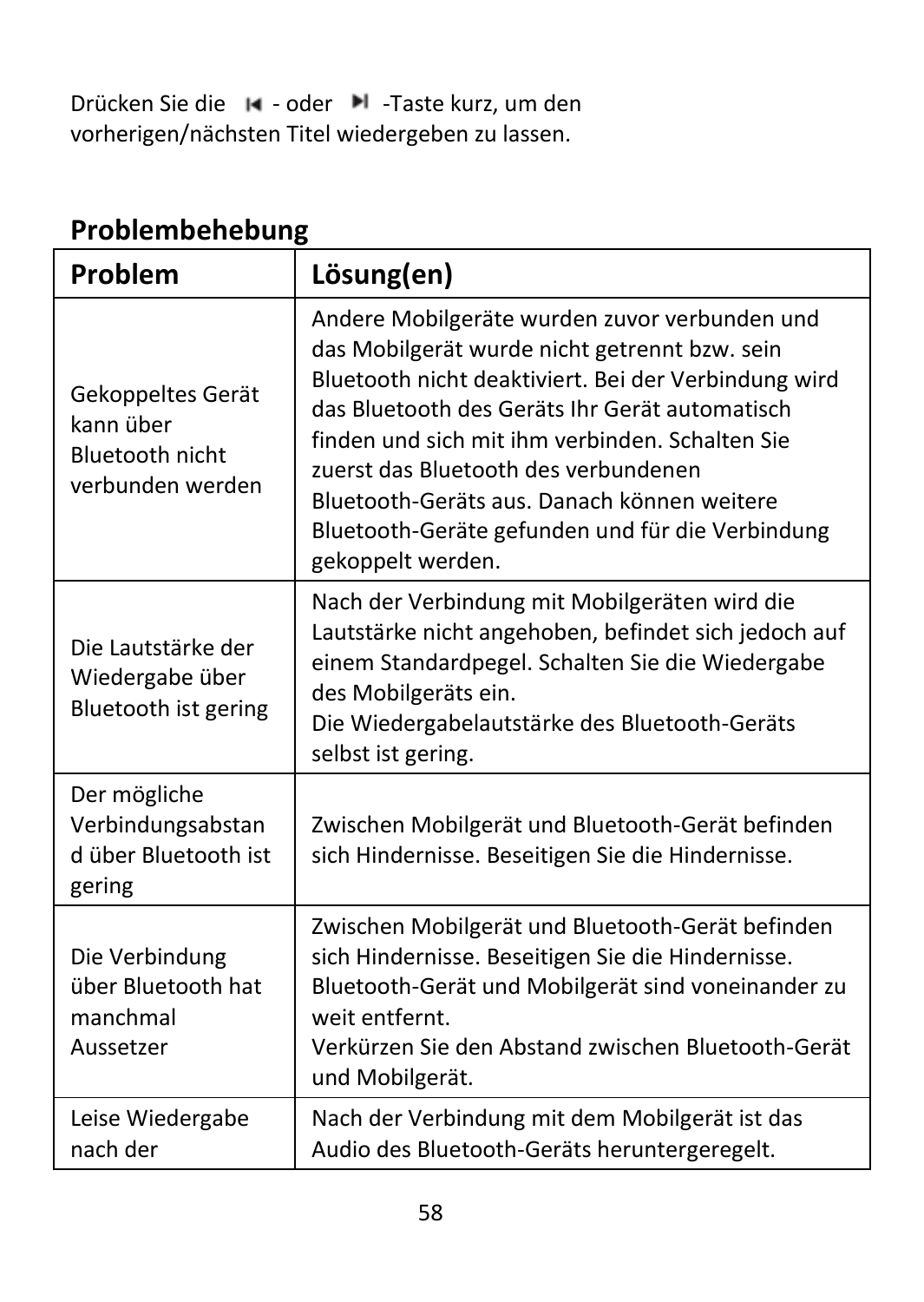| Verbindung über                 | Erhöhen Sie die Wiedergabelautstärke des                                                                                                                                                                                                                                                                                                         |
|---------------------------------|--------------------------------------------------------------------------------------------------------------------------------------------------------------------------------------------------------------------------------------------------------------------------------------------------------------------------------------------------|
| Bluetooth                       | Mobilgeräts.                                                                                                                                                                                                                                                                                                                                     |
| Der Subwoofer<br>arbeitet nicht | Schalten Sie zuerst nur die Soundbar ein und drücken<br>Sie ca. 5 s lang die Pair-Taste auf der Seite der<br>Soundbar. Schalten Sie dann den Subwoofer ein. Die<br>Subwoofer-LED blinkt. Schalten Sie jetzt die Soundbar<br>und den Subwoofer aus. Starten Sie die Soundbar<br>und den Subwoofer neu, um die Kopplungsprozedur<br>abzuschließen. |

#### **Spezifikationen**

| Produktname           | SBW-801BK                                                                                     |
|-----------------------|-----------------------------------------------------------------------------------------------|
| Ausgangsleistung      | $2 \times 20 W + 30 W$                                                                        |
| AC/DC-Netzteil        | $100 - 240$ V $\sim$ , 50/60 Hz                                                               |
| Lautsprecherfrequenz  | 50 Hz $-$ 15 kHz                                                                              |
| Bluetooth-Version     | 5.0, A2DP, AVRCP                                                                              |
| Bluetooth-Reichweite  | Bis zu 10 m                                                                                   |
| Inhalt der Verpackung | Soundbar, Fernbedienung,<br>AC/DC-Netzteil,<br>3,5-mm-auf-Cinch-Kabel,<br>Bedienungsanleitung |
| Abmessung             | 810 x 60 x 60 mm                                                                              |
| Gewicht               | Soundbar: 1,32 kg/Subwoofer: 2,01 kg                                                          |

Netzadapter (nur für EU) Hersteller: Dongguan Yingna Electronic Technology Co., Ltd Modellnummer: YN-24WA180130EU Benutzen Sie nur die in der Bedienungsanleitung angegebene Stromversorgung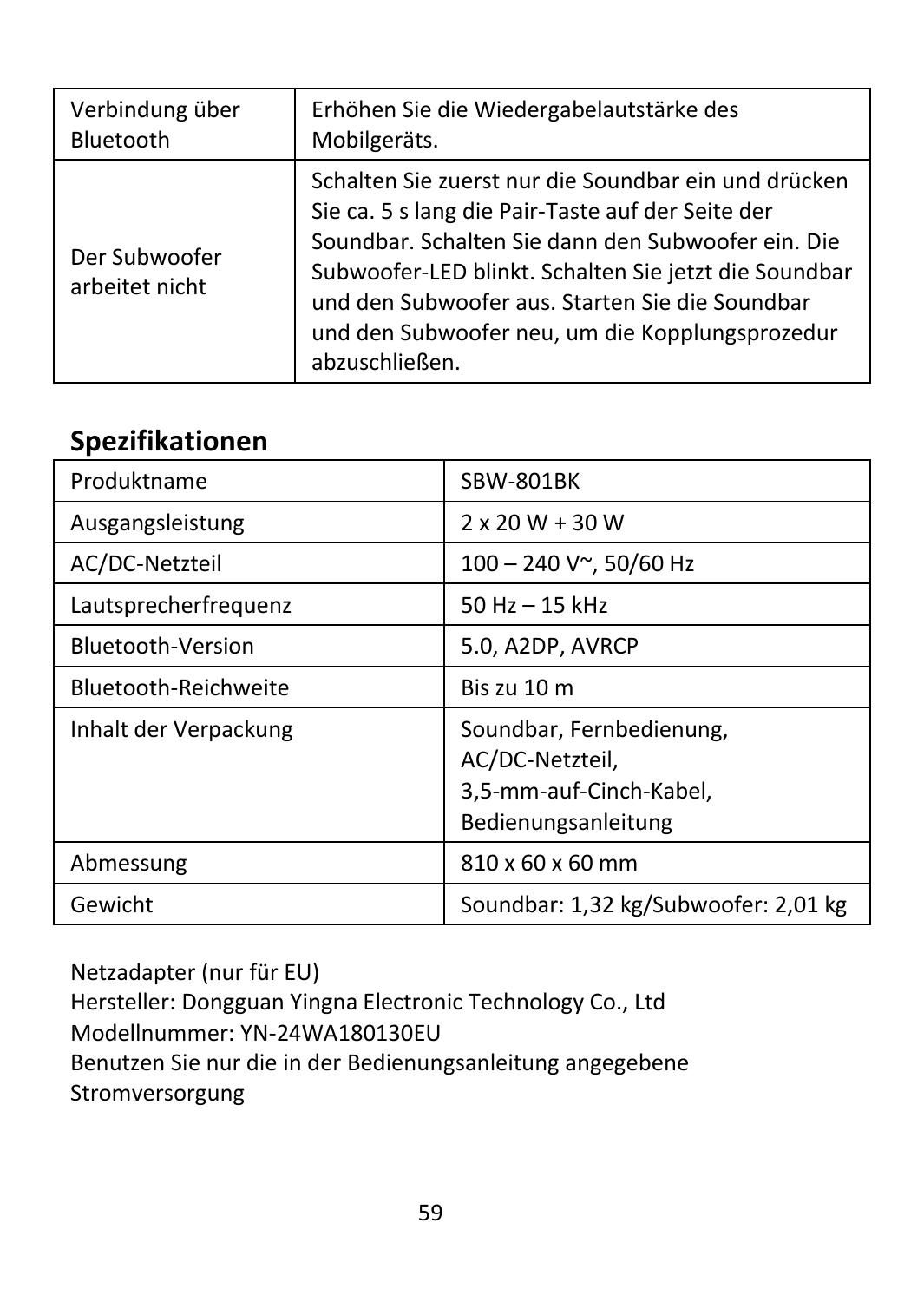| Information                                                                            | Wert und Genauigkeit                              |
|----------------------------------------------------------------------------------------|---------------------------------------------------|
| Name des Herstellers oder der<br>Handelsmarke, kommerzielle<br>Zulassung und Anschrift | Dongguan Yingna Electronic<br>Technology Co., Ltd |
| Modellidentifikator                                                                    | YN-24WA180130EU                                   |
| Eingangsspannung                                                                       | $100 - 240V$                                      |
| Wechselstromfrequenz des<br><b>AC-Eingangs</b>                                         | 50/60 Hz                                          |
| Ausgangsspannung                                                                       | 18,0 V                                            |
| Ausgangsstrom                                                                          | 1,3A                                              |
| Ausgangsleistung                                                                       | 23,4 W                                            |
| Durchschnittliche Effizienz bei<br>Normallast                                          | 86,5%                                             |
| Effizienz bei Niederlast (10 %)                                                        | 80%                                               |
| Leistungsaufnahme bei<br><b>Nulllast</b>                                               | 0.09%                                             |

### **Die Spezifikationen und das Design des Produkts können stillschweigend geändert werden!**

#### **Garantie**

Lenco bietet Leistungen und Garantien im Einklang mit Europäischem Recht. Setzen Sie sich deshalb im Falle von Reparaturen (sowohl während als auch nach Ablauf der Garantiezeit) mit Ihrem Fachhändler in Verbindung.

Wichtiger Hinweis: Es ist nicht möglich, Produkte für Reparaturen direkt an Lenco zu schicken.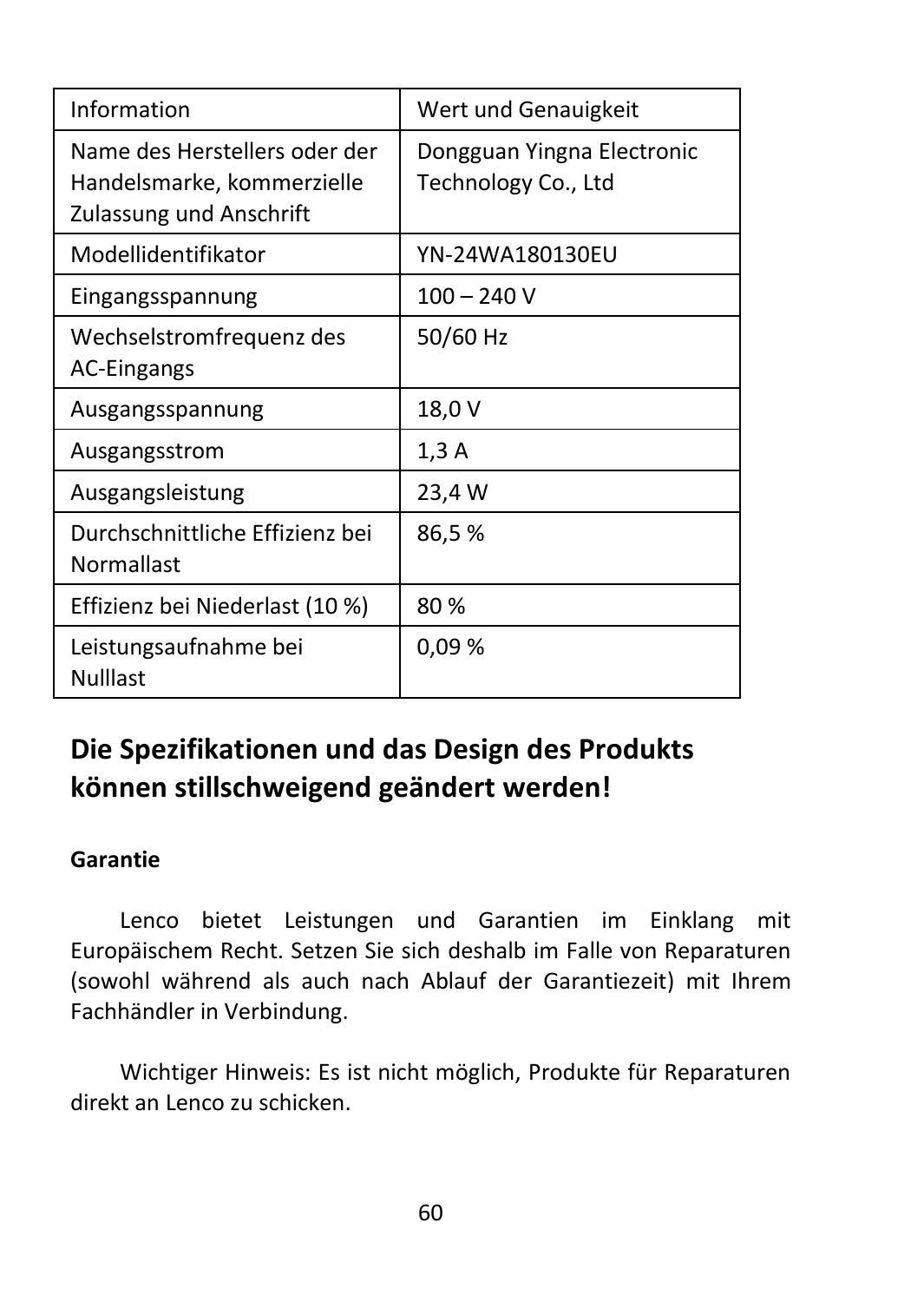Wichtiger Hinweis: Wenn dieses Gerät für welchen Grund auch immer durch ein nicht offizielles Servicezentrum geöffnet wurde oder durch dieses Servicezentrum darauf zugegriffen wurde, erlischt die Garantie.

Dieses Gerät ist nicht für professionelle Zwecke geeignet. Falls das Gerät für professionelle Zwecke eingesetzt wird, erlöschen alle Garantieverpflichtungen seitens des Herstellers.

#### **Haftungsausschluss**

Aktualisierungen der Firmware und/oder Hardware-Komponenten werden regelmäßig durchgeführt. Aus diesem Grund können einige der Anleitungen, Spezifikationen und Abbildungen in dieser Dokumentation zu dem Ihnen vorliegenden Gerät leicht abweichen. Alle in diesem Handbuch beschriebenen Elemente dienen nur zur Illustration und treffen auf Ihre individuelle Situation möglicherweise nicht zu. Aus der in diesem Handbuch getätigten Beschreibung können keine Rechtsansprüche oder Leistungsanforderungen geltend gemacht werden.

#### **Entsorgung des Altgeräts**

Dieses Symbol zeigt an, dass das entsprechende Produkt oder dessen



Akku/Batterie in Europa nicht mit dem normalen Hausmüll entsorgt werden darf. Um die ordnungsgemäße Abfallbehandlung des Produkts und dessen Akku/Batterie zu gewährleisten, müssen diese im Einklang mit allen anwendbaren örtlichen Vorschriften zur Entsorgung von Elektrogeräten und Akkus/Batterien entsorgt werden. Dabei helfen Sie, natürliche Ressourcen zu schonen und Umweltschutzstandards zur Verwertung und Entsorgung von Altgeräten aufrecht zu halten (Richtlinie über Entsorgung Elektrischer

und Elektronischer Altgeräte).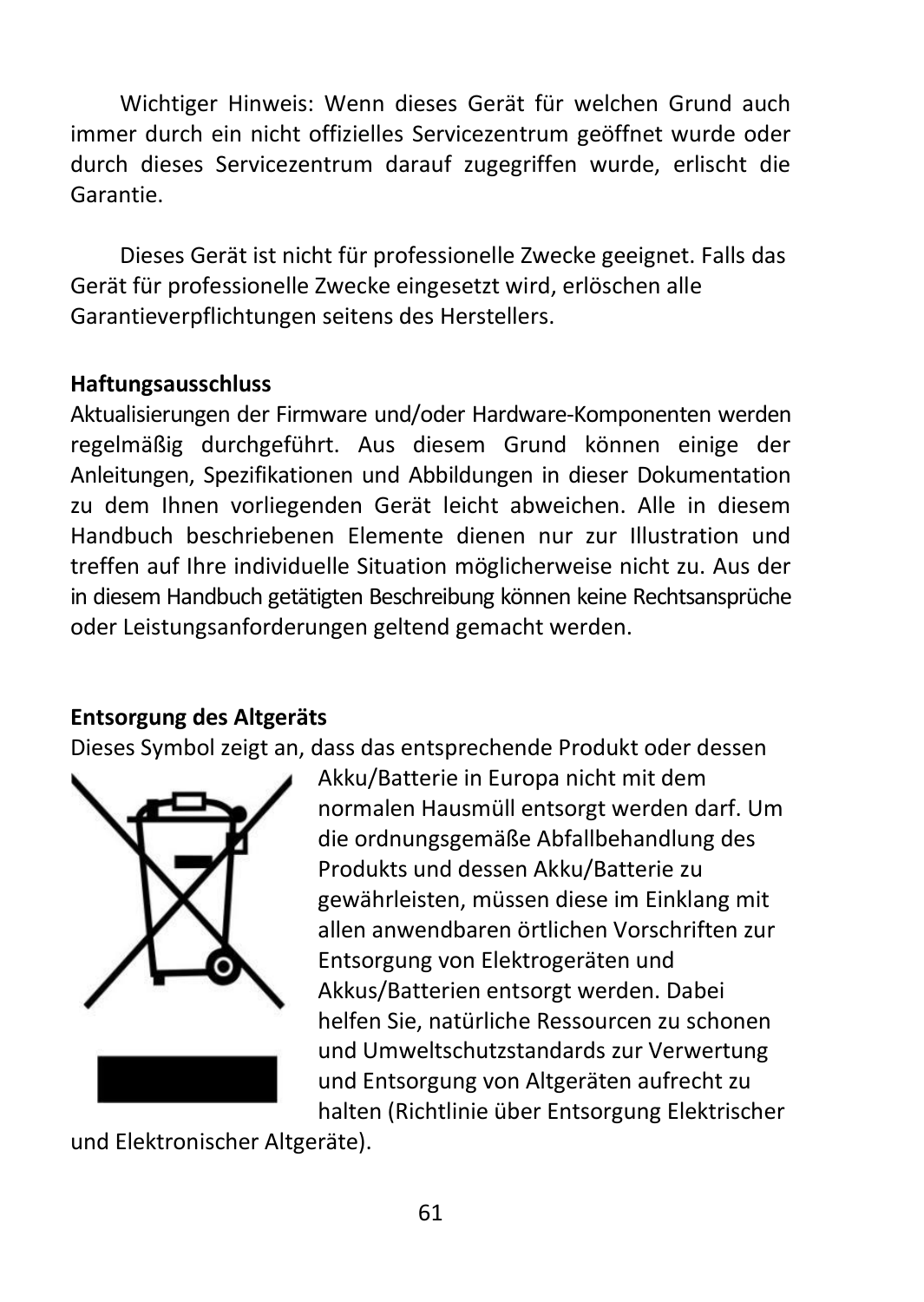#### **CE-Kennzeichen**

Hiermit erklärt Lenco Benelux B.V., Thermiekstraat 1a, 6361 HB Nuth, The Netherlands, dass dieses Produkt den grundsätzlichen Anforderungen der EU-Richtlinie entspricht.

Die Konformitätserklärung kann unter folgendem Link abgerufen werden[: techdoc@commaxxgroup.com](mailto:techdoc@commaxxgroup.com)



#### **Service**

Besuchen Sie bitte für weitere Informationen und unseren Kundendienst unsere Homepag[e www.lenco.com](http://www.lenco.com/) Lenco Benelux BV, Thermiekstraat 1a, 6361 HB, Die Niederlande.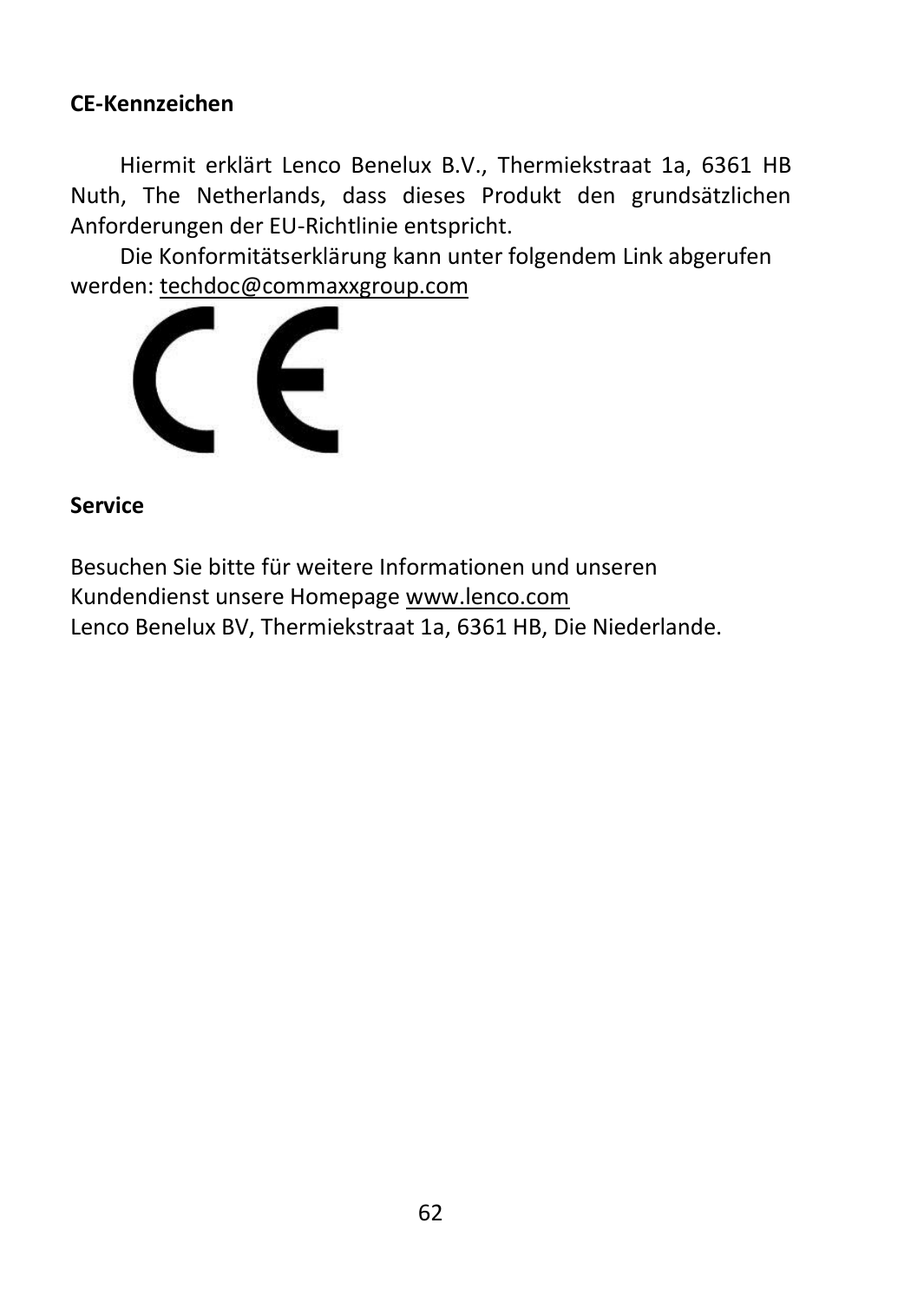# **Français**

### **ATTENTION :**

L'utilisation de commandes ou de réglages ou l'exécution de procédures autres que ceux spécifiés dans ce manuel peut entraîner une exposition à des rayonnements dangereux.

### **PRÉCAUTIONS AVANT UTILISATION GARDEZ CES INSTRUCTIONS À L'ESPRIT :**

- 1. Ne couvrez pas et n'obturez pas les ouvertures de ventilation. Lorsque vous placez l'appareil sur une étagère, laissez 5 cm (2") d'espace libre tout autour de l'appareil.
- 2. Réalisez l'installation conformément au mode d'emploi fourni.
- 3. Gardez l'appareil à l'écart des sources de chaleur telles que radiateurs, appareils de chauffage, fours, bougies et autres produits générant de la chaleur ou une flamme nue. L'appareil ne peut être utilisé que dans des climats modérés. Les environnements extrêmement froids ou chauds doivent être évités. Température de fonctionnement entre 0 et 35 °C.
- 4. Évitez d'utiliser l'appareil à proximité de champs magnétiques puissants.
- 5. Des décharges électrostatiques peuvent perturber le fonctionnement normal de cet appareil. Dans ce cas, il suffit de réinitialiser et de redémarrer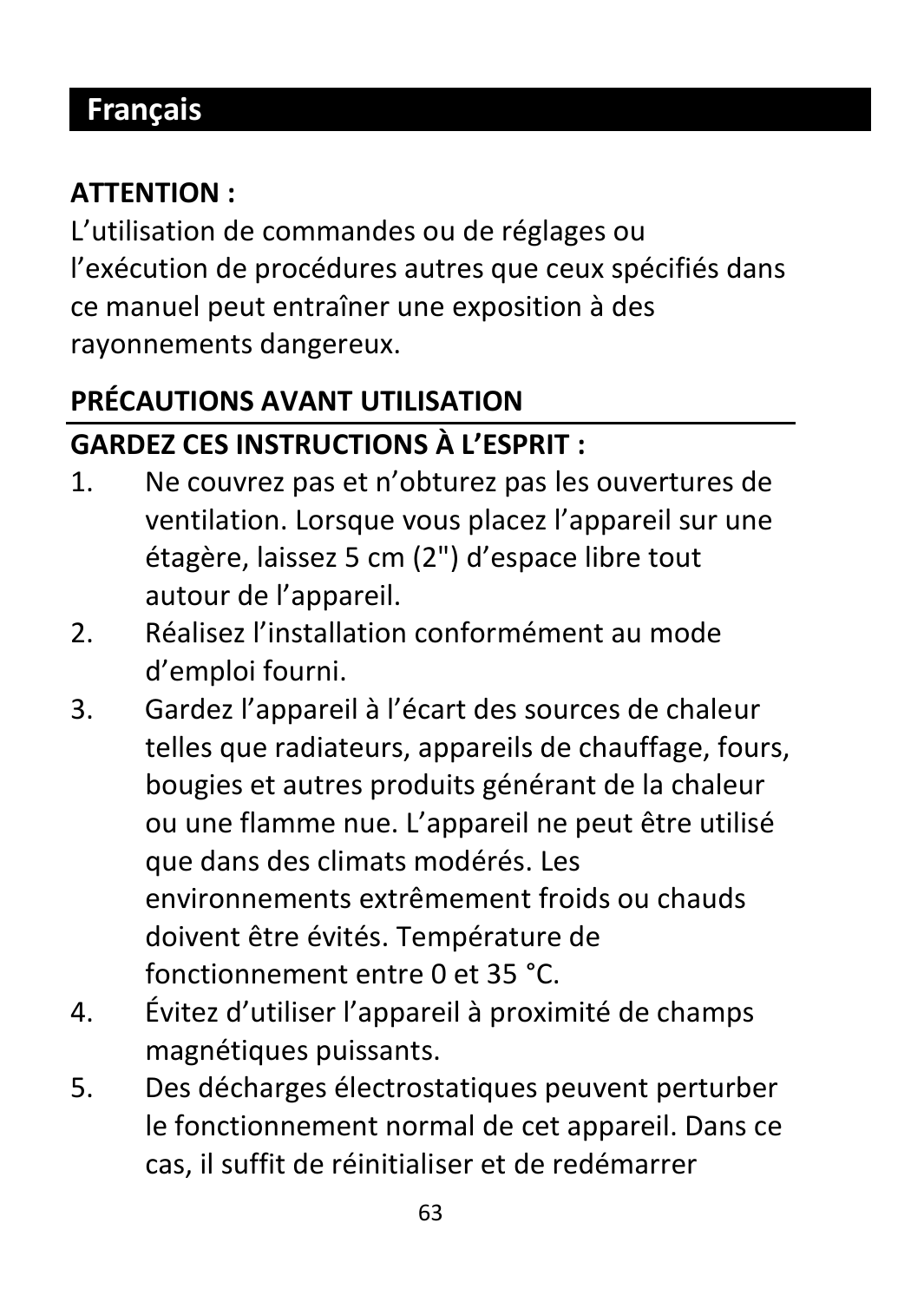l'appareil en suivant le mode d'emploi. Pendant le transfert de fichiers, manipulez l'appareil avec précaution et faites-le fonctionner dans un environnement privé d'électricité statique.

- 6. Avertissement ! N'introduisez jamais d'objets dans l'appareil par les ouvertures et les fentes de ventilation. Étant donné que des tensions élevées sont présentes à l'intérieur du produit, l'insertion d'objets peut entraîner une électrocution ou court-circuiter les composants internes. Pour les mêmes raisons, ne versez pas de l'eau ou un liquide sur le produit.
- 7. Ne l'utilisez pas dans des endroits humides tels qu'une salle de bain, une cuisine pleine de vapeur ou à proximité d'une piscine.
- 8. L'appareil ne doit pas être exposé à des écoulements ou des éclaboussures et aucun objet contenant un liquide, tel qu'un vase, ne doit être posé sur ou près de l'appareil.
- 9. N'utilisez pas cet appareil lorsque de la condensation est possible. Lorsque vous utilisez l'appareil dans une pièce chaude et humide, des gouttelettes d'eau ou de la condensation peuvent se former à l'intérieur de l'appareil. Dans ce cas, l'appareil peut ne pas fonctionner correctement. Pour éviter tout risque, laissez l'appareil hors tension pendant 1 ou 2 heures avant de le mettre en marche : l'appareil doit être totalement sec avant de le mettre en marche.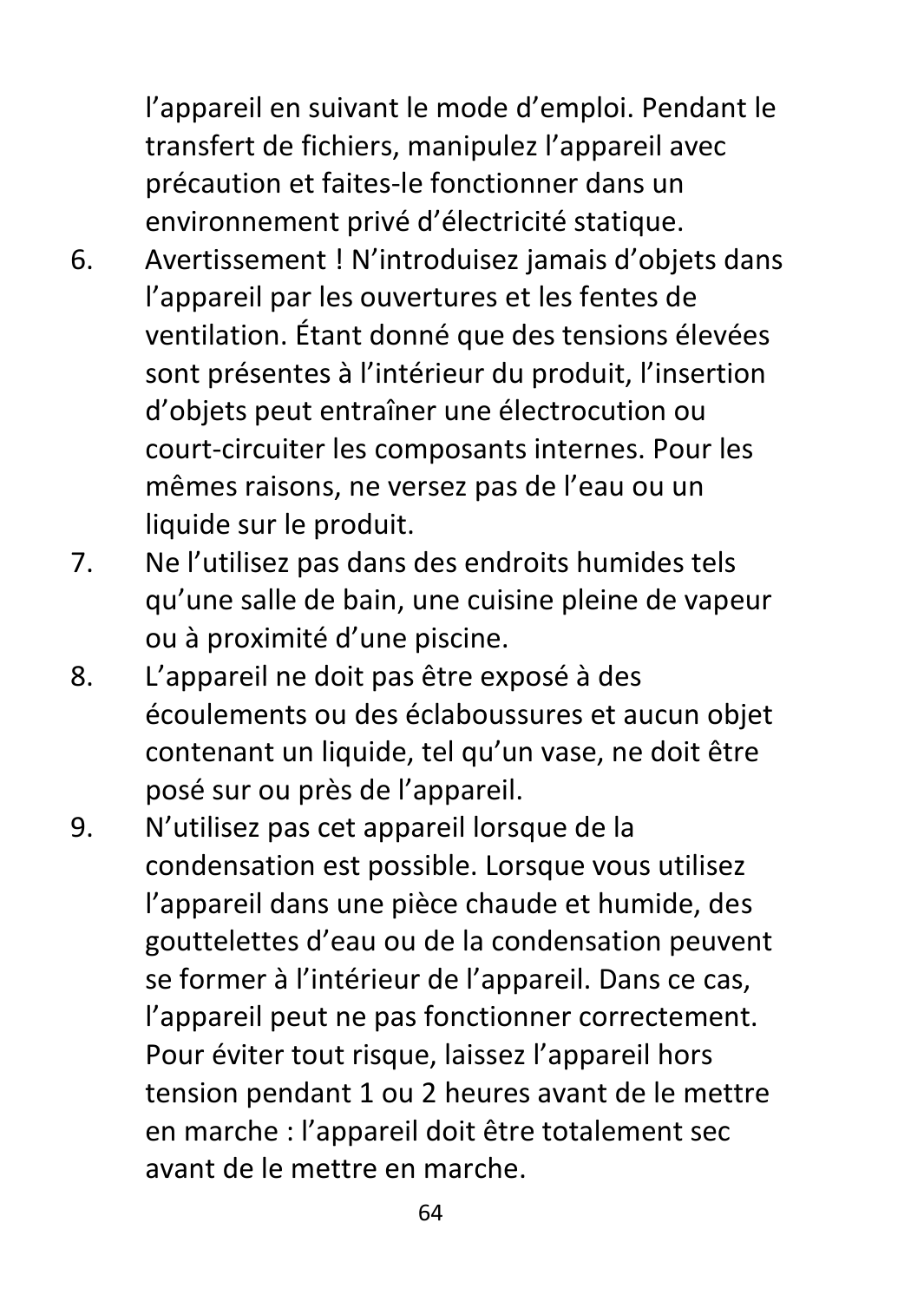- 10. Bien que ce dispositif soit fabriqué avec le plus grand soin et contrôlé à plusieurs reprises avant de quitter l'usine, il est toujours possible que des problèmes se produisent, comme avec tous les appareils électriques. Si l'appareil émet de la fumée ou en cas d'accumulation excessive de la chaleur ou d'un phénomène inattendu, débranchez immédiatement la fiche d'alimentation du secteur.
- 11. Cet appareil doit fonctionner avec la source d'alimentation indiquée sur la plaque signalétique. Si vous n'êtes pas sûr du type d'alimentation utilisé chez vous, contactez votre revendeur ou le fournisseur local d'électricité.
- 12. Tenez l'appareil à l'abri des animaux. Certains animaux adorent mordre les cordons d'alimentation.
- 13. Pour nettoyer l'appareil, servez-vous d'un chiffon doux et sec. N'utilisez pas de solvant ni d'autre liquide à base de pétrole. Pour enlever les taches importantes, vous pouvez vous servir d'un chiffon humide imbibé d'une solution de détergent diluée.
- 14. Le fournisseur n'est pas responsable des dommages ou pertes de données causés par un dysfonctionnement, une utilisation abusive, une modification de l'appareil ou un remplacement de la batterie.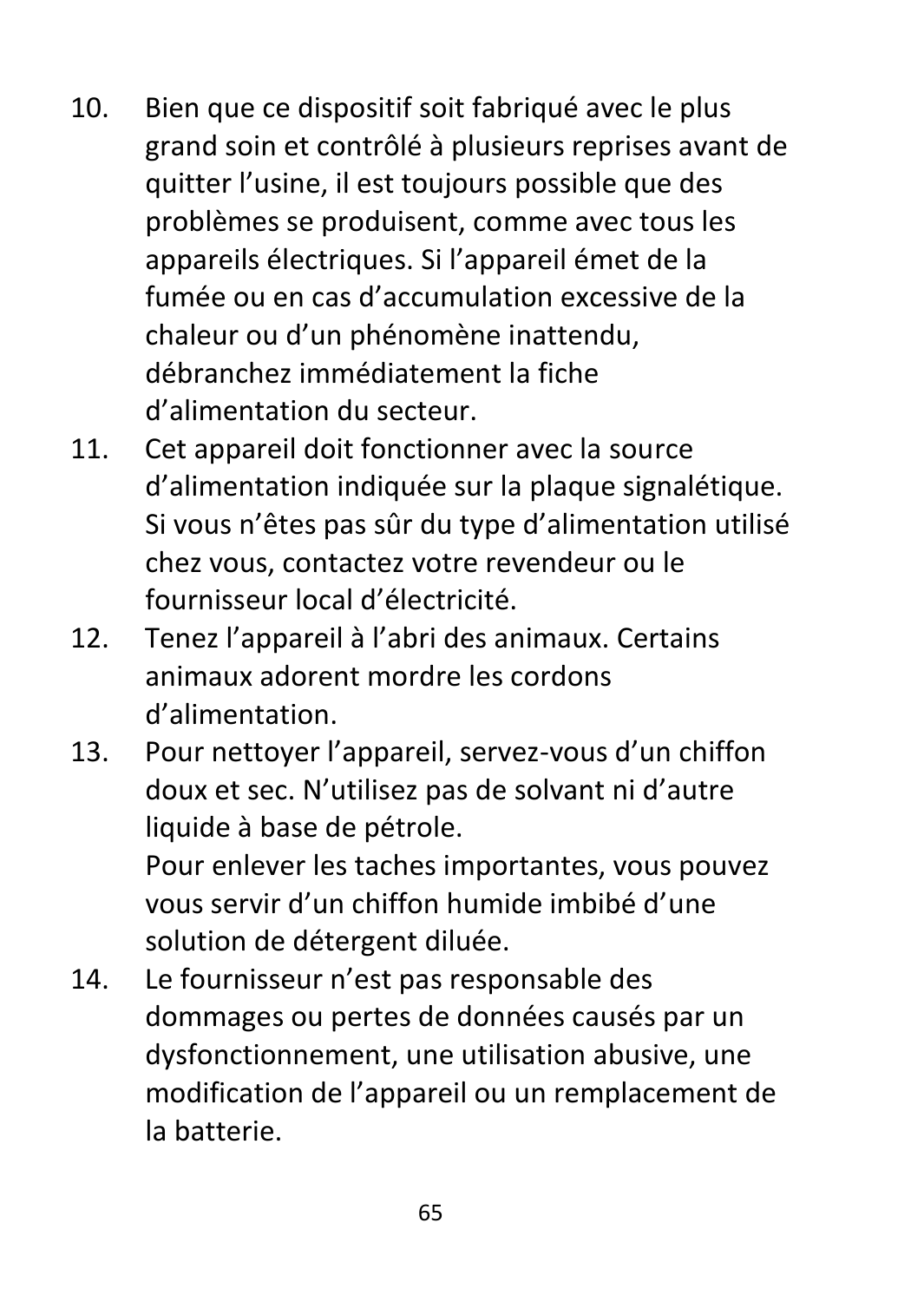- 15. N'interrompez pas la connexion lorsque l'appareil formate ou transfère des fichiers. Dans le cas contraire, les données pourraient être endommagées ou perdues.
- 16. Si l'appareil dispose d'une fonction de lecture USB, il faut brancher la clé USB directement sur l'appareil. N'utilisez pas un câble d'extension USB, car cela peut causer des interférences entraînant des pertes de données.
- 17. La plaque signalétique se situe en dessous ou à l'arrière de l'appareil.
- 18. Cet appareil ne doit pas être utilisé par des personnes (enfants compris) souffrant de handicaps physiques, sensoriels ou mentaux, ou manquant d'expérience et de connaissances, sauf si elles sont sous surveillance ou ont reçu des instructions sur l'utilisation correcte de l'appareil par la personne qui est responsable de leur sécurité.
- 19. Ce produit est réservé à un usage non professionnel, et non pas à un usage commercial ni industriel.
- 20. Vérifiez que l'appareil est en position stable. La garantie ne couvre pas les dégâts occasionnés par l'utilisation de cet appareil en position instable, par les vibrations, les chocs ou par la non-observation de tout autre avertissement ou précaution contenus dans ce mode d'emploi.
- 21. N'ouvrez jamais cet appareil.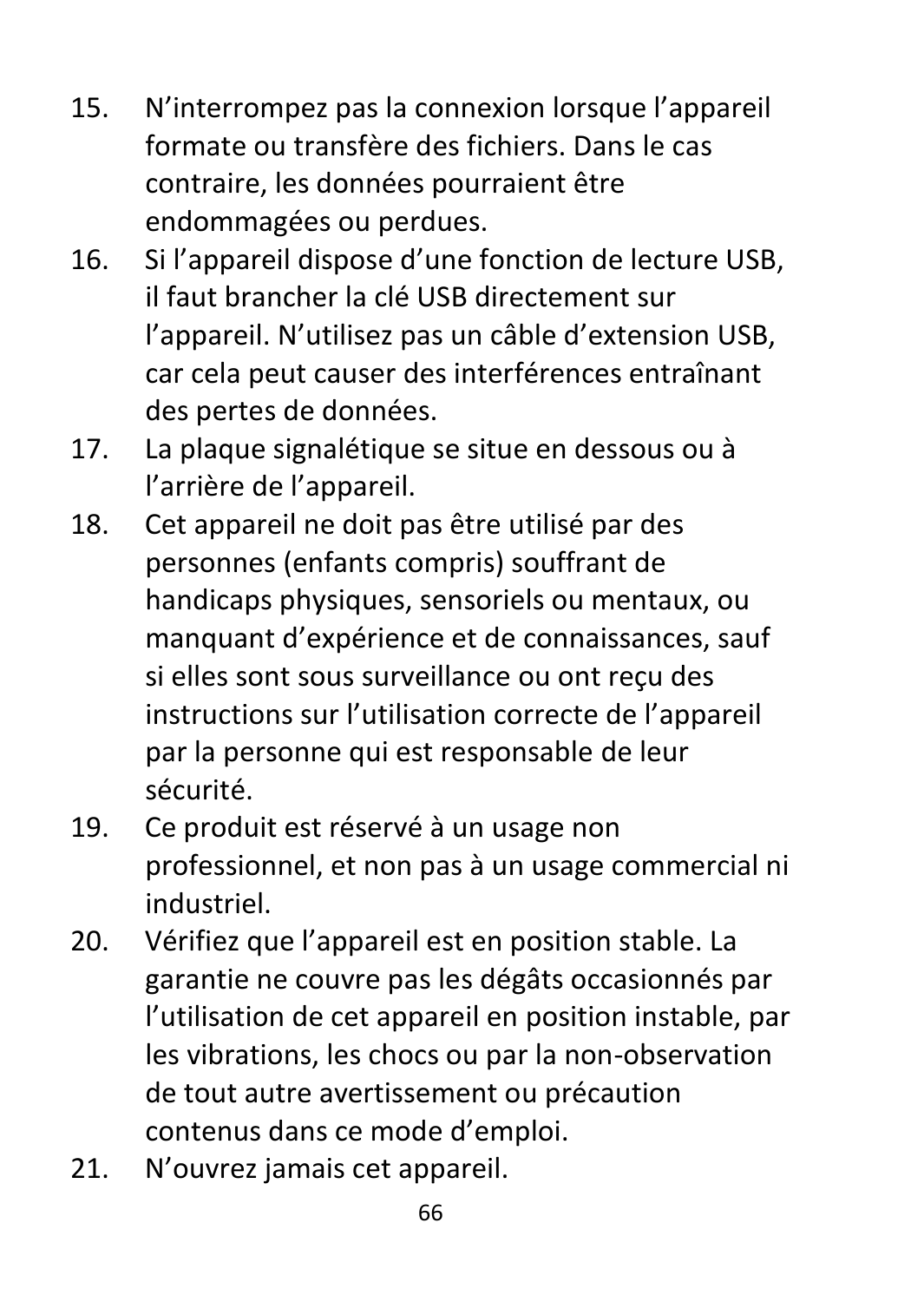- 22. Ne placez jamais cet appareil sur un autre appareil électrique.
- 23. Ne laissez pas les sacs en plastique à la portée des enfants.
- 24. Utilisez uniquement les accessoires recommandés par le fabricant.
- 25. Confiez l'entretien et les réparations à un personnel qualifié. Une réparation est nécessaire lorsque l'appareil a été endommagé de quelque façon que ce soit, par exemple lorsque le cordon d'alimentation ou la prise sont endommagés, lorsqu'un liquide a été renversé ou des objets ont été introduits dans l'appareil, lorsque l'appareil a été exposé à la pluie ou à l'humidité, lorsqu'il ne fonctionne pas correctement ou lorsque l'appareil est tombé.
- 26. Une exposition prolongée à la musique avec un volume élevé peut entraîner une perte auditive temporaire ou permanente.
- 27. Si l'appareil est livré avec un câble d'alimentation ou un adaptateur secteur :
	- ⚫ En cas de problème, débranchez le cordon d'alimentation secteur et confiez l'entretien à du personnel qualifié.
	- ⚫ Ne marchez pas sur l'adaptateur secteur ni le coincez. Faites très attention, en particulier près des fiches et du point de sortie du câble. Ne placez pas d'objets lourds sur l'adaptateur secteur, car vous risquez de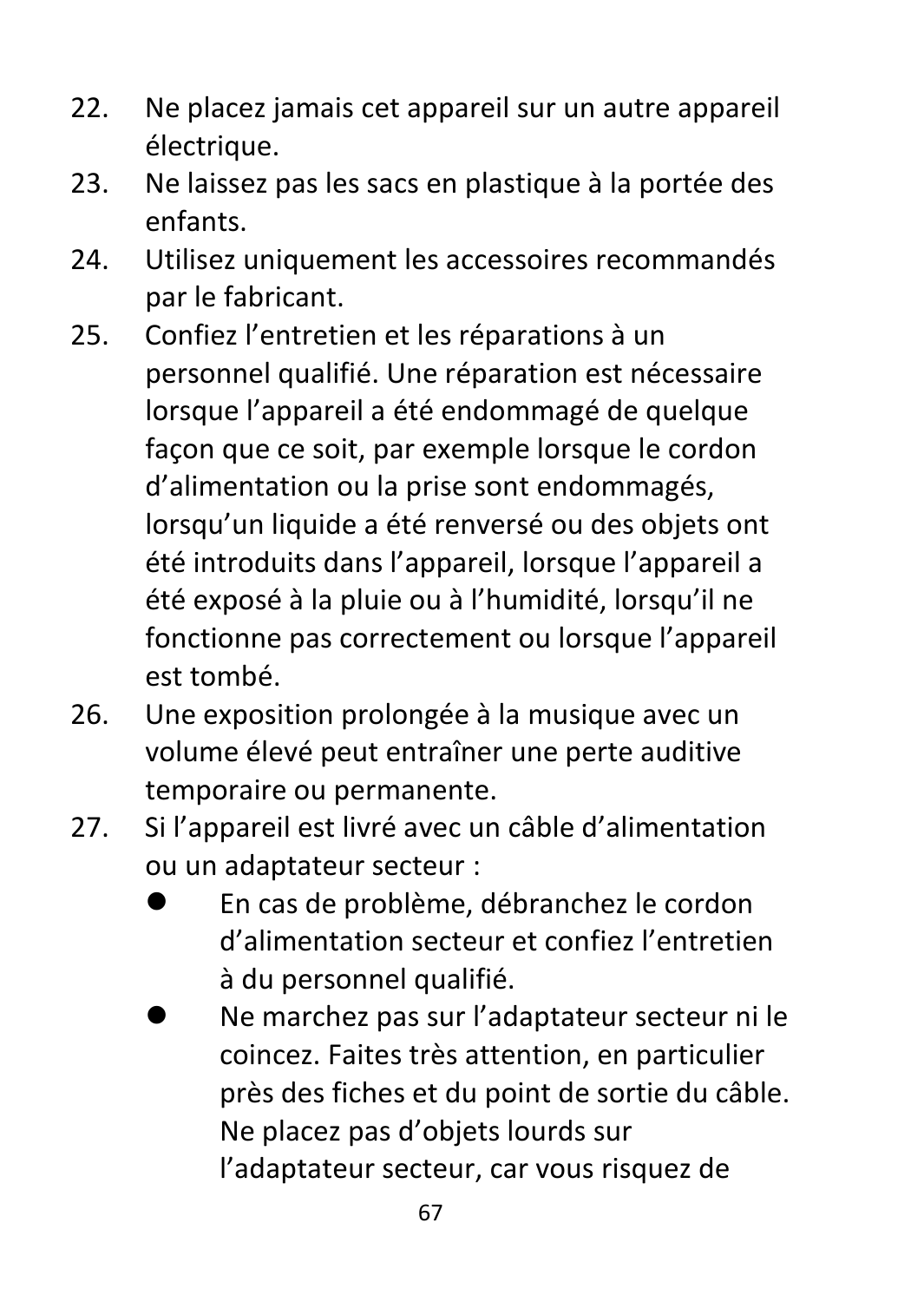l'endommager. Gardez l'appareil hors de portée des enfants ! Ils pourraient se blesser gravement s'ils jouent avec le câble d'alimentation.

- ⚫ Débranchez cet appareil pendant les orages ou lorsqu'il n'est pas utilisé pendant une longue durée.
- ⚫ La prise secteur doit être installée près de l'appareil et doit être facilement accessible.
- ⚫ Ne surchargez pas les prises de courant ni les rallonges. Une surcharge peut entraîner un incendie ou une électrocution.
- ⚫ Les appareils de classe 1 doivent être branchés à une prise de courant disposant d'une connexion protectrice à la terre.
- ⚫ Les appareils de classe 2 ne nécessitent pas de connexion à la terre.
- ⚫ Tirez toujours sur la fiche pour débrancher le cordon de la prise secteur. Ne tirez pas sur le cordon d'alimentation. Cela pourrait provoquer un court-circuit.
- ⚫ N'utilisez pas un cordon ou une fiche d'alimentation endommagés ni une prise desserrée. Vous courez un risque d'incendie ou de décharge électrique.
- 28. Si le produit contient ou est livré avec une télécommande contenant des piles boutons : Avertissement :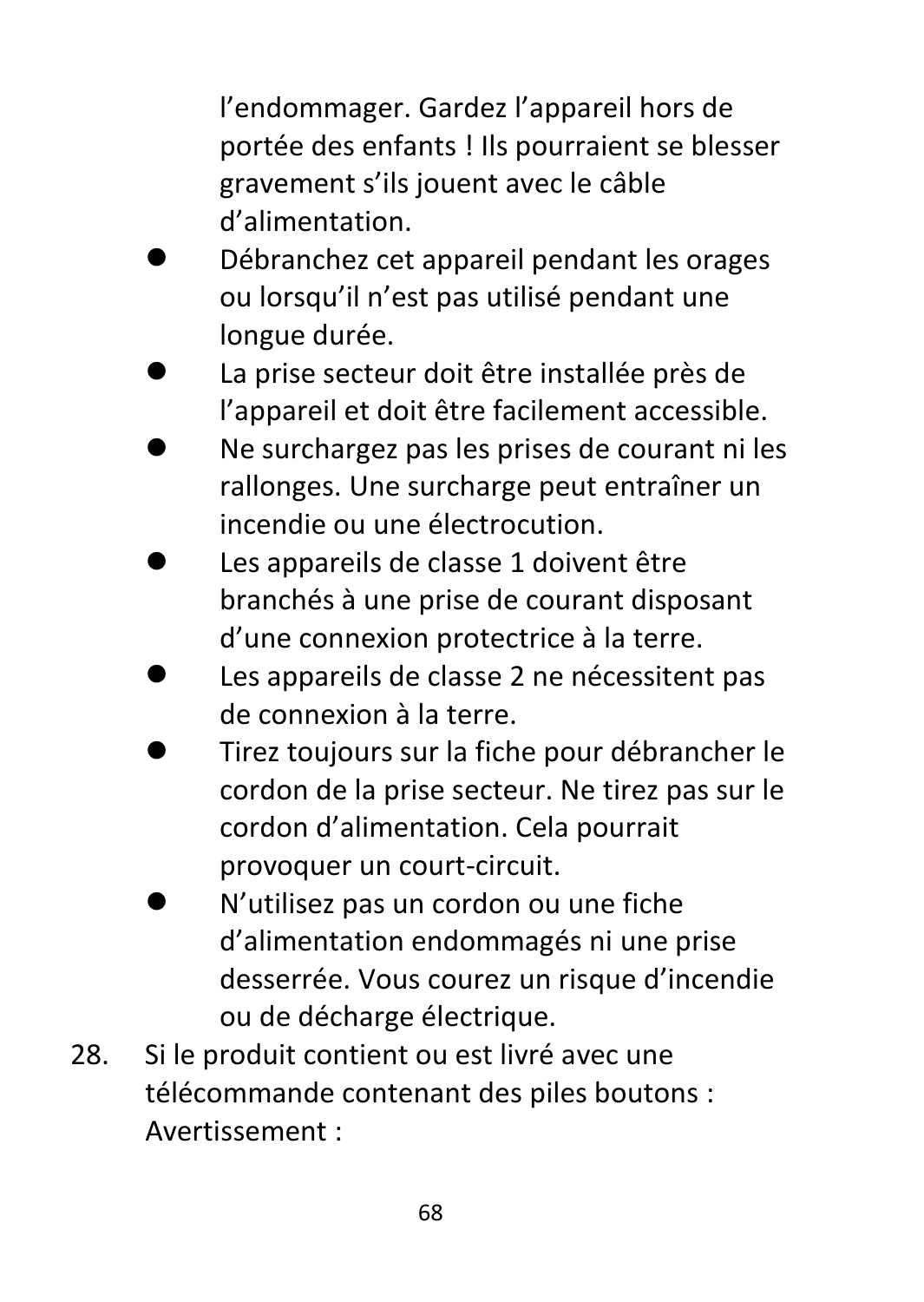- ⚫ « N'ingérez pas la pile, car vous risquez une brûlure chimique » ou une formule équivalente.
- ⚫ [La télécommande fournie avec] Ce produit contient une pile bouton. Si la pile est avalée, elle peut causer de graves brûlures internes en seulement 2 heures et même entraîner la mort.
- ⚫ Tenez les piles neuves et usagées hors de portée des enfants.
- ⚫ Si le compartiment à piles ne se ferme pas correctement, cessez d'utiliser l'appareil et tenez-le hors de portée des enfants.
- ⚫ Si vous pensez que les piles ont été avalées ou placées à l'intérieur d'une partie du corps, consultez un médecin immédiatement.
- 29. Mise en garde relative à l'utilisation des piles :
	- ⚫ Risque d'explosion si la pile est mal remplacée. Remplacez les piles par des piles d'un type identique ou équivalent.
	- ⚫ Pendant l'utilisation, le stockage ou le transport, la pile ne doit pas être soumise à des températures extrêmement élevées ou basses, à une faible pression d'air à haute altitude.
	- ⚫ Le remplacement d'une pile par une autre de type incorrect peut entraîner une explosion ou une fuite de liquide ou de gaz inflammable.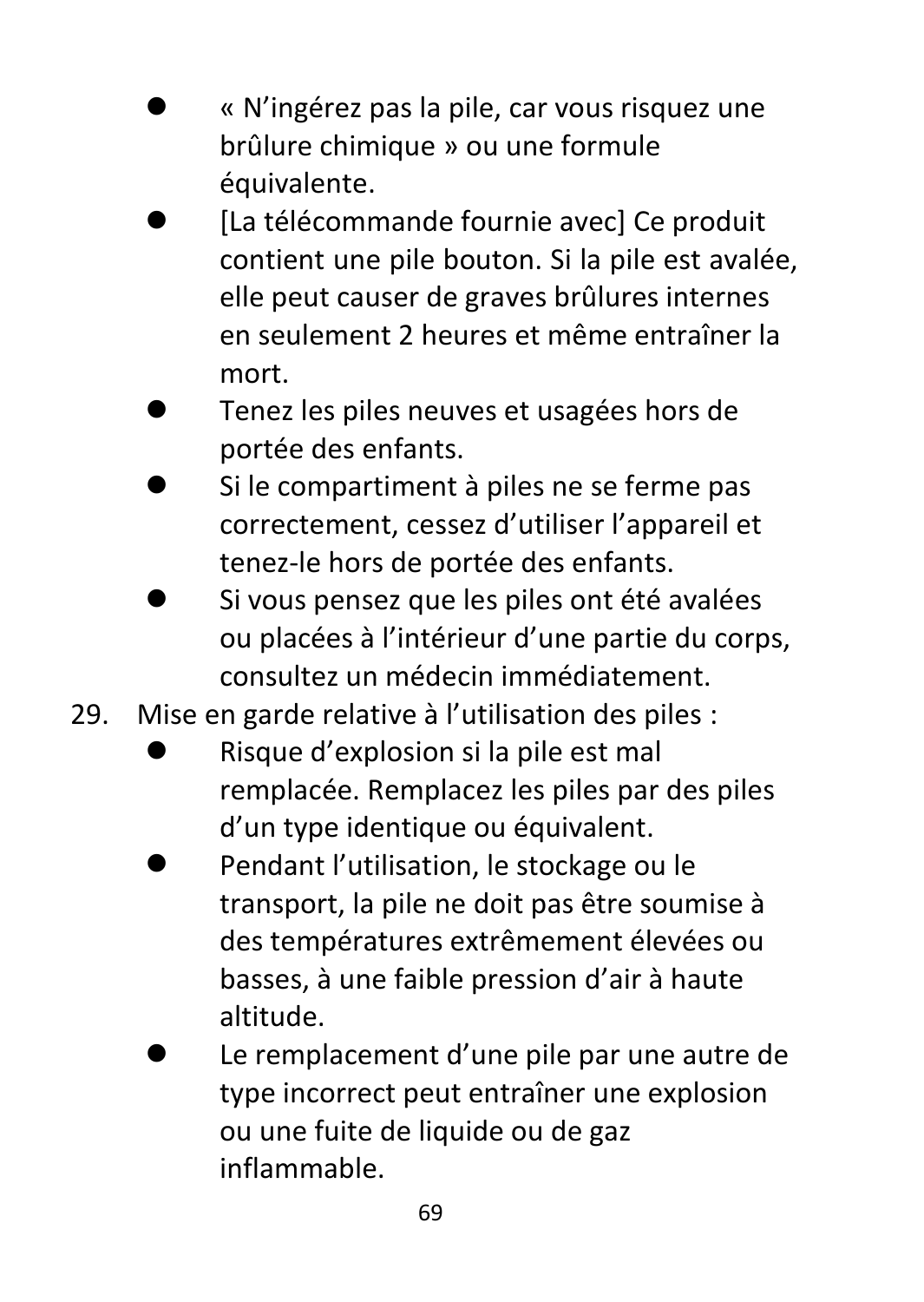- ⚫ L'introduction d'une pile dans le feu ou dans un four chaud, l'écrasement ou le découpage mécanique peut entraîner une explosion.
- ⚫ L'exposition d'une pile dans un environnement à température extrêmement élevée peut entraîner une explosion ou une fuite de liquide ou de gaz inflammable.
- ⚫ L'exposition d'une pile à une pression d'air extrêmement basse peut entraîner une explosion ou une fuite de liquide ou de gaz inflammable.
- ⚫ Veuillez considérer les questions environnementales lors de la mise au rebut des piles.

### **INSTALLATION**

- Déballez toutes les pièces et enlevez le matériau de protection.
- Ne connectez pas l'unité au secteur avant d'avoir vérifié la tension du secteur et avant que toutes les autres connexions n'aient été effectuées.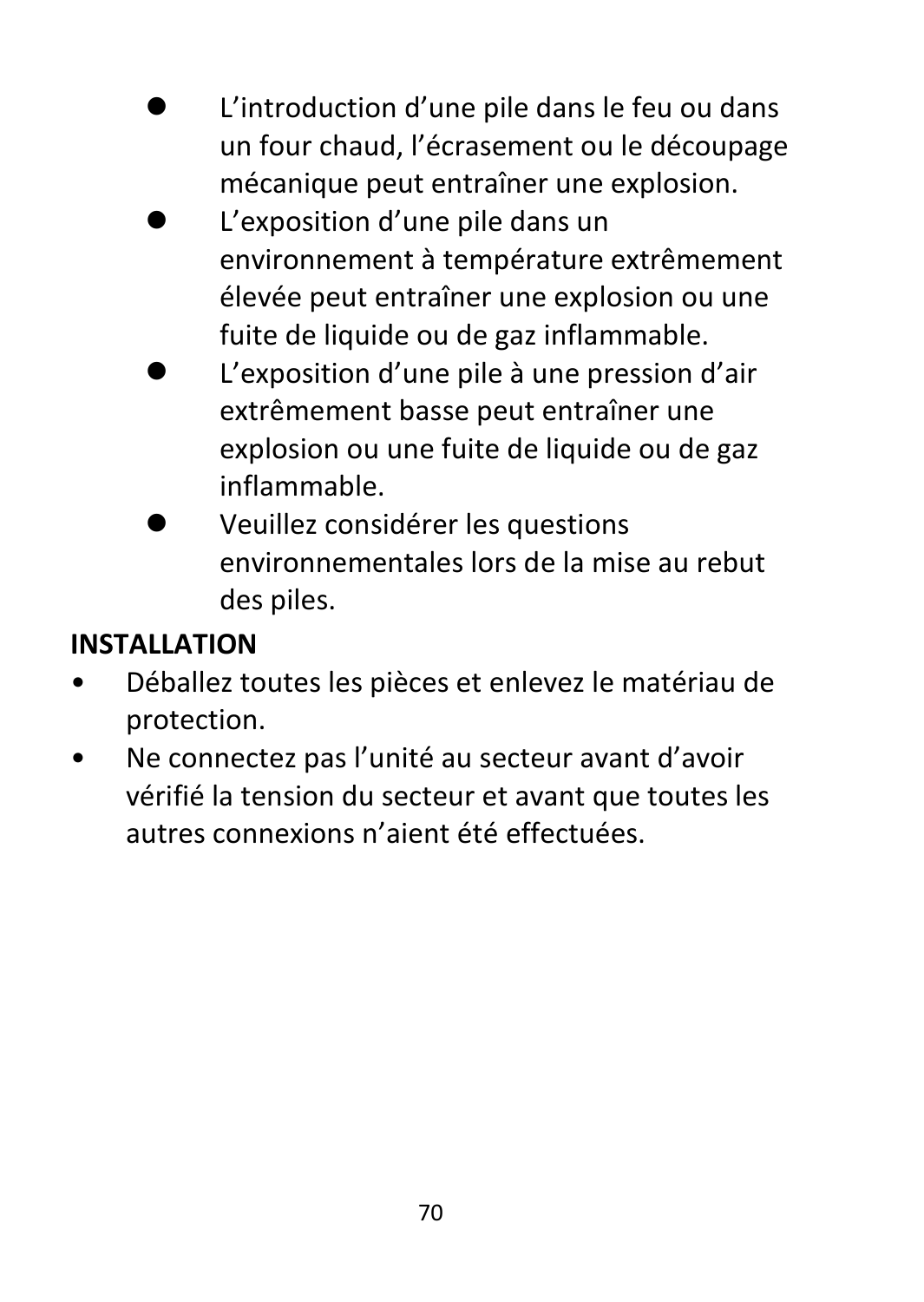### **Présentation**



### **Produit**

- 1: (<sup>1</sup>)/SOURCE : Appuvez brièvement pour allumer l'appareil lorsqu'il est éteint, après l'avoir allumé, appuyez brièvement pour changer de fonction, appuyez longuement pour l'éteindre ;
- 2: VOL- : Appuyez brièvement ou longuement dessus pour baisser le volume ;
- 3: VOL+ : Appuyez brièvement ou longuement dessus pour monter le volume ;
- 4: APPARIEMENT : Appuyez brièvement ou longuement dessus pour apparier par Bluetooth ;
- 5: HDMI (ARC) IN
- 6: ENTRÉE OPTIQUE
- 7: Lecture USB
- 8 : AUX IN (R)
- 9: DC IN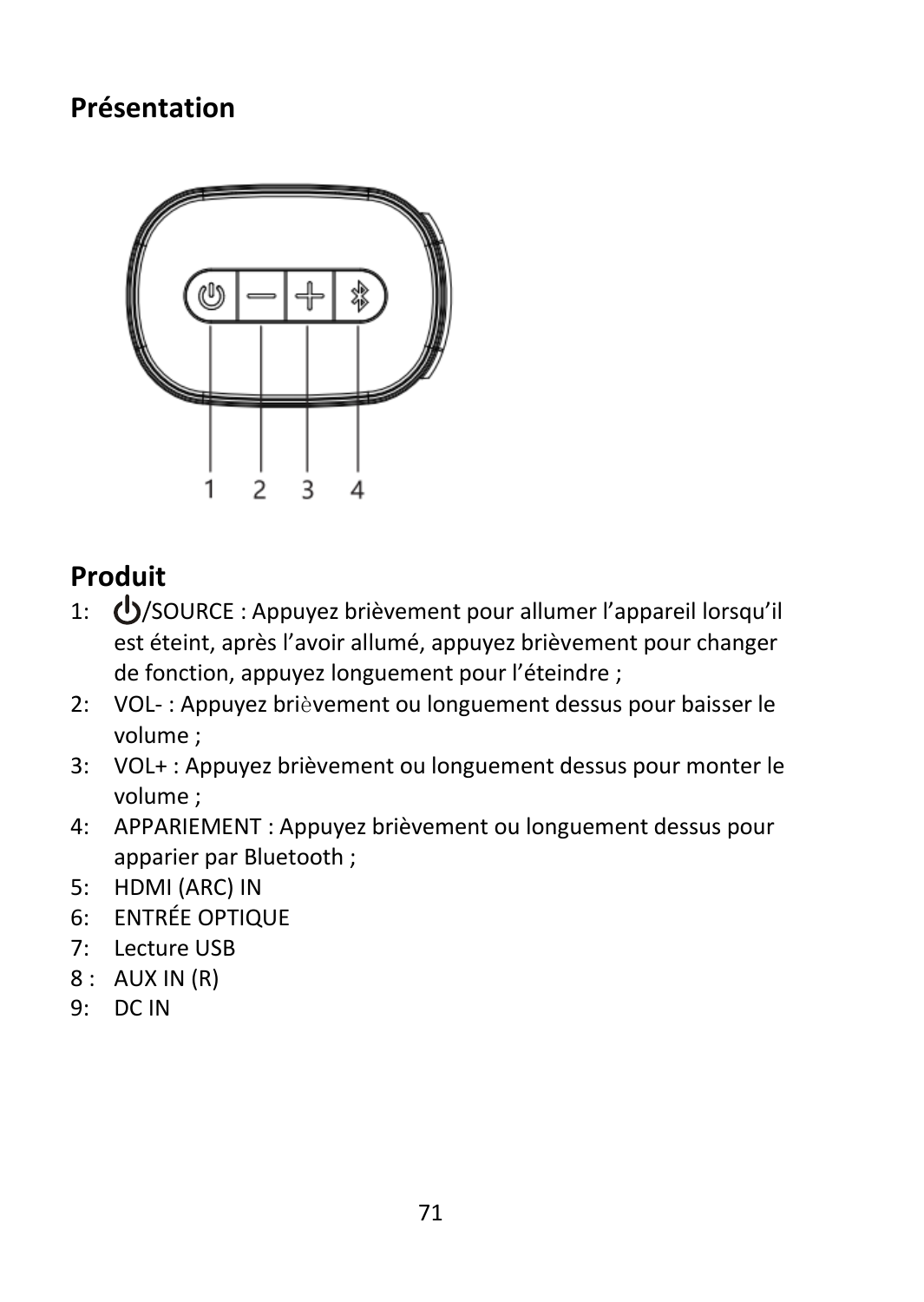

# **Affichage LED : pour montrer les différents modes.**

# **Contenu de l'emballage :**

- 1\*Barre de son
- 1\*Caissons des graves
- 2 \* adaptateur
- 1 \* mode d'emploi
- 1 \* télécommande
- $\cdot$  1  $*$  support de montage mural

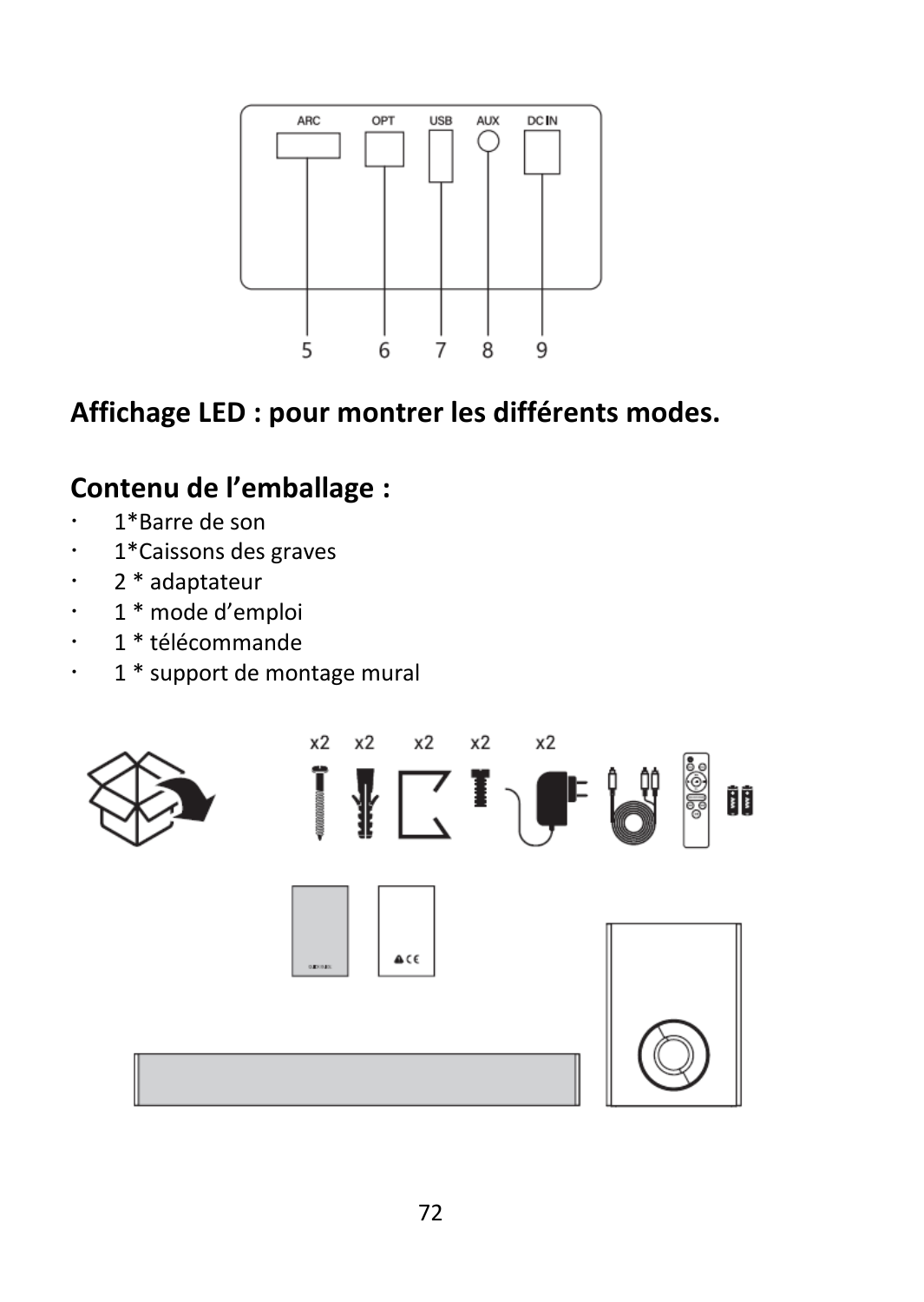# **Télécommande**

- 1:  $\bigcup$ : Appuyez brièvement sur cette touche pour allumer ou éteindre l'appareil (en mode veille).
- 2: AIGUS– : Appuyez sur cette touche pour diminuer l'effet des aigus.
- 3: AIGUS+ : Appuyez sur cette touche pour augmenter l'effet des aigus.
- 4: VOL+ : Appuyez brièvement ou longuement sur cette touche pour augmenter le volume et appuyez brièvement pour remettre le son si la fonction sourdine est activée.
- 5: VOL- : Appuyez brièvement ou longuement sur cette touche pour baisser le volume et appuyez brièvement pour remettre le son si la fonction sourdine est activée.
- 6: : Appuyez sur cette touche pour passer au morceau précédent en mode Bluetooth/USB.
- 7: **IFFI:** Appuyez sur cette touche pour passer au morceau suivant en mode Bluetooth/USB.
- 8 : MUSIQUE : Appuyez sur cette touche pour sélectionner les réglages des effets sonores musicaux.
- 9: FILM : Appuyez sur cette touche pour sélectionner les réglages des effets sonores des films. Remarque : En mode film, les réglages des graves et des aigus ne fonctionnent pas.
- 10: DIALOGUE : Appuyez sur cette touche pour sélectionner les réglages des effets sonores de la parole.
- 11: BASSES : Appuyez sur cette touche pour diminuer l'effet des graves et appuyez brièvement pour remettre le son si la fonction sourdine est activée.
- 12: BASSES+ : Appuyez sur cette touche pour augmenter l'effet des graves et appuyez brièvement pour remettre le son si la fonction sourdine est activée.
- 13: M : Appuyez sur cette touche pour activer ou désactiver la fonction de sourdine ou appuyez dessus longuement pour changer de source en entrée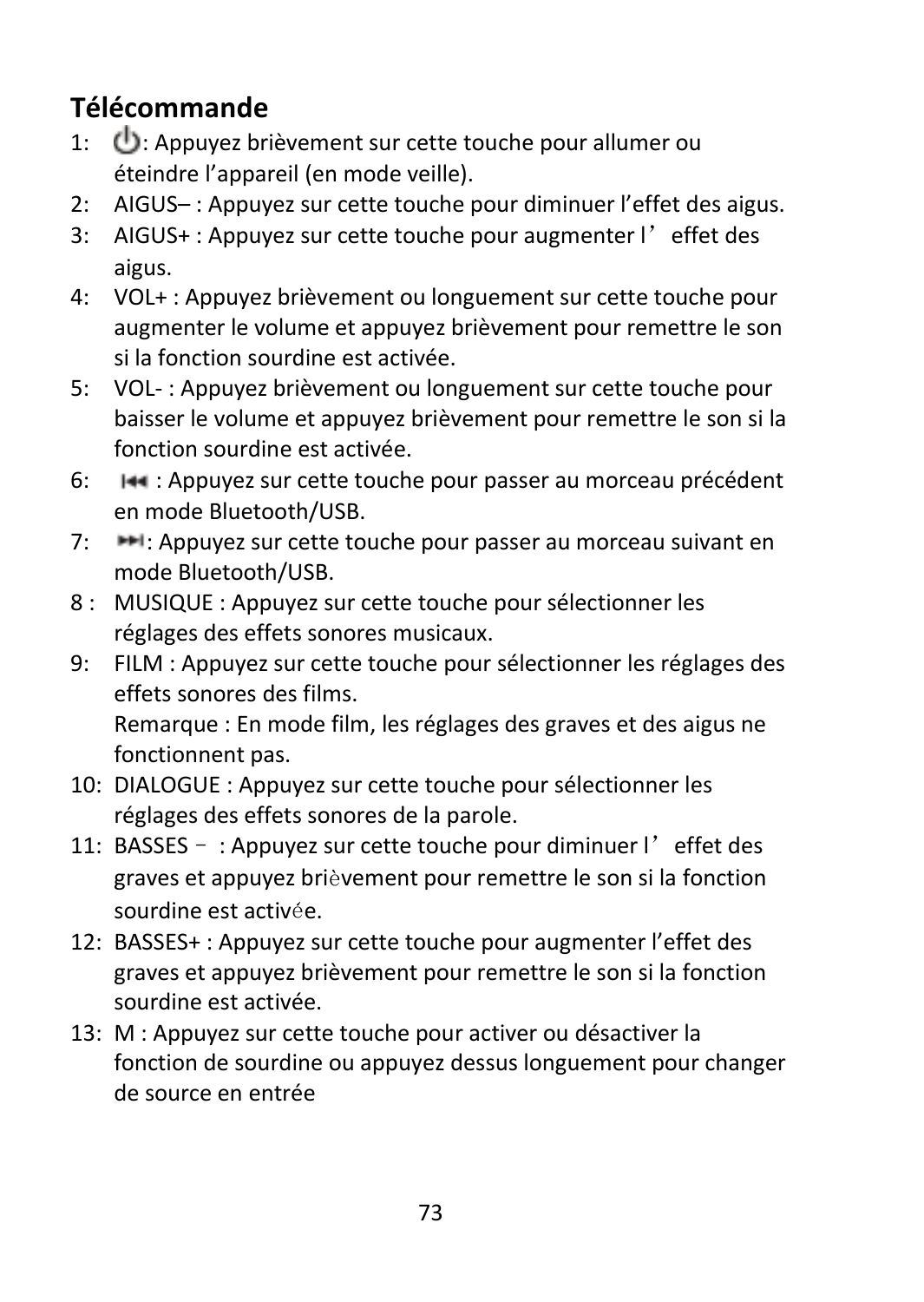

# **Utilisation Installation de la télécommande :**

Insérez une pile AAA dans la télécommande pour l'activer. Remarque : La télécommande a une portée de 6 mètres.

## **Pour commencer :**

1: Vérifiez que vous avez fait toutes les connexions de câbles nécessaires avant de brancher la barre audio à une prise secteur,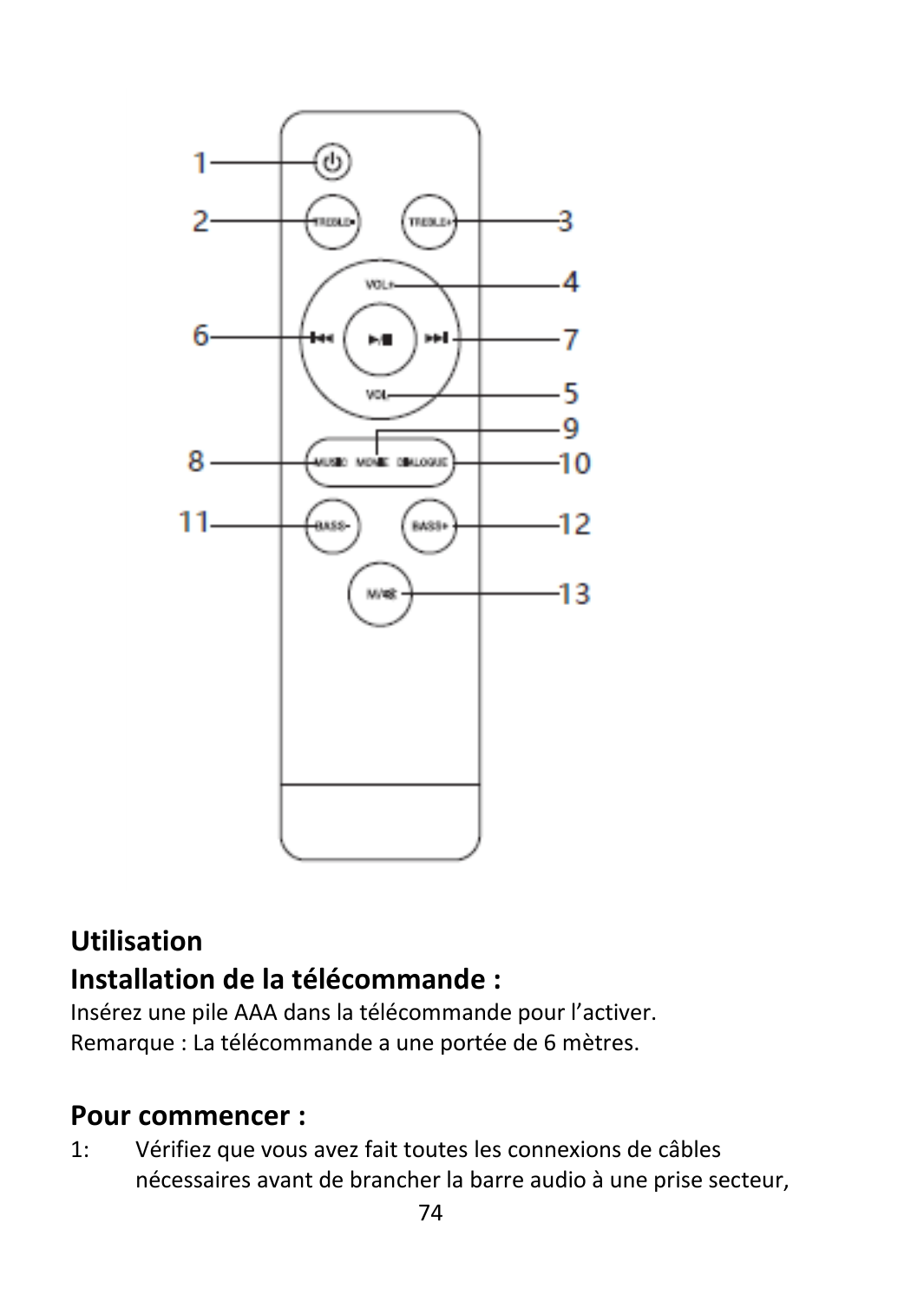la barre audio passera en mode veille, le voyant rouge s'allumera.

- 2: Assurez-vous que le caisson de graves est branché sur l'alimentation et tournez le bouton sur « ON »
- 3: Appuyez brièvement sur (<sup>1</sup>)/SOURCE sur l'appareil ou sur (<sup>1</sup>) sur la télécommande pour mettre en marche la barre audio. L'affichage LED s'allume.
- 4: Appuyez sur le bouton source sur l'appareil ou la télécommande pour choisir une source différente. Remarque : La barre audio repassera en mode veille si vous n'appuyez sur aucun bouton pendant 15 minutes.

# **Appariement par Bluetooth :**

- 1: Appuyez brièvement sur le bouton Source de la barre de son pour choisir la source Bluetooth.
- 2: L'affichage LED s'allume
- 3: Appuyez sur le bouton d'appairage sur le côté de l'appareil. Le témoin d'appairage clignote rapidement.
- 4: Activez la fonction Bluetooth sur vos appareils et l'appareil commence à rechercher la barre audio.
- 5: Sélectionnez « SBW-801BK » dans la liste des dispositifs trouvés.
- 6: Si un mot de passe est demandé, saisissez « 0000 » et appuyez sur OK.
- 7: Une fois que l'appareil est apparié, le voyant s'allume en continu.

Remarque : La lecture en Bluetooth est commande par votre appareil et les boutons sur la télécommande.

Remarque : La portée de fonctionnement pour la connexion Bluetooth est de 10 mètres.

Remarque : Si un téléphone mobile sur lequel vous jouez de la musique reçoit un appel, la musique sera interrompue et ne sera pas lue. Une fois que l'appel est terminé, les appareils se reconnectent à nouveau et la lecture continue.

8 : Appuyez sur le bouton Bluetooth de la télécommande et maintenez-le enfoncé pendant 3 secondes pour déconnecter l'appairage Bluetooth.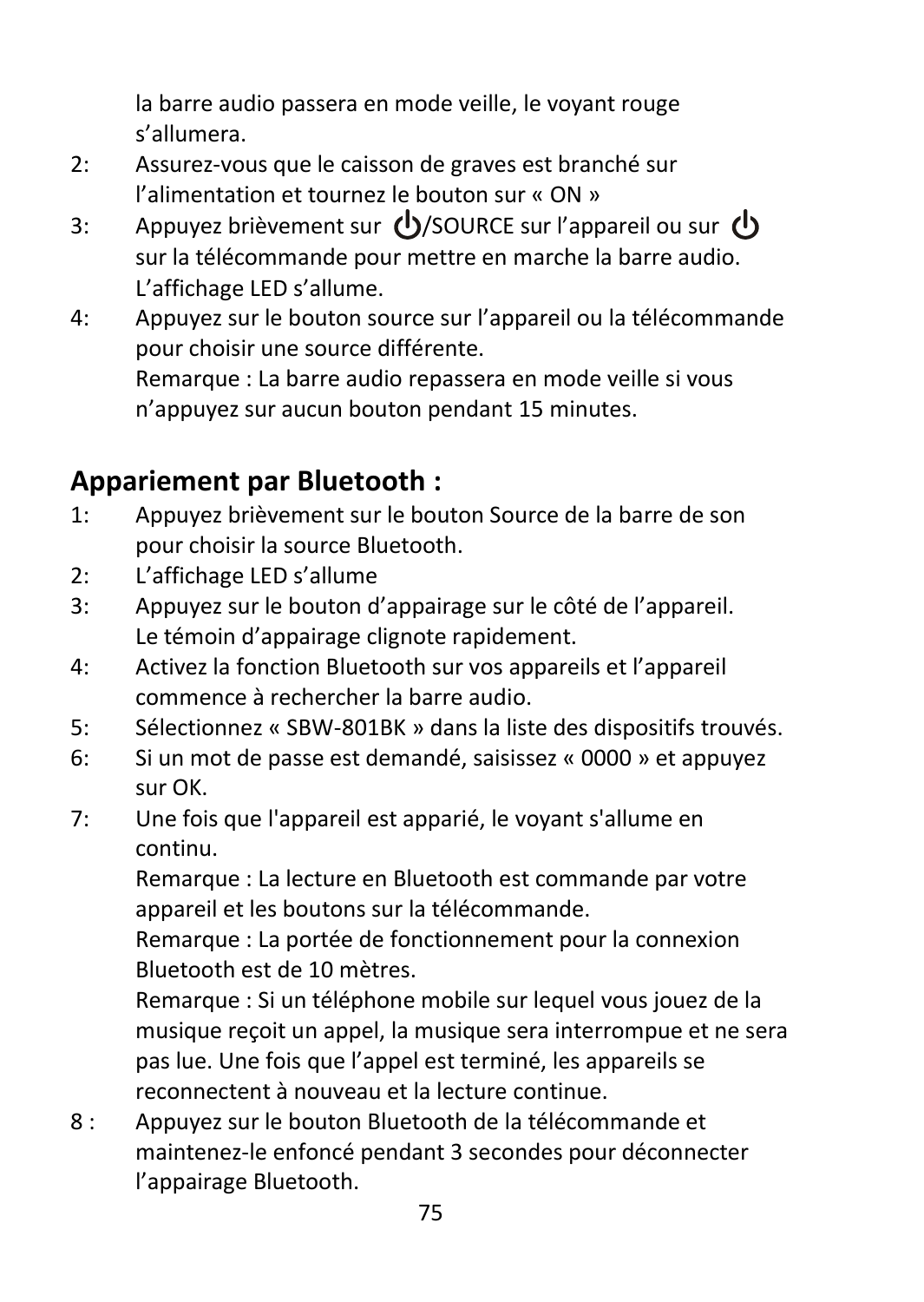

## **Source entrée optique :**

- 1. Vérifiez que la barre de son est connectée au téléviseur ou à un autre dispositif audio au moyen d'un câble optique.
- 2. Appuyez sur le bouton Optique de la télécommande pour accéder au mode, puis appuyez sur le bouton "M" de la télécommande. Vous pouvez également appuyer brièvement sur le bouton source de la barre de son pour choisir la source optique.

Remarque : La lecture est contrôlée par votre appareil et par le bouton de la télécommande.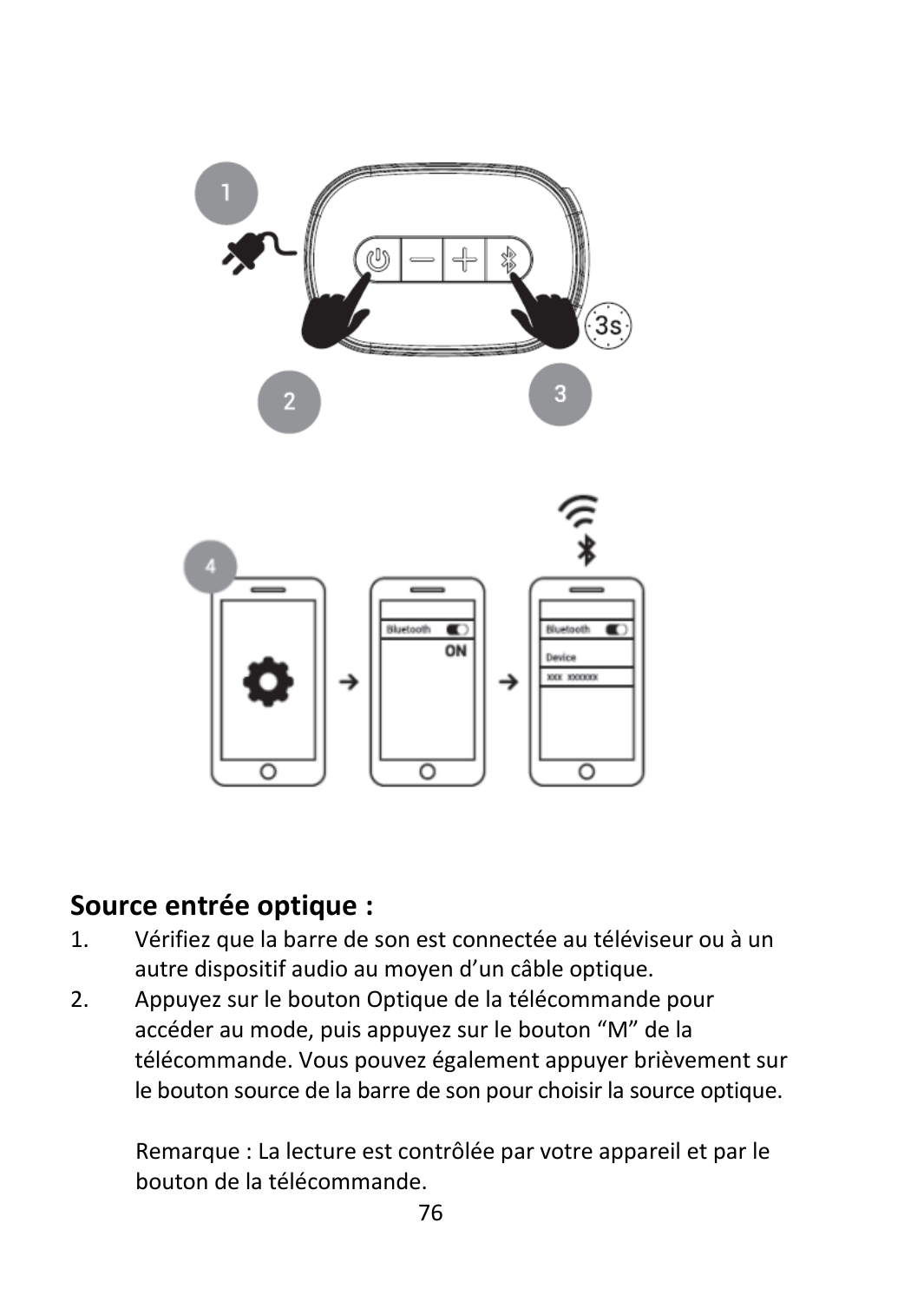## TV OPTICAL



| FN                | FR                    |
|-------------------|-----------------------|
| <b>TV OPTICAL</b> | OPTIQUE TV            |
| T٧                | TV                    |
| OPTICAL OUT       | <b>OPTICAL OUT</b>    |
| <b>OPTICAL IN</b> | <b>ENTRÉE OPTIQUE</b> |

### **Source d'entrée de ligne :**

- 1: Vérifiez que la barre audio est connectée au téléviseur ou à un autre appareil audio grâce à un câble audio.
- 2: Appuyez sur le bouton LINE IN de la télécommande pour passer en mode LINE IN. Vous pouvez également appuyer brièvement sur le bouton Source sur la barre audio pour choisir la source LINE IN.

Remarque : La lecture est contrôlée par votre appareil et par les boutons de la télécommande.

### **Source HDMI**

Vérifiez que la barre audio est connectée au téléviseur ou à un autre appareil audio grâce à des câbles HDMI. Appuyez sur le bouton HDMI de la télécommande.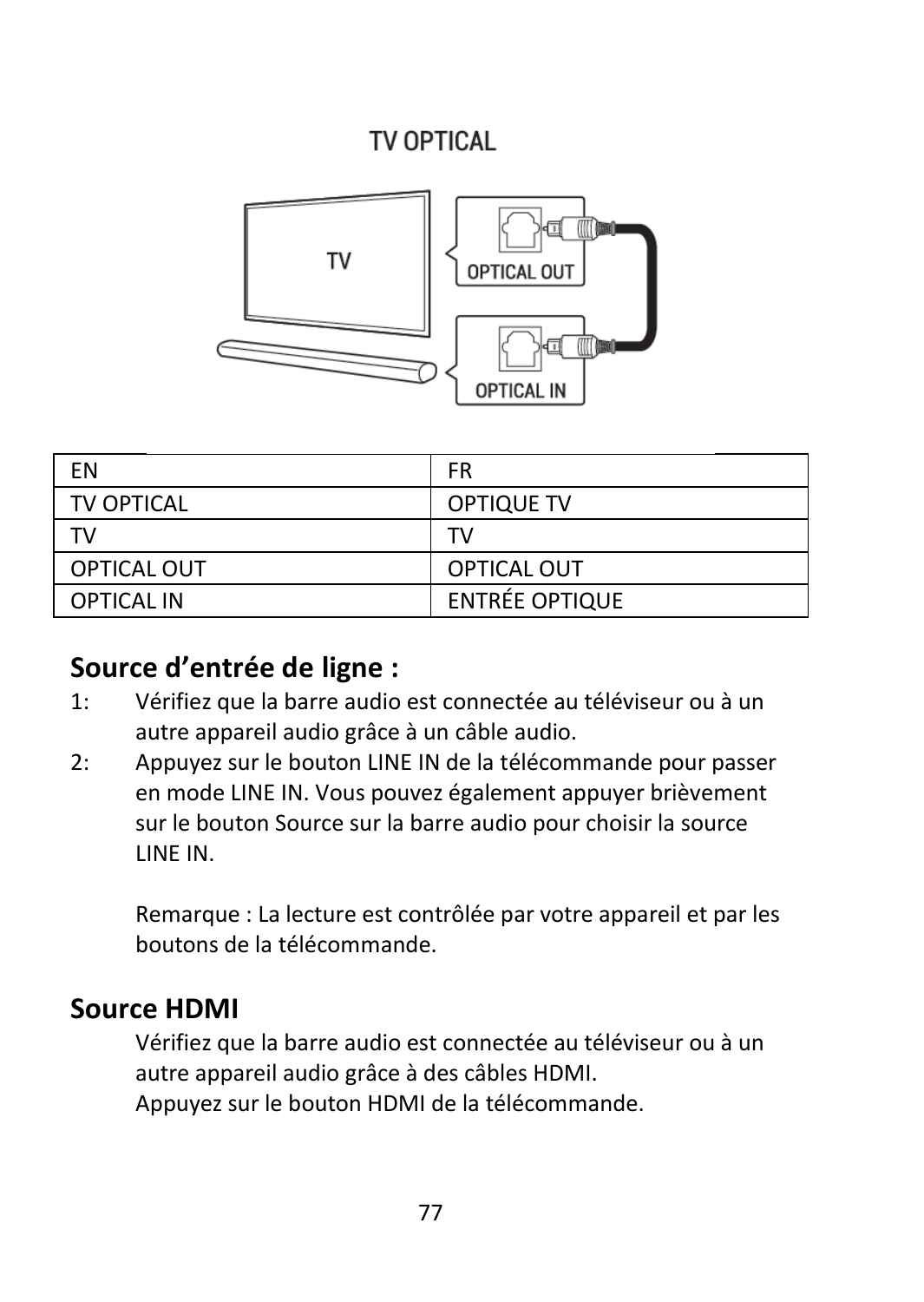Remarque : L'appareil peut synchroniser le volume avec le téléviseur et également avec l'interrupteur.



# TV HDMI (ARC)

| FN               | <b>FR</b>        |
|------------------|------------------|
| TV HDMI (ARC)    | TV HDMI (ARC)    |
| T٧               | тv               |
| HDMI IN (ARC)    | HDMI IN (ARC)    |
| HDMI IN (TV ARC) | HDMI IN (TV ARC) |

## **Lecture USB**

1. Appuyez brièvement sur le bouton  $\Phi$  pour allumer la barre de son, insérez la clé USB dans la fente pour clé USB, et la barre de son jouera la musique contenue dans le lecteur USB, appuyez brièvement sur  $\blacktriangleright$  | pour lire/suspendre la musique. Appuyez brièvement sur  $\blacksquare$  ou  $\blacksquare$  pour lire la musique précédente/suivante.

## **Dépannage**

| <b>Problèmes</b> | <b>Solutions</b>                                       |
|------------------|--------------------------------------------------------|
| Impossible de    | Un autre appareil mobile a été connecté avant          |
| terminer la      | utilisation et l'appareil mobile n'a pas quitté et son |
| connexion        | Bluetooth n'est pas désactivé. Lorsqu'il est connecté, |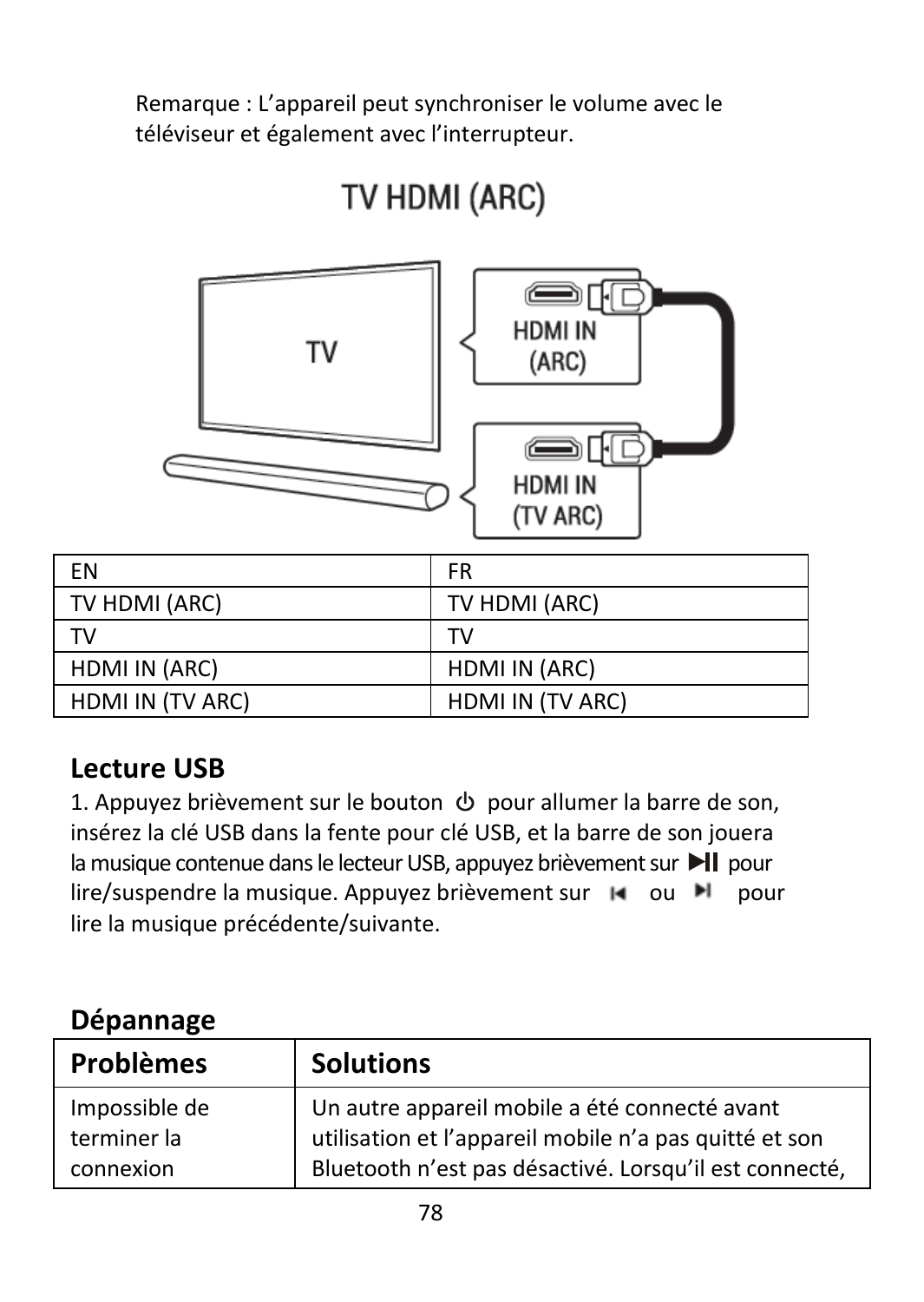| d'appariement par<br>Bluetooth                                     | le Bluetooth de cet appareil trouvera<br>automatiquement l'appareil Bluetooth et s'y<br>connectera. Tout d'abord, désactivez le Bluetooth<br>des appareils Bluetooth connectés, puis le prochain<br>appareil Bluetooth peut être trouvé et apparié<br>normalement pour se connecter.                                                                                                                                               |
|--------------------------------------------------------------------|------------------------------------------------------------------------------------------------------------------------------------------------------------------------------------------------------------------------------------------------------------------------------------------------------------------------------------------------------------------------------------------------------------------------------------|
| Volume de lecture<br><b>Bluetooth faible</b>                       | Après des connexions avec des appareils mobiles, le<br>volume de l'appareil Bluetooth n'est pas fort, mais au<br>niveau de sortie par défaut. Activez la sortie de<br>l'appareil mobile.<br>Le volume de sortie de l'appareil Bluetooth est faible.                                                                                                                                                                                |
| La distance de<br>connexion par<br><b>Bluetooth est</b><br>courte. | Il y a des obstacles entre les appareils mobiles et<br>l'appareil Bluetooth. Enlevez les obstacles.                                                                                                                                                                                                                                                                                                                                |
| La connexion<br><b>Bluetooth est</b><br>bonne, parfois.            | Il y a des obstacles entre les appareils mobiles et<br>l'appareil Bluetooth. Enlevez les obstacles.<br>Appareil Bluetooth trop éloigné des appareils<br>mobiles connectés, au-delà de la portée de<br>connexion.<br>Rapprochez l'appareil Bluetooth des appareils<br>mobiles.                                                                                                                                                      |
| Lecture silencieuse<br>après une<br>connexion par<br>Bluetooth     | Après des connexions avec des appareils mobiles, le<br>son de l'appareil Bluetooth est désactivé. Activez le<br>volume de sortie des appareils mobiles.                                                                                                                                                                                                                                                                            |
| Le caisson de graves<br>ne fonctionne pas                          | Allumez d'abord uniquement la barre de son et<br>appuyez sur le bouton d'appairage sur le côté de la<br>barre de son et maintenant-le enfoncé pendant<br>environ 5 secondes. Puis mettez le caisson de basse<br>en marche. Le voyant du caisson de basse clignote.<br>Maintenant, éteignez la barre de son et le caisson de<br>basse. Redémarrez la barre de son et le caisson de<br>basse pour terminer la procédure de couplage. |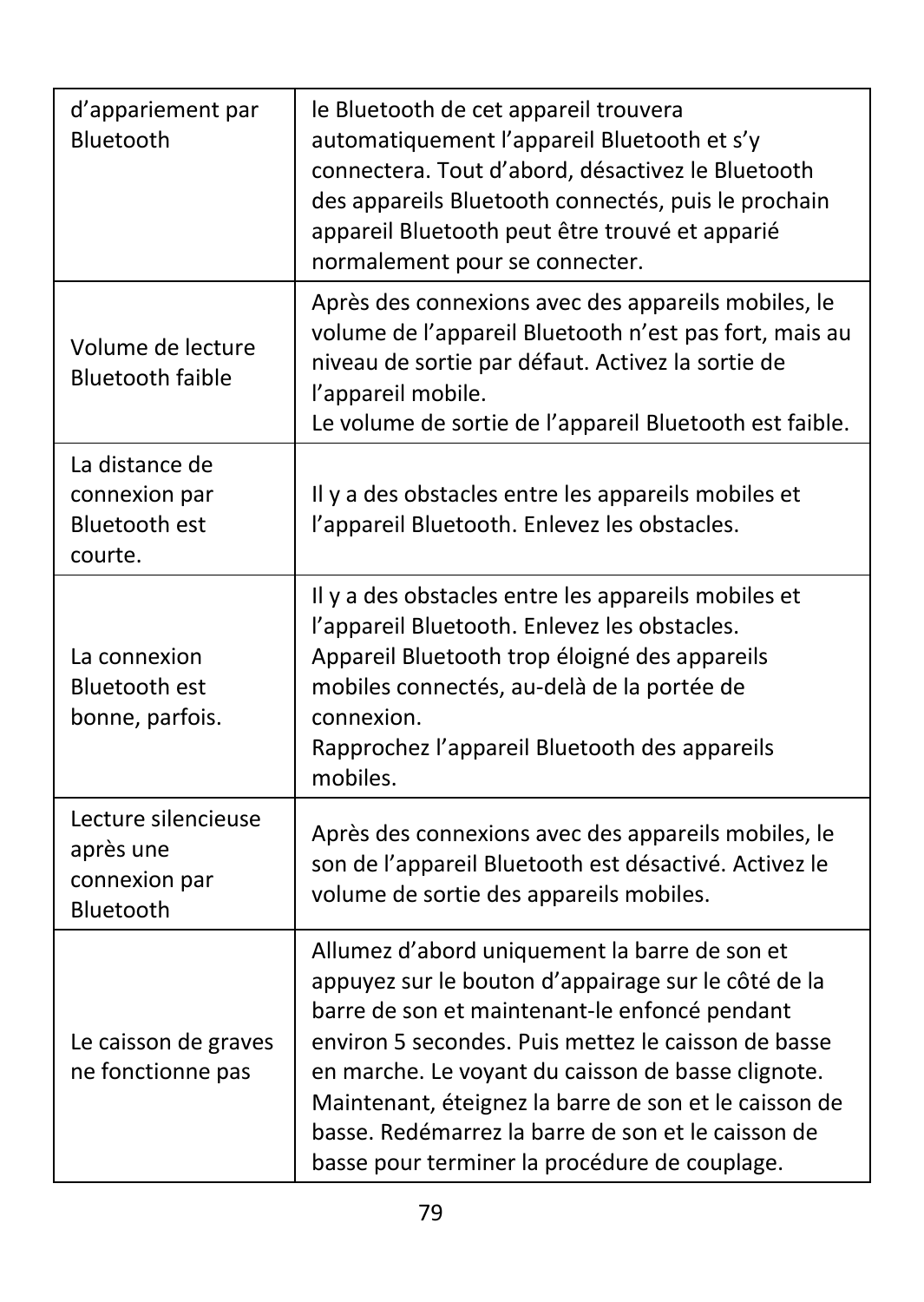# **Caractéristiques**

| Nom du produit          | SBW-801BK                                                                                        |
|-------------------------|--------------------------------------------------------------------------------------------------|
| Sortie d'alimentation   | $20 W * 2 + 30 W$                                                                                |
| Adaptateur CA/CC        | 100-240 V~50/60 Hz                                                                               |
| Fréquence de l'enceinte | 50 Hz-15 KHz                                                                                     |
| Version Bluetooth       | 5.0, A2DP, AVRCP                                                                                 |
| Portée Bluetooth        | Jusqu'à 10 m                                                                                     |
| Inclus dans le produit  | Barre de son, télécommande,<br>adaptateur CA/CC, câble 3,5 mm<br>vers RCA, manuel d'utilisation. |
| <b>Dimensions</b>       | 810*60*60 mm                                                                                     |
| Poids                   | Barre de son 1,32 kg, /<br>caisson de basse 2,01 kg                                              |

Adaptateur d'alimentation (uniquement pour l'Europe) Fabricant : Dongguan Yingna Electronic Technology Co., Ltd Numéro du modèle : YN-24WA180130EU Utilisez uniquement l'alimentation électrique indiquée dans le mode d'emploi.

| Informations                                                              | Valeur et précision                               |
|---------------------------------------------------------------------------|---------------------------------------------------|
| Nom ou marque du<br>fabricant,<br>enregistrement<br>commercial et adresse | Dongguan Yingna Electronic<br>Technology Co., Ltd |
| Référence du modèle                                                       | YN-24WA180130EU                                   |
| Tension d'entrée                                                          | 100-240 V                                         |
| Fréquence<br>d'entrée CA                                                  | 50/60 Hz                                          |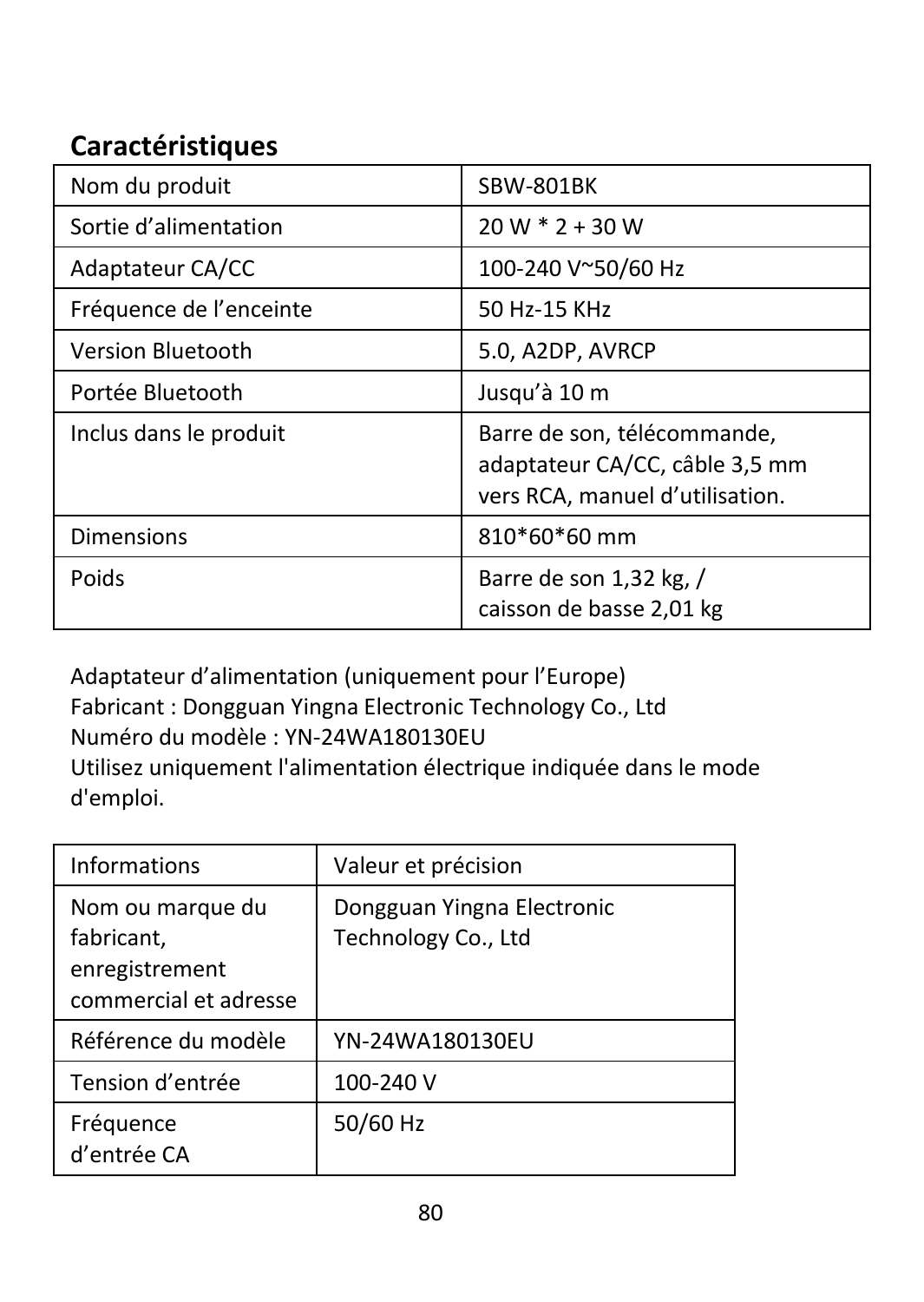| Tension de sortie                      | 18,0 V |
|----------------------------------------|--------|
| Courant de sortie                      | 1,3A   |
| Sortie d'alimentation                  | 23,4 W |
| Rendement moyen en<br>mode actif       | 86,5%  |
| Rendement à faible<br>charge (10 %)    | 80%    |
| Consommation<br>électrique sans charge | 0.09%  |

# **Les caractéristiques et la conception de ce produit sont sujettes à modification sans préavis !**

#### **Garantie**

Lenco propose un service et une garantie conformément à la législation européenne, ce qui signifie qu'en cas de besoin de réparation (aussi bien pendant et après la période de garantie), vous pouvez contacter votre revendeur le plus proche.

Remarque importante : il n'est pas possible de renvoyer l'appareil pour réparation directement à Lenco.

Remarque importante : si l'appareil est ouvert ou modifié de quelque manière que ce soit par un réparateur non agréé, la garantie sera caduque.

Cet appareil ne convient pas à une utilisation professionnelle. En cas d'utilisation professionnelle, les obligations de garantie du fabricant seront annulées.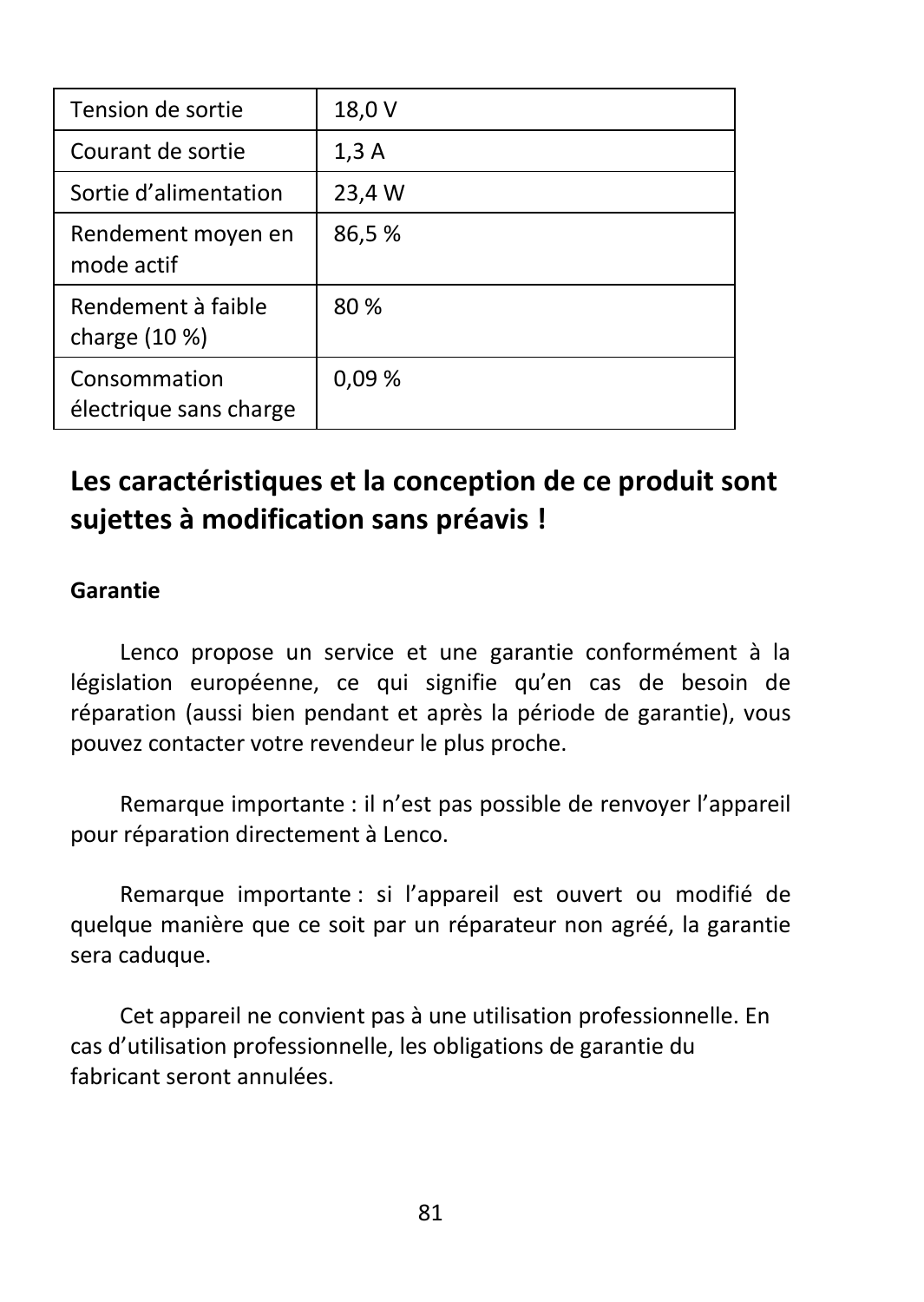#### **Clause de non-responsabilité**

Des mises à jour du logiciel ou des composants informatiques sont régulièrement effectuées. Il se peut donc que certaines instructions, caractéristiques et images présentes dans ce document diffèrent légèrement de votre configuration spécifique. Tous les articles décrits dans ce guide sont fournis uniquement à des fins d'illustration et peuvent ne pas s'appliquer à une configuration spécifique. Aucun droit légal ne peut être obtenu depuis les informations contenues dans ce manuel.

#### **Mise au rebut de l'appareil usagé**

Ce symbole indique que le produit électrique concerné ainsi que les



piles ne doivent pas être jetés avec les autres déchets ménagers en Europe. Pour garantir un traitement correct des piles et de l'appareil usagés, veuillez les mettre au rebut conformément aux réglementations locales en vigueur relatives aux appareils électriques et autres piles. En agissant de la sorte, vous contribuerez à la préservation des ressources naturelles et à l'amélioration des niveaux de protection environnementale concernant le traitement et la destruction des déchets électriques (directive sur les déchets des

équipements électriques et électroniques).

#### **Marquage CE**

Par la présente, Lenco Benelux B.V., Thermiekstraat 1a, 6361 HB Nuth, Pays-Bas, déclare que ce produit est conforme aux exigences principales des directives européennes.

La déclaration de conformité peut être consultée à l'adresse [techdoc@commaxxgroup.com](mailto:techdoc@commaxxgroup.com)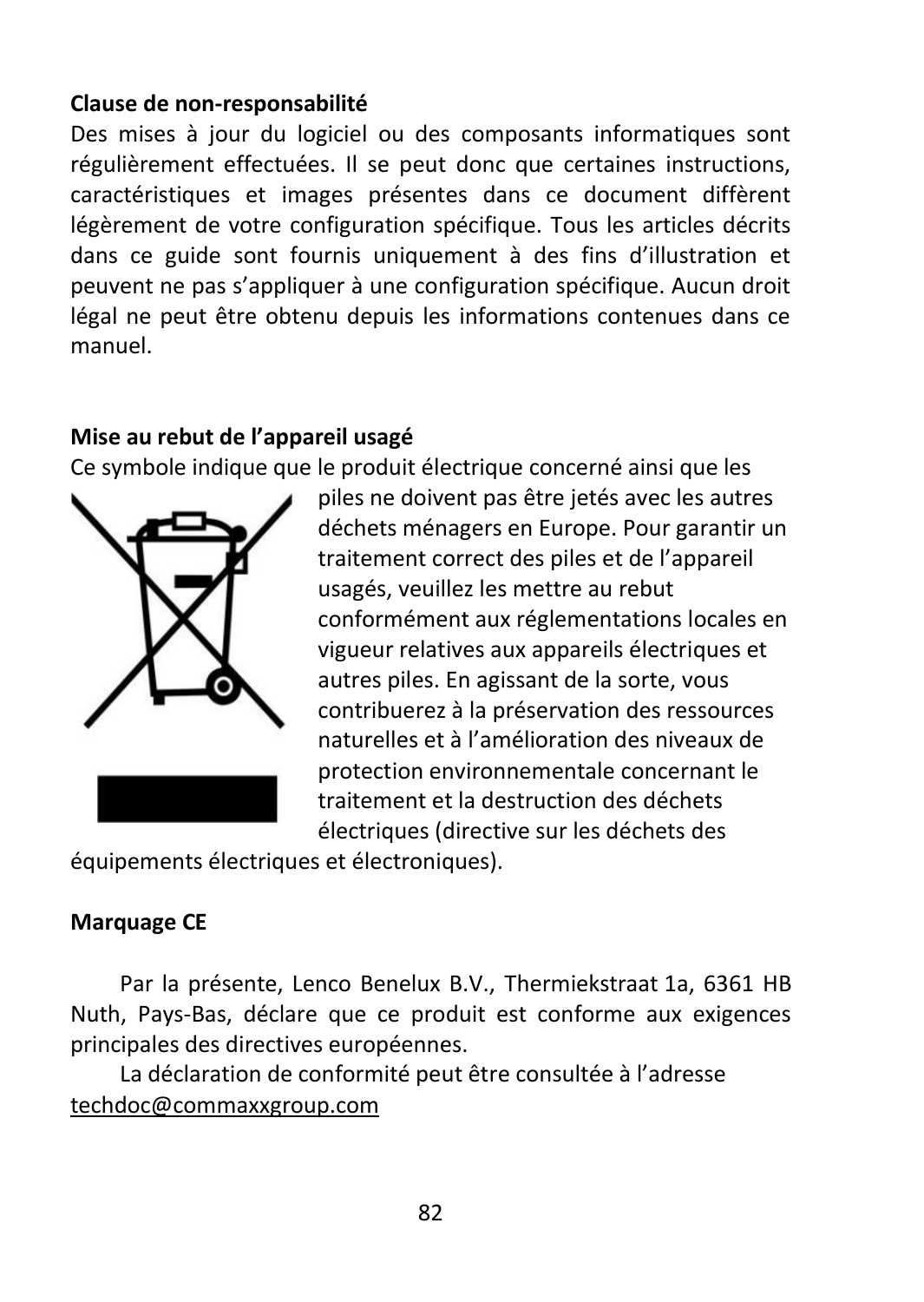CE

#### **Service après-vente**

Pour en savoir plus et obtenir de l'assistance, visitez [www.lenco.com](http://www.lenco.com/) Lenco Benelux BV, Thermiekstraat 1a, 6361 HB, Pays-Bas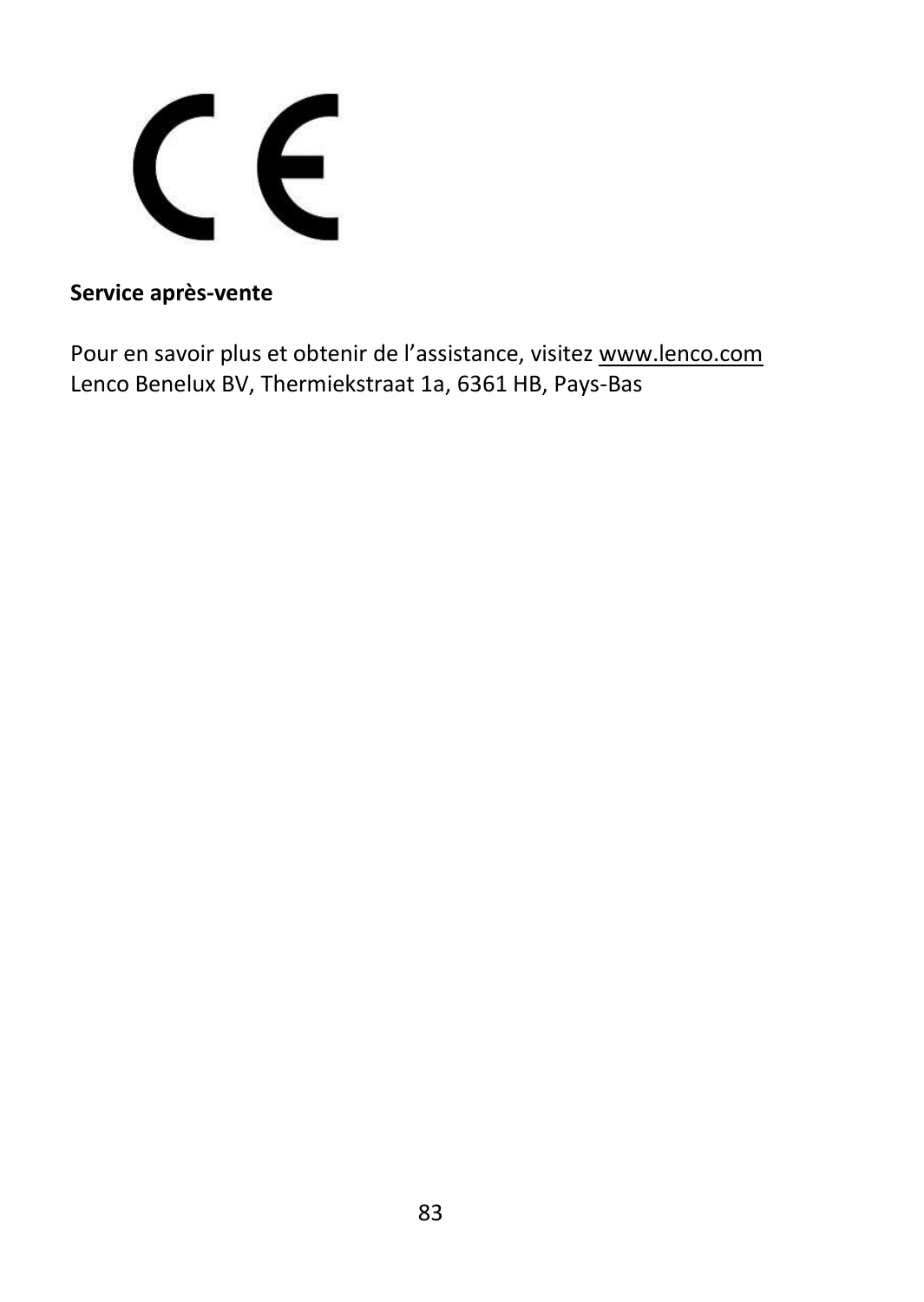# **Español**

# **PRECAUCIÓN:**

el uso de controles o ajustes distintos, o llevar a cabo procedimientos distintos a aquéllos aquí especificados puede tener como consecuencia una exposición peligrosa a la radiación.

# **PRECAUCIONES PREVIAS AL USO**

# **TENGA ESTAS INSTRUCCIONES EN MENTE:**

- 1. No cubra o bloquee ninguna apertura de ventilación. Cuando coloque el dispositivo en una estantería, deje 5 cm (2") de espacio libre alrededor de todo el dispositivo.
- 2. Instálelo conforme al manual de usuario que se adjunta.
- 3. Mantenga el aparato alejado de fuentes de calor, como radiadores, calentadores, estufas, velas u otros productos que generen calor o llama viva. El aparato solo puede usarse en climas moderados. Se deben evitar los ambientes extremadamente fríos o cálidos. Temperatura de funcionamiento entre 0 ° y 35 °C.
- 4. Evite usar el dispositivo cerca de campos magnéticos fuertes.
- 5. Una descarga electrostática puede entorpecer el uso normal de este dispositivo. En tal caso, simplemente reinícielo siguiendo el manual de instrucciones. Durante la transmisión de archivos,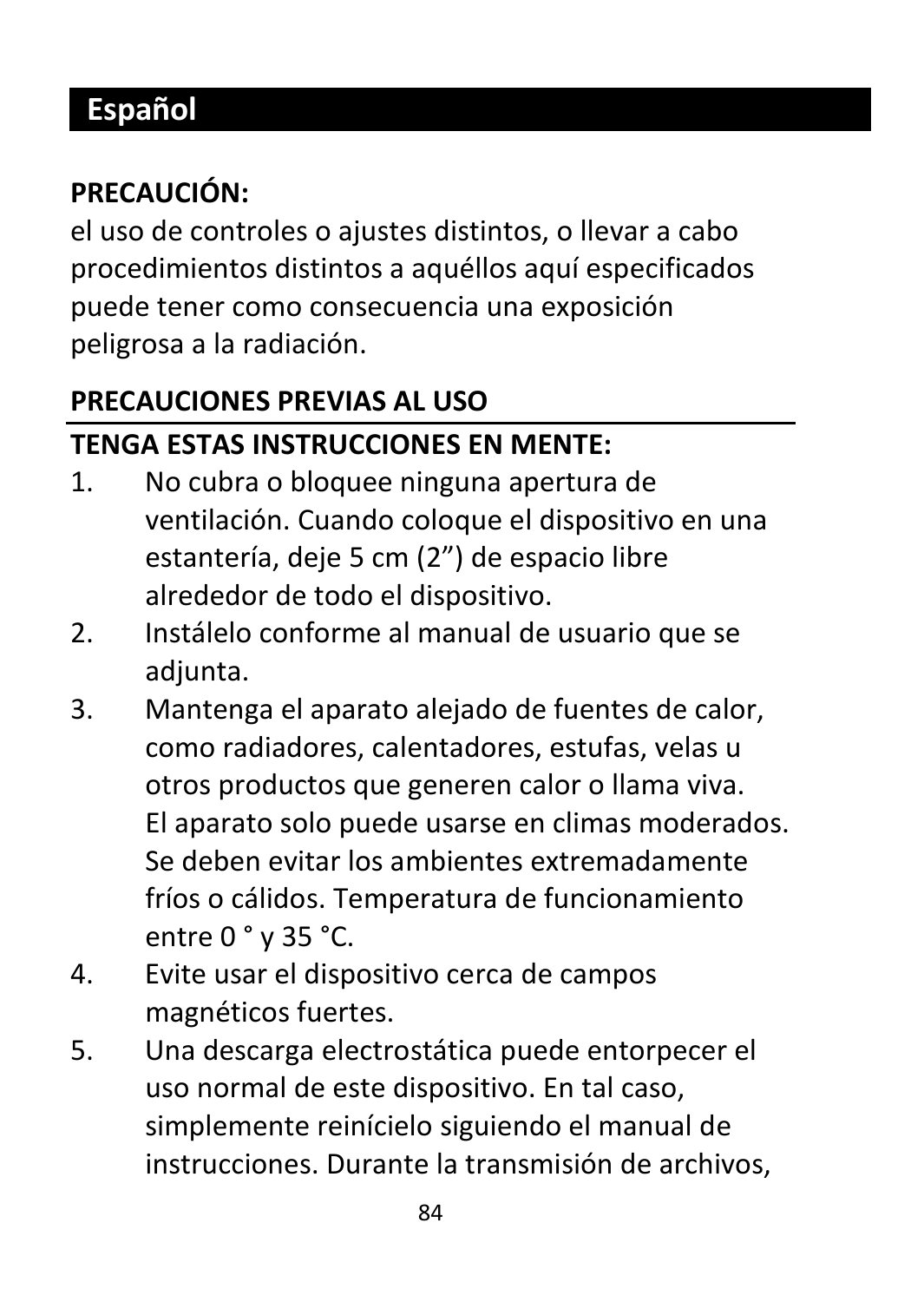por favor manéjelo con cuidado opérelo en un entorno libre de electricidad estática.

- 6. ¡Advertencia! Nunca inserte un objeto en el producto a través de las ventilaciones o aperturas. Alto voltaje fluye a través del producto e insertar un objeto puede provocar una descarga eléctrica y/o un cortocircuito de sus componentes internos. Por el mismo motivo, no derrame agua o líquidos en el producto.
- 7. No lo utilice en zonas húmedas, como cuartos de baño, cocinas en las que se forme vapor ni cerca de piscinas.
- 8. El aparato no debe exponerse a goteos o salpicaduras y asegúrese de que se colocan sobre o cerca del aparato objetos llenos de líquidos, como jarrones.
- 9. No use este dispositivo cuando se pueda producir condensación. Cuando utilice la unidad en una habitación húmeda y cálida con humedad, pueden generarse gotas de agua o condensación dentro de la unidad y es posible que no funcione correctamente; apague la unidad durante 1 o 2 horas antes de encenderla de nuevo: el aparato debe estar seco antes de conectarse a una fuente de alimentación.
- 10. Aunque este dispositivo está fabricado con el máximo cuidado y comprobado varias veces antes de salir de fábrica, todavía es posible que se puedan producir problemas, al igual que con todos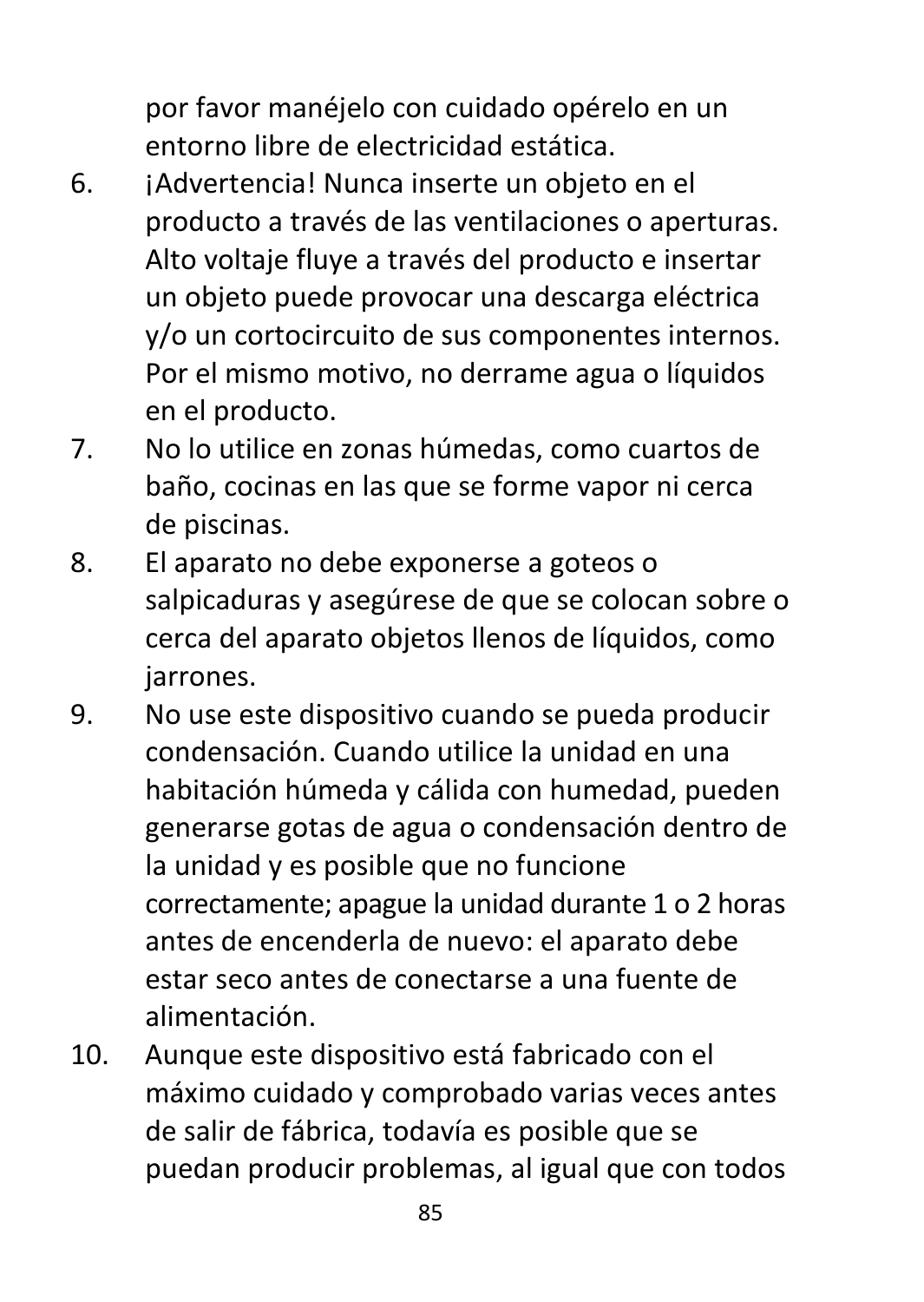los aparatos eléctricos. Si observa la aparición de humo, una acumulación excesiva de calor o cualquier otro fenómeno inesperado, deberá desconectar inmediatamente el enchufe de la toma de corriente.

- 11. Este dispositivo debe funcionar con una fuente de alimentación que se especifica en la etiqueta de especificaciones. Si no está seguro del tipo de alimentación que se usa en su hogar, consulte con el distribuidor o una compañía eléctrica local.
- 12. Manténgalo alejado de los animales. A algunos animales les gusta morder los cables de alimentación.
- 13. Para limpiar el dispositivo use un paño seco y suave. No utilice líquidos disolventes ni con base de petróleo.

Para eliminar manchas difíciles, puede usar un paño húmedo con detergente diluido.

- 14. El proveedor no asume ninguna responsabilidad por daños o datos perdidos provocados por un funcionamiento incorrecto, uso incorrecto, modificación del dispositivo o sustitución de la batería.
- 15. No interrumpa la conexión cuando el dispositivo esté formateando o transfiriendo archivos. En caso contrario, los datos se pueden estropear o perder.
- 16. Si la unidad dispone de función de reproducción USB, se debe conectar la memoria USB directamente en la unidad. No utilice cables de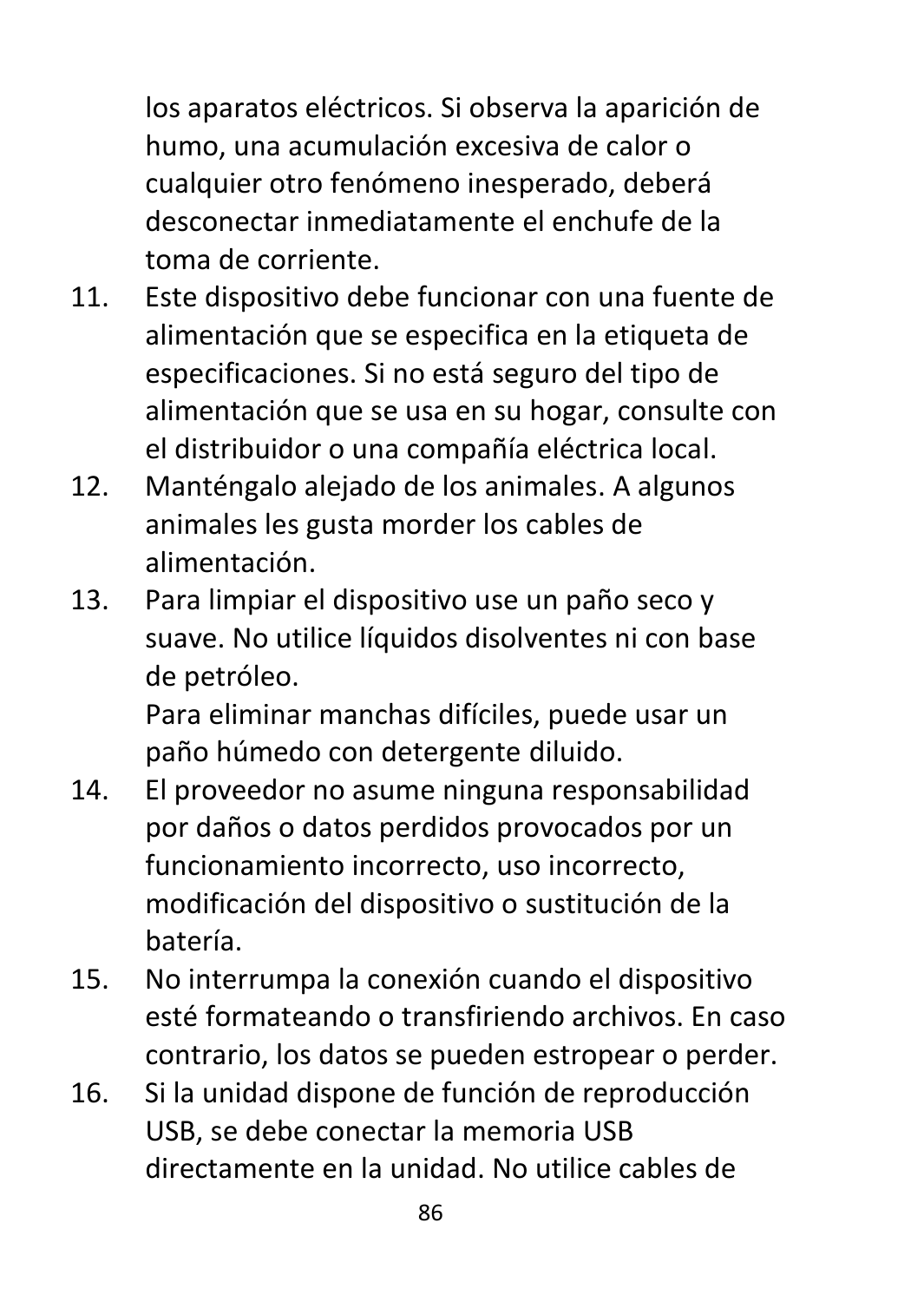extensión USB ya que pueden crear interferencias que causen una pérdida de datos.

- 17. La etiqueta de calificación aparece marcada en el panel inferior o posterior del dispositivo.
- 18. Este aparato no está diseñado para su uso por personas (incluyendo niños) con discapacidades físicas, sensoriales o mentales o con falta de experiencia o conocimientos, salvo que estén bajo la supervisión o hayan recibido formación sobre el uso correcto del dispositivo por parte de una persona responsable de su seguridad.
- 19. Este producto está diseñado para un uso no profesional únicamente y no para un uso comercial o industrial.
- 20. Asegúrese de que la unidad esté fijada en una posición estable. La garantía no cubrirá los daños derivados de usar este producto en una posición inestable, vibraciones o golpes o por no seguir otras advertencias o precauciones que aparecen en este manual de usuario.
- 21. Nunca retire la carcasa del dispositivo.
- 22. Nunca coloque este dispositivo sobre otro equipo eléctrico.
- 23. Mantenga las bolsas de plástico fuera del alcance de los niños.
- 24. Use únicamente los dispositivos/accesorios especificados por el fabricante.
- 25. Remita todas las reparaciones al personal cualificado. Es necesario el mantenimiento cuando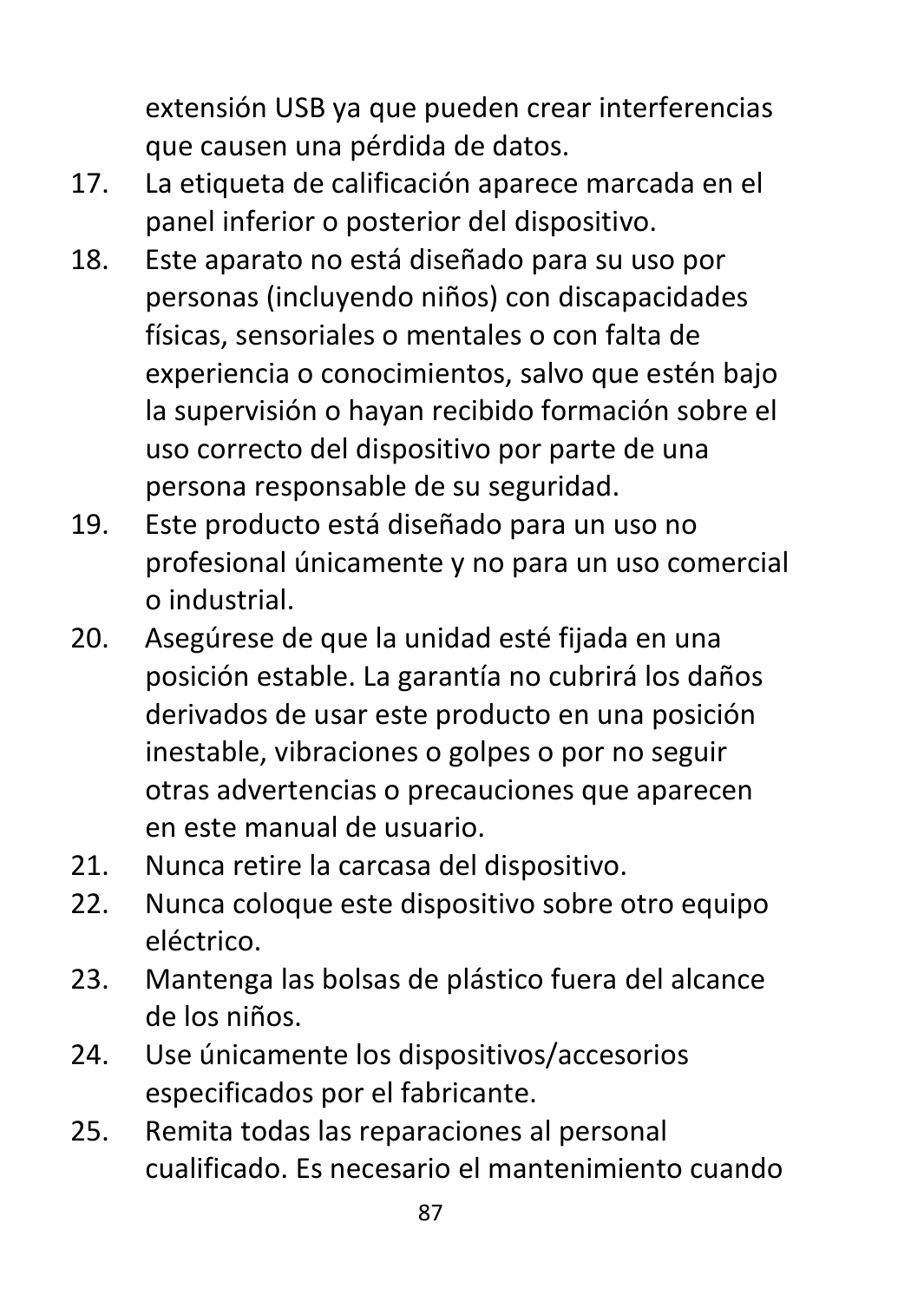el dispositivo presenta daños en cualesquiera manera, como el cable de alimentación o el enchufe, cuando se haya vertido líquido o se hayan caído objetos en el dispositivo, cuando el dispositivo se haya expuesto a la lluvia o humedad, cuando no funcione normalmente o cuando se haya caído.

- 26. Una larga exposición a sonidos elevados de reproductores de música personales puede provocar una pérdida de audición temporal o permanente.
- 27. Si el producto viene con un cable de alimentación o un adaptador de corriente de CA:
	- ⚫ Si se produce cualquier problema, desconecte el cable de alimentación CA y remítase al mantenimiento de personal cualificado.
	- ⚫ No pise o pince el adaptador de alimentación. Tenga mucho cuidado, en especial cerca de las tomas y el punto de salida del cable. No coloque objetos pesados en el adaptador de alimentación, ya que pueden dañarlo. ¡Mantenga el dispositivo fuera del alcance de los niños! Si juegan con el cable de alimentación, puede sufrir lesiones graves.
	- ⚫ Desconecte el dispositivo durante tormentas eléctricas o cuando no vaya a usarse durante periodos prolongados de tiempo.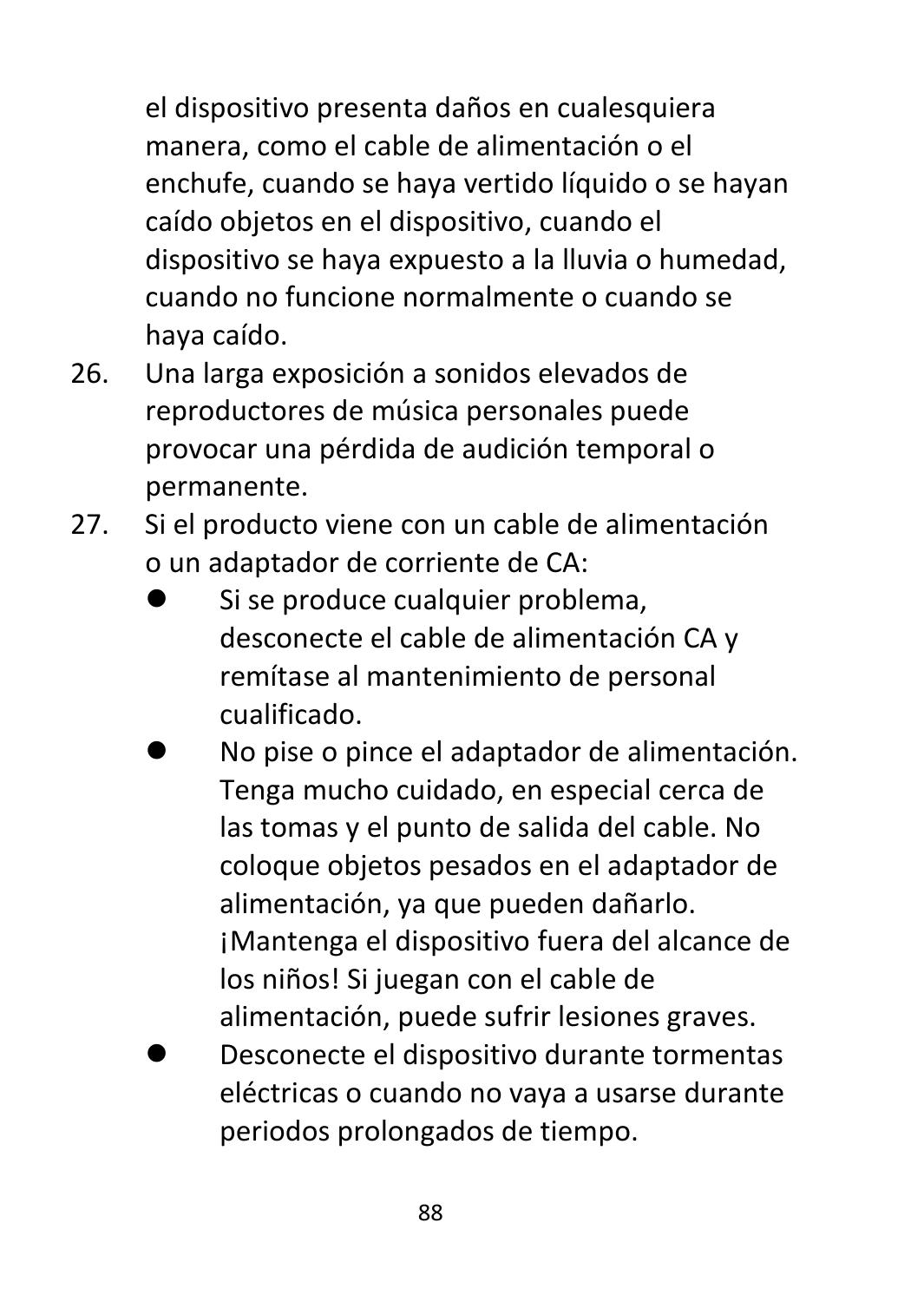- ⚫ La salida de la toma debe instalarse cerca del equipo y debe ser fácilmente accesible.
- ⚫ No sobrecargue las tomas CA o los cables de extensión. La sobrecarga puede provocar un incendio o una descarga eléctrica.
- ⚫ Los dispositivos con construcción de Clase 1 deben estar conectados a una toma de corriente con una conexión a tierra protegida.
- ⚫ Los dispositivos con construcción de Clase 2 no requieren una conexión a tierra.
- ⚫ Sujete siempre el enchufe cuando los extraiga de la toma de corriente. No tire del cable de alimentación. Esto puede provocar un cortocircuito.
- ⚫ No utilice un cable de alimentación o enchufe deteriorado o una toma suelta. Si lo hace, podría provocar un incendio o una descarga eléctrica.
- 28. Si el producto contiene o se entrega con un mando a distancia que contiene pilas de botón / celdas: Advertencia:
	- ⚫ "Ni ingiera la pila, riesgo de quemadura química" o frase equivalente.
	- ⚫ [El mando a distancia que se suministra] Este producto contiene una pila de tipo botón/moneda. Si la pila se traga, puede provocar graves quemaduras internas en sólo 2 horas y podría ocasionar la muerte.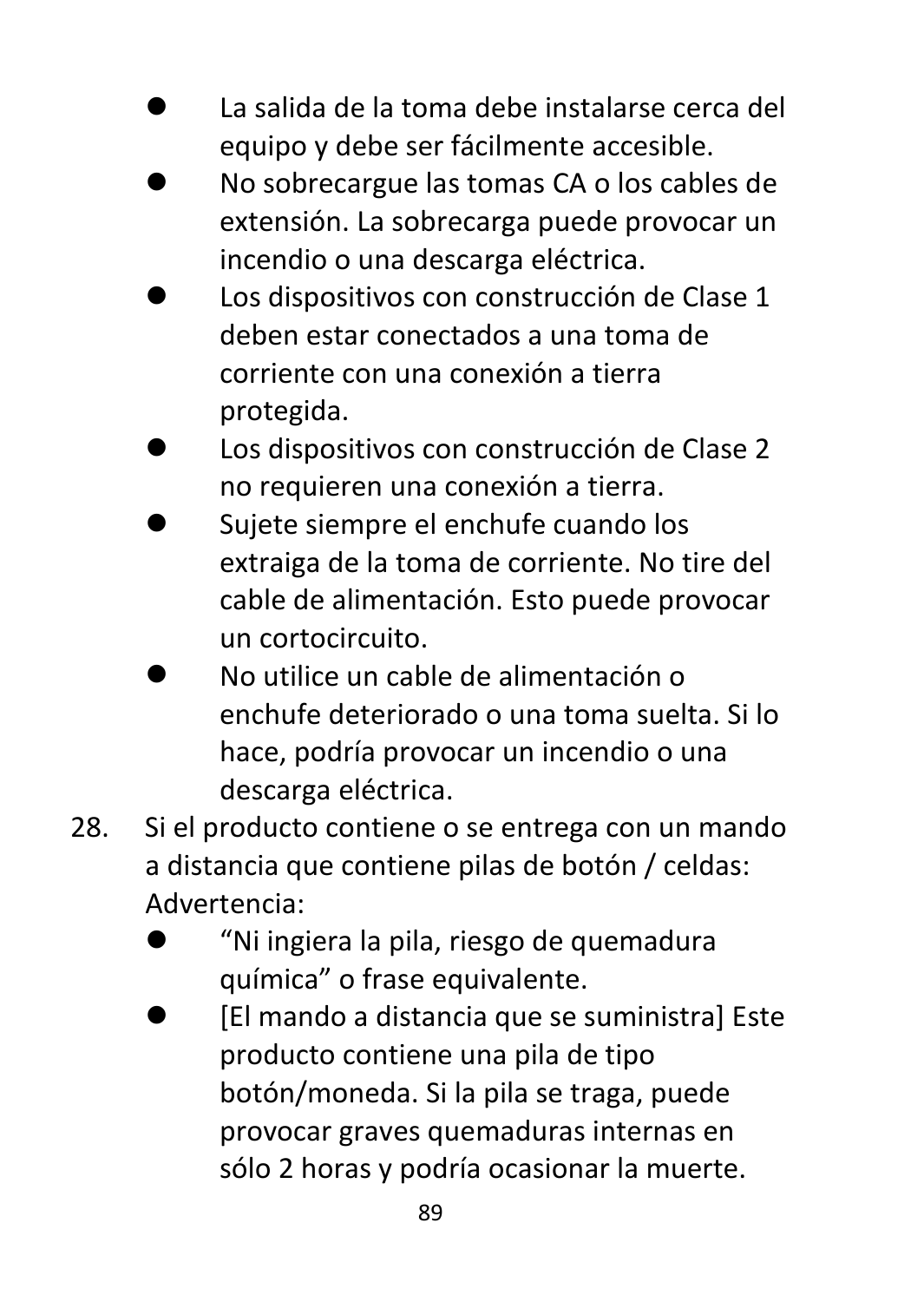- ⚫ Mantenga las pilas nuevas o usadas fuera del alcance de los niños.
- ⚫ Si el compartimiento de las pilas no se cierra correctamente, deje de usar el producto y no lo deje al alcance los niños.
- ⚫ Si tiene la sospecha de que una pila ha sido ingerida o se encuentra en algún lugar del cuerpo, busque inmediatamente atención médica.
- 29. Precaución sobre el uso de las pilas:
	- ⚫ Existe riesgo de explosión si la pila no se sustituye correctamente. Sustitúyala únicamente con otra del mismo tipo u otro equivalente.
	- ⚫ No se pueden exponer las pilas a temperaturas extremadamente altas o bajas, baja presión de aire a gran altitud durante el uso, almacenamiento o transporte.
	- ⚫ Si cambia las pilas por otras que no son las correctas, se puede producir una explosión o la fuga de líquidos o gases inflamables.
	- Si arroja las pilas al fuego o a un horno caliente, o aplasta o cortar mecánicamente una pila, podría provocar una explosión.
	- ⚫ Si deja las pilas en un lugar con temperaturas extremadamente altas, se puede producir una explosión o una fuga de líquido o gas inflamable.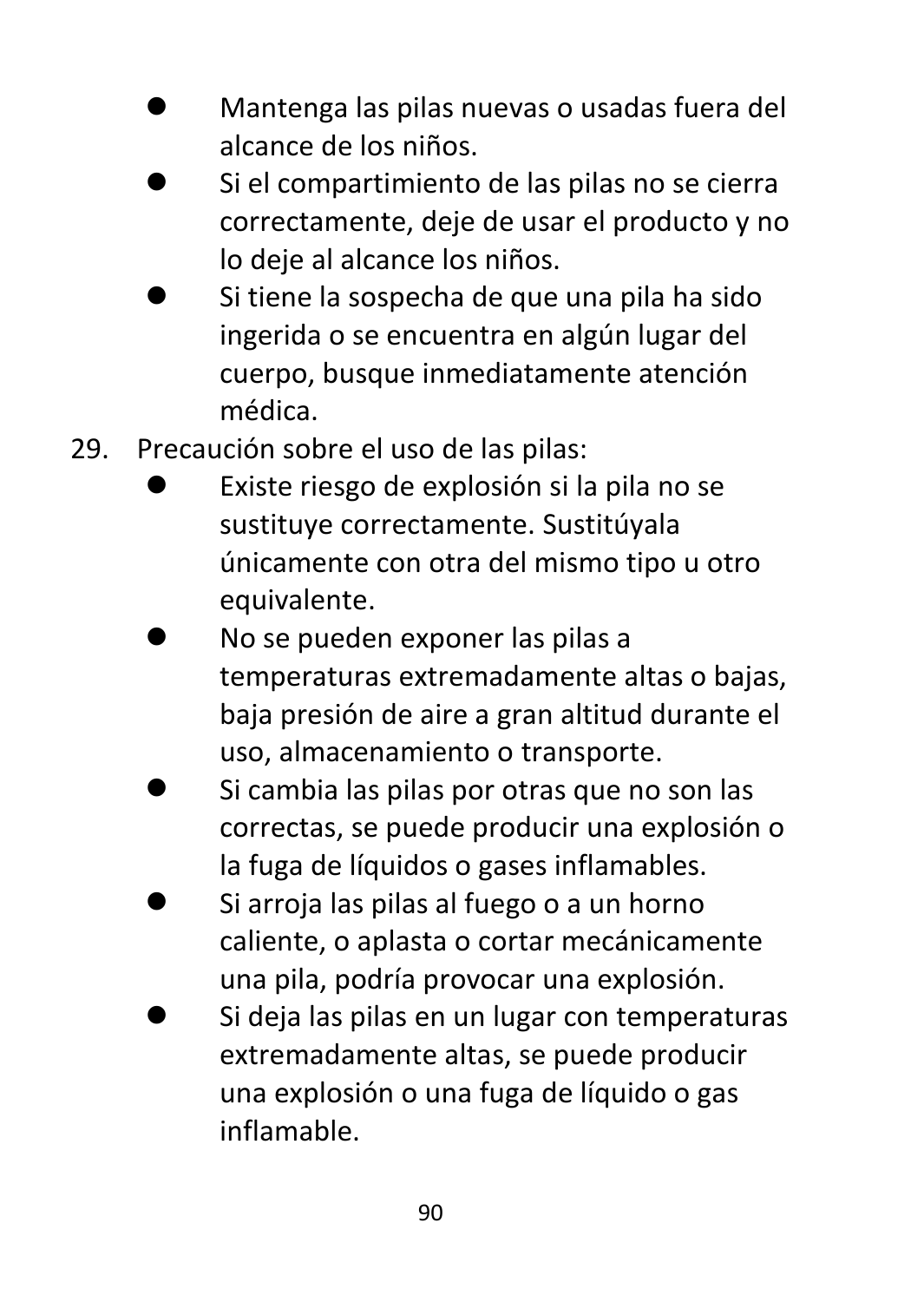- ⚫ Si se exponen las pilas a una presión de aire extremadamente baja, se puede producir una explosión o la fuga de líquidos o gases inflamables.
- ⚫ Se debe prestar atención a los aspectos medioambientales sobre la eliminación de baterías.

# **INSTALACIÓN**

- Desembale todas las piezas y retire el material protector.
- No conecte la unidad a la corriente eléctrica antes de comprobar la tensión de la corriente y antes de que se hayan hecho todas las demás conexiones.

## **Descripción General**



## **Producto**

1: (<sup>1</sup>)/FUENTE: Púlselo brevemente para encenderlo cuando esté apagado; tras el encendido púlselo brevemente para realizar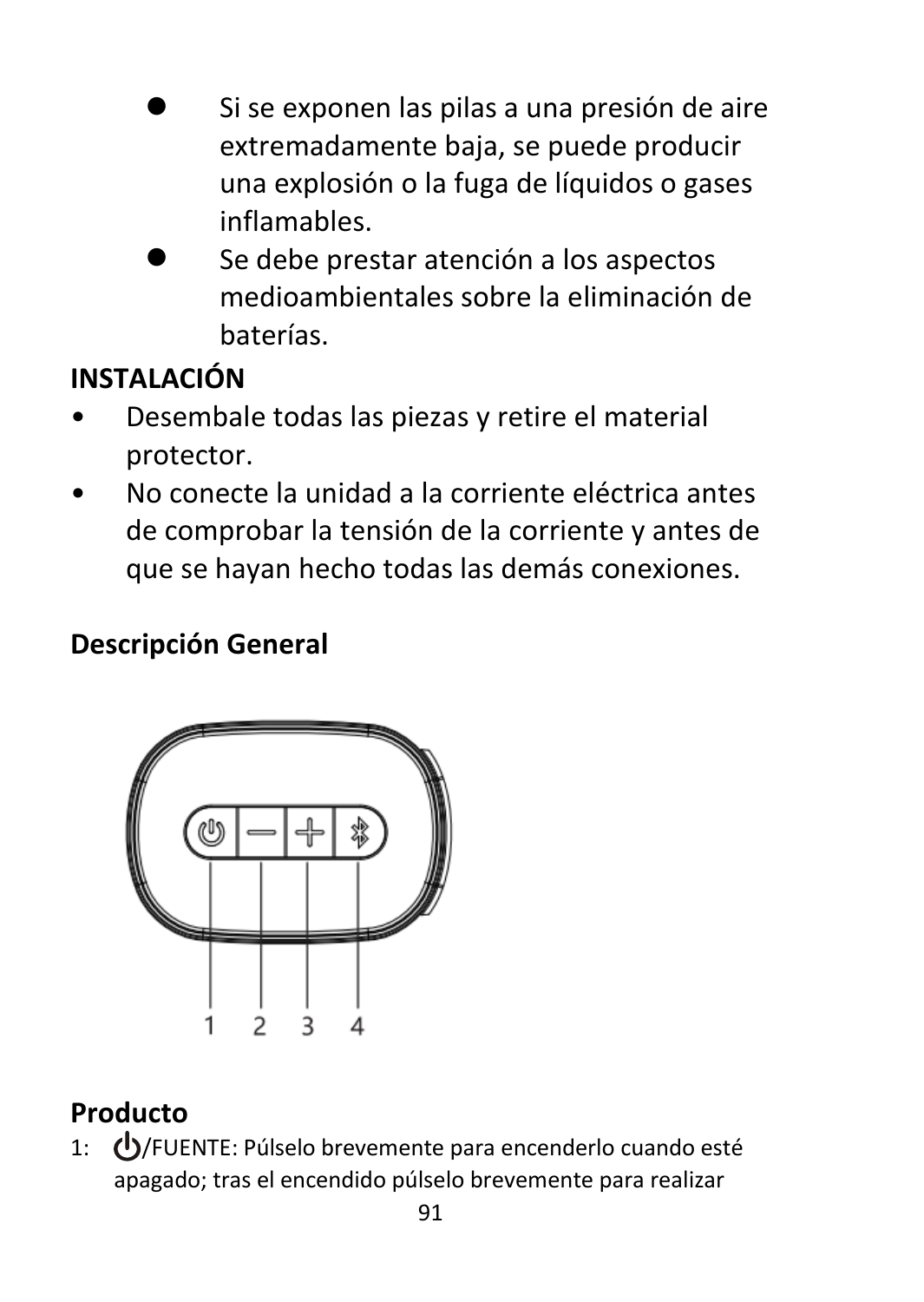cambios de función; púlselo durante un periodo prolongado de tiempo para apagarlo;

- 2: VOL-: Pulse brevemente o mantenga pulsado para bajar el volumen;
- 3: VOL+: Pulse brevemente o mantenga pulsado para subir el volumen;
- 4: EMPAREJAR: Púlselo brevemente o durante un periodo prolongado de tiempo para hacer el emparejamiento Bluetooth;
- 5: ENTRADA HDMI (ARC)
- 6: ENTRADA ÓPTICA
- 7: Reproducción USB
- 8: ENTRADA AUXILIAR (R)
- 9: DC IN



## **Pantalla LED: para mostrar un modo diferente.**

## **Contenidos del envase:**

- 1\* barra de sonido
- · 1\*Subwoofer
- 2\* Adaptador
- 1\* Manual de usuario
- 1\* Mando a distancia
- 1\* Soportes para montaje en pared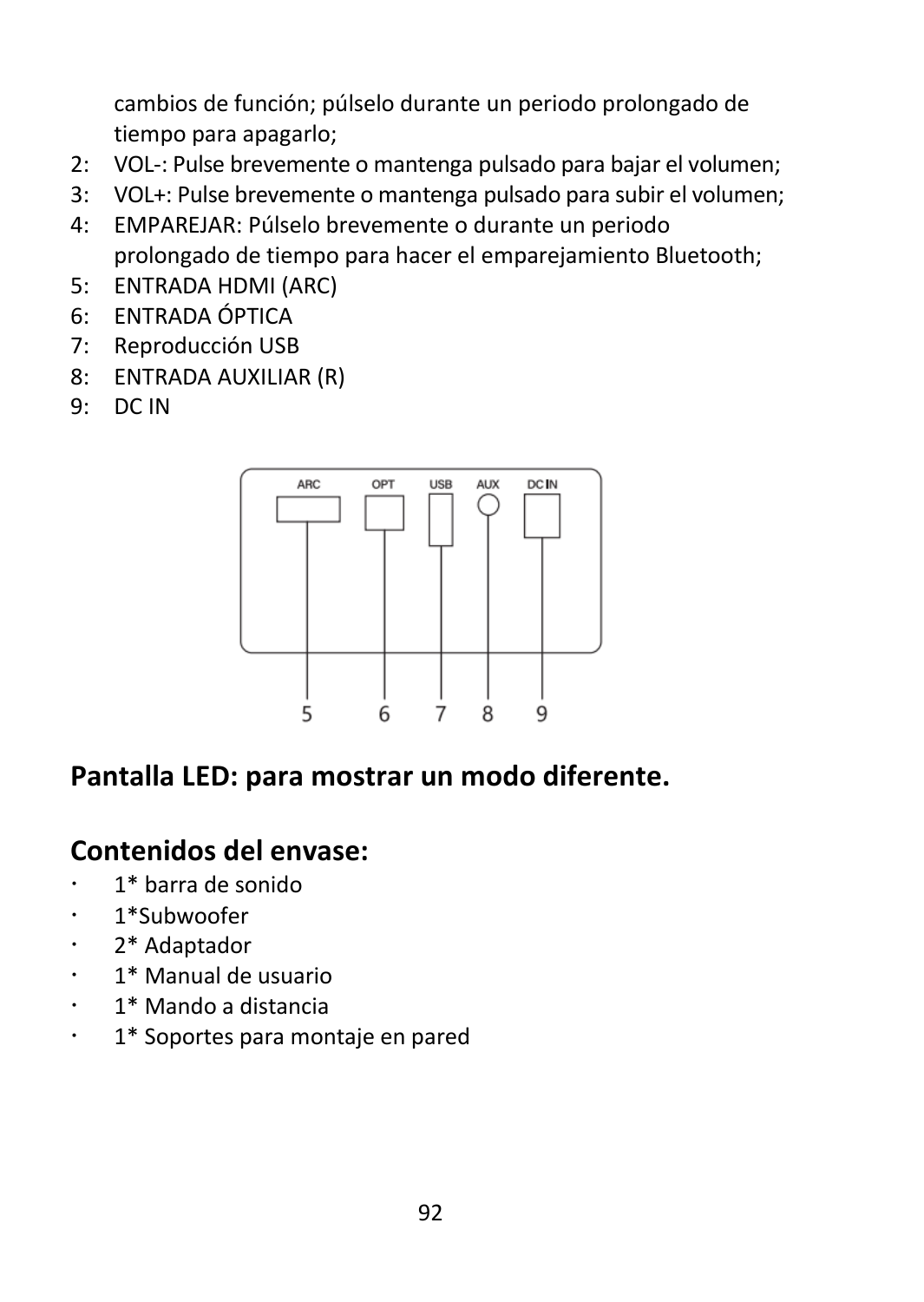

# **Mando**

- 1:  $\bigoplus$ : Pulse brevemente para encender o apagar la unidad (en espera).
- 2: TREBLE–: Pulse para disminuir el efecto de los agudos.
- 3: TREBLE+: Pulse para aumentar el efecto de los agudos.
- 4: VOL+: Pulse brevemente o mantenga pulsado para subir el volumen y pulse brevemente para desactivar el silencio si la función de silencio está activada.
- 5: VOL-: Pulse brevemente o mantenga pulsado para bajar el volumen y pulse brevemente para desactivar el silencio si la función de silencio está activada.
- 6: : Pulse para saltar a la canción anterior en modo Bluetooth/USB.
- 7:  $\blacktriangleright$  : Pulse para saltar a la canción siguiente en modo Bluetooth/USB.
- 8: MÚSICA: Pulse para seleccionar la configuración de efectos de sonido de la música.
- 9: PELÍCULA: Púlselo para seleccionar la configuración de efectos de sonido de cine Nota: En el modo de película, los ajustes de graves y agudos no funcionan.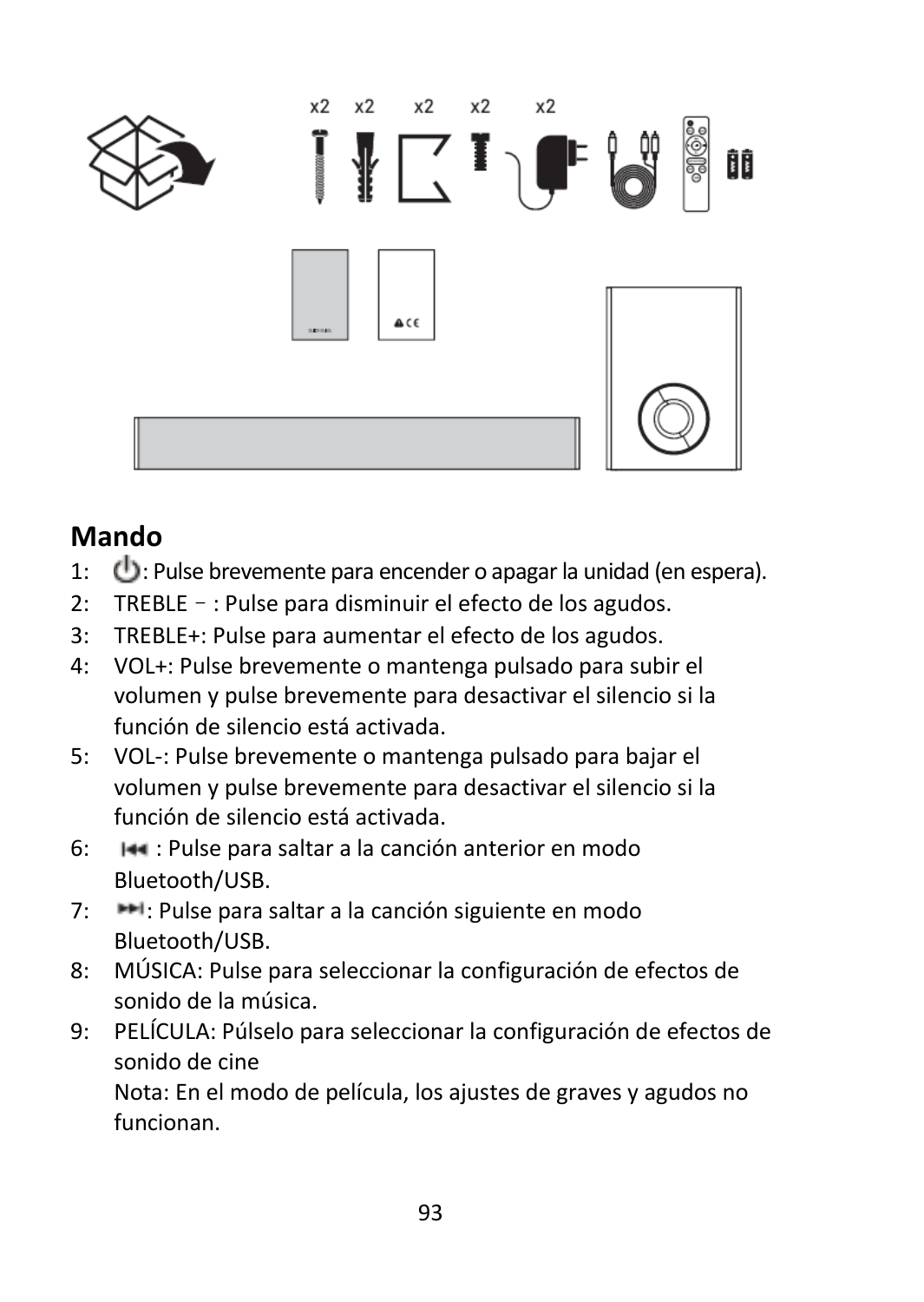- 10: DIALOG: Pulse para seleccionar la configuración de efectos de sonido del habla.
- 11: BASS–: Pulse para disminuir el efecto de graves y pulse brevemente para desactivar el silencio, si la función de silencio está activada.
- 12: BASS+: Pulse para aumentar el efecto de graves y pulse brevemente para desactivar el silencio, si la función de silencio est á activada.
- 13: M: Pulse para activar o desactivar la función de silencio/mantenga pulsado para cambiar la fuente de entrada.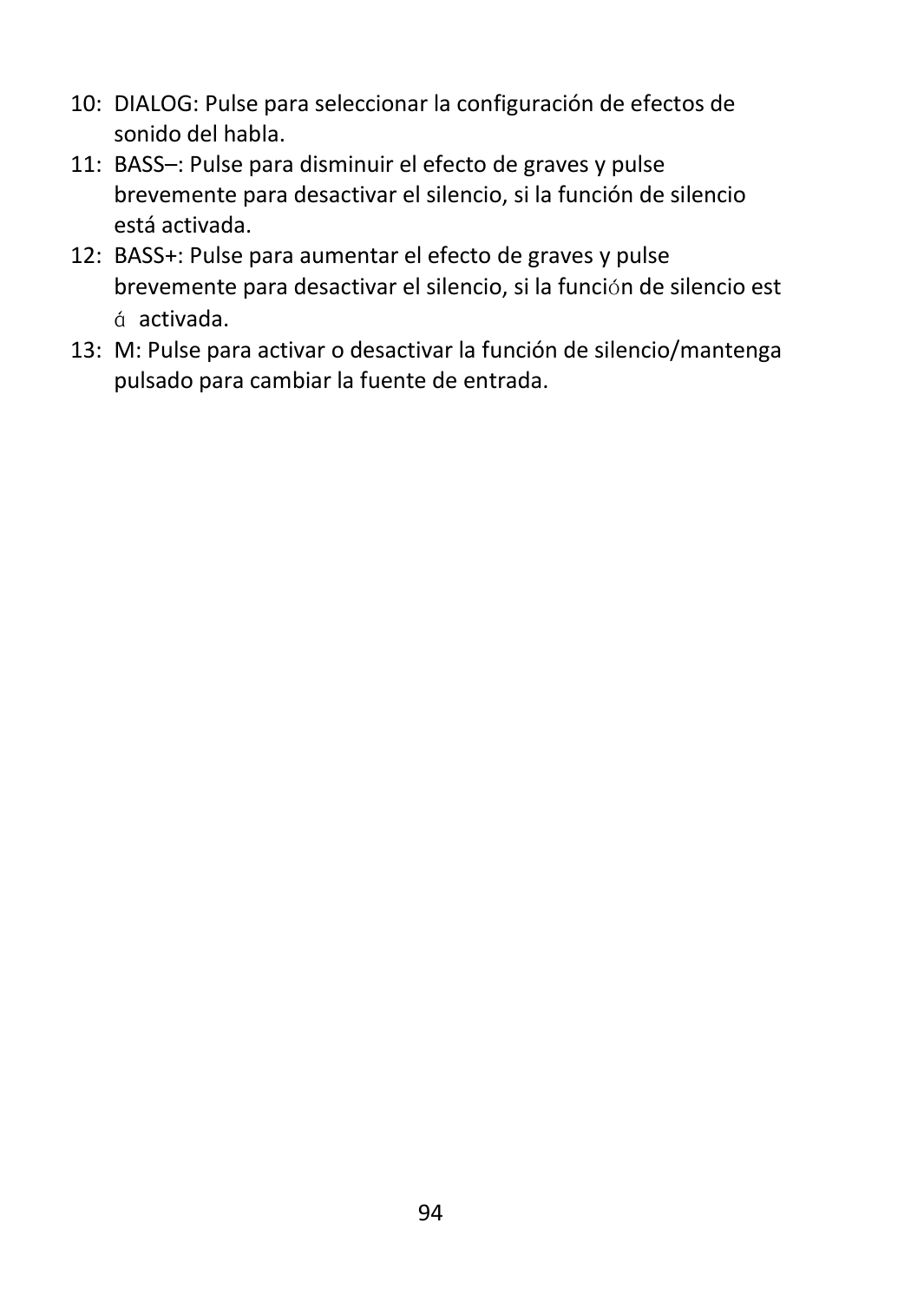

# **Funcionamiento Instalación del mando a distancia:**

Introduzca una pila tipo AAA en el mando a distancia para activar el mando a distancia.

Nota: El mando a distancia funciona en un alcance de 6 metros.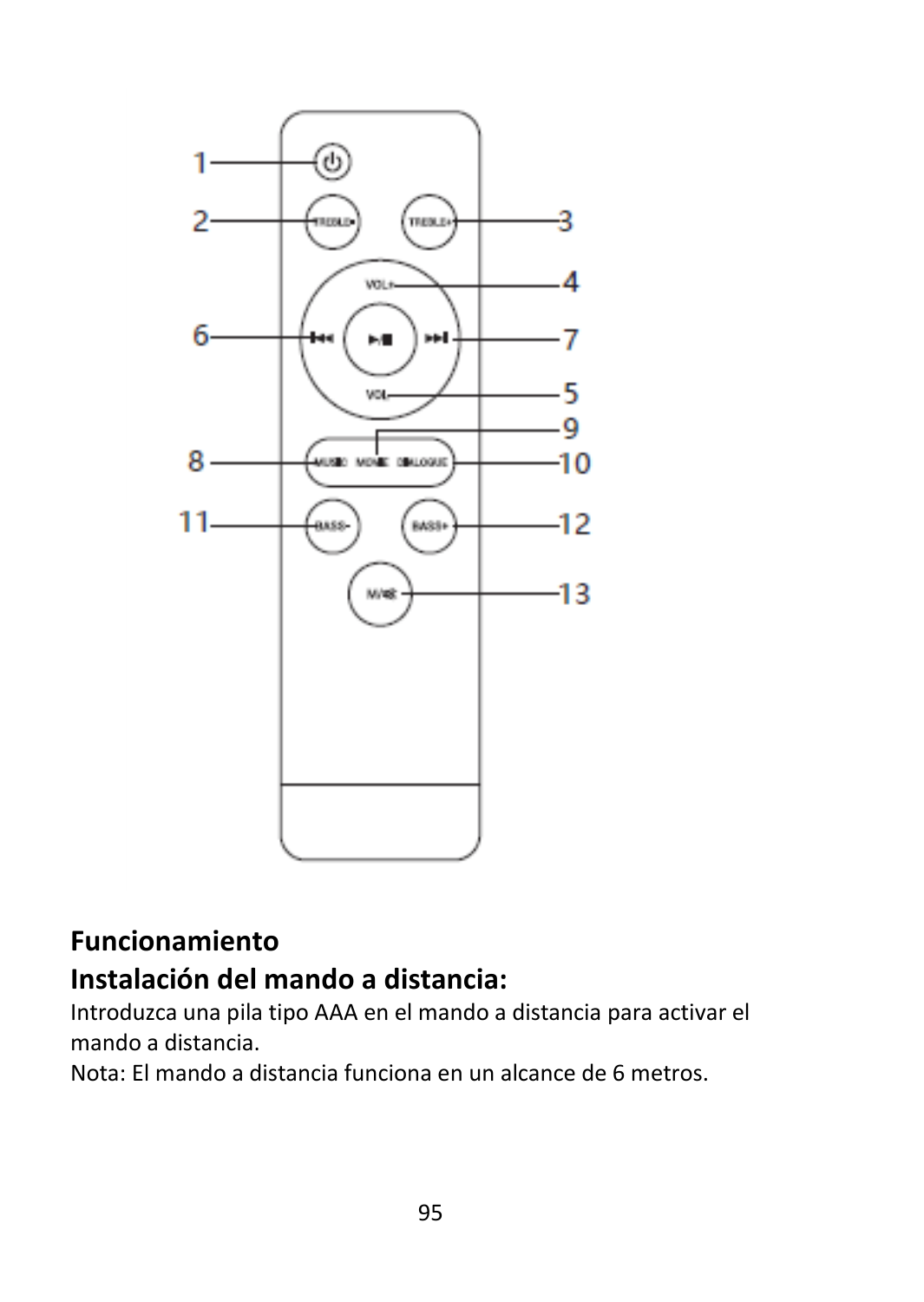# **Empezando:**

- 1: Asegúrese de que ha realizado todas las conexiones necesarias de cables antes de conectar la barra de sonido a una toma de pared; la barra de sonido entrará en modo en espera; el indicador se iluminará de color rojo.
- 2: Verifique que el subwoofer esté conectado a la red eléctrica y ponga el botón en «ON»
- 3: Pulse brevemente  $\bigcup$ /SOURCE en la unidad o  $\bigcup$  en el mando a distancia para encender la barra de sonido. Se iluminará la pantalla LED.
- 4: Pulse el botón source en la unidad o en el mando a distancia para elegir diversas fuentes.

Nota: La barra de sonido volverá a entrar en modo en espera su no hay funcionamiento durante 15 minutos.

# **Emparejamiento de Bluetooth:**

- 1: Pulse brevemente el botón Source en la barra de sonido para elegir la fuente Bluetooth.
- 2: Posteriormente, se iluminará la pantalla LED
- 3: Pulse el botón Pair situado en un lateral de la unidad. El indicador de emparejamiento parpadeará rápidamente.
- 4: Encienda la función Bluetooth en sus dispositivos y el dispositivo empezará a buscar la barra de sonido.
- 5: Seleccione «SBW-801BK» en la lista de dispositivos encontrados.
- 6: Si se le solicita, introduzca la contraseña "0000" y pulse OK.
- 7: Cuando se empareje con éxito con su dispositivo, la luz indicadora quedará iluminada.

Nota: La reproducción Bluetooth se controla mediante su dispositivo y los botones del mando a distancia.

Nota: (El alcance de funcionamiento de la conexión Bluetooth es de 10 metros.)

Nota: Si un dispositivo móvil con el que está escuchando música recibe una llamada, la música se interrumpirá y no se reproducirá . Tras finalizar la llamada, los dispositivos se vuelven a conectar entre sí y la reproducción continúa.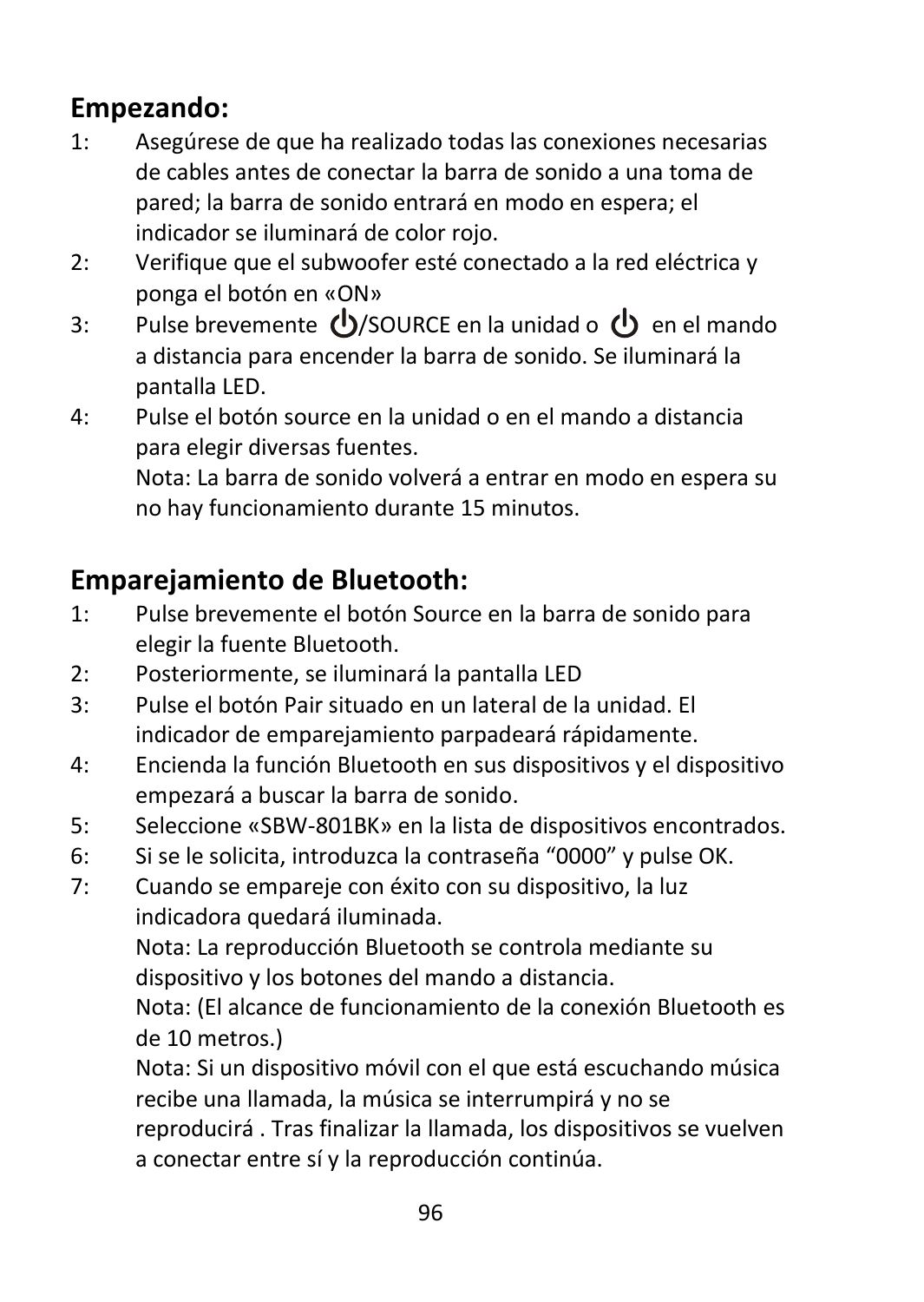8: Mantenga pulsado el botón Bluetooth en el mando a distancia durante 3 segundos para desconectar el emparejamiento Bluetooth.



### **Fuente OPTICAL IN:**

- 1. Compruebe que la barra de sonido esté conectada al TV u otro dispositivo de audio con un cable óptico.
- 2. Pulse el botón óptico en el mando a distancia para entrar en el modo pulsando el botón "M" del mando a distancia. O también pulse pulsar brevemente el botón source de la barra de sonido para elegir la fuente Óptica.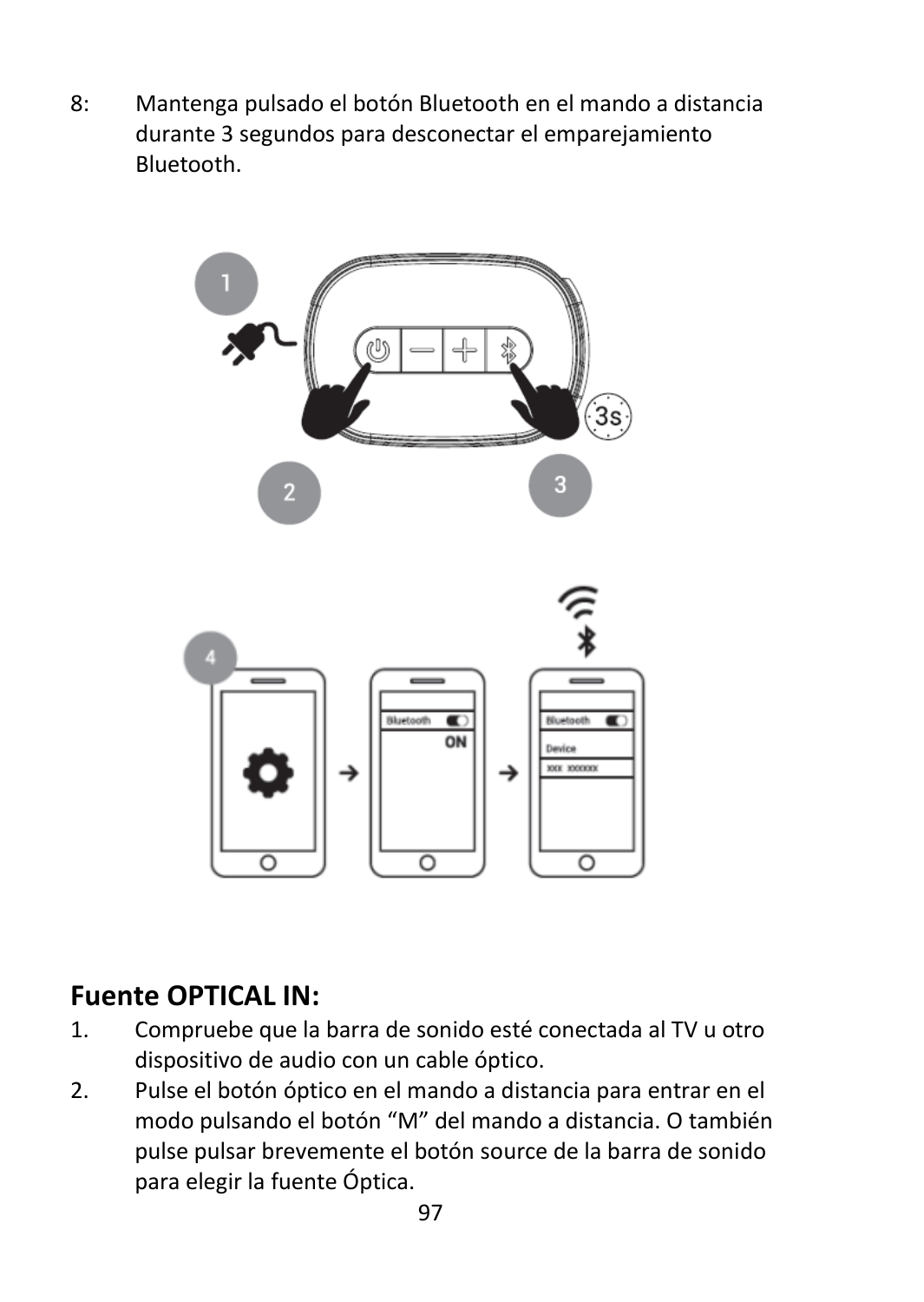Nota: La reproducción la controla el dispositivo y el botón del mando a distancia.

## TV OPTICAL



| FN                | ES             |
|-------------------|----------------|
| <b>TV OPTICAL</b> | TV ÓPTICA      |
| т٧                | T٧             |
| OPTICAL OUT       | SALIDA ÓPTICA  |
| <b>OPTICAL IN</b> | ENTRADA ÓPTICA |

## **Fuente LINE IN:**

- 1: Asegúrese de que la barra de sonido está conectada al TV u otro dispositivo de audio mediante un cable de audio.
- 2: Pulse el botón LINE IN en el mando a distancia para entrar en el modo. Asimismo puede pulsar brevemente el botón fuente en la barra de sonido para elegir la fuente LINE IN.

Nota: La reproducción la controla el dispositivo y los botones del mando a distancia.

#### **Fuente HDMI**

Asegúrese de que la barra de sonido está conectada al TV u otro dispositivo de audio mediante un cable HDMI. Pulse el botón HDMI del mando a distancia.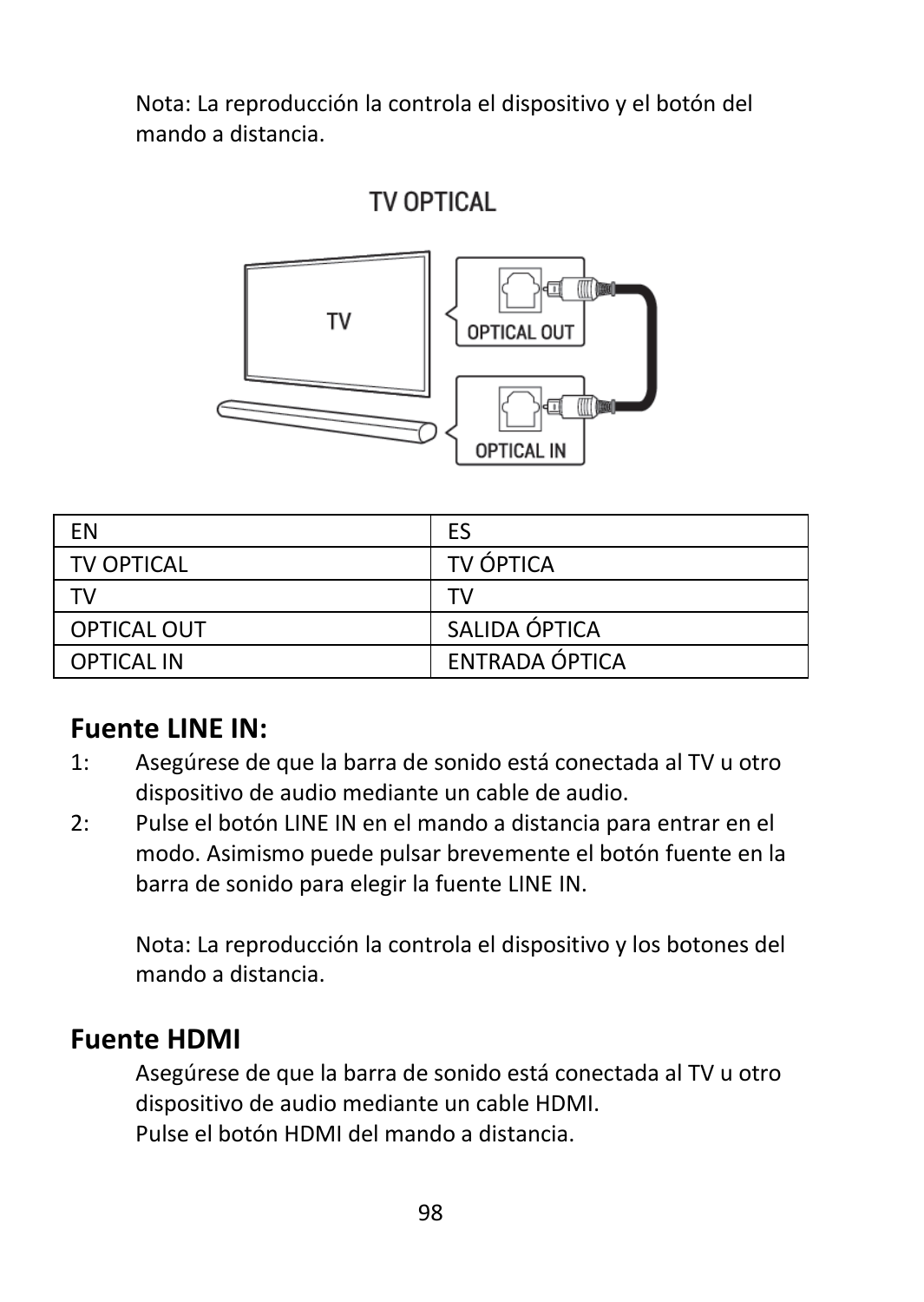Nota: El dispositivo puede sincronizar el volumen con el TV, y también con el interruptor.



# TV HDMI (ARC)

| FN               | ES                           |
|------------------|------------------------------|
| TV HDMI (ARC)    | TV HDMI (ARC)                |
| тv               | тv                           |
| HDMI IN (ARC)    | <b>ENTRADA HDMI (ARC)</b>    |
| HDMI IN (TV ARC) | <b>ENTRADA HDMI (TV ARC)</b> |

# **Reproducción USB**

1. Pulse brevemente el botón  $\Phi$  para encender la barra de sonido; inserte el USB en la ranura para tarjetas USB y la barra de sonido reproducirá la música de la unidad USWB; pulse brevemente >| para reproducir / hacer una pausa en la música. Pulse brevemente  $\blacksquare$  o  $\blacksquare$ para reproducir la pista de música anterior / siguiente.

| <b>Problemas</b> | Solución                                             |
|------------------|------------------------------------------------------|
| No se puede      | Otro dispositivo móvil se ha conectado antes de      |
| completar la     | usarlo y no se ha abandonado el dispositivo móvil ya |
| conexión de      | que su Bluetooth no está desconectado. Cuando se     |

## **Solución de problemas**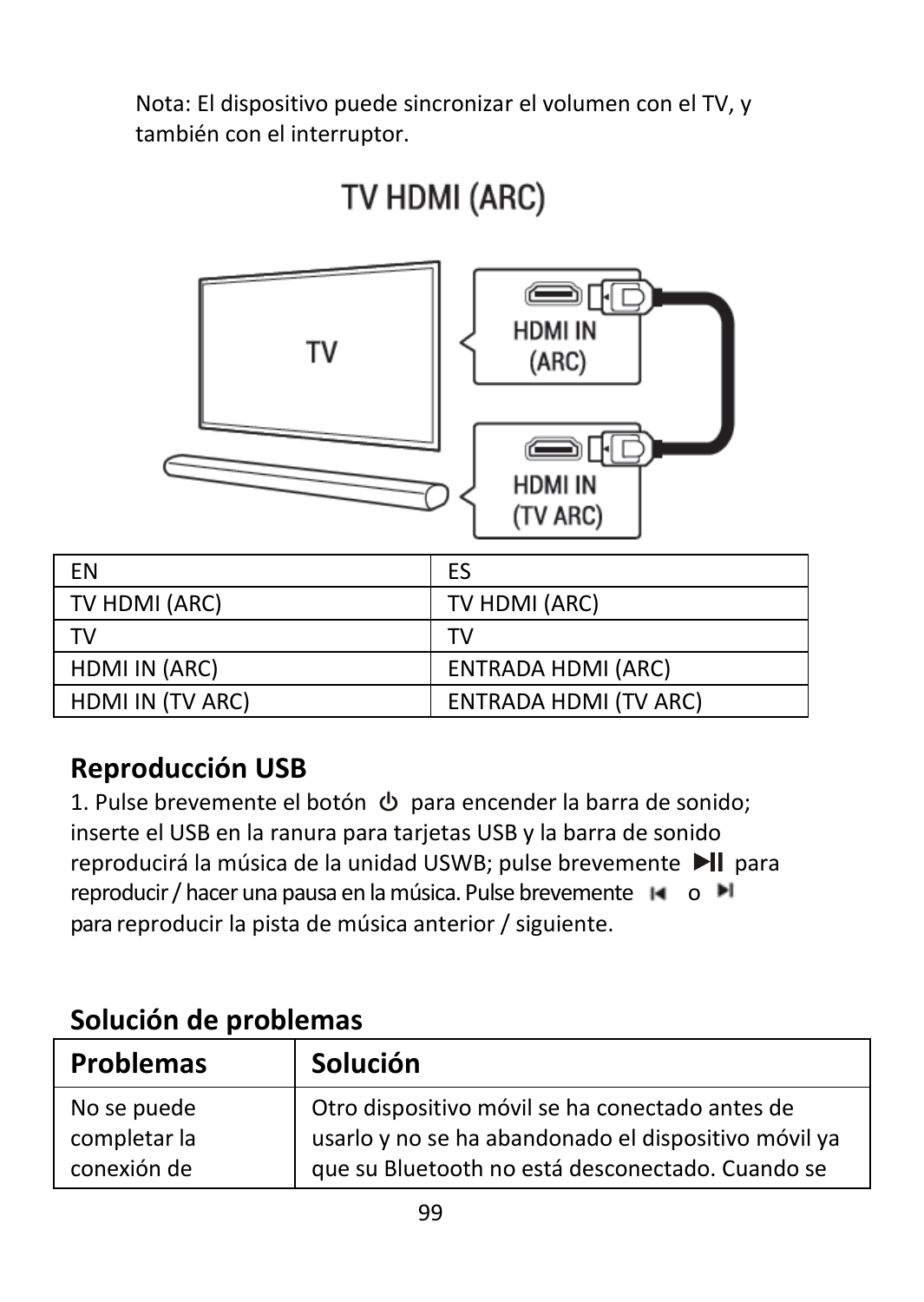| emparejamiento vía<br>Bluetooth                                 | conecta, el Bluetooth de este dispositivo<br>automáticamente encontrará el dispositivo Bluetooth<br>y se conectará. Primero, apague el Bluetooth de los<br>dispositivos Bluetooth conectados; posteriormente<br>se puede encontrar el siguiente dispositivo Bluetooth<br>y normalmente emparejarse para conectarse.                                                                |
|-----------------------------------------------------------------|------------------------------------------------------------------------------------------------------------------------------------------------------------------------------------------------------------------------------------------------------------------------------------------------------------------------------------------------------------------------------------|
| El volumen de<br>reproducción vía<br>Bluetooth es bajo          | Tras la conexión con dispositivos móviles, el volumen<br>del dispositivo Bluetooth no sube, sino que está en el<br>nivel de salida predeterminado. Encienda la salida del<br>dispositivo móvil.<br>El volumen de salida del dispositivo Bluetooth es bajo<br>en sí mismo.                                                                                                          |
| La distancia de<br>conexión mediante<br>Bluetooth es corta      | Existe una obstrucción entre los dispositivos móviles<br>y el dispositivo Bluetooth. Retire las obstrucciones.                                                                                                                                                                                                                                                                     |
| Buena conexión vía<br>Bluetooth, a veces                        | Existe una obstrucción entre los dispositivos móviles<br>y el dispositivo Bluetooth. Retire las obstrucciones.<br>Está demasiado alejado del dispositivo Bluetooth<br>para conectar dispositivos móviles, más allá del<br>alcance de conexión.<br>Acorte la distancia entre el dispositivo Bluetooth y los<br>dispositivos móviles.                                                |
| Reproducción<br>silenciosa tras la<br>conexión vía<br>Bluetooth | Tras la conexión con dispositivos móviles, el audio del<br>dispositivo Bluetooth está desconectado. Conecte el<br>volumen de salida del dispositivo móvil.                                                                                                                                                                                                                         |
| El subwoofer no<br>funciona                                     | Encienda primero solo la barra de sonido y pulse el<br>botón "Pair" situado en un lateral de la barra de<br>sonido durante unos 5 segundos. Posteriormente,<br>encienda el subwoofer. Se iluminará la luz del<br>subwoofer. Ahora apague la barra de sonido y el<br>subwoofer. Reinicie la barra de sonido y el subwoofer<br>para completar el procedimiento de<br>emparejamiento. |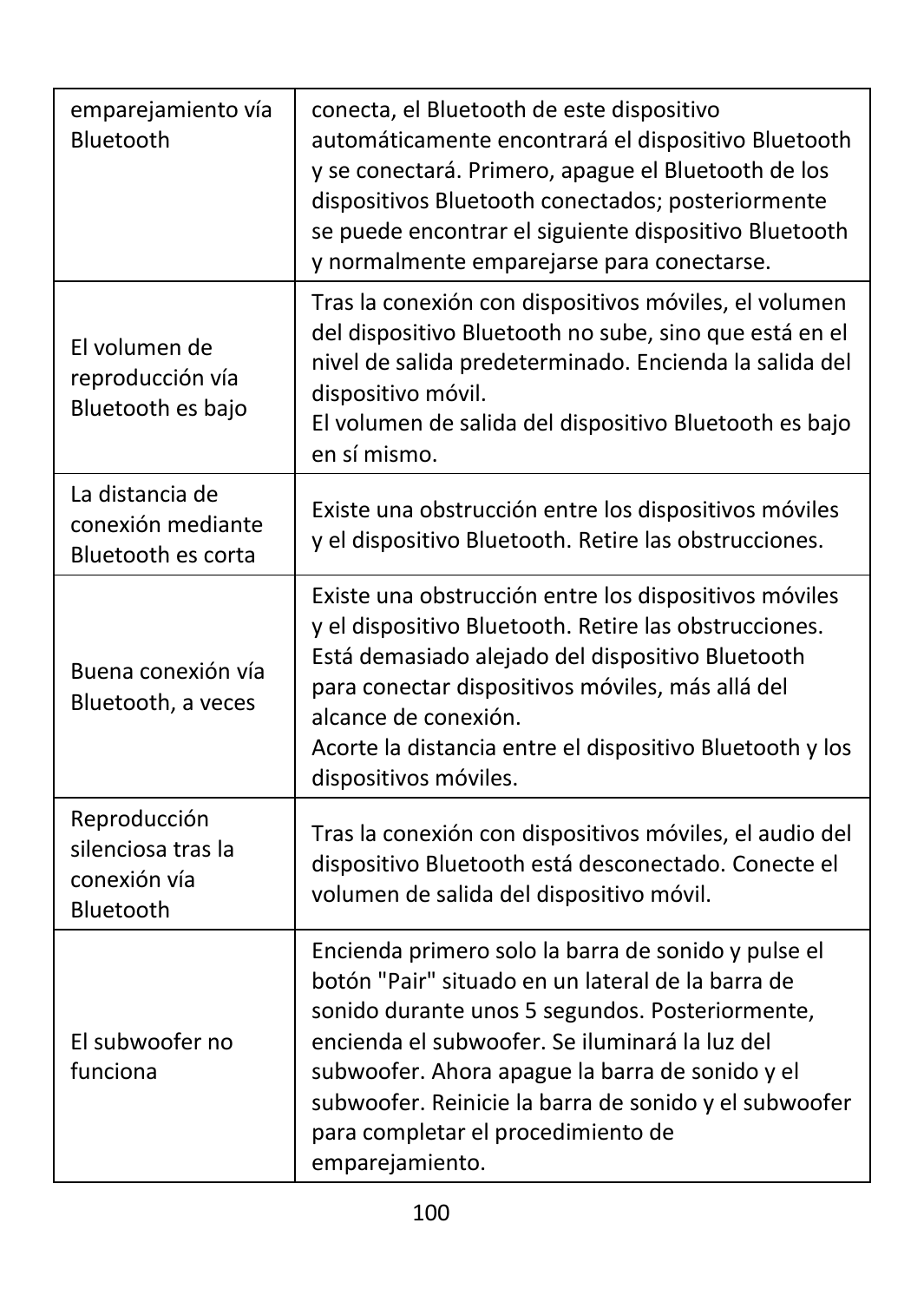# **Especificaciones**

| Nombre del producto    | SBW-801BK                                                                                          |
|------------------------|----------------------------------------------------------------------------------------------------|
| Potencia de salida     | 20 W*2+30 w                                                                                        |
| Adaptador CA/CC        | 100-240 V~50/60 Hz                                                                                 |
| Frecuencia del altavoz | 50 Hz-15 KHz                                                                                       |
| Versión de Bluetooth   | 5.0, A2DP, AVRCP                                                                                   |
| Alcance del Bluetooth  | Hasta 10m                                                                                          |
| Incluido en el envase  | Barra de sonido, mando a distancia,<br>adaptador CA/CC, cable de 3.5mm a<br>RCA, manual de usuario |
| <b>Dimensiones</b>     | 810*60*60mm                                                                                        |
| Peso                   | Barra de sonido 1,32 kg /<br>subwoofer 2,01 kg                                                     |

Adaptador de corriente (Sólo para la UE) Fabricante: Dongguan Yingna Electronic Technology Co., Ltd Número de modelo: YN-24WA180130EU Utilice únicamente la fuente de alimentación indicada en las instrucciones de uso.

| Información                                                                             | Valor y precisión                                 |
|-----------------------------------------------------------------------------------------|---------------------------------------------------|
| Nombre de los<br>fabricantes o marcas<br>registradas, registro<br>comercial y dirección | Dongguan Yingna Electronic<br>Technology Co., Ltd |
| Identificador del<br>modelo                                                             | YN-24WA180130EU                                   |
| Tensión de entrada                                                                      | 100-240V                                          |
| Frecuencia CA de                                                                        | 50/60HZ                                           |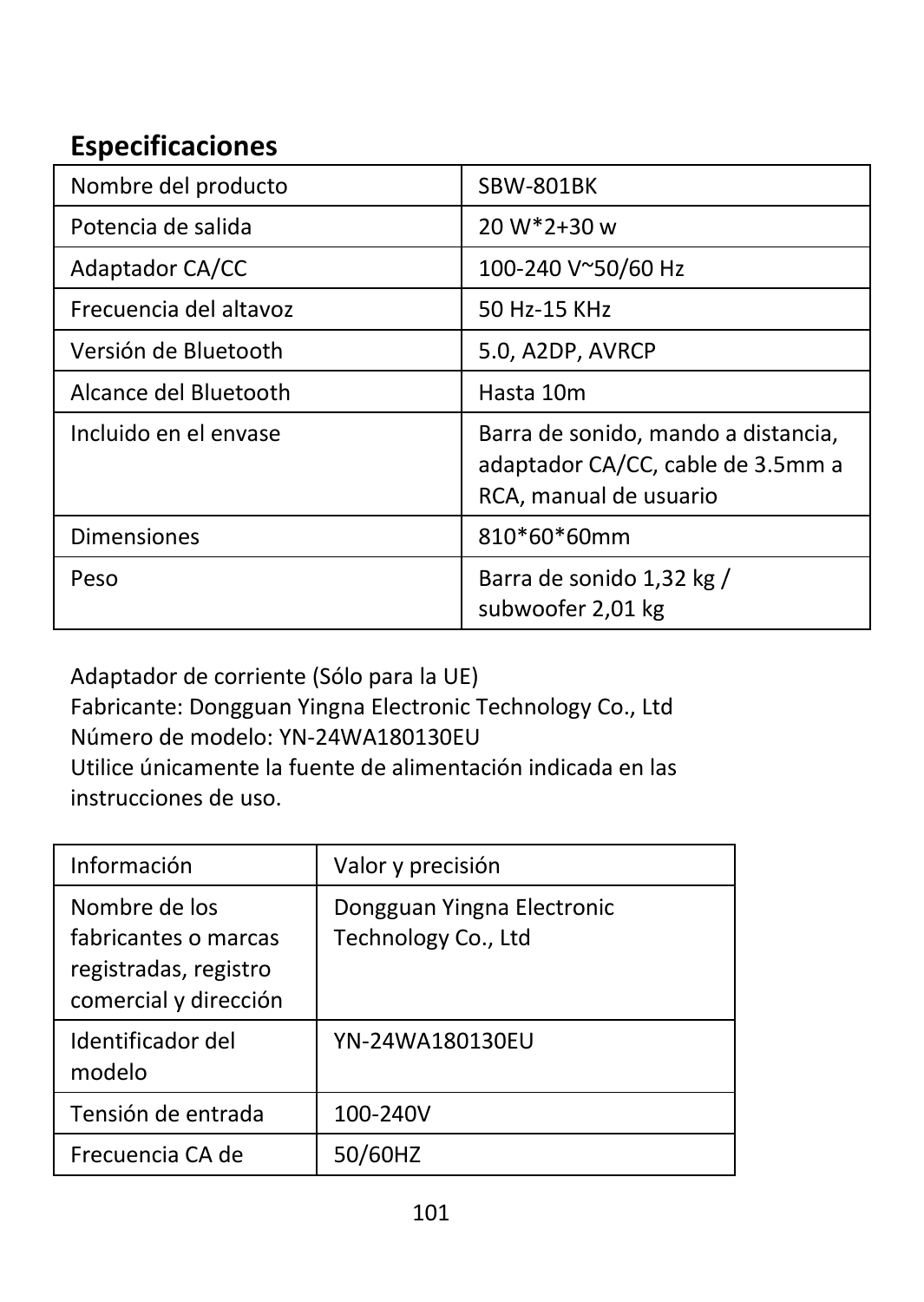| entrada                          |       |
|----------------------------------|-------|
| Tensión de salida                | 18.0V |
| Corriente de salida              | 1.3A  |
| Potencia de salida               | 23,4W |
| Eficiencia activa media          | 86,5% |
| Eficiencia a carga baja<br>(10%) | 80%   |
| Consumo energético<br>sin carga  | 0,09% |

# **¡Las especificaciones y diseño de este producto están sujetos a cambio sin previo aviso!**

#### **Garantía**

Lenco ofrece servicio y garantía en cumplimiento con las leyes de la Unión Europea, lo cual implica que, en caso de que su producto precise ser reparado (tanto durante como después del periodo de garantía), deberá contactar directamente con su distribuidor.

Nota importante: No es posible enviar sus reparaciones directamente a Lenco.

Nota importante: Si la unidad es abierta por un centro de servicio no oficial, la garantía quedará anulada.

Este aparato no es adecuado para el uso profesional. En caso de darle un uso profesional, todas las obligaciones de garantía del fabricante quedarán anuladas.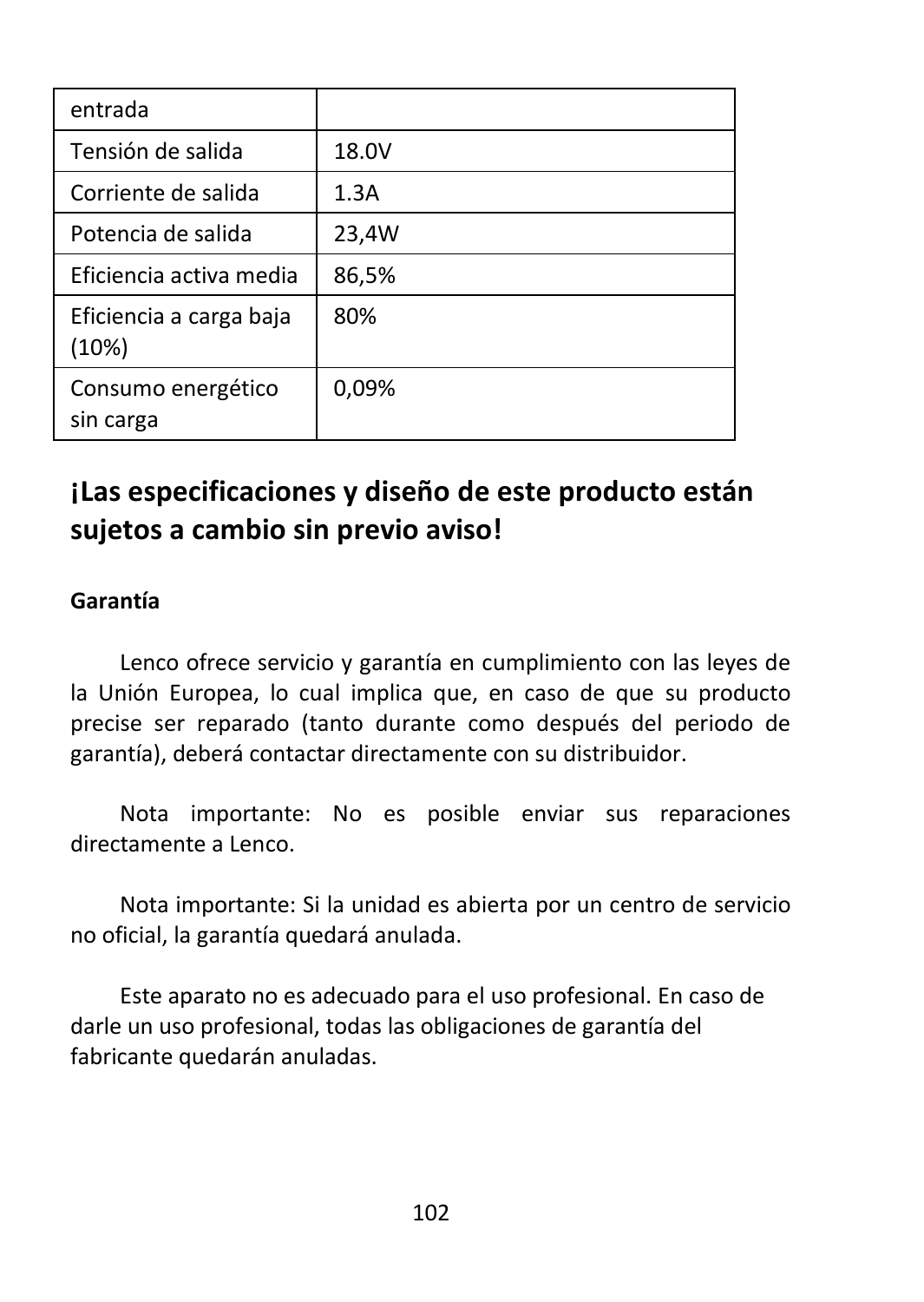#### **Exención de responsabilidad**

Regularmente se llevan a cabo actualizaciones en el Firmware y en los componentes del hardware. Por esta razón, algunas de las instrucciones, especificaciones e imágenes incluidas en este documento pueden diferir ligeramente respecto a su situación particular. Todos los elementos descritos en esta guía tienen un objetivo de mera ilustración, y pueden no ser de aplicación en su situación particular. No se puede obtener ningún derecho ni derecho legal a partir de la descripción hecha en este manual.

#### **Eliminación del antiguo dispositivo**

Este símbolo indica que no deberá deshacerse del producto eléctrico o



batería en cuestión junto con los residuos domésticos, en el ámbito de la UE. Para garantizar un tratamiento residual correcto del producto y su batería, por favor, elimínelos cumpliendo con las leyes locales aplicables sobre requisitos para el desechado de equipos eléctricos y baterías. De hacerlo, ayudará a conservar recursos naturales y mejorar los estándares de protección medioambiental en el tratamiento y eliminación de residuos eléctricos (Directiva sobre la Eliminación de Equipos Eléctricos y Electrónicos).

#### **Marca CE**

Por la presente, Lenco Benelux B.V., Thermiekstraat 1a, 6361 HB Nuth, Países Bajos, declara que este producto cumple con las exigencias esenciales de las directivas de la UE.

Se puede consultar la declaración de conformidad a través de [techdoc@commaxxgroup.com](mailto:techdoc@commaxxgroup.com)